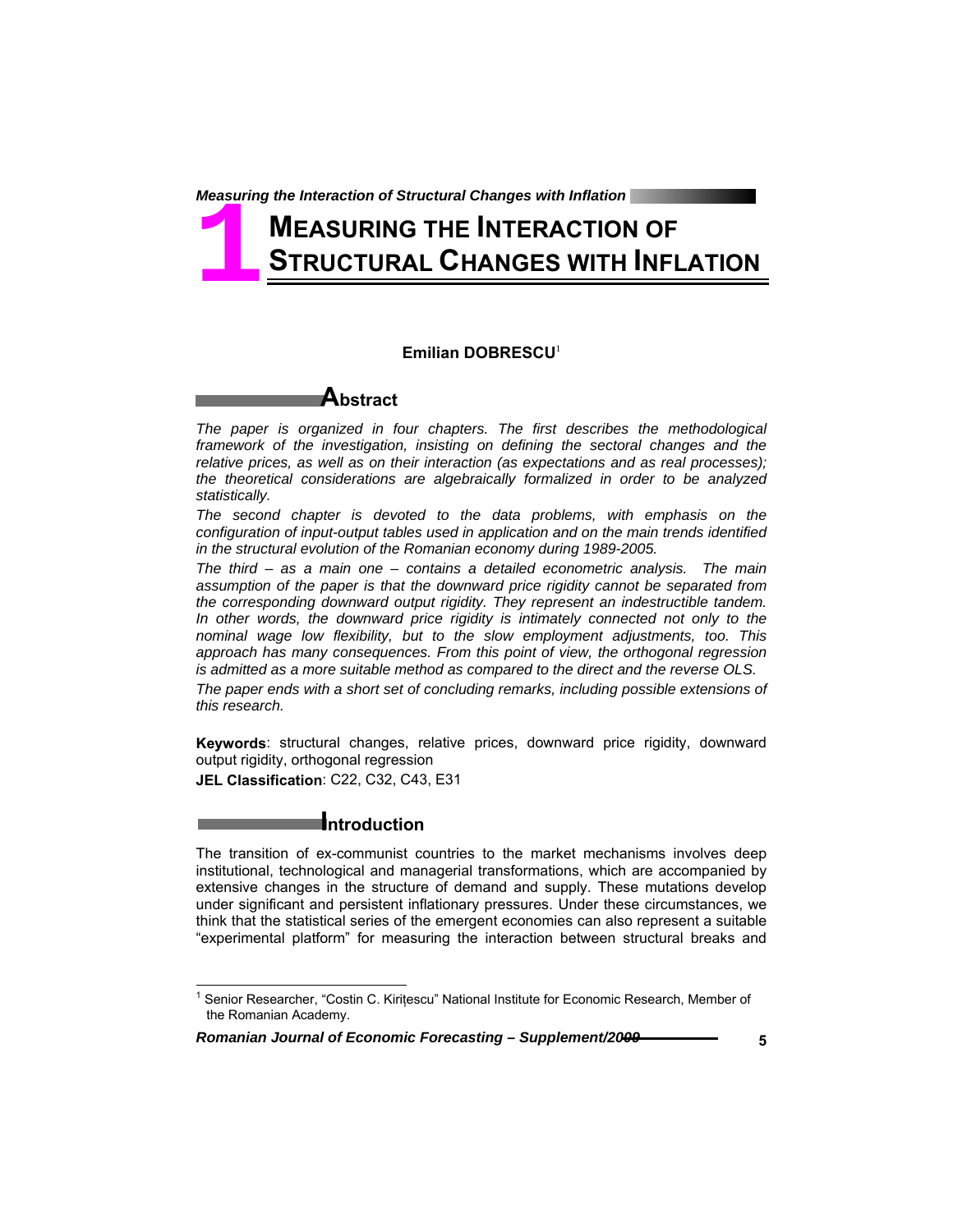dynamics of prices. The present paper uses as an example the Romanian experience during the period 1989-2005.

The paper is organized in four chapters. The first describes the methodological framework of our investigation, insisting on defining the sectoral changes and the relative prices, as well as on their interaction (as expectations and as real processes); the theoretical considerations are algebraically formalized in order to be analyzed statistically. The second chapter is dedicated to the data problems, with emphasis on the configuration of input-output tables used in the application and on the main trends identified in the structural evolution of the Romanian economy. The third – the main one – contains a detailed econometric analysis, implying not only usual procedures (as direct and reverse OLS), but also some less practiced techniques (for instance, the orthogonal regression). The paper ends with a short set of concluding remarks. We also present some possible extensions of this research.

## **I. The Methodological Framework**

1. Generally, the structural changes are interpreted as re-allocations of production factors across different segments of the given economy. They have been studied from many perspectives, either as the expression of the deep shifts in technology, demographic trends, consumer preferences, world economic environment (Kuznets, 1966; Baumol, Blacman and Wolff, 1985; Bezdek and Wendling, 1976; Laitner, 2000; Maddison, 2001; Ngai and Pissarides, 2004; Oulton, 1999; van der Linden and Dietzenbacher, 1999; Bagnoli, Château, and Sahin, 2006), or - more specifically – in relation with the dynamics of prices (Balke and Wynne, 1996; Ball and Mankiw, 1995; Bomberger and Makinen, 1993; Caglayan and Filiztekin, 2003; Coorey, Mecagni, and Offerdal, 1996; Fielding and Mizen, 2000; Laidler, 2003; Nautz and Scharff, 2006; Ratfai, 2001).

The paper is based on the latter approach. Besides, it operates with a more limited interpretation of the structural changes, focusing on the shifts in the weights of different sectors in the global output. Such shifts may or may not involve modifications in the respective production functions.

2. These relative sectoral changes in output are measured by the ratio of the sectoral growth rates to the global growth rate (evidently, both in real terms). Similarly, the relative price variability is defined by the ratio of the sectoral price indices to the corresponding aggregate price index. Such estimations are usual in theoretical and empirical analysis. With this aim in view, the following symbols will be used:

i – sector; i=1, 2,…,n;

- $t$  current period and  $(t-1)$  previous one;
- $V_{it}$  sectoral output at current prices;
- $p_{it}$  sectoral price index;
- $q_{it}$  sectoral output index at constant prices;
- $G_t$  aggregate output at current prices;
- $P_t$  aggregate price index;
- $Q_t$  aggregate output index at constant prices;
- $w_{it}$  weight of the sector i in total;

 $rp_{it}$  – sectoral relative price index;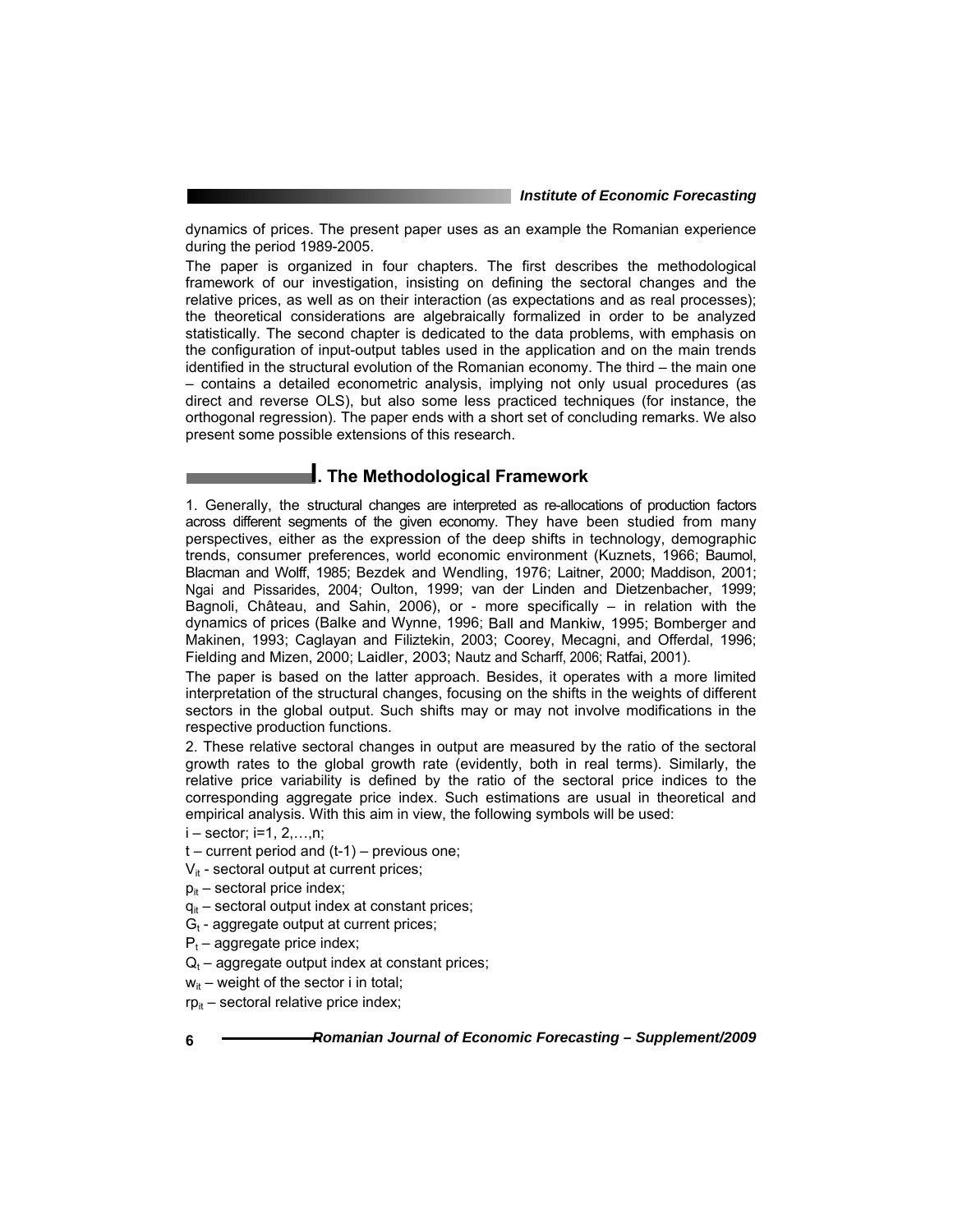$ra_{it}$  – sectoral relative output index (structural adjustment);

 $wp_{it}$  – weighted sectoral relative price index;

 $wrq_{it}$  – weighted sectoral relative output index.

3. These magnitudes are linked by several identities and accounting definitions:

| $G_t = \sum V_{it} = \sum (V_{i(t-1)}^* q_{it}^* p_{it})$ | [1.1] |
|-----------------------------------------------------------|-------|
| $G_t/G_{t-1} = P_t^*Q_t$                                  | [1.2] |
| $V_{it}/G_t = w_{it}$                                     | [1.3] |
| $P_t^*Q_t = \sum (W_{i(t-1)}^*q_{it}^*p_{it})$            | [1.4] |
| $rp_{it} = p_{it}/P_t$                                    | [1.5] |
| $rq_{it} = q_{it}/Q_t$                                    | [1.6] |
| $\Sigma(w_{i(t-1)}$ *rq <sub>i</sub> *rp <sub>i</sub> )=1 | [1.7] |
| $wrp_{it} = w_{i(t-1)}$ *rp <sub>it</sub>                 | [1.8] |

 $wrq_{it} = w_{i(t-1)} * rq_{it}$  [I.9]

The relationship between the relative sectoral changes in output and the relative price variability can be empirically researched by comparing two pairs of series:  $rp_{it}$  and rq<sub>it</sub> or  $wp_{it}$  and wrq<sub>it</sub>. It seems natural to consider more relevant the statistical analysis which involves not only the dynamics of prices and of output themselves, but also the weight of the respective sector in the economy. In other words, the second pair (wrp<sub>it</sub> and wrq<sub>it</sub>) will be preferred.

4. It is often admitted that the structural corrections in supply are determined and preceded – always or, at least, usually – by the modifications in the prices of different groups of goods and services.

4.1. This succession is accepted even in the case of supply shocks, taking into account that new input-output coefficients have impact on the demand for primary resources and intermediate products. Such an assumption is tempting. Nevertheless, it is not realistic enough. The present paper promotes - as its conceptual cornerstone - another hypothesis, namely that the binomial "relative sectoral changes in output, on one hand, and relative price variability, on the other" can be consistently treated as a strong interdependent relationship, not only as a simple univocal one.

4.2. The expectations theory could be useful in this discussion (Fisher, 1980; Sargent, 1993; Evans and Ramey, 2001). In an extremely simplified scheme, we can distinguish the following categories of economic agents implied in demand-supply mechanisms: households, firms, government, and the banking system. The transaction decisions of each of them are based on expectations determined not only by their own preferences and corresponding objective-functions, but also on the predictable reactions of other agents with which they interact.

• Thus, the households' intention for consumption (volume, frequency, shopping basket) and savings are intimately connected with their anticipations regarding the remuneration of production factors (labour income, profits) that depend on the firms' turnover, the direct and indirect taxation, the state budget transfers, the prices (including exchange rate), the interest rate.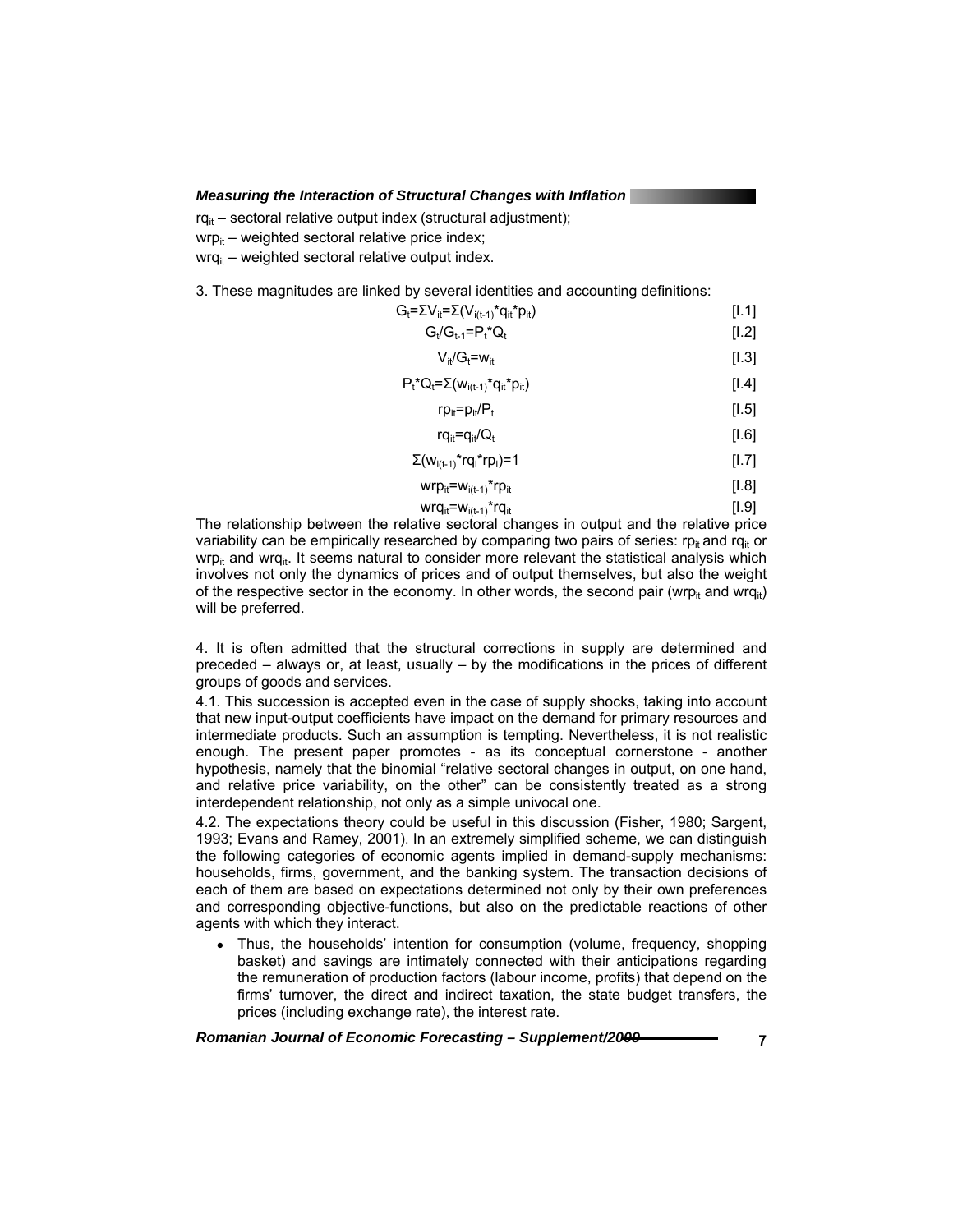- In a similar way, the firms conceive business plans starting from their assumptions concerning their own production costs and desirable investments, on one hand, and the possible changes in domestic demand, in international competitiveness, public policies, prices, interest rate, on the other hand.
- It is also obvious that the Government, when building the public budget, must take into account its political objectives, as well as the projections for the most important macroeconomic indicators (which reflect the outcomes of firms, the private and public consumption, the global domestic and external environment, and the monetary variables).
- The position of the banking system can also be sketched in a similar manner.

4.3. The above considerations are consistent independently with the paradigm adopted for the economic expectations - adaptive or rational.

Normally, the expectation-forming process is highly complicated and is developing through many transparent or informal channels (individual perceptions, micro and macro-forecasts, dynamics of orders, advertising, households and firm surveys, explicit or implicit negotiations, data on capital markets, analytical commentaries, new legislation and parliament debates, Government's and Central Bank's decisions, tradeunion requirements, etc). The confrontation of expectations of different agents is iterative and self-corrective. Its final results are the contracts and the real flows of goods, services, and financial resources.

4.4. Consequently, sectoral and price changes – as the other economic parameters – cannot be dissociated. They are reciprocally conditioned on both levels of the economic activity, either in the expectations-forming process or in the transactions themselves. This interpretation has, of course, many cognitive consequences. Some of them - as the causality problem - exceed the intended background of the present paper.

There is, however, one computational implication, which, in our opinion, cannot be ignored. If the relative price changes  $(x)$  and the relative sectoral changes in output  $(y)$ are interdependent, then the relation  $y=f(x)$  is equally valid as its symmetrical form  $x=f(y)$ . Under these conditions, it seems logical to admit that such a property ought to be also rediscovered in the corresponding econometric coefficients. This question will be further examined from a technical point of view.

## **II. An Overview of the Database**

1. The empirical analysis will be based on the annual input-output tables of the Romanian economy for the period 1989-2005. The extended classification of these tables contains 105 branches (National Institute of Statistics - Romania).

Our application introduces several simplifications. Thus, the branches belonging to nuclear and military fields, for which the data were not available, have been excluded. Some related branches were grouped in order to avoid negative values induced - in different moments (especially at the beginning of transition) - by the Government policies concerning production subsidies and administered prices. This new classification is described in Appendix 1, comparatively with the official codification; the number of retained sectors (84) remains anyway representative.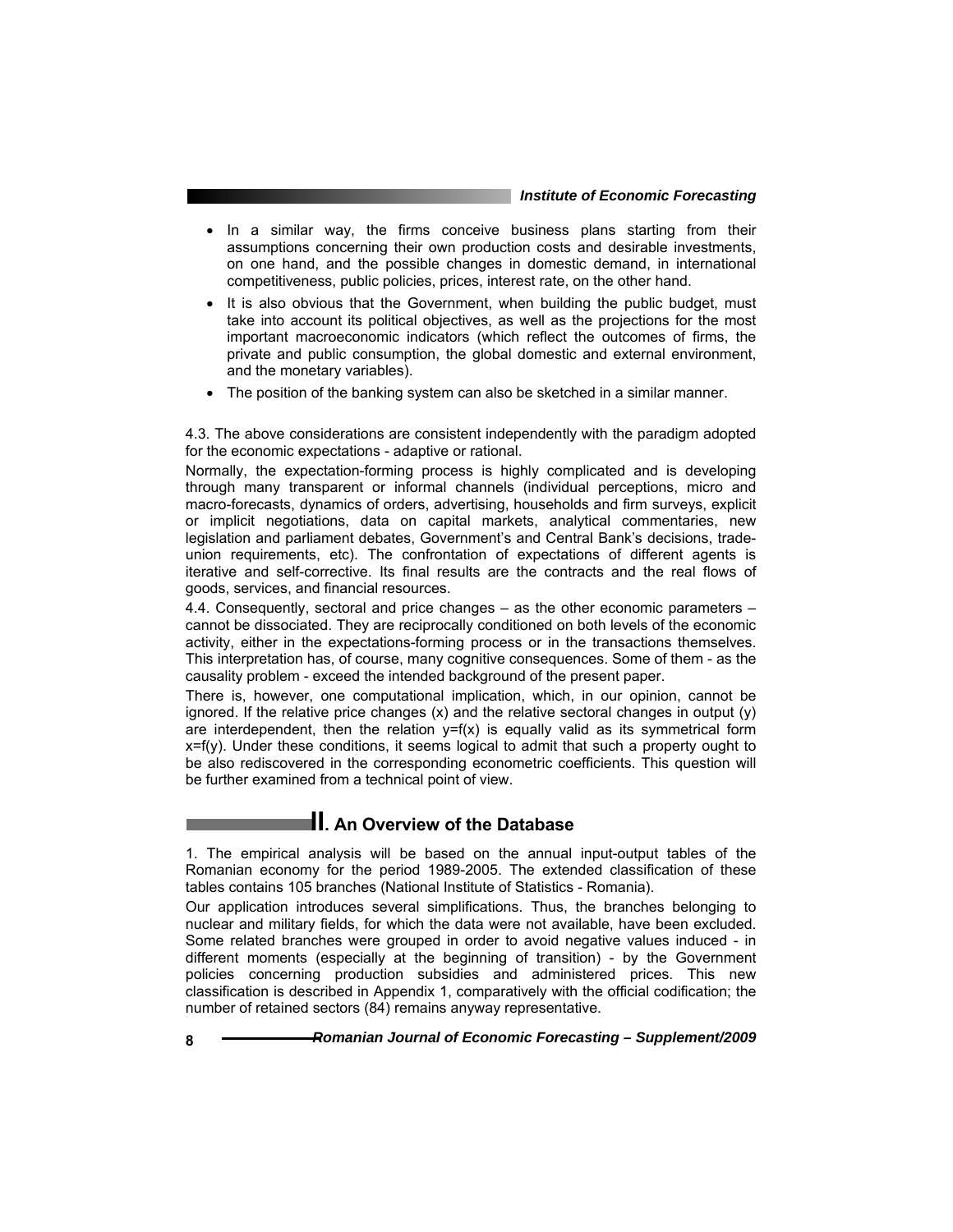The output is approximated by the gross value added (GVA), while the prices are represented by the GVA deflators. Appendix 2 presents detailed data on their annual indices (q and p) and the corresponding sectoral weights (w). On this basis, the relative (rq and rp) and weighted relative (wrq and wrp) changes are computed (Appendix 3).

2. When interpreting the data included in Appendices 2 and 3 we should not forget that Romania's transition from command to market economy was marked by high inflation and severe oscillations of the global output (Graph PQ).



The annual structural changes coefficient (ascc) and base structural changes coefficient (bscc) are estimated as follows:

$$
ascc=[(1/n)^*\Sigma(w_{it}-w_{i(t-1)})^2]^{\wedge}(1/2)
$$
 [II.1]

$$
bscc = [(1/n)^{*} \Sigma(w_{it} \cdot w_{i89})^{\wedge} 2]^{\wedge} (1/2)
$$
 [11.2]

The ascc and bscc coefficients are presented in Graph SCC.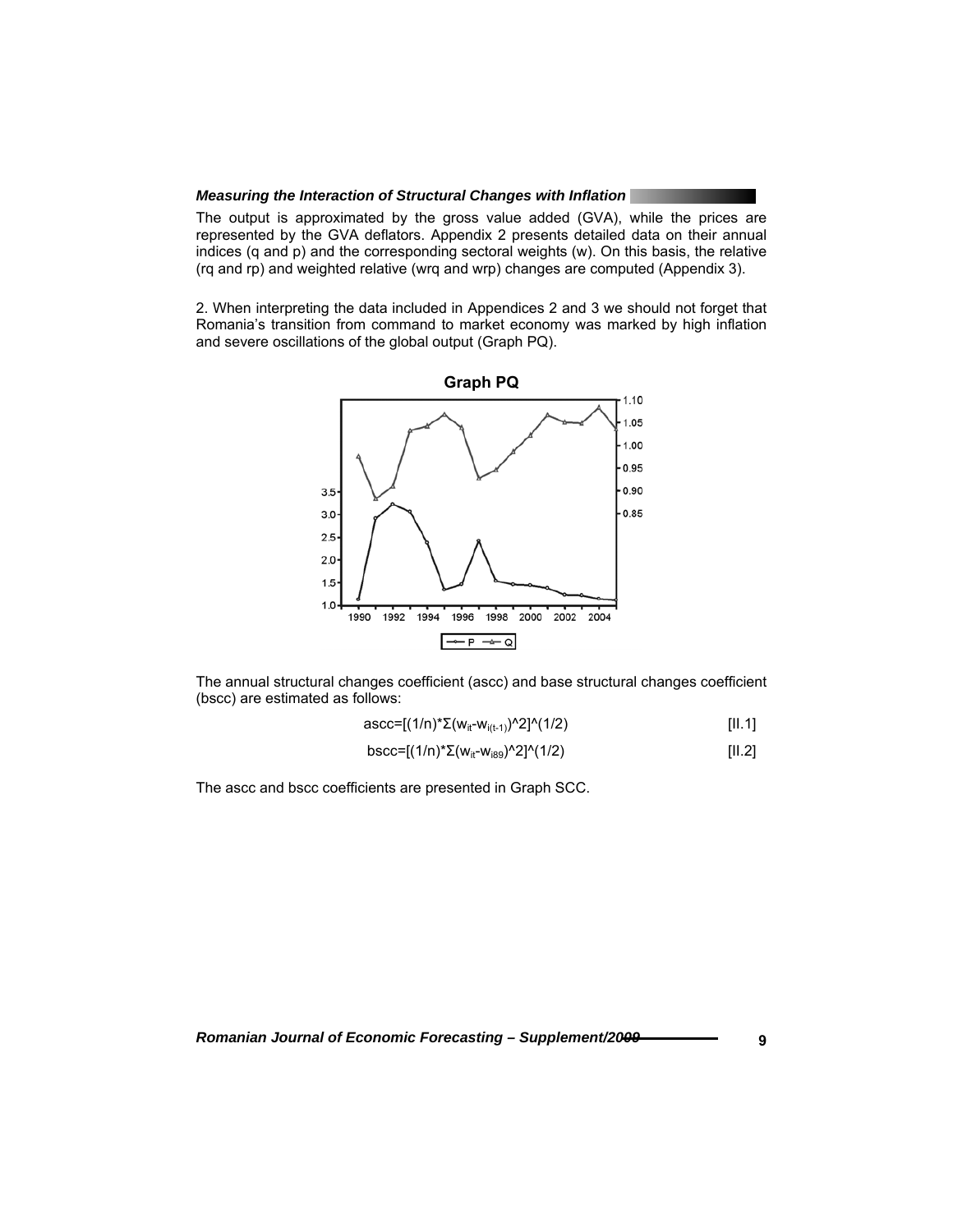*Institute of Economic Forecasting*



3. This turbulent context did not imply a chaotic evolution. Despite the oscillations induced by the unstable circumstances of transition and the frequent changes in international environment, several trends of the economic structure can be, however, distinguished. With this aim in view, the basic nomenclature of the 84 sectors (defined in Appendix 1) was packed down into 10 groups of branches (Appendix 4). Their shares in the total gross value added are denoted by WAGi . Table 1 presents this aggregation. **Table 1** 

| Group | Main included sectors                                                                                                                                                         | Symbol<br>οf<br>group's<br>share in | Trend during<br>1989-2005 |
|-------|-------------------------------------------------------------------------------------------------------------------------------------------------------------------------------|-------------------------------------|---------------------------|
|       |                                                                                                                                                                               | total GVA                           |                           |
| AG1   | Agriculture, forestry, hunting, and fishing                                                                                                                                   | WAG1                                | Descending                |
| AG2   | Extraction of coal, natural gas, ferrous and non-ferrous<br>metals, stone, sand and clay, chemical minerals, salt                                                             | WAG2                                | Descending                |
| AG3   | Production and distribution of electric power, gas<br>(excluding methane extraction), thermal power, and<br>water                                                             | WAG3                                | Ascending-<br>descending  |
| AG4   | Production and processing of meat and fish, fruit and<br>vegetables, animal oils and fats, milk, grain mill<br>products, starches, other food products, beverages,<br>tobacco | WAG4                                | Ascending-<br>descending  |
| AG5   | Textiles and textile wearing apparel, fur and leather<br>wearing apparel, leather goods and footwear, wood<br>processing, pulp, paper and cardboard, furniture<br>production  | WAG5                                | Descending                |
|       | Metallic constructions and metal products, equipment                                                                                                                          |                                     |                           |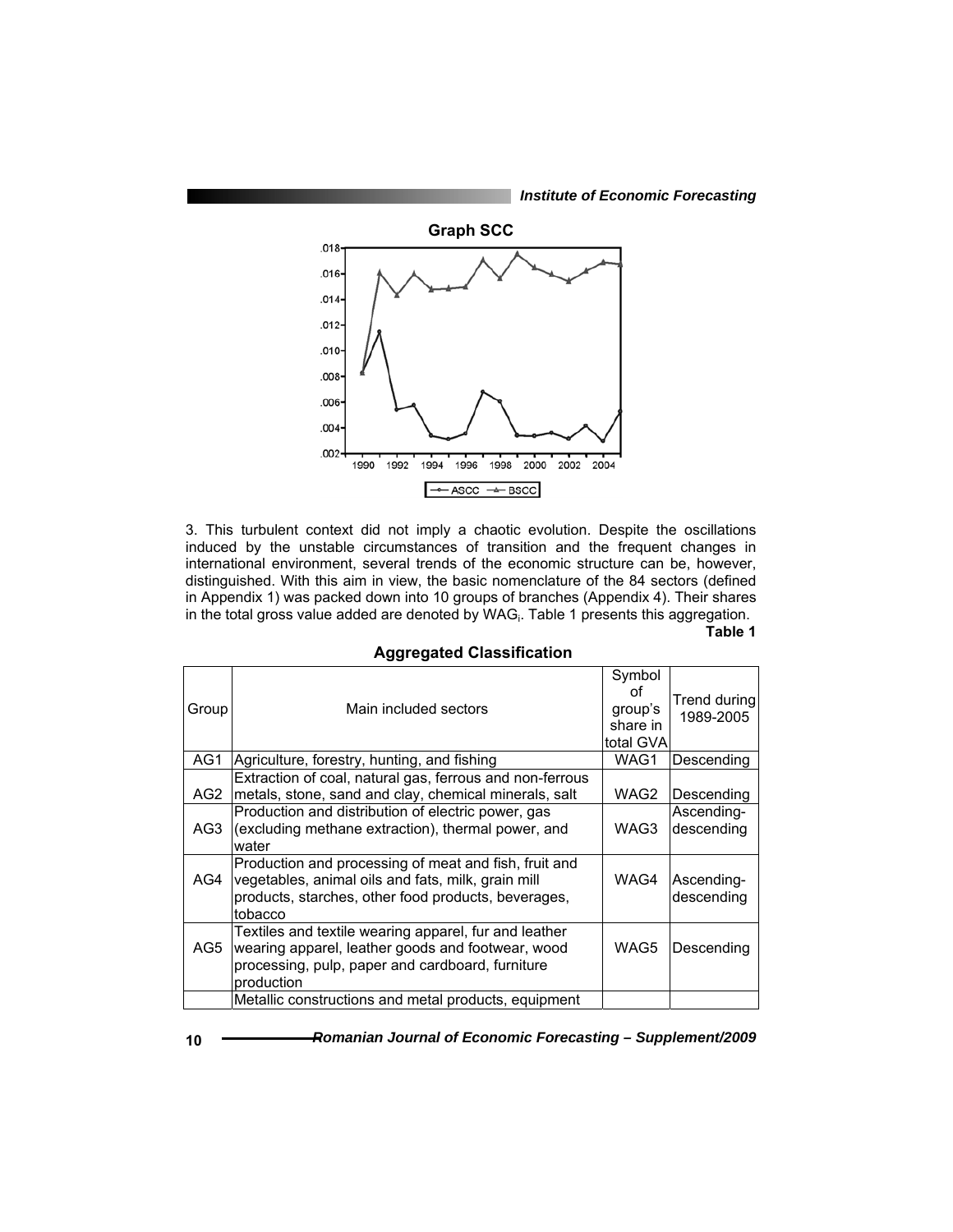|                 | asarnig arc micraoach or oa aolarar onanges mar innaa                                                                                                                                                                                                                                                                                                                                                                        |                                                  |                           |
|-----------------|------------------------------------------------------------------------------------------------------------------------------------------------------------------------------------------------------------------------------------------------------------------------------------------------------------------------------------------------------------------------------------------------------------------------------|--------------------------------------------------|---------------------------|
| Group           | Main included sectors                                                                                                                                                                                                                                                                                                                                                                                                        | Symbol<br>Ωf<br>group's<br>share in<br>total GVA | Trend during<br>1989-2005 |
| AG <sub>6</sub> | and machinery for different branches, machine tools,<br>domestic appliances, computers, electric machinery and<br>appliances, radio-T.V. and communication equipment,<br>medical and optical apparatus, precision and watch<br>making instruments, means of road transport, ships and<br>boats, railway and tramway locomotives and rolling<br>stock, aircraft and spacecraft, manufacture of<br>motorcycles and bicycles    | WAG <sub>6</sub>                                 | Descending                |
| AG7             | Oil processing, basic chemicals, manufacture of<br>pesticides and other agri-chemical substances, paints<br>and varnishes, pharmaceuticals and medicinal<br>products, soap and detergents, perfumes and toilet<br>preparations, man-made fibers, rubber and plastics,<br>glass, refractory and non-refractory ceramics, cement<br>and building materials, ferrous and non-ferrous<br>metallurgy, other industrial activities | WAG7                                             | Descending                |
| AG8             | Constructions                                                                                                                                                                                                                                                                                                                                                                                                                | WAG8                                             | Ascending                 |
| AG9             | Transport via railways and pipelines, water and air<br>transport, activities of travel agencies and tour<br>operators, other transports, post, telecommunications                                                                                                                                                                                                                                                            | WAG9                                             | Ascending                 |
| AG10            | Wholesale and retail trade, hotels and restaurants,<br>financial, banking, insurance, business, and real estate<br>services, computer and related operations, research<br>and development, architectural and engineering<br>activities (including technical consultancy), public<br>administration and defense, education, health and<br>social security, other community and personal service<br>activities                 | WAG10                                            | Ascending                 |

This aggregation takes into account the main features of the respective sectors. Thus, the first group includes branches that significantly depend on the climate conditions. The production of the second one  $-$  practically, the mining industries  $-$  is essentially influenced by the peculiarities of the mineral deposits (due to the strong connection between the extraction and processing of oil, both are included in the manufacturing industries). The third group represents the quasi-generally used energy utilities. All industries linked with agriculture are integrated into the fourth. The next one comprises a large variety of labour intensive sectors. The sixth group covers the machine building branches, which have a crucial role in the investment process and modern civilization. The rest of the manufacturing industries constitute the seventh group. All infrastructures, productive and civil constructions are included in the next group. The ninth one is dedicated to transports and telecommunications. Finally, the tenth group aggregates the service activities.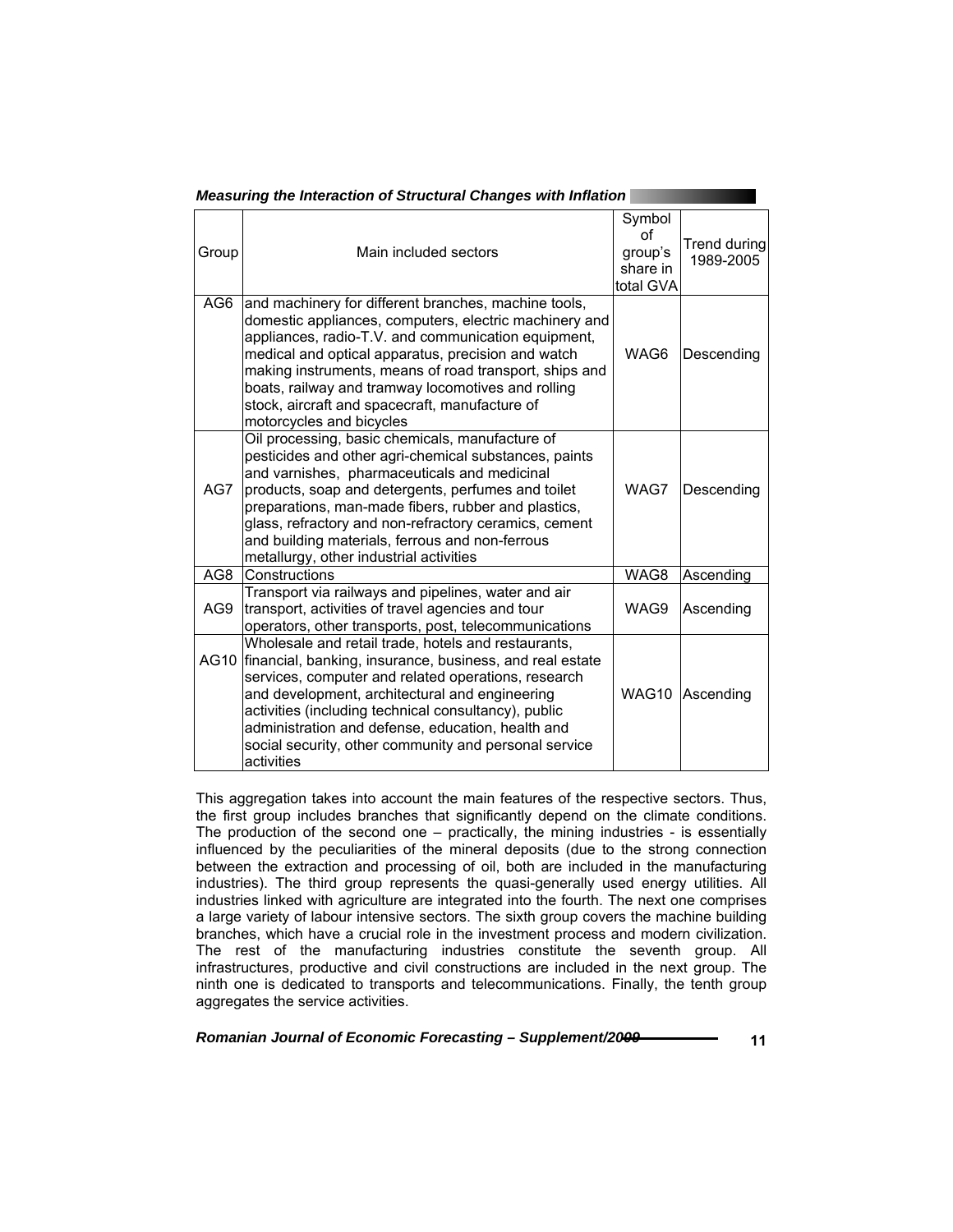In order to identify the trends which characterize the evolution of these ten groups, the Hodrick-Prescott filter has been applied to the data presented in Appendix 4.

4. The classification described in Table 1 has the advantage of being easily translated into the three classical global areas for decomposing economic activities (Appendix 4): primary (WPRIM), secondary (WSEC) and tertiary (WTER):

$$
WPRIM = WAG1 + WAG2 + WAG3
$$
 [II.3]

#### WSEC=WAG4+WAG5+WAG6+WAG7+WAG8 [II.4]

$$
WTER = WAG9 + WAG10
$$
 [II.5]

For WPRIM, the descending tendency of its weight in the total gross value added is very clear. It results especially from the persistent decline of agriculture and other similar branches, on one hand, and the deep restructuring of mining industries (first of all coal production), on the other hand.



• The share of the secondary area in total gross value added also decreases (Graph HPWSEC), but it visibly tends towards stabilization.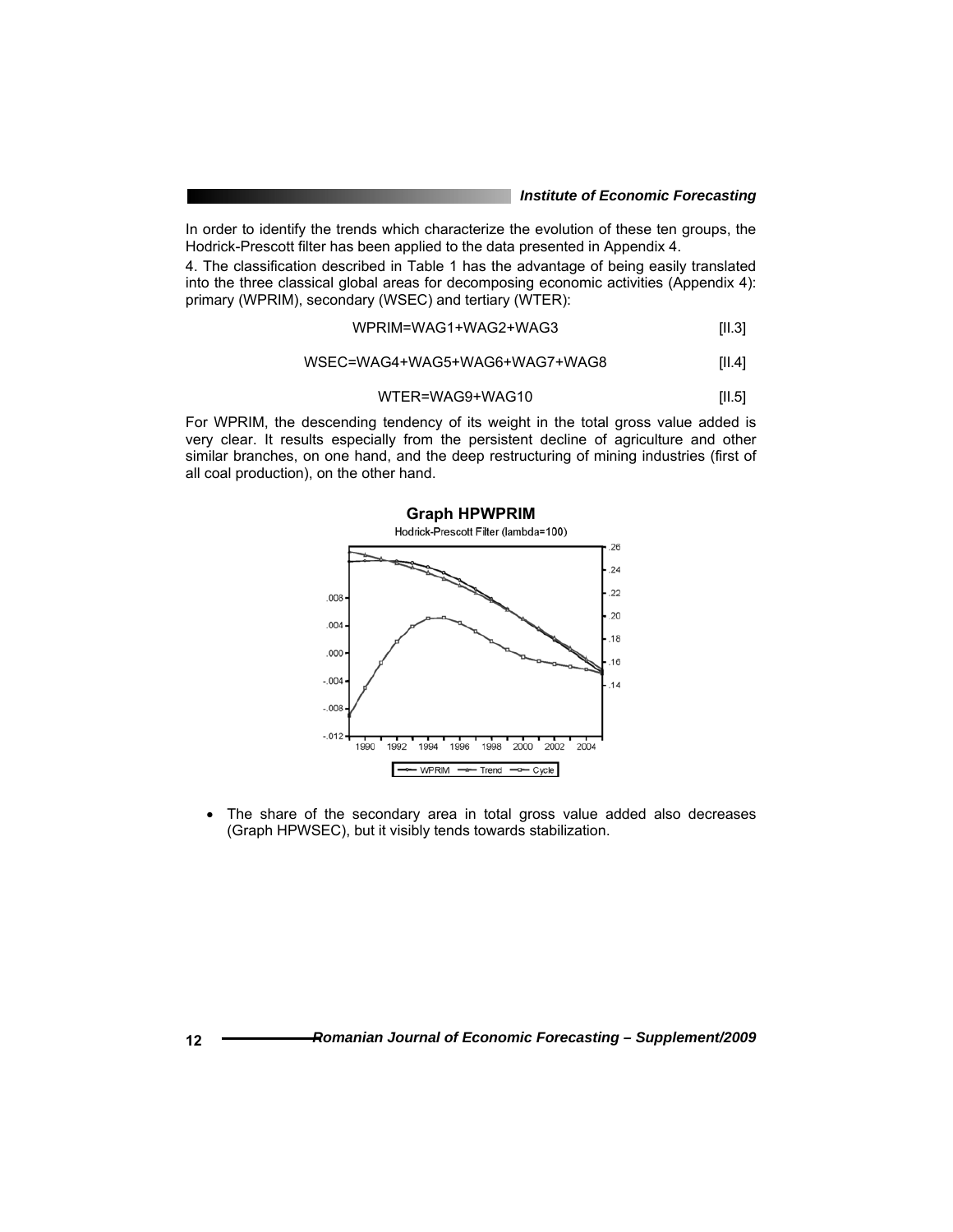

• In the case of WTER, we see a firm ascending trend (Graph HPWTER).

#### **Graph HPWTER**



5. All the above structural changes were induced by the accommodation of output to domestic demand, and especially by opening the economy to international markets, first of all by integrating Romania into the European Union. Undoubtedly, due to such a convulsive process, it is difficult to extract some rules for the correlation between structural changes and prices. Nevertheless, this attempt can be useful, at least from a methodological point of view.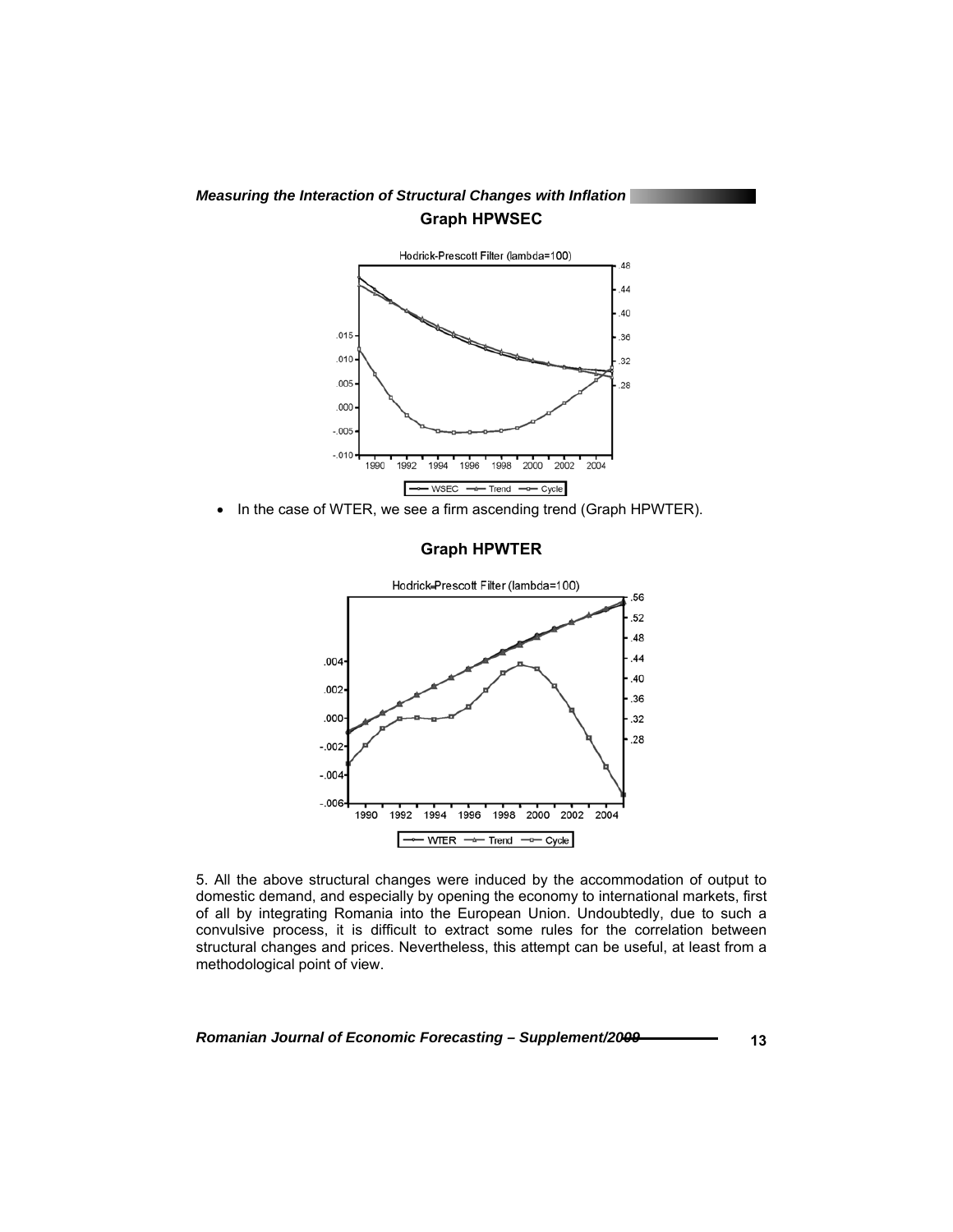## **III. Econometric Analysis**

1. As we have already mentioned, the relationship between the relative sectoral changes in output and the relative price variability is examined using their weighted expressions (wrq<sub>it</sub> and wrp<sub>it</sub> series). As statistical measures of its intensity, the correlations Pearson (WPcoef), Spearman (WScoef), and Kendall (WKcoef) were computed (Appendix 5). Generally, they are positive (only in two cases WPcoef are negative). Graphically, they look as follows (Graph WCOR):



The distribution of the obtained correlation coefficients is presented in Table 2.

**Table 2** 

### **Correlation coefficients between the sectoral changes and the relative**  prices, in their weighted determinations (wrp<sub>it</sub>-wrq<sub>it</sub>)

| Levels of the correlation | Number of | Number of | Number of     |
|---------------------------|-----------|-----------|---------------|
| coefficients              | WPcoef    | WScoef    | <b>WKcoef</b> |
|                           |           |           |               |
| 0. 0.1                    |           |           |               |
| 0.10.2                    |           |           |               |
| 0.20.3                    |           |           |               |
| 03 O4                     |           |           |               |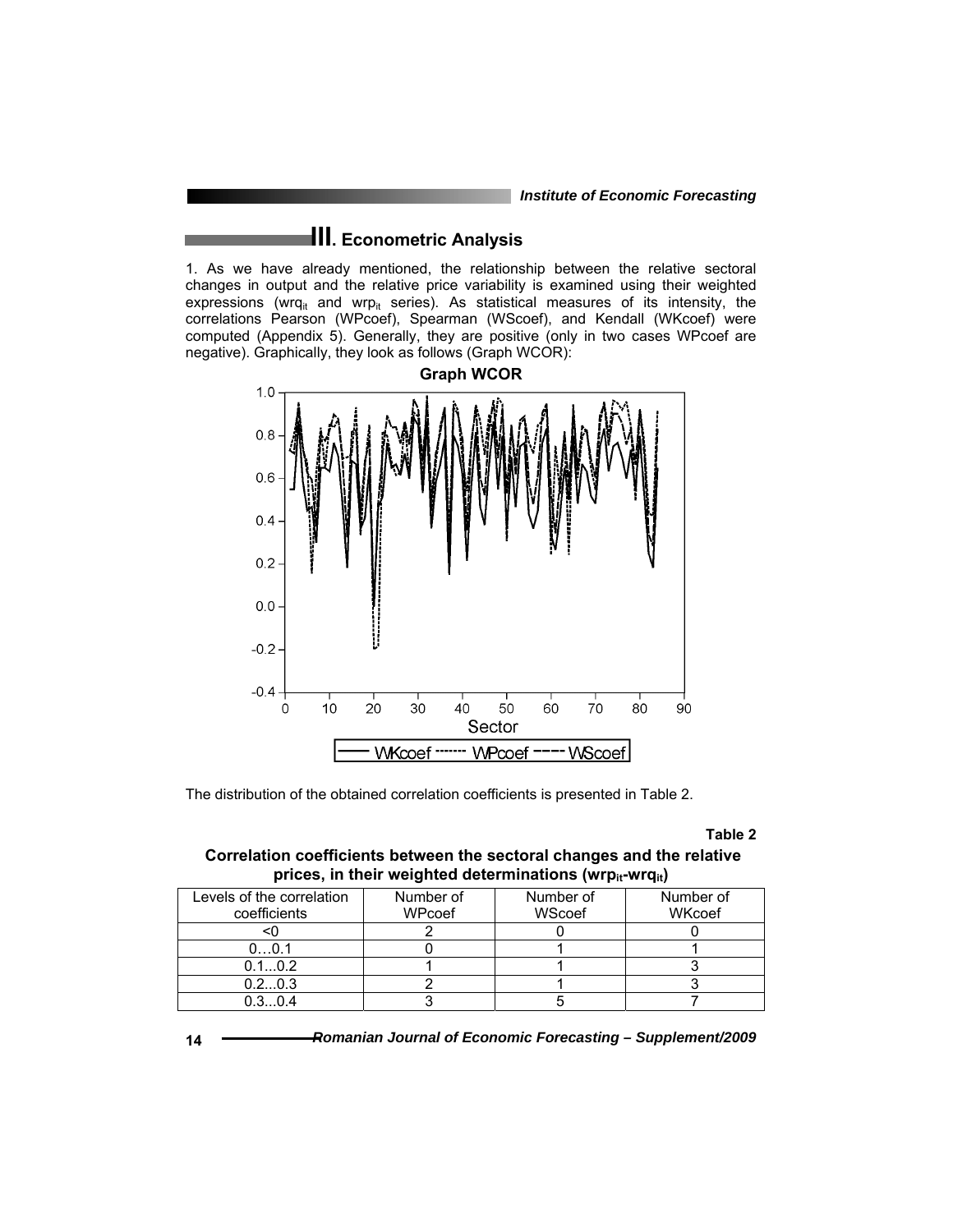| Levels of the correlation | Number of | Number of | Number of |
|---------------------------|-----------|-----------|-----------|
| coefficients              | WPcoef    | WScoef    | WKcoef    |
| 0.40.5                    |           |           | 12        |
| 0.50.6                    |           |           | 12        |
| 0.60.7                    | 15        |           | 19        |
| 0.70.8                    |           | 14        | 15        |
| 0.80.9                    | 22        | 21        | 12        |
| 0.91                      | 20        |           |           |
| Total                     | 84        | 84        |           |

*Measuring the Interaction of Structural Changes with Inflation* 

Therefore, 72 WPcoef, 73 WScoef, and 58 WKcoef exceed 0.5. Taking into account these results, the simplest linear regressions were estimated.

2. The ordinary least square method was applied in both forms:

- direct (DOLS), which means wrp $_i = c(i) + c(1i)^*$ wrq $_i$ , and
- reverse (ROLS), respectively wrq $= c(2i) + c(3i)^*$ wrp $_i$ .

Regarding wrp<sub>i</sub> and wrq<sub>i</sub>, the statistical series deduced in Appendix 3 were used without any corrections. Only two dummies were included, one in equation 20 (for 1990) and another in equation 21 (for 1991).

2.1. Both applications (DOLS and ROLS) are presented in Appendix 6 (System Sys1a09 and System Sys1b09).



According to the results, in two-thirds of cases the probability of a null hypothesis does not exceed 0.5. Concerning  $c(1i)$  and  $c(3i)$ , respectively – which define the slopes of regressions – in only two sectors such a probability goes beyond this limit. It is also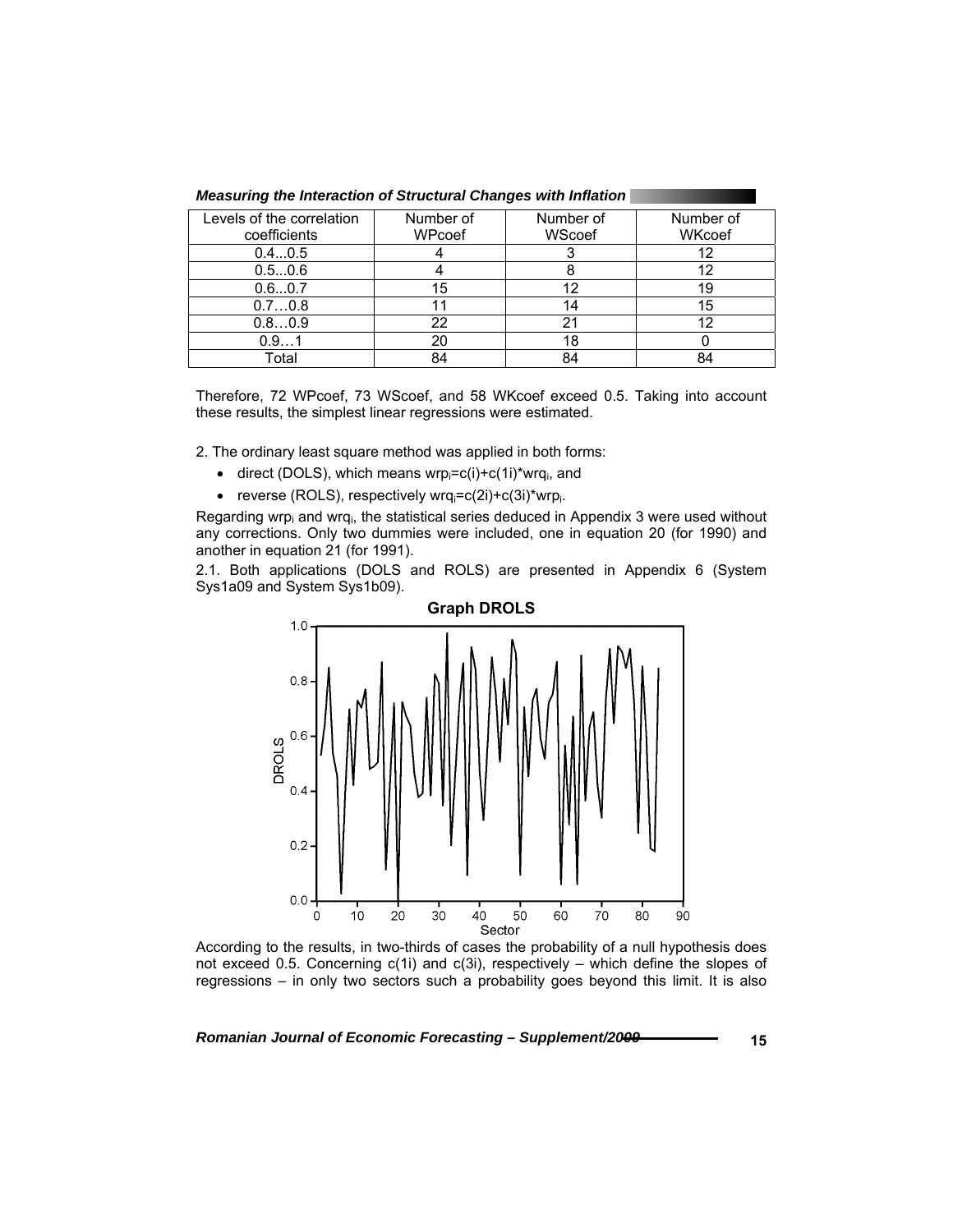important to note that all these essential coefficients are positive (as theoretically expected).

Normally, the regressions characterized in Appendix 6 could be improved by introducing lags or new explanatory variables. For simplicity, we maintained the same specification for all the sectors.

2.2. This option was guided by an additional reason. Even improved, the parameters determined in OLS cannot elude a difficult question. As we know, the separate regressions (DOLS) and (ROLS) are not reversible, except for the trivial case when the Pearson correlation between the involved variables is 1 in modulus.

In our applications, such a reversibility requires that estimates c(3i) (from Sys1b09) be the opposite of the corresponding c(1i) (computed in Sys1a09). In other words, their product must be equal to unit. In Appendix 6, this product is calculated for all 84 equations (see Graph DROLS).

Therefore, the series of coefficients c(1i) and c(3i) are far from being reversible. Under such conditions, it is not indifferent what econometric relationship is adopted for the targeted analytical and predictive simulations  $[wrp_i=c(i)+c(1i)*wrq_i]$  or wrqi =c(2i)+c(3i)\*wrpi ]. A consistent choice would be possible in two situations:

- $\bullet$  either there is an indubitable univocal causal relationship between wrp<sub>i</sub> and wrq<sub>i</sub>,
- or we admit that at least one of the regressed series can play the role of independent variable, since it was certainly registered without measurement errors.

2.3. Unfortunately, we are not in any of these situations.

- As we have already outlined, theoretically, the expression wrq=f(wrp) is equally valid as its symmetrical form wrp=f(wrq). In order to check statistically this assumption, the Granger causality test has been applied to these series (Appendix 5). The probability for "wrq does not Granger cause wrp" is less than 0.3 in 10 cases, while that for "wrp does not Granger cause wrq" surpasses this limit. In 19 cases the situation is converse (the first sentence has a probability higher than 0.3 and the second one has a lower level). Only two pairs have both probabilities higher than 0.3. For 53 pairs, these do not exceed 0.3, more than a half of them being less than 0.1. In our opinion, such results of a Granger causality test suggest that the tandem wrq-wrp represents rather an interdependent pair.
- On the other hand, it is obvious that the measurement errors affect both data series.

3. More adequate in such a situation seems to be the orthogonal regression (Malinvaud, 1964; Brooks and Boone, 2008; Calafiore, 2007; Castellaro and Bormann, 2007; Dissanaike and Wang, 2003; Dobrescu, 2004; Leng, Zhang, Kleinman, and Zhu, 2007; Saman, 2003; Schaefer and Visser, 2003; Serbinenko, 2002). This technique minimizes the orthogonal distance from the observed data points to the regression line. Consequently, it intrinsically observes the reversibility condition.

With the goal to algebraically demonstrate this feature, the slope in wrp=f(wrq) will be denoted by  $b_1$  (that is wrp=a<sub>1</sub>+b<sub>1</sub>\*wrq) and the slope in wrq=f(wrp) will be denoted by  $b_2$ (respectively wrq=a<sub>2</sub>+b<sub>2</sub>\*wrp). In the orthogonal regression, the coefficients b<sub>1</sub> and b<sub>2</sub> are determined as follows: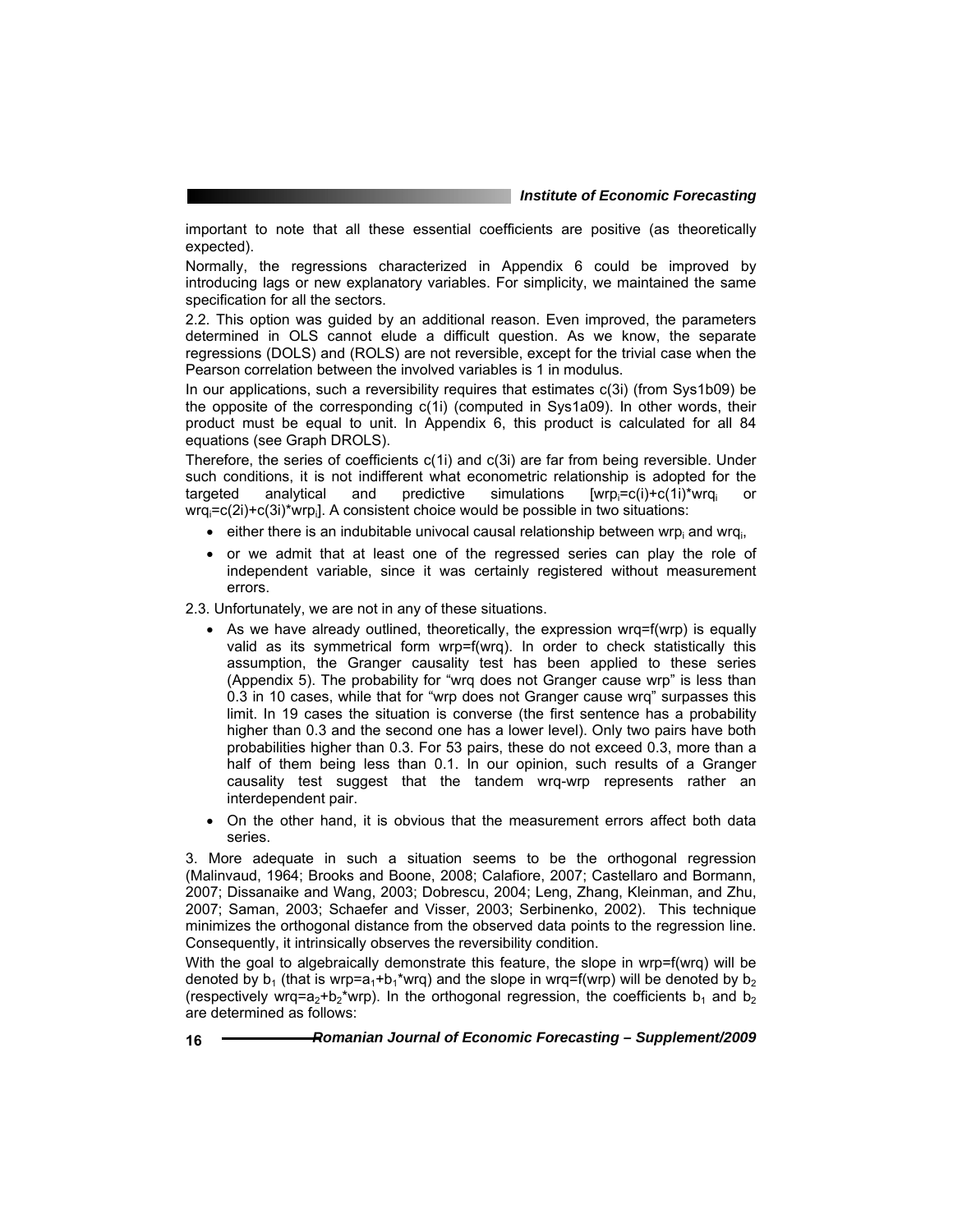$$
b_1 = \{ (\sigma_q^2 - \sigma_p^2) + [(\sigma_q^2 - \sigma_p^2)^2 + 4 \sigma_{pq}^2]^2 \ (1/2) \} / (2 \sigma_{pq})
$$
 [III.1]

$$
b_2 = \{ (\sigma_p^2 - \sigma_q^2) + [(\sigma_p^2 - \sigma_q^2)^2 + 4 \sigma_{pq}^2]^2 \ (1/2) \} / (2 \sigma_{pq})
$$
 [III.2]

where:

 $\sigma_{\rm p}^2$  is the variance of wrp;  $\sigma_q^2$  – the variance of wrq; and  $\sigma_{pq}$  represents their covariance. **Substituting** A= $(\sigma_q^2 - \sigma_p^2)$  and B=[( $\sigma_p^2$ - $\sigma_q^2$ )<sup>2</sup>+4\* $\sigma_{pq}$ <sup>2</sup>]^(1/2), which is equivalent also to [( $\sigma_q^2$ - $\sigma_p^2$ )<sup>2</sup>+4\* $\sigma_{pq}^2$ ]^(1/2), we have

$$
b_1 = (A + B)/(2 \cdot \sigma_{pq})
$$

 $[III.3]$ 

$$
b_2 = \frac{1}{2} - A + B \frac{1}{2} \left( 2 \cdot \sigma_{pq} \right) \tag{III.4}
$$

$$
b_1^*b_2 = [(A+B)/(2^*\sigma_{pq})]^*[(-A+B)/(2^*\sigma_{pq})]=
$$
  
= [(B+A)\*(B-A)]/(2^\*\sigma\_{pq})^2 = (B^2-A^2)/(2^\*\sigma\_{pq})^2 [III.5]

which means

$$
b_1^*b_2 = \left[ (\sigma_p^2 - \sigma_q^2)^2 + 4^* \sigma_{pq}^2 - (\sigma_q^2 - \sigma_p^2)^2 \right] / (2^* \sigma_{pq})^2 = (4^* \sigma_{pq}^2) / (4^* \sigma_{pq}^2) = 1
$$
 [III.6]

Due to this property, the orthogonal regression is preferable for cases (as the one here examined) in which the direction of causation is not clearly definable or the measurement errors in both series of variables are not excluded.

4. The computational results are synthetically presented in Appendix 7. In order to avoid possible confusions with other similar measures of interaction between the variables, we will name

- slope b1 as the orthogonal price elasticity to structural production shifts, and
- slope b2 (converse relationship) as the orthogonal production elasticity to the relative price changes.

4.1. The series of b1 is described in Graph b1.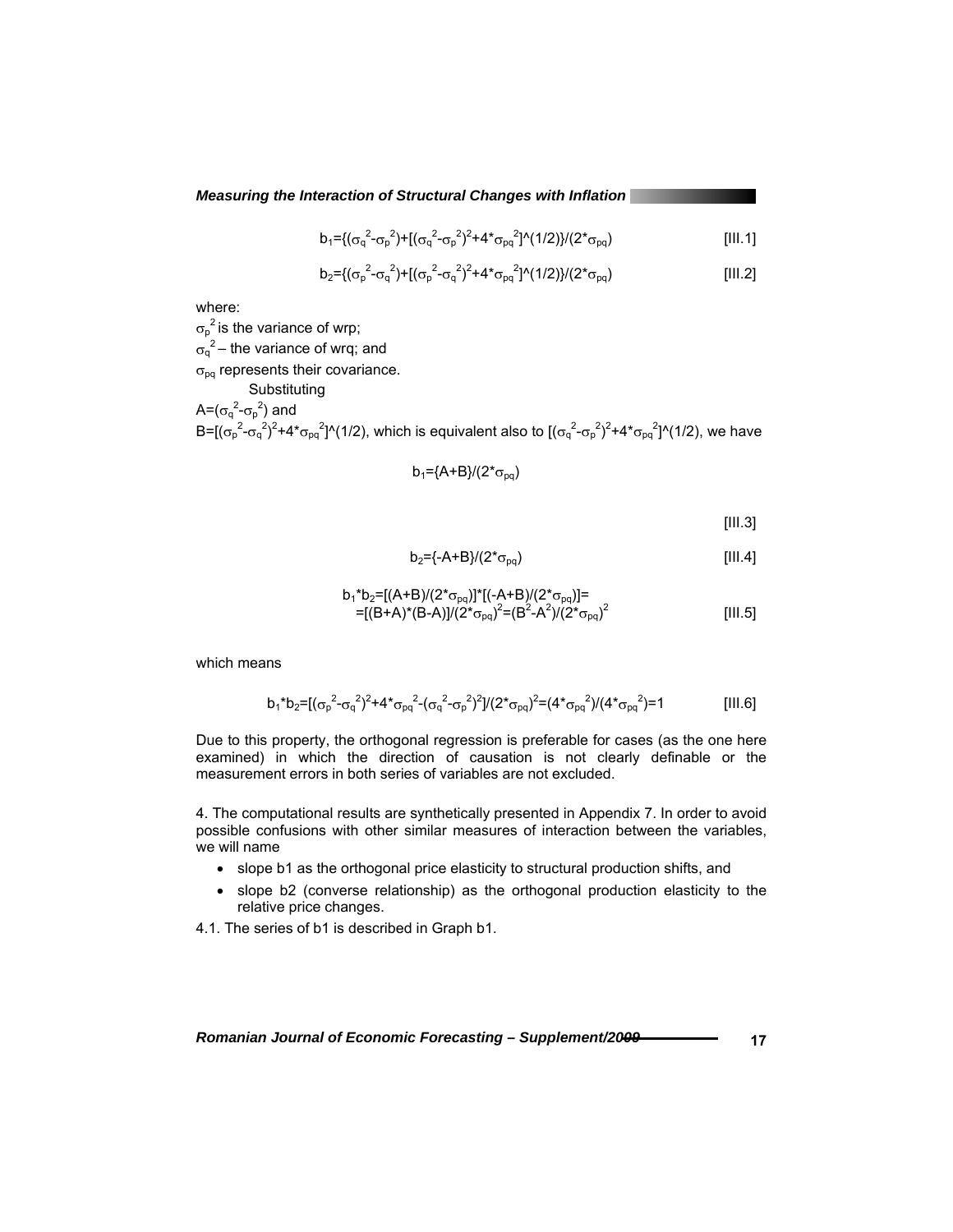*Institute of Economic Forecasting*



A more expressive image can be obtained grouping the series b1 into five classes.

#### **Table 3**

 **Classes of b1** 

| Orthogonal price elasticity to structural production shifts | Threshold of | Number of |
|-------------------------------------------------------------|--------------|-----------|
|                                                             | class        | cases     |
| Very low                                                    | < 0.7        | 8         |
| Relatively low                                              | $0.7 - 0.9$  | 22        |
| Moderate                                                    | $0.9 - 1.1$  | 20        |
| Relatively high                                             | $1.1 - 1.3$  | 12        |
| Very high                                                   | >1.3         | 22        |
| Total                                                       |              | 84        |

The Kernell density of b1 looks as follows:



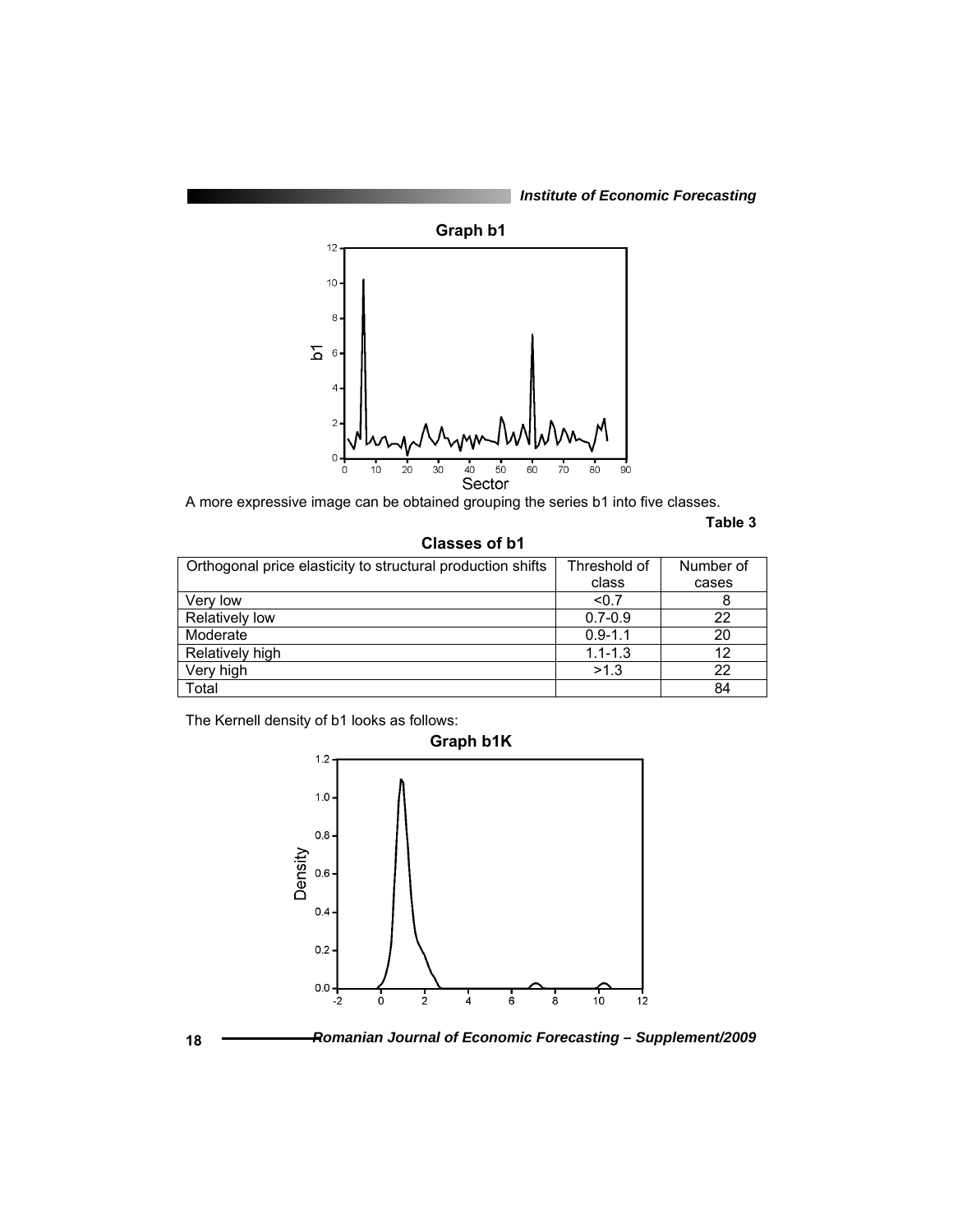4.2. The series of b2 is presented in Graph b2.



Using the same classification with five groups, the following picture is obtained:

**Table 4** 

 **Classes of b2** 

| Orthogonal production elasticity to relative price | Threshold of | Number of |
|----------------------------------------------------|--------------|-----------|
| changes                                            | class        | cases     |
| Verv low                                           | < 0.7        | 17        |
| Relatively low                                     | $0.7 - 0.9$  | 17        |
| Moderate                                           | $0.9 - 1.1$  | 20        |
| Relatively high                                    | $1.1 - 1.3$  | 16        |
| Very high                                          | >1.3         | 14        |
| Total                                              |              | 84        |

The Kernell density of b2 is shown in Graph b2K.



*Romanian Journal of Economic Forecasting – Supplement/2009* **19**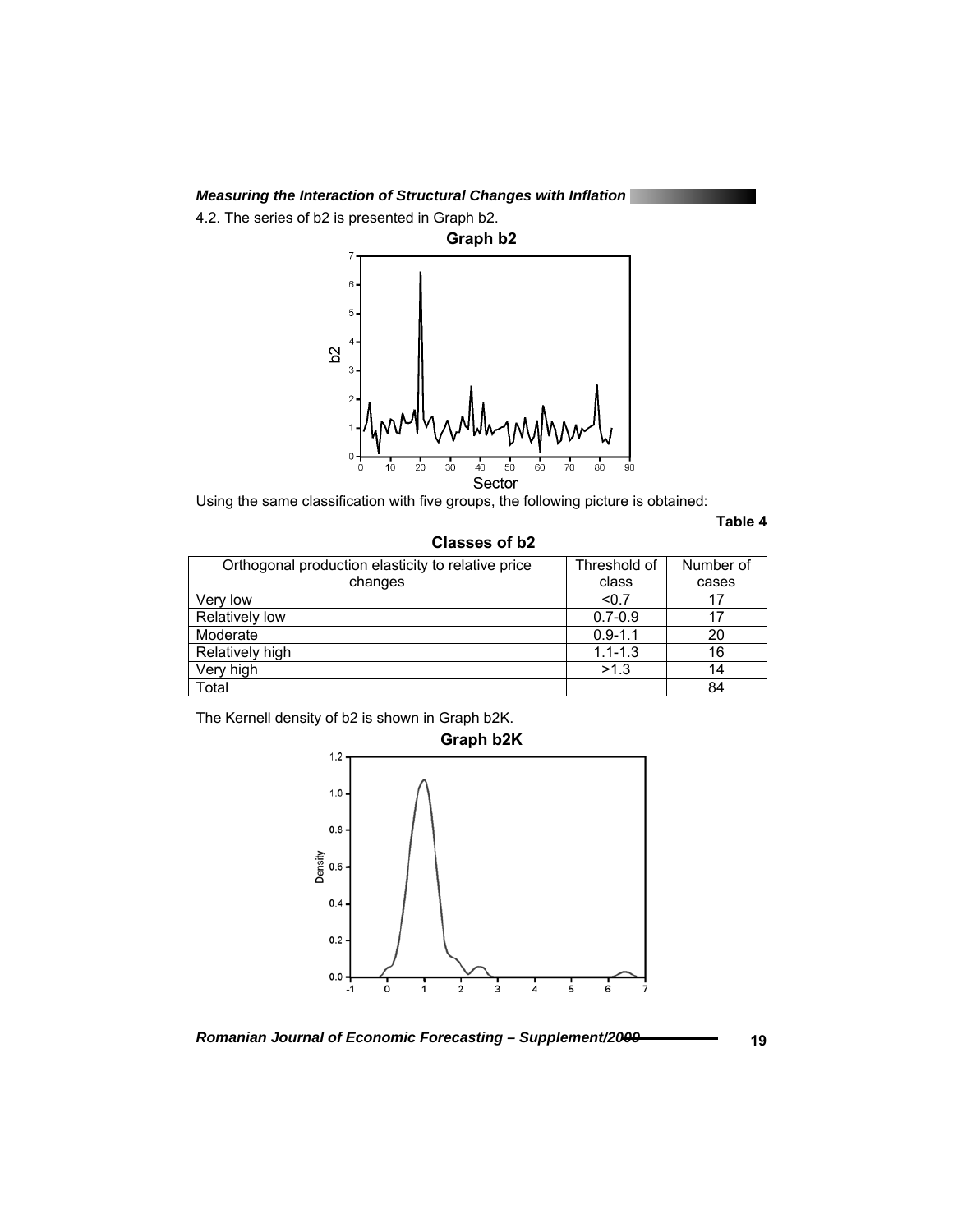The mean of b1 is higher than of b2, which can be interpreted in the sense that the price elasticity to structural shifts is higher comparatively with the converse relationship.

5. One of the most important aspects of the examined problems is the real-nominal rigidity in economics.

- The slow price adjustment  $-$  the so-called price rigidity  $-$  is largely investigated in Keynesian and post-Keynesian economics. Usually, it is associated with the nominal wage rigidity. There are many papers that systematize the huge amount of literature dedicated to these questions. Among them, we mention some attempts undertaken during the last decade: Akerlof, Dickens, and Perry, 2000; Arseneau and S. K. Chugh, 2007; Baharad and Eden, 2003; Fehr and Goette, 2003; Holden and Wulfsberg, 2008; Kasuya, 1999; Kawaguchi and Ohtake, 2006; Koren, 2002; Lombardo, 2002; Ray, Wood, and Messinger, 2007; Roufagalas, 2006; Whelan, 2007.
- Several studies pay attention to quantity adjustments (Andersen; Hansen; Muller, Bergen, Dutta, and Levy).

The present paper covers both approaches:

a) on one hand, it examines the downward price rigidity under the changing relative prices; and

b) on the another hand, the reflex phenomenon - which could be named "downward output rigidity" - is also researched.

The statistical measuring questions are preponderantly discussed.

5.1. The first of them has, as a starting point, the econometric estimation of the relative prices:

$$
wrp_{it} = a_{1i} + b_{1i} * wrq_{it}
$$
 [III.7] and

$$
rp_{it} = c_t * (a_{1i} + b_{1i} * wrq_{it})/w_{i(t-1)} = c_t * (a_{1i}/w_{i(t-1)} + b_{1i} * rq_{it})
$$
 [III.8]

where  $c<sub>i</sub>$  is a correction coefficient. It is introduced in order to ensure the equality  $\Sigma$ rp<sub>it</sub>\*wrq<sub>it</sub>=1. From

$$
c_t^* \Sigma (a_{1i}/w_{i(t-1)} + b_{1i}^*rq_{it})^* w r q_{it} = 1
$$
 [III.9] yields

$$
c_t = 1/[\Sigma(a_{1i}/w_{i(t-1)} + b_{1i} * r q_{it}) * w r q_{it}]
$$
 [III.10]

Consequently, the price indices are defined as follows:

$$
pit = ct*(a1i/wi(t-1)+b1i*rqit)*Pt
$$
 [III.11]

The sectoral price indices  $\pi_{it}$  under  $P_t=1$  (zero inflation) are expressed thus:

$$
\pi i t = ct^*(a1i/wi(t-1)+b1i^*rqit)
$$
 [III.12]

We introduce now the minimal price indices  $(p_{\text{mit}})$ . These are the lower prices at which the output can be sold. They are approximated taking into consideration the revealed behavior of suppliers, respectively in relation with the effectively practiced price indices ( $p_{it}$ ). In our application,  $p_{mit}$  are equal to the weighted mean of  $p_{it}$ <1; obviously, we could use the lowest individual level, but an average level seems more credible. If all  $p_{ii}$  > 1, the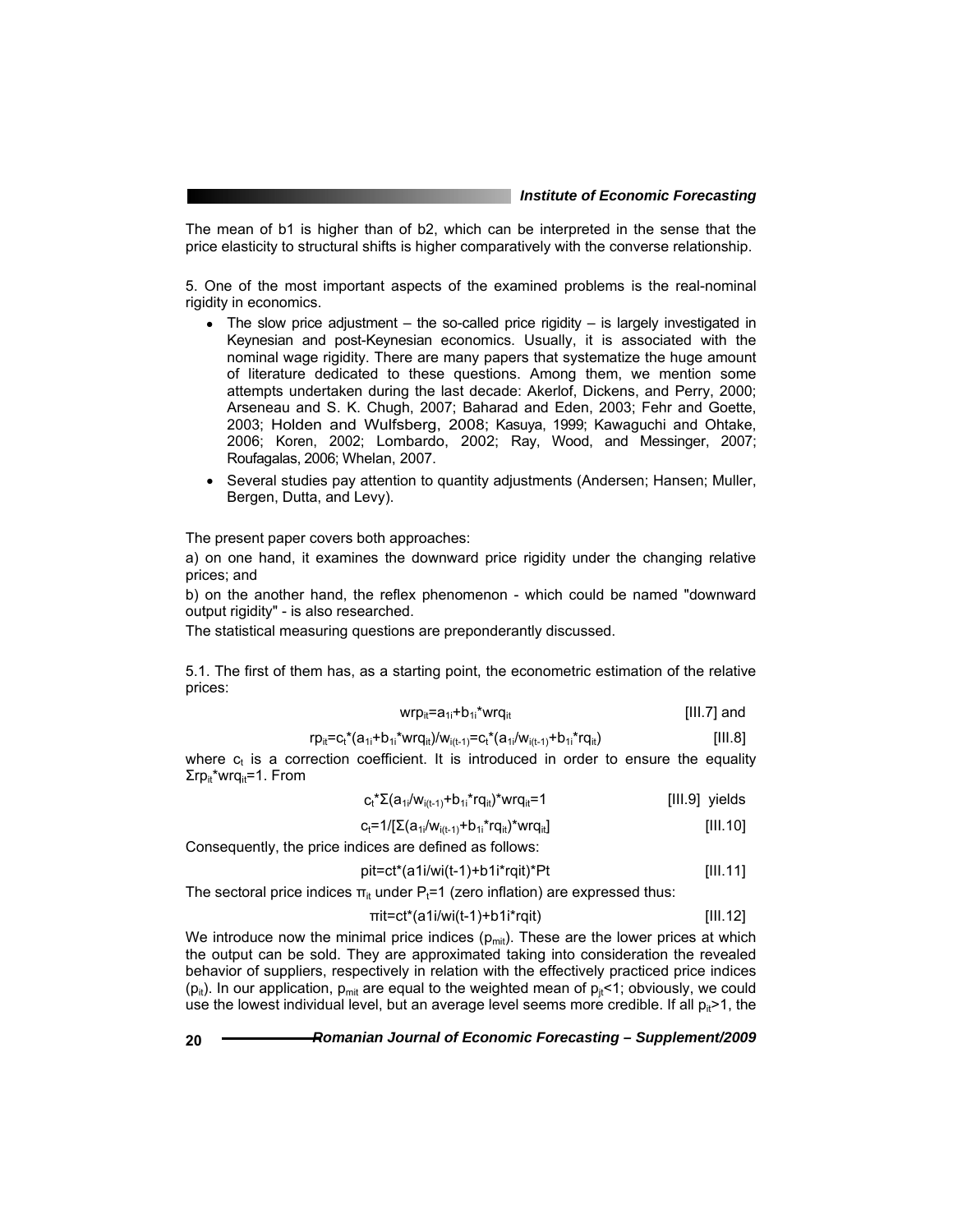hypothesis  $p_{mit}$ =1 is adopted. Finally, the sectoral price indices under downward price rigidity condition (p<sub>rit</sub>) are defined using the following rule:  $p_{rit} = \pi_{it}$  for  $\pi_{it} > 1$  and  $=p_{mit}$  for  $\pi_{it}$ <1. The corresponding aggregate index (PR) is computed by

$$
PRt = \sum print^*wrqit
$$
 [III.13]

Graph P-PR presents the series  $PR_t$  comparatively with the registered deflators  $P_t$  in 1990-2005.



The downward price rigidity played, therefore, an important role during the Romanian transition, but the other determinants of inflation were decisive.

5.2. In the methodological framework adopted for the present paper, the output rigidity can be estimated beginning with the computation of wrq<sub>it</sub> equations using both  $\pi_{it}$  and  $p_{\text{rit}}$  series of prices:

| wrgπit=(a2i+b2i*wrπit)  | $[III.14]$ and |
|-------------------------|----------------|
| wrgrit=(a2i+b2i*wrprit) | [III.15]       |

From each pair wrq<sub>πit</sub>-wrq<sub>rit</sub> the higher level is chosen, thus obtaining a new series wrq<sub>hit</sub>. The aggregate downward output rigidity (QR) is determined as a ratio

$$
QRt = \Sigma w r q h i t / \Sigma w r q r r i t \tag{III.16}
$$

Graph PR-QR confirms the powerful link between the downward price and output rigidities, implied as a matter of fact in the adopted methodology itself.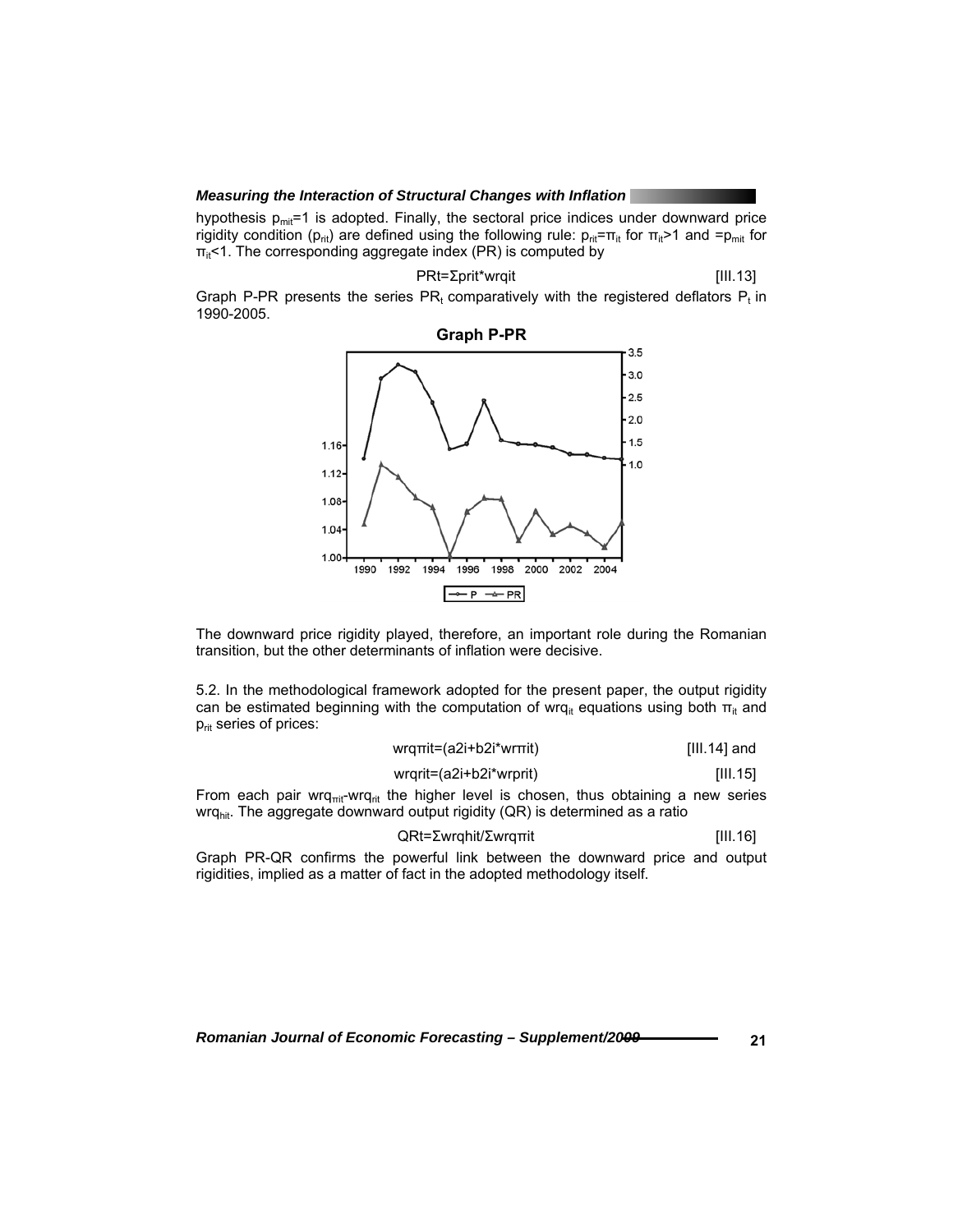*Institute of Economic Forecasting*



Appendix 7 details the econometric coefficients of orthogonal regressions, price indices under zero aggregate inflation  $(\pi_{it})$ , price indices under downward price rigidity ( $pr_{it}$ ), GVA indices under downward output rigidity ( $qr_{it}$ ), and a synthesis for the overall economy.

5.3. Using the Hodrick-Prescott filter, the ratio  $QR_t/Q_t$  (denoted by  $QRQ$ ) is shown in Graph HPQRQ:



The trend is descending, but it engrafts on significant cyclical oscillations.

5.4. The series  $QR_t$  must be cautiously interpreted. Using the chain-indices, as we have done until now, the real  $Q_t$  could be represented as a product of three components, that is the basic level ( $QE_t$ ) compatible with  $\pi_{it}$  (zero aggregate inflation), the estimated index  $QR_t$  and the influence of other factors  $OF_t$  (including stochastic disturbances):  $Q_t = QE_t^*QR_t^*OF_t$  [III.17]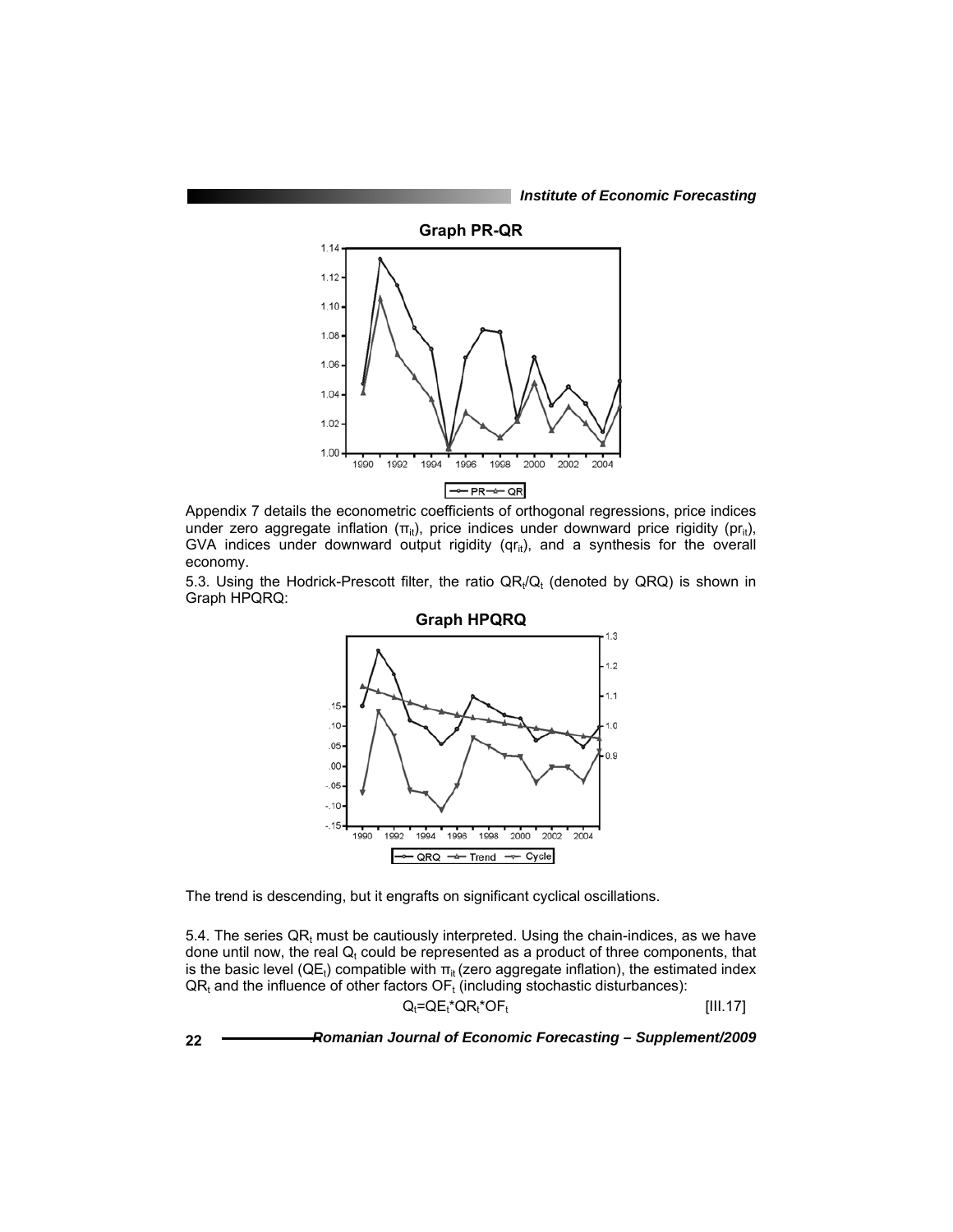The paper refers only to the second component, the other two  $(QE_t$  and  $OF_t)$  remaining so far unknown.

## **IV. Several Final Remarks**

1. The main conclusion of the paper is that the downward price rigidity cannot be separated from the corresponding downward output rigidity. They represent an indestructible tandem. In other words, the downward price rigidity is intimately connected not only to the nominal wage low flexibility, but to the slow employment adjustments, too. This approach has many consequences, including the econometric estimations. From this point of view, the orthogonal regression is admitted as a more suitable method, but we do not exclude other algorithms as possible alternatives. It is crucial in this respect to ensure the numerical compatibility of relationships in which dependent and explanatory variables reciprocally change their position.

2. The minimal price level remains an open question, even for statistical analysis.

When all the price indices exceed unit, the problem does not seem too complicated. It is assumed that, under perfect competition and instantaneous adjustments, the modification of the sectoral structure of supply according to changes in the relative prices does not exclude zero aggregate inflation. The set of price indices  $\pi_{it}$  is estimated just on this premise. Consequently, in the situation discussed here, the hypothesis of minimal prices equal to unit cannot be rejected.

More disputable are the cases in which some sectoral prices exceed unit, while other register deflation. As an initial attempt, we have admitted as minimal the mean (normally weighted) of price indices less than unit. We must recognize that such a solution has been adopted intuitively. Supplementary researches (including sociological ones) are necessary in order to solve rationally this question.

3. Three components of the aggregate output index in real terms  $(Q_t)$  can be distinguished:

a) the basic level ( $QE_t$ ) compatible with  $\pi_{it}$  (zero aggregate inflation);

b) the index  $QR_t$  proposed in this paper; and

c) the influence of other factors (OF<sub>t</sub>), which incorporates again stochastic disturbances. There is no need to outline the theoretical and practical importance of the autonomous quantification of  $QE_t$ . We are not sure that the standard interpretations of the equilibrium level of output would be sufficient, because of the explicit inter-conditioning of  $QE_t$  with  $\pi_{it}$  price indices (based on the assumption of zero inflation).

A decomposition of OFt, with the separation of stochastic disturbances, would also be interesting.

4. We have exemplified the proposed methodology using relatively extended inputoutput tables (84 sectors). Such exercises are of course laborious; besides, they depend on the frequency of available information. A reduced nomenclature could be more accessible, inclusively for current needs.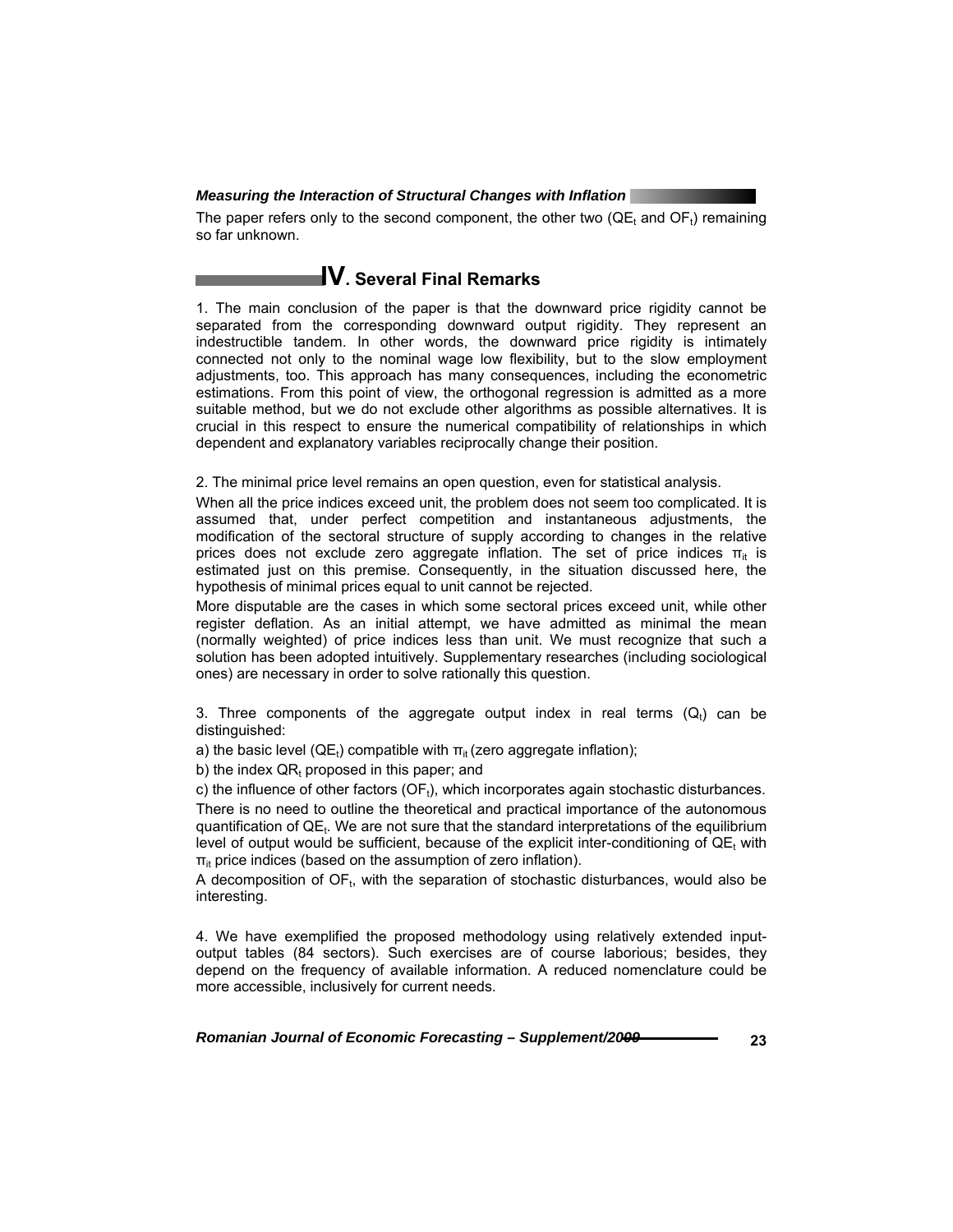However, the use of compacted classification must take into account the sectoral differences concerning the price elasticity to supply changes and its counterpart – the production elasticity to price changes. These differences are important and a nonhomogenous (from this point of view) aggregation could essentially distort the results.

5. Our attempt has been limited to the illustration of the proposed methodology on statistical series. Adjusting it for predictive simulations represents an exciting future challenge.

## **References**

- Akerlof, G. A., W. T. Dickens, and G. L. Perry, (2000), "Near-Rational Wage and Price Setting and the Optimal Rates of Inflation and Unemployment", http://elsa.berkeley.edu/~akerlof/docs/inflatn-employm.pdf.
- Andersen, T. M. (1995), "Adjustment Costs and Price and Quantity Adjustment", http://www.sciencedirect.com/science?\_ob=ArticleURL&\_udi=B6V84- 41CXW90K&\_user=10&\_rdoc=1&\_fmt=&\_orig=search&\_sort=d&view= c&\_acct=C000050221&\_version=1&\_urlVersion=0&\_userid=10&md5=4 0e81d0bcaa0f33fcbc03abcfbf8d86a Copyright © 1995 Published by Elsevier Science B.V.
- Arseneau, D. M. and S. K. Chugh, (2007), "Bargaining and Price Rigidity in a DSGE Environment", https://editorialexpress.com/cqi-bin/ conference/download.cgi?db\_name=NASM2007&paper\_id=743.
- Bagnoli, P., J. Château, and S. Sahin, (2006), "Structural Changes and PPP Measures of Income", January, Draft for Comment, http://www.oecd.org/dataoecd/49/6/35932675.pdf.
- Baharad, E. and B. Eden, ( 2003), "Price Rigidity and Price Dispersion: Evidence from Micro Data", http://www.vanderbilt.edu/econ/faculty/Eden/baharadeden14\_8\_03.pdf.
- Balke, N. S. and M. A. Wynne, (1996), "Supply Shocks and the Distribution of Price Changes". Federal Reserve Bank of Dallas Economic Review, pp. 10-18.
- Ball, L. and N. G. Mankiw, (1995), "Relative Price Changes as Aggregate Supply Shocks". *Quarterly Journal of Economics*, pp. 161-193.
- tivariate Orthogonal Regression", *SciDAC 2007 IOP Publishing Journal of Physics*: *Conference Series* 78 (2007) 012084 doi:10.1088/1742- 6596/78/1/012084

http://ieeexplore.ieee.org/xpl/freeabs\_all.jsp?tp=&arnumber=895890&isnumber=19398.

Castellaro, S. and P. Bormann, (2007), "Performance of Different Regression Procedures on the Magnitude Conversion Problem", *Bulletin of the Seismological Society of America;* August; ,97(4): 1167-1175, http://bssa.geoscienceworld.org/cgi/content/abstract/97/4/1167.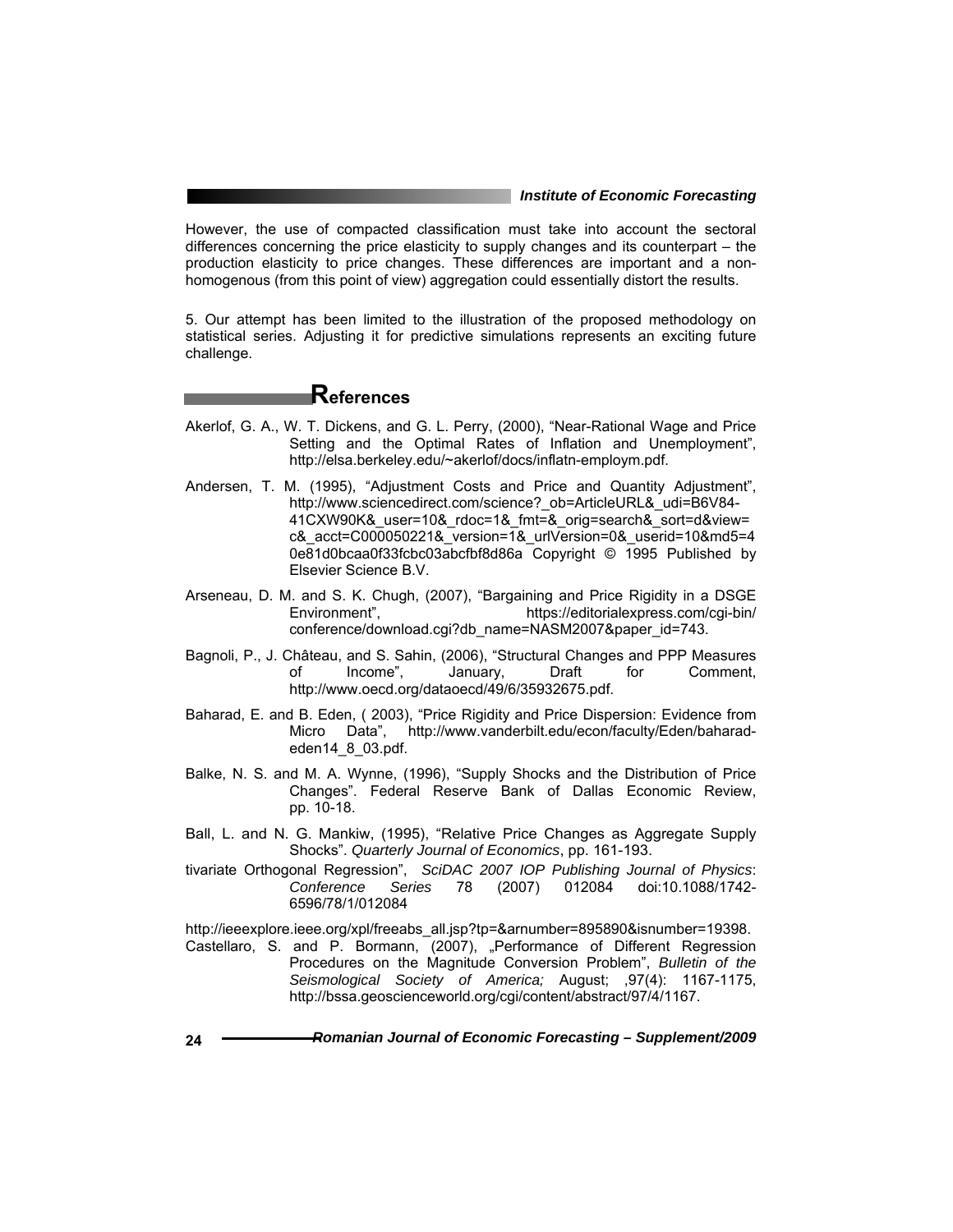- Coorey, A., M/ Mecagni, and E. Offerdal, (1998), "Achieving Low Inflation in Transition Economies. TheBaumol, W., S. Blackman and E. Wolff, (1985), "Unbalanced Growth Revisited: Asymptotic Stagnancy and New Evidence", American Economic Review, 75: 806-817.
- Bezdek, R. G. and R. M. Wendling (1976): "Disaggregation of Structural Change in the American Economy: 1947-1966", US. Energy Research and Development Administration, and Bureau of Economic Analysis, U.S. Department of Commerce, Washington, D.C., 167.pdf.
- Bomberger, W. A. and G. E. Makinen, (1993), "Inflation and Relative Price Variability: Parks' Study Reexamined", Journal of Money, Credit, and Banking 25(4): 854-861, http://ideas.repec.org/a/mcb/jmoncb/v25y1993i4p854- 61.html.
- Brooks, J. P. and E. L. Boone, (2008), "Robust L1 Orthogonal Regression", Department of Statistical Sciences and Operations Research, Virginia Commonwealth University, University, January, http://www.people.vcu.edu/~jpbrooks/research/brooksboone.pdf
- Caglayan, M. and A. Filiztekin, (2003), "Nonlinear Impact of Inflation on Relative Price Variability", Economics Letters, 79: 213-218.
- Calafiore, G.C. (2007), "Outliers Robustness in Mul Role of Relative Price Adjustment", http://www.worldbank.org/fandd/english/0398/articles/070398.htm.
- Cretengy, L, (2005), "Analysing Economic Structural Change in a General Equilibrium Framework: The case of Switzerland from 1990 to 2001", Ecoplan, Switzerland and Centre of Policy Studies Monash University, General Working Paper No.G-155, May 2005, g-155.pdf. This paper has been prepared for presentation at the 8th Annual Conference on global Economic Analysis, Lübeck, Germany, June 9-11.
- Dissanaike G. and S. Wang, (2003), "A Critical Examination of Orthogonal Regression and an Application to Tests of Firm Size Interchangeability", http://les1.man.ac.uk/sapcourses/Semstuff/Ort-wang.PDF.
- Dobrescu, E. (1999), "Core Inflation in a Transition Economy (The Romanian Case)", "Proceedings of the Measurement of Inflation Conference", Cardiff University, August 31– September 1, 1999, Editors:M.Silver and D. Fenwick, pp.206-223.
- Dobrescu, E. (2004), "Double Conditioned Potential Output", Paper for the 28th General Conference of The International Association for Research in Income and Wealth, Cork, Ireland, August 22 – 28, 2004; published in Romanian Journal of Economic Forecasting, No.1 2006, pp. 32-50.
- Evans, G. W. and G. Ramey, (2001), "Adaptive Expectations, Underparameterization and the Lucas Critique", Department of Economics, UCSD (University of California, San Diego), Paper 2001-11, http://repositories.cdlib.org/ cgi/viewcontent.cgi?article=1131&context=ucsdecon.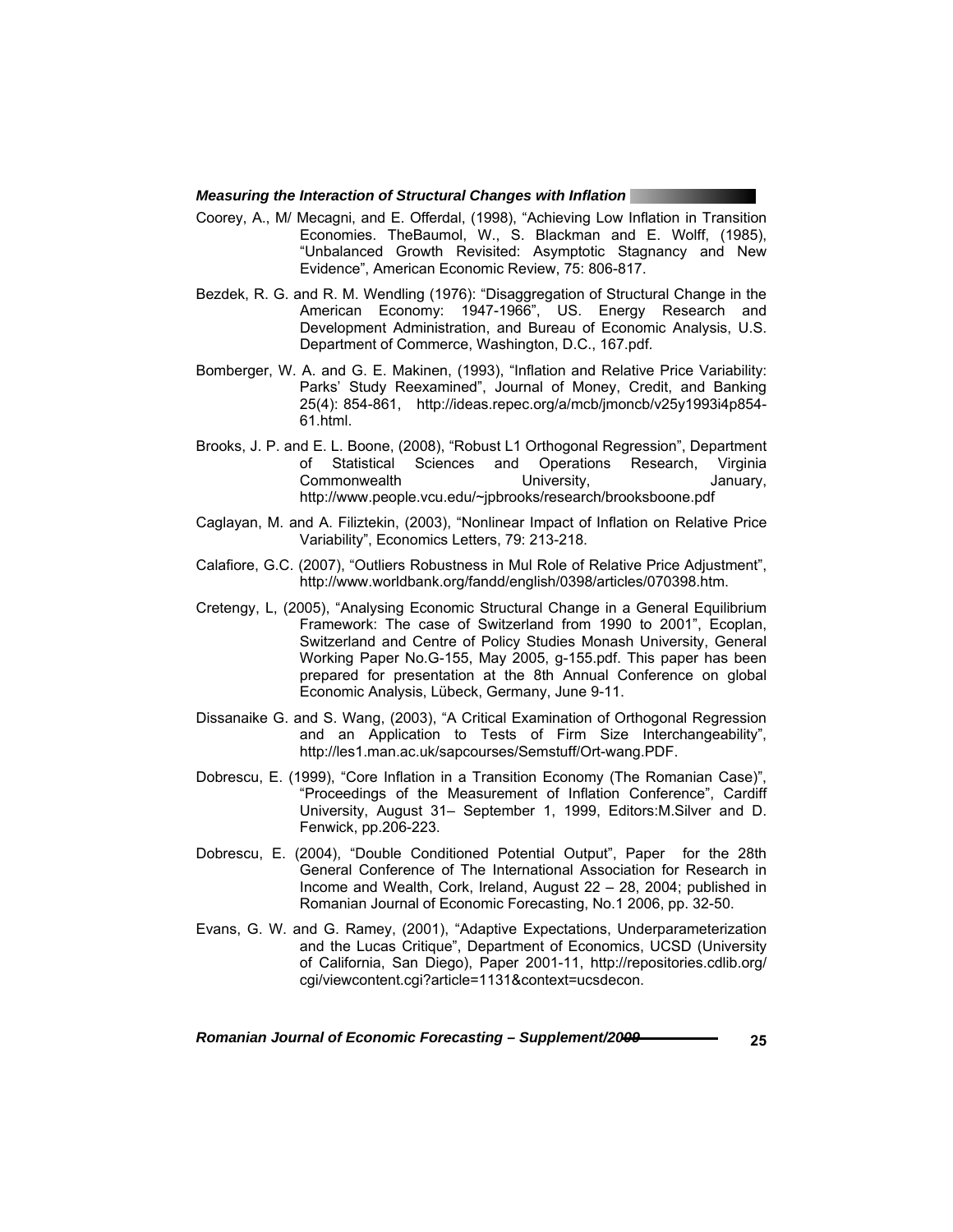- Fehr, E. and L. Goette, (2003), "Robustness and Real Consequences of Nominal Wage Rigidity", Institute for Empirical Research in Economics, University of Zurich, Working Paper No. 44, http://www.iew.unizh.ch/wp/ iewwp044.pdf.
- Fielding, D. and P. Mizen, (2000), "Relative Price Variability and Inflation in Europe", Economica. Volume 67, Number 265, February, pp. 57-78.
- Fischer, S., Editor, (1980), "Rational Expectations and Economic Policy", University of Chicago Press, http://www.nber.org/chapters/c6264. Contributions of S. Fischer, H. I. Grossman, R. J. Barro and Mark Rush, O. J. Blanchard, R. J. Shiller, F. Kydland and E. C. Prescott, R. E. Lucas Jr., R. M. Solow, W. Poole.
- Hansen, P. S. (1996), "Quantity Adjustment Costs and Price Rigidity", http://papers.ssrn.com/sol3/papers.cfm?abstract\_id=56006.
- Holden, S. and F. Wulfsberg, (2008), "Downward Nominal Wage Rigidity in the OECD", http://folk.uio.no/sholden/dnwr.pdf.
- International Monetary Fund, (1997), "Designing Disinflation Programs in Transition Economies: The Implications of Relative Price Adjustment", IMF Paper on Policy Analysis and Assessment 97/1.
- Kasuya, M. (1999), "Downward Price Rigidity of the Japanese CPI Analysis by Probability Density Functions and Spatial Density Functions", Working Paper 99-3, Research and Statistics Department, Bank of Japan http://www.boj.or.jp/en/type/ronbun/ron/wps/kako/data/cwp99e03.pdf.
- Kawaguchi, D. and F. Ohtake, (2006), "Testing the Morale Theory of Nominal Wage Rigidity", Suntory Foundation, Grant-in-aid for Scientific Research (grant number (B)(2) 12124207,(C)(2)14530109 and Youth (B) 16730161), and the 21st century COE program (Osaka University and Hitotsubashi University), http://people.colgate.edu/tkato/nominal%20wage%20Kawaguchi%20ohtake.p df.
- Kohn, D. L. (2008), "Lessons for Central Bankers from a Phillips Curve Framework", Federal Reserve Bank of Boston's 53rd Annual Economic Conference, Chatham, Massachusetts, June, FRB Kohn, Lessons for Central Bankers from a Phillips Curve Framework.mht.
- Koren, M. (2002), "Long-term Relationships, Search, and the Optimal Degree of Price Rigidity", Harvard University, Department of Economics. Cambridge, Massachusetts,
- http://www.eea-esem.com/papers/eea-esem/eea2002/2297/rigidity3.pdf.
- Kuznets, S. (1966), "Modern Economic Growth: Rate, Structure and Spread". New Haven and London: Yale University Press, 529 pp.
- Laidler, D. (2003), "The Price Level, Relative Prices and Economic Stability: Aspects of the Interwar Debate", BIS Working Papers, No. 136, Basel, Bank for International Settlements, September.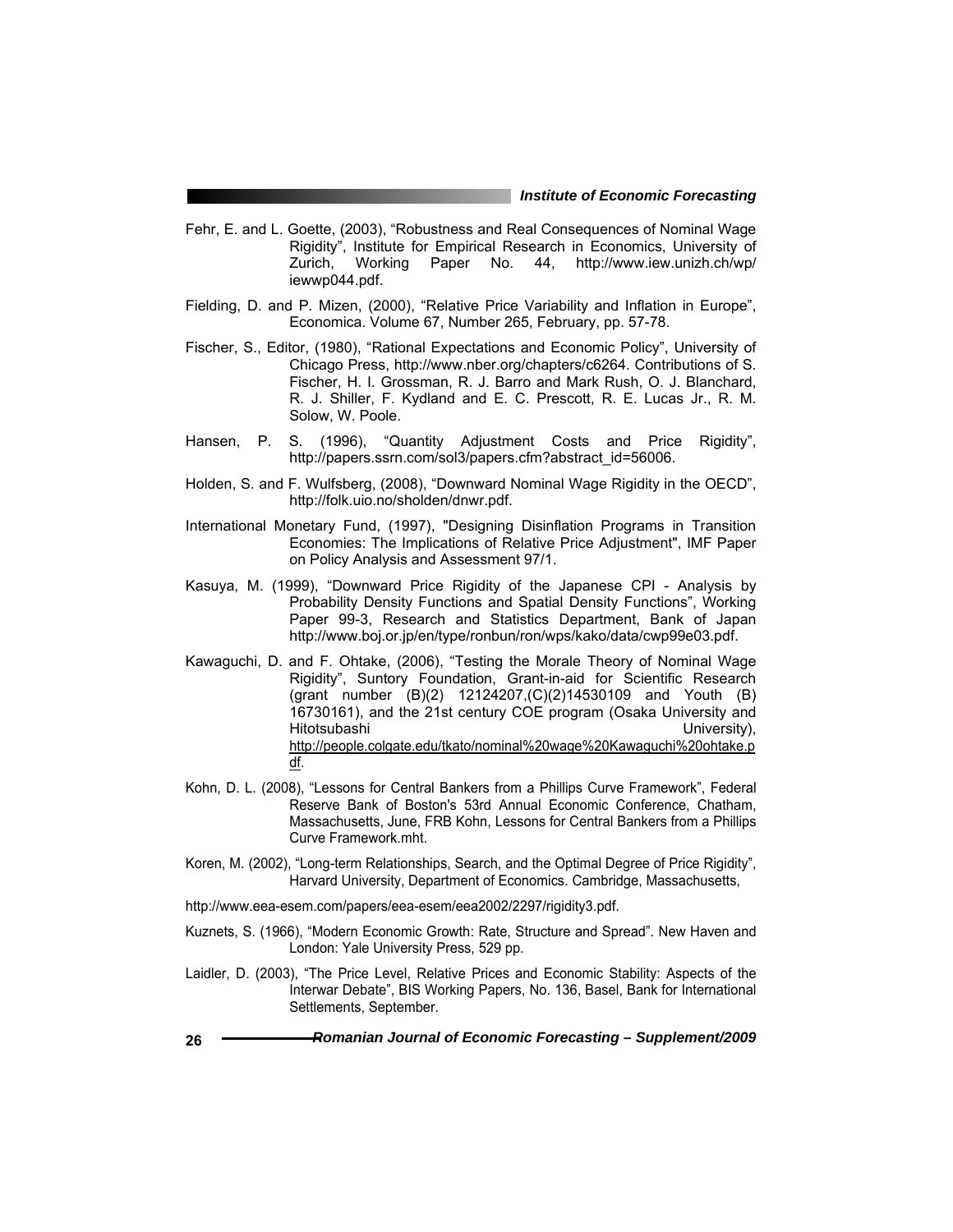Laitner, J. (2000), "Structural Change and Economic Growth", Review of Economic Studies, 67: 545-561.

- Leng, L., T. Zhang, L. Kleinman, and W. Zhu, (2007), "Ordinary Least Square Regression, Orthogonal Regression, Geometric Mean Regression and their Applications in Aerosol Science", Journal of Physics - Conference Series, http://www.iop.org/EJ/article/1742- 6596/78/1/012084/jpconf7\_78\_012084.pdf?request-id=a81fd9dd-462c-47d8- 9ccf-2f8a5c858b19
- Lindmark, M. and L. F. Andersson, (2007), "Productivity Growth, Structural Change and Relative Price Divergence in Sweden 1850-2000", Department of Economic History, Umeå Umeå University, http://www.ekh.lu.se/ehes/paper/Andersson%20&%20Lindmark,%20Producti vity%20growth%20structural%20change%20and%20relative%20price%20div ergence.pdf.
- Lombardo, G. (2002), "Price Rigidity, the Mark-up and the Dynamics of the Current Account", Discussion paper 14/02, Economic Research Centre of the Deutsche Bundesbank, http://217.110.182.54/download/volkswirtschaft/ dkp/2002/200214dkp.pdf.
- Maddison, A., (2001), "The World Economy: A Millennial Perspective". OECD Development Centre, Paris.
- Malinvaud E. (1964), Methodes statistiques de l'econometrie, DUNOD, Paris.
- Muller, G., M. Bergen, S. Dutta, and D. Levy, (2007), "Non-price Rigidity and Cost of Adjustment", Managerial and Decision Economics, 28: 817–832, Published online in Wiley InterScience (www.interscience.wiley.com) DOI: 10.1002/mde.1379, http://carlsonschool.umn.edu/assets/106176.pdf.
- National Institute of Statistics Romania (2008): "1998-2007", https://statistici.insse.ro/ shop/index.jsp?page=tempo3&lang=en&ind=CON101A.
- Nautz, D. and J. Scharff, (2006), "Inflation and Relative Price Variability in the Euro Area: Evidence From a Panel Threshold Model",: http://opus.zbwkiel.de/volltexte/2006/4250/pdf/200614dkp.pdf.
- Discussion Paper, Series 1: Economic Studies No 14/2006, Deutsche Bundesbank, Frankfurt am Main.
- Ngai, L. R. and C. A. Pissarides, (2004), "Balanced Growth with Structural Change", Centre for Economic Performance - London School of Economics and CEPR, March, http://cep.lse.ac.uk/seminarpapers/11-05-04-NGA.pdf
- Oulton, N. (1999), "Must the Growth Rate Decline? Baumol's Unbalanced Growth Revisited", Centre for Economic Performance - London School of Economics, The Bank of England, Working Paper Series No. 107.
- Ratfai, A. (2001), "Relative Price Skewness and Inflation: A Structural VAR Framework", KTK/IE Discussion Papers 2001/3, mtdp0103.pdf, Institute of Economics Hungarian Academy of Sciences.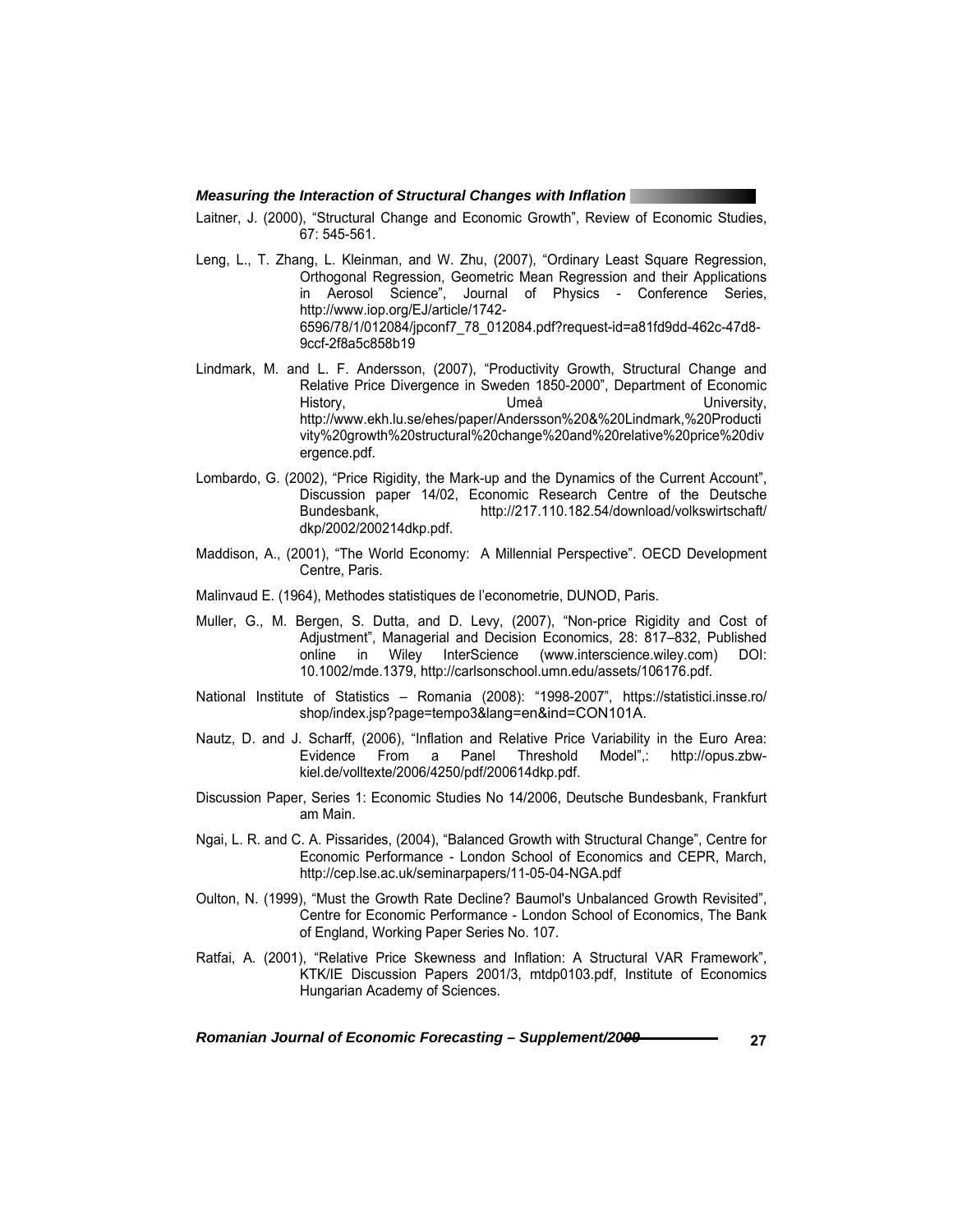- Ray, S., C. Wood, and P. Messinger, (2007), "Differing Patterns of Downward Price Rigidity for Multi-Component Systems: Theory and Evidence", http://papers.ssrn.com/sol3/papers.cfm?abstract\_id=1021421#PaperDownloa d.
- Roufagalas, J. (2006), "Aggregate Price Rigidity as a Result of Firm Exit", Radford University, http://www.runet.edu/~jroufaga/Papers/PRICE%20RIGIDITY%20S06.pdf.
- Sâman C. (2003), "The Total Least Squares: Computational and Statistical Aspects and Algorithms", Romanian Journal of Economic Forecasting, 7(3) : 107-117.
- Schaefer, K. C. and M. L. Visser, (2003), "Reverse Regression and Orthogonal Regression in Employment Discrimination Analysis", Journal of Forensic Economics 16(3), pp. 283-298, http://www.nafe.net/jfe/j16\_3\_03.pdf.
- Sargent, T. J. (1993, 2002), "Rational Expectations", The Concise Encyclopedia of Economics (CEE), Content ©: 1993, 2002 David R. Henderson, http://www.econlib.org/library/Enc/RationalExpectations.html.
- Semerák, V. (2006), "Structural Changes in CEE Countries", Institute of Economic Studies, Charles University, Prague, November 24, 110\_semerak\_presentace[2].ppt.
- Serbinenko, A. (2002), "The close formula for the orthogonal L2 regression", http://www.serbinenko.info/files/regr\_orth.pdf.
- The MathWorks Statistics Toolbox™ 6.2 (2008): "Fitting an Orthogonal Regression Using Principal Components Analysis", http://www.mathworks.com/ products/statistics/demos.html?file= /products/demos/shipping/stats/orthoregdemo.html.
- van der Linden, J, A. and E. Dietzenbacher, (1999), "The Determinants of Structural Change in the European Union: A New Application of RAS", Department of Economics, University of Groningen, SOM-theme D: Structural Change and Long-term Development, http://som.eldoc.ub.rug.nl/FILES/reports/1995- 1999/themeD/1995/95D36/95d36.pdf.
- Whelan, K. (2007), "New-Keynesian Models of Price Rigidity", http://www.karlwhelan.com/Teaching/PhD/part7.pdf.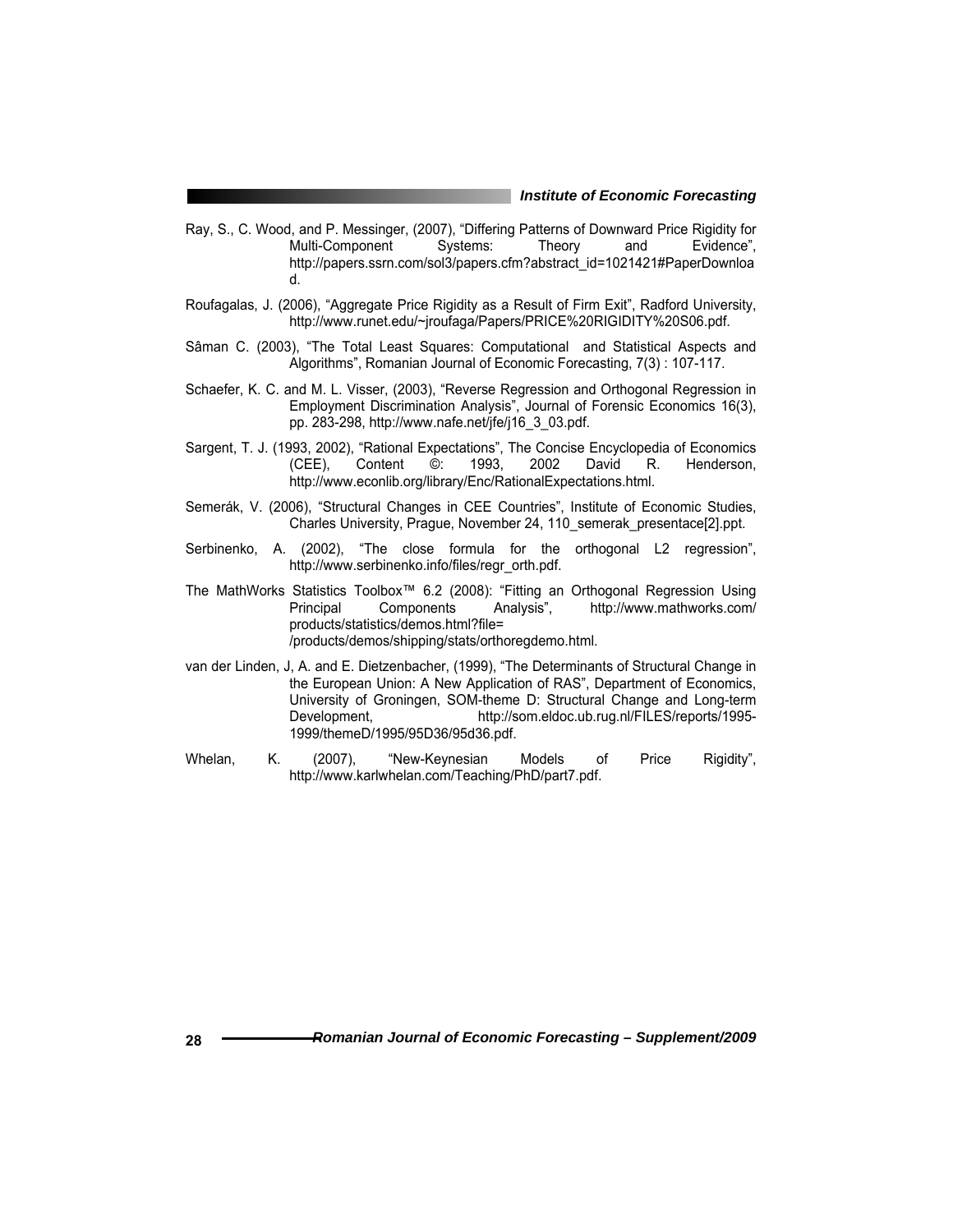Appendices and

## **Appendix 1 – The structure of the input-output tables 1A. Official classification of 105 branches (Romanian National Institute of Statistics - RNIS)**

| Code<br><b>RNIS</b> | Label                                                              |
|---------------------|--------------------------------------------------------------------|
| $\mathbf{1}$        | Vegetable production                                               |
| $\overline{2}$      | Livestock breeding                                                 |
| $\overline{3}$      | <b>Auxiliary services</b>                                          |
| 4                   | Forestry and hunting                                               |
| 5                   | Logging                                                            |
| $\overline{6}$      | Fish farming and fishing                                           |
| $\overline{7}$      | Coal mining and preparation (bituminous shale included)            |
| 8                   | Extraction of crude oil (included service activities incidental)   |
| $\overline{9}$      | Extraction of natural gas (included service activities incidental) |
| 10                  | Extraction of radioactive ores                                     |
| 11                  | Extraction and preparation of ferrous metals                       |
| 12                  | Extraction and preparation of rare non-ferrous metals              |
| 13                  | Quarrying of stone                                                 |
| $\overline{14}$     | Quarrying of sand and clay                                         |
| $\overline{15}$     | Mining of chemical minerals                                        |
| 16                  | Extraction and preparation of salt                                 |
| 17                  | Extraction and preparation of non-ferrous metals                   |
| 18                  | Production, processing and preserving of meat and meat products    |
| 19                  | Processing and preserving of fish and fish products                |
| $\overline{20}$     | Processing and preserving of fruit and vegetables                  |
| $\overline{21}$     | Manufacture of vegetable and animal oils and fats                  |
| $\overline{22}$     | Manufacture of dairy products                                      |
| 23                  | Manufacture of grain mill products, starches and starch products   |
| $\overline{24}$     | Manufacture of prepared animal feeds                               |
| 25                  | Manufacture of other food products                                 |
| 26                  | <b>Beverages</b>                                                   |
| $\overline{27}$     | Tobacco                                                            |
| 28                  | Textiles and textile product                                       |
| 29                  | Textiles wearing apparel                                           |
| 30                  | Fur and leather wearing apparel                                    |
| 31                  | Leather goods and footwear                                         |
| $\overline{32}$     | Wood processing (excluding furniture)                              |
| 33                  | Pulp, paper and cardboard and paper products                       |
| 34                  | Publishing houses, printing, recording and copying                 |
| $\overline{35}$     | Coal coking                                                        |
| 36                  | Crude oil processing                                               |
| 37                  | Processing of nuclear fuels                                        |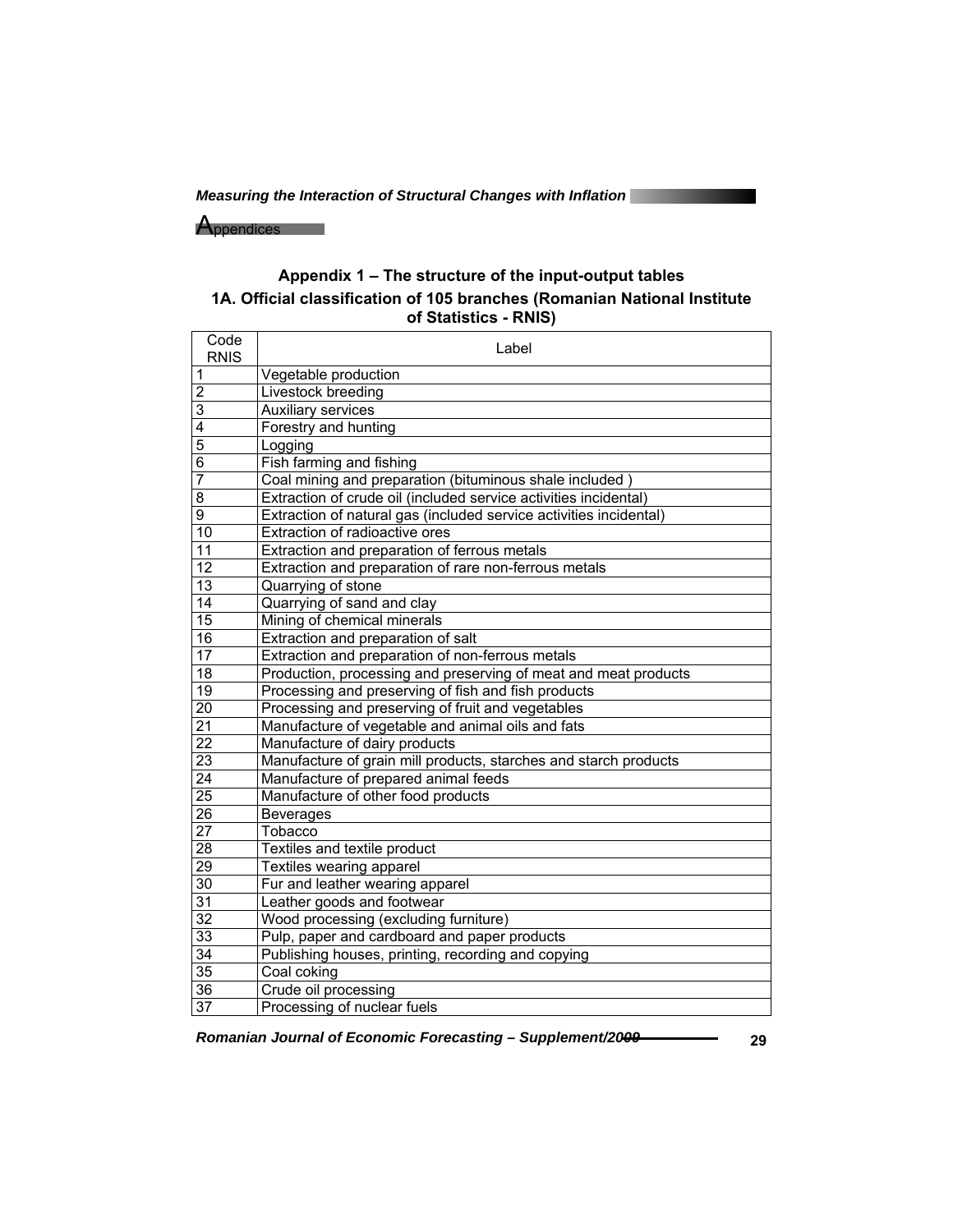| Code<br><b>RNIS</b> | Label                                                                    |
|---------------------|--------------------------------------------------------------------------|
| 38                  | Manufacture of basic chemicals                                           |
| 39                  | Manufacture of pesticides and other agro-chemical products               |
| 40                  | Manufacture of paints and varnishes                                      |
| $\overline{41}$     | Manufacture of pharmaceuticals and medicinal chemicals                   |
| 42                  | Manufacture of soap and detergents, cleaning and polishing preparations, |
|                     | perfumes and toilet preparations                                         |
| 43                  | Manufacture of other chemical products n.e.s.                            |
| $\overline{44}$     | Manufacture of man-made fibers                                           |
| 45                  | Manufacture of rubber products                                           |
| 46                  | Manufacture of plastic products                                          |
| $\overline{47}$     | Manufacture of glass and glass products                                  |
| 48                  | Manufacture of non-refractory ceramic goods other than for construction  |
|                     | purposes; manufacture of refractory ceramic products                     |
| 49                  | Manufacture of ceramic tiles and flags                                   |
| 50                  | Manufacture of bricks, tiles and construction products, in baked clay    |
| 51                  | Manufacture of cement, lime and plaster                                  |
| 52                  | Manufacture of articles of concrete, plaster and cement                  |
| $\overline{53}$     | Cutting, shaping and finishing of ornamental and building stone          |
| 54                  | Manufacture of other non-metallic mineral products n.e.s.                |
| $\overline{55}$     | Metallurgy and production of ferrous - alloy                             |
| 56                  | Manufacture of tubes                                                     |
| $\overline{57}$     | Other metallurgical products                                             |
| 58                  | Manufacture of basic precious and non-ferrous metals                     |
| $\overline{59}$     | Casting of metals                                                        |
| 60                  | Metallic construction and metal products                                 |
| 61                  | Manufacture of machinery for the production and use of mechanical power  |
| 62                  | Manufacture of general purpose machinery                                 |
| 63                  | Manufacture of agricultural and forestry machinery                       |
| 64                  | Manufacture of machine tools                                             |
| 65                  | Manufacture of other special purpose machinery                           |
| 66                  | Manufacturing of armament, ammunition                                    |
| 67                  | Manufacture of domestic appliances                                       |
| 68                  | Computers and office means                                               |
| 69                  | Electrical machinery and appliances                                      |
| $\overline{70}$     | Radio, T.V. and communications equipment and apparatus                   |
| 71                  | Medical, precision, optical, watch-making instruments and apparatus      |
| $\overline{72}$     | Means of road transport                                                  |
| $\overline{73}$     | Building and repairing of ships and boats                                |
| 74                  | Manufacture of railway and tramway locomotives and rolling stock         |
| 75                  | Manufacture of aircraft and spacecraft                                   |
| $\overline{76}$     | Manufacture of motorcycles and bicycles                                  |
| 77                  | Furniture production                                                     |
| $\overline{78}$     | Other industrial activity                                                |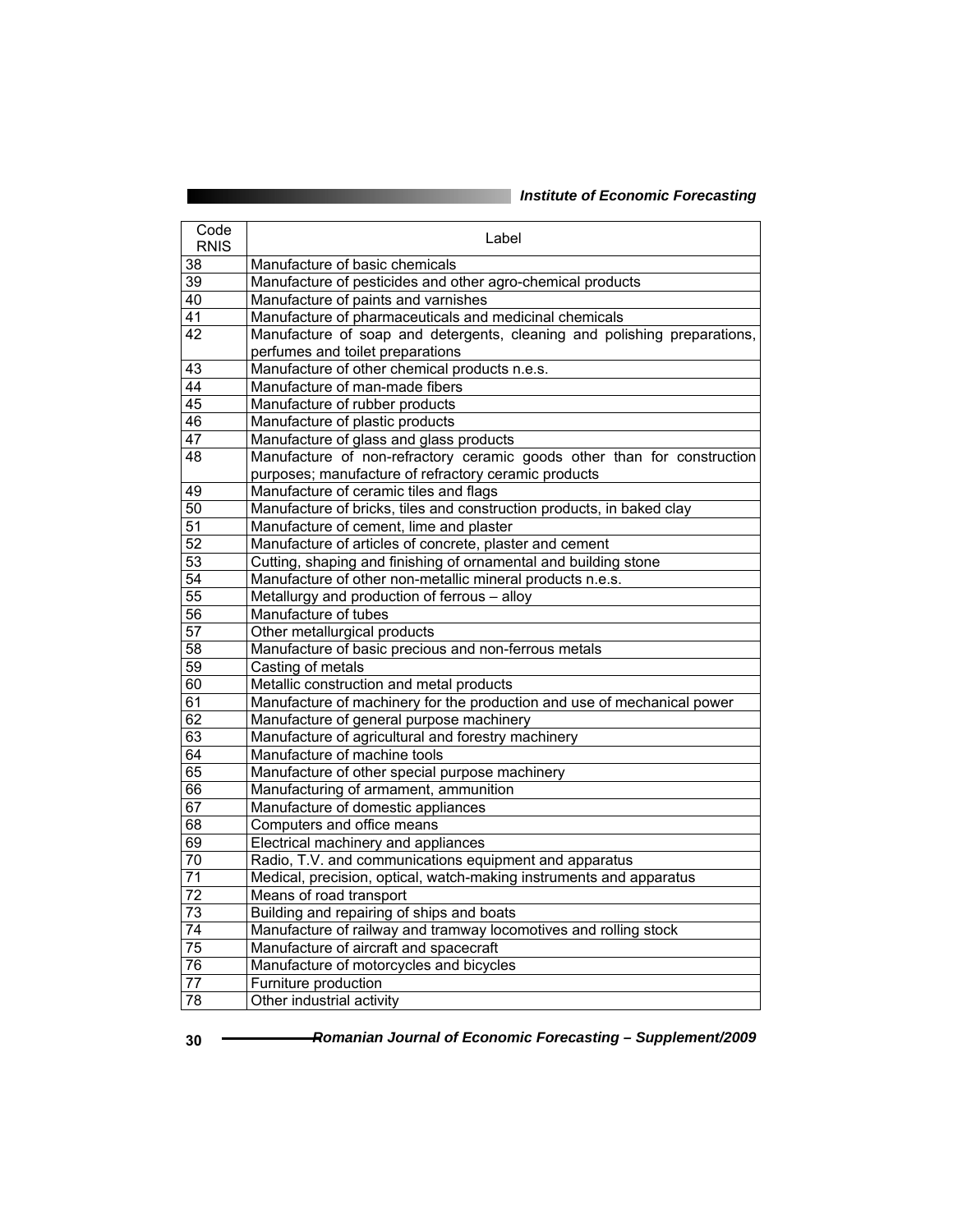|                     | Measuring the Interaction of Structural Changes with Inflation                  |
|---------------------|---------------------------------------------------------------------------------|
| Code<br><b>RNIS</b> | Label                                                                           |
| 79                  | Production and distribution of electric power                                   |
| 80                  | Production and distribution of gas (excl. methane extraction)                   |
| 81                  | Production and distribution of thermal power and water                          |
| 82                  | Water collection, treatment and distribution                                    |
| 83                  | Constructions                                                                   |
| 84                  | Wholesales and retail trade                                                     |
| 85                  | Hotels                                                                          |
| 86                  | Restaurants                                                                     |
| $\overline{87}$     | Transport via railways                                                          |
| 88                  | Other transports                                                                |
| 89                  | Transport via pipelines                                                         |
| 90                  | Water transport                                                                 |
| 91                  | Air transports                                                                  |
| $\overline{92}$     | Supporting and auxiliary transport activities; activities of travel agencies    |
| 93                  | Activities of travel agencies and tour operators; tourist assistance activities |
|                     | n.e.s.                                                                          |
| 94                  | Post and courier activities                                                     |
| 95                  | Telecommunications                                                              |
| 96                  | Financial, banking and insurance activities                                     |
| $\overline{97}$     | Real estate activities                                                          |
| 98                  | Computer and related activities                                                 |
| 99                  | Research and development                                                        |
| 100                 | Architectural and engineering activities and related technical consultancy      |
| 101                 | Miscellaneous business activities                                               |
| 102                 | Public administration and defense; compulsory social security                   |
| 103                 | Education                                                                       |
| 104                 | Health and social security                                                      |
| 105                 | Other community, social and personal service activities Financial               |
|                     | intermediation services indirectly measured (FISIM)                             |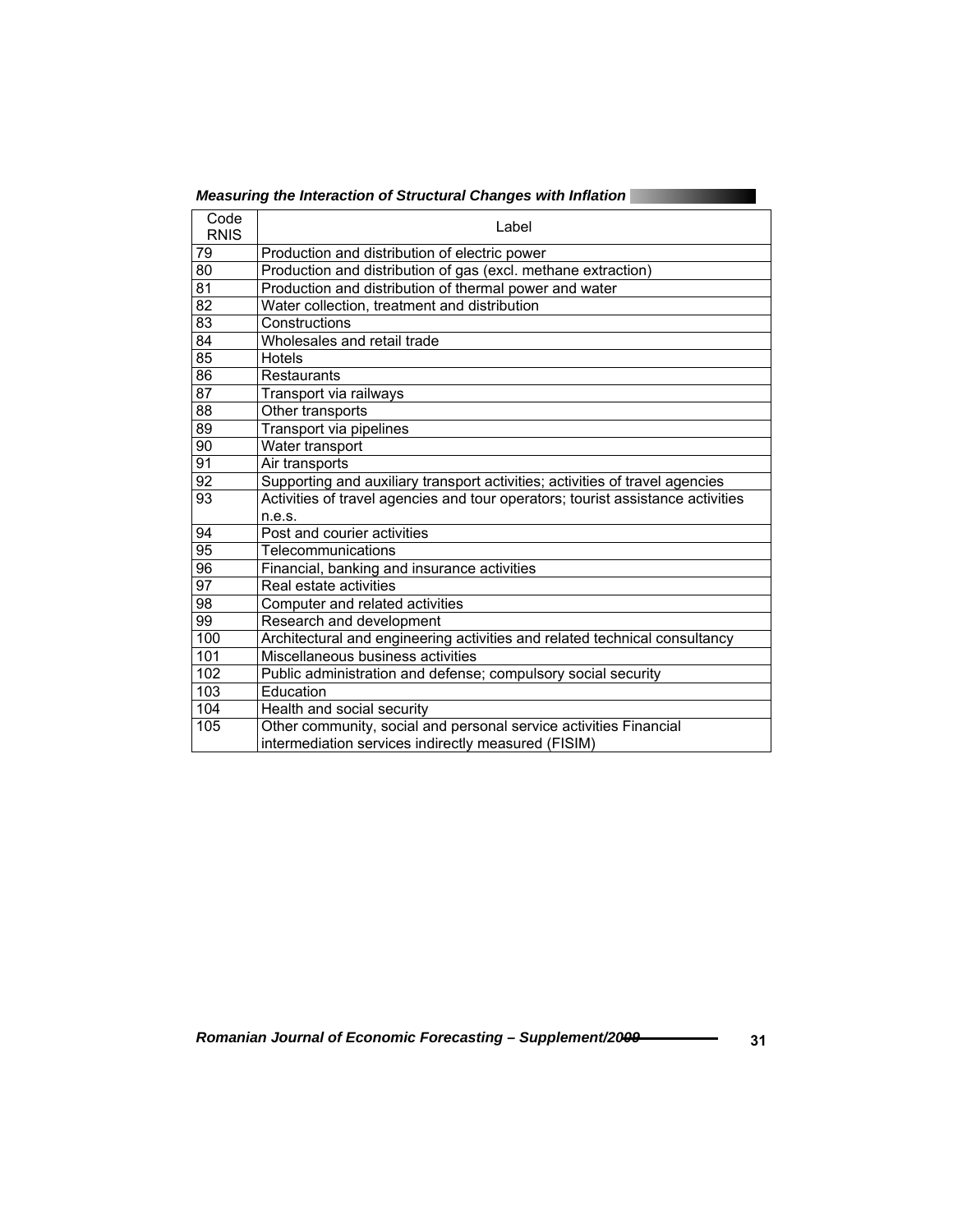J,

|  |  | 1B. Author's classification of 84 sectors |  |  |
|--|--|-------------------------------------------|--|--|
|--|--|-------------------------------------------|--|--|

| 1<br>1<br>Vegetable production<br>$\overline{2}$<br>$\overline{2}$<br>Livestock breeding<br>3<br>3<br>Auxiliary services<br>$\overline{5}$<br>$\overline{4}$<br>Logging<br>5<br>$4 + 6$<br>Forestry, hunting, fish farming, and fishing<br>$7+9+(1117)$<br>$\overline{6}$<br>Mining industries (without extraction of crude oil)<br>$\overline{7}$<br>Production, processing and preserving of meat and fish<br>$18 + 19$<br>products<br>$\overline{8}$<br>20<br>Processing and preserving of fruit and vegetables<br>21<br>9<br>Manufacture of vegetable and animal oils and fats<br>10<br>Manufacture of dairy products<br>22<br>Manufacture of grain mill products, starches and starch<br>$\overline{11}$<br>23<br>products<br>12<br>Manufacture of prepared animal feeds<br>24<br>$\overline{25}$<br>$\overline{13}$<br>Manufacture of other food products<br>26<br>14<br><b>Beverages</b><br>Tobacco<br>$\overline{15}$<br>27<br>$\overline{28}$<br>$\overline{16}$<br>Textiles and textile product<br>17<br>$\overline{29}$<br>Textiles wearing apparel<br>30<br>18<br>Fur and leather wearing apparel<br>Leather goods and footwear<br>31<br>19<br>$\overline{32}$<br>20<br>Wood processing (excluding furniture)<br>$\overline{21}$<br>$\overline{33}$<br>Pulp, paper and cardboard and paper products<br>22<br>Publishing houses, printing, recording and copying<br>34<br>$\overline{35}$<br>23<br>Coal coking<br>$8 + 36 + 38$<br>24<br>Oil extraction and processing, manufacture of basic<br>chemicals<br>$\overline{25}$<br>39<br>Manufacture of pesticides and other agro-chemical products<br>$\overline{26}$<br>Manufacture of paints and varnishes<br>40<br>$\overline{27}$<br>Manufacture of pharmaceuticals and medicinal chemicals<br>41<br>Manufacture of soap and detergents, cleaning and polishing<br>42<br>28<br>preparations, perfumes and toilet preparations<br>43<br>29<br>Manufacture of other chemical products n.e.s.<br>$\overline{30}$<br>Manufacture of man-made fibers<br>44<br>$\overline{31}$<br>45<br>Manufacture of rubber products<br>$\overline{32}$<br>46<br>Manufacture of plastic products<br>$\overline{33}$<br>Manufacture of glass and glass products<br>47<br>34<br>Manufacture of non-refractory ceramic goods other than for<br>48<br>construction purposes; manufacture of refractory ceramic<br>products<br>35<br>Manufacture of ceramic tiles and flags<br>49 | Code RNIS*      | Paper's | Label                                                      |
|-----------------------------------------------------------------------------------------------------------------------------------------------------------------------------------------------------------------------------------------------------------------------------------------------------------------------------------------------------------------------------------------------------------------------------------------------------------------------------------------------------------------------------------------------------------------------------------------------------------------------------------------------------------------------------------------------------------------------------------------------------------------------------------------------------------------------------------------------------------------------------------------------------------------------------------------------------------------------------------------------------------------------------------------------------------------------------------------------------------------------------------------------------------------------------------------------------------------------------------------------------------------------------------------------------------------------------------------------------------------------------------------------------------------------------------------------------------------------------------------------------------------------------------------------------------------------------------------------------------------------------------------------------------------------------------------------------------------------------------------------------------------------------------------------------------------------------------------------------------------------------------------------------------------------------------------------------------------------------------------------------------------------------------------------------------------------------------------------------------------------------------------------------------------------------------------------------------------------------------------------------------------------------------------------------------------------------------------------------------------------------------------------------------------------|-----------------|---------|------------------------------------------------------------|
|                                                                                                                                                                                                                                                                                                                                                                                                                                                                                                                                                                                                                                                                                                                                                                                                                                                                                                                                                                                                                                                                                                                                                                                                                                                                                                                                                                                                                                                                                                                                                                                                                                                                                                                                                                                                                                                                                                                                                                                                                                                                                                                                                                                                                                                                                                                                                                                                                       |                 | Code    |                                                            |
|                                                                                                                                                                                                                                                                                                                                                                                                                                                                                                                                                                                                                                                                                                                                                                                                                                                                                                                                                                                                                                                                                                                                                                                                                                                                                                                                                                                                                                                                                                                                                                                                                                                                                                                                                                                                                                                                                                                                                                                                                                                                                                                                                                                                                                                                                                                                                                                                                       |                 |         |                                                            |
|                                                                                                                                                                                                                                                                                                                                                                                                                                                                                                                                                                                                                                                                                                                                                                                                                                                                                                                                                                                                                                                                                                                                                                                                                                                                                                                                                                                                                                                                                                                                                                                                                                                                                                                                                                                                                                                                                                                                                                                                                                                                                                                                                                                                                                                                                                                                                                                                                       |                 |         |                                                            |
|                                                                                                                                                                                                                                                                                                                                                                                                                                                                                                                                                                                                                                                                                                                                                                                                                                                                                                                                                                                                                                                                                                                                                                                                                                                                                                                                                                                                                                                                                                                                                                                                                                                                                                                                                                                                                                                                                                                                                                                                                                                                                                                                                                                                                                                                                                                                                                                                                       |                 |         |                                                            |
|                                                                                                                                                                                                                                                                                                                                                                                                                                                                                                                                                                                                                                                                                                                                                                                                                                                                                                                                                                                                                                                                                                                                                                                                                                                                                                                                                                                                                                                                                                                                                                                                                                                                                                                                                                                                                                                                                                                                                                                                                                                                                                                                                                                                                                                                                                                                                                                                                       |                 |         |                                                            |
|                                                                                                                                                                                                                                                                                                                                                                                                                                                                                                                                                                                                                                                                                                                                                                                                                                                                                                                                                                                                                                                                                                                                                                                                                                                                                                                                                                                                                                                                                                                                                                                                                                                                                                                                                                                                                                                                                                                                                                                                                                                                                                                                                                                                                                                                                                                                                                                                                       |                 |         |                                                            |
|                                                                                                                                                                                                                                                                                                                                                                                                                                                                                                                                                                                                                                                                                                                                                                                                                                                                                                                                                                                                                                                                                                                                                                                                                                                                                                                                                                                                                                                                                                                                                                                                                                                                                                                                                                                                                                                                                                                                                                                                                                                                                                                                                                                                                                                                                                                                                                                                                       |                 |         |                                                            |
|                                                                                                                                                                                                                                                                                                                                                                                                                                                                                                                                                                                                                                                                                                                                                                                                                                                                                                                                                                                                                                                                                                                                                                                                                                                                                                                                                                                                                                                                                                                                                                                                                                                                                                                                                                                                                                                                                                                                                                                                                                                                                                                                                                                                                                                                                                                                                                                                                       |                 |         |                                                            |
|                                                                                                                                                                                                                                                                                                                                                                                                                                                                                                                                                                                                                                                                                                                                                                                                                                                                                                                                                                                                                                                                                                                                                                                                                                                                                                                                                                                                                                                                                                                                                                                                                                                                                                                                                                                                                                                                                                                                                                                                                                                                                                                                                                                                                                                                                                                                                                                                                       |                 |         |                                                            |
|                                                                                                                                                                                                                                                                                                                                                                                                                                                                                                                                                                                                                                                                                                                                                                                                                                                                                                                                                                                                                                                                                                                                                                                                                                                                                                                                                                                                                                                                                                                                                                                                                                                                                                                                                                                                                                                                                                                                                                                                                                                                                                                                                                                                                                                                                                                                                                                                                       |                 |         |                                                            |
|                                                                                                                                                                                                                                                                                                                                                                                                                                                                                                                                                                                                                                                                                                                                                                                                                                                                                                                                                                                                                                                                                                                                                                                                                                                                                                                                                                                                                                                                                                                                                                                                                                                                                                                                                                                                                                                                                                                                                                                                                                                                                                                                                                                                                                                                                                                                                                                                                       |                 |         |                                                            |
|                                                                                                                                                                                                                                                                                                                                                                                                                                                                                                                                                                                                                                                                                                                                                                                                                                                                                                                                                                                                                                                                                                                                                                                                                                                                                                                                                                                                                                                                                                                                                                                                                                                                                                                                                                                                                                                                                                                                                                                                                                                                                                                                                                                                                                                                                                                                                                                                                       |                 |         |                                                            |
|                                                                                                                                                                                                                                                                                                                                                                                                                                                                                                                                                                                                                                                                                                                                                                                                                                                                                                                                                                                                                                                                                                                                                                                                                                                                                                                                                                                                                                                                                                                                                                                                                                                                                                                                                                                                                                                                                                                                                                                                                                                                                                                                                                                                                                                                                                                                                                                                                       |                 |         |                                                            |
|                                                                                                                                                                                                                                                                                                                                                                                                                                                                                                                                                                                                                                                                                                                                                                                                                                                                                                                                                                                                                                                                                                                                                                                                                                                                                                                                                                                                                                                                                                                                                                                                                                                                                                                                                                                                                                                                                                                                                                                                                                                                                                                                                                                                                                                                                                                                                                                                                       |                 |         |                                                            |
|                                                                                                                                                                                                                                                                                                                                                                                                                                                                                                                                                                                                                                                                                                                                                                                                                                                                                                                                                                                                                                                                                                                                                                                                                                                                                                                                                                                                                                                                                                                                                                                                                                                                                                                                                                                                                                                                                                                                                                                                                                                                                                                                                                                                                                                                                                                                                                                                                       |                 |         |                                                            |
|                                                                                                                                                                                                                                                                                                                                                                                                                                                                                                                                                                                                                                                                                                                                                                                                                                                                                                                                                                                                                                                                                                                                                                                                                                                                                                                                                                                                                                                                                                                                                                                                                                                                                                                                                                                                                                                                                                                                                                                                                                                                                                                                                                                                                                                                                                                                                                                                                       |                 |         |                                                            |
|                                                                                                                                                                                                                                                                                                                                                                                                                                                                                                                                                                                                                                                                                                                                                                                                                                                                                                                                                                                                                                                                                                                                                                                                                                                                                                                                                                                                                                                                                                                                                                                                                                                                                                                                                                                                                                                                                                                                                                                                                                                                                                                                                                                                                                                                                                                                                                                                                       |                 |         |                                                            |
|                                                                                                                                                                                                                                                                                                                                                                                                                                                                                                                                                                                                                                                                                                                                                                                                                                                                                                                                                                                                                                                                                                                                                                                                                                                                                                                                                                                                                                                                                                                                                                                                                                                                                                                                                                                                                                                                                                                                                                                                                                                                                                                                                                                                                                                                                                                                                                                                                       |                 |         |                                                            |
|                                                                                                                                                                                                                                                                                                                                                                                                                                                                                                                                                                                                                                                                                                                                                                                                                                                                                                                                                                                                                                                                                                                                                                                                                                                                                                                                                                                                                                                                                                                                                                                                                                                                                                                                                                                                                                                                                                                                                                                                                                                                                                                                                                                                                                                                                                                                                                                                                       |                 |         |                                                            |
|                                                                                                                                                                                                                                                                                                                                                                                                                                                                                                                                                                                                                                                                                                                                                                                                                                                                                                                                                                                                                                                                                                                                                                                                                                                                                                                                                                                                                                                                                                                                                                                                                                                                                                                                                                                                                                                                                                                                                                                                                                                                                                                                                                                                                                                                                                                                                                                                                       |                 |         |                                                            |
|                                                                                                                                                                                                                                                                                                                                                                                                                                                                                                                                                                                                                                                                                                                                                                                                                                                                                                                                                                                                                                                                                                                                                                                                                                                                                                                                                                                                                                                                                                                                                                                                                                                                                                                                                                                                                                                                                                                                                                                                                                                                                                                                                                                                                                                                                                                                                                                                                       |                 |         |                                                            |
|                                                                                                                                                                                                                                                                                                                                                                                                                                                                                                                                                                                                                                                                                                                                                                                                                                                                                                                                                                                                                                                                                                                                                                                                                                                                                                                                                                                                                                                                                                                                                                                                                                                                                                                                                                                                                                                                                                                                                                                                                                                                                                                                                                                                                                                                                                                                                                                                                       |                 |         |                                                            |
|                                                                                                                                                                                                                                                                                                                                                                                                                                                                                                                                                                                                                                                                                                                                                                                                                                                                                                                                                                                                                                                                                                                                                                                                                                                                                                                                                                                                                                                                                                                                                                                                                                                                                                                                                                                                                                                                                                                                                                                                                                                                                                                                                                                                                                                                                                                                                                                                                       |                 |         |                                                            |
|                                                                                                                                                                                                                                                                                                                                                                                                                                                                                                                                                                                                                                                                                                                                                                                                                                                                                                                                                                                                                                                                                                                                                                                                                                                                                                                                                                                                                                                                                                                                                                                                                                                                                                                                                                                                                                                                                                                                                                                                                                                                                                                                                                                                                                                                                                                                                                                                                       |                 |         |                                                            |
|                                                                                                                                                                                                                                                                                                                                                                                                                                                                                                                                                                                                                                                                                                                                                                                                                                                                                                                                                                                                                                                                                                                                                                                                                                                                                                                                                                                                                                                                                                                                                                                                                                                                                                                                                                                                                                                                                                                                                                                                                                                                                                                                                                                                                                                                                                                                                                                                                       |                 |         |                                                            |
|                                                                                                                                                                                                                                                                                                                                                                                                                                                                                                                                                                                                                                                                                                                                                                                                                                                                                                                                                                                                                                                                                                                                                                                                                                                                                                                                                                                                                                                                                                                                                                                                                                                                                                                                                                                                                                                                                                                                                                                                                                                                                                                                                                                                                                                                                                                                                                                                                       |                 |         |                                                            |
|                                                                                                                                                                                                                                                                                                                                                                                                                                                                                                                                                                                                                                                                                                                                                                                                                                                                                                                                                                                                                                                                                                                                                                                                                                                                                                                                                                                                                                                                                                                                                                                                                                                                                                                                                                                                                                                                                                                                                                                                                                                                                                                                                                                                                                                                                                                                                                                                                       |                 |         |                                                            |
|                                                                                                                                                                                                                                                                                                                                                                                                                                                                                                                                                                                                                                                                                                                                                                                                                                                                                                                                                                                                                                                                                                                                                                                                                                                                                                                                                                                                                                                                                                                                                                                                                                                                                                                                                                                                                                                                                                                                                                                                                                                                                                                                                                                                                                                                                                                                                                                                                       |                 |         |                                                            |
|                                                                                                                                                                                                                                                                                                                                                                                                                                                                                                                                                                                                                                                                                                                                                                                                                                                                                                                                                                                                                                                                                                                                                                                                                                                                                                                                                                                                                                                                                                                                                                                                                                                                                                                                                                                                                                                                                                                                                                                                                                                                                                                                                                                                                                                                                                                                                                                                                       |                 |         |                                                            |
|                                                                                                                                                                                                                                                                                                                                                                                                                                                                                                                                                                                                                                                                                                                                                                                                                                                                                                                                                                                                                                                                                                                                                                                                                                                                                                                                                                                                                                                                                                                                                                                                                                                                                                                                                                                                                                                                                                                                                                                                                                                                                                                                                                                                                                                                                                                                                                                                                       |                 |         |                                                            |
|                                                                                                                                                                                                                                                                                                                                                                                                                                                                                                                                                                                                                                                                                                                                                                                                                                                                                                                                                                                                                                                                                                                                                                                                                                                                                                                                                                                                                                                                                                                                                                                                                                                                                                                                                                                                                                                                                                                                                                                                                                                                                                                                                                                                                                                                                                                                                                                                                       |                 |         |                                                            |
|                                                                                                                                                                                                                                                                                                                                                                                                                                                                                                                                                                                                                                                                                                                                                                                                                                                                                                                                                                                                                                                                                                                                                                                                                                                                                                                                                                                                                                                                                                                                                                                                                                                                                                                                                                                                                                                                                                                                                                                                                                                                                                                                                                                                                                                                                                                                                                                                                       |                 |         |                                                            |
|                                                                                                                                                                                                                                                                                                                                                                                                                                                                                                                                                                                                                                                                                                                                                                                                                                                                                                                                                                                                                                                                                                                                                                                                                                                                                                                                                                                                                                                                                                                                                                                                                                                                                                                                                                                                                                                                                                                                                                                                                                                                                                                                                                                                                                                                                                                                                                                                                       |                 |         |                                                            |
|                                                                                                                                                                                                                                                                                                                                                                                                                                                                                                                                                                                                                                                                                                                                                                                                                                                                                                                                                                                                                                                                                                                                                                                                                                                                                                                                                                                                                                                                                                                                                                                                                                                                                                                                                                                                                                                                                                                                                                                                                                                                                                                                                                                                                                                                                                                                                                                                                       |                 |         |                                                            |
|                                                                                                                                                                                                                                                                                                                                                                                                                                                                                                                                                                                                                                                                                                                                                                                                                                                                                                                                                                                                                                                                                                                                                                                                                                                                                                                                                                                                                                                                                                                                                                                                                                                                                                                                                                                                                                                                                                                                                                                                                                                                                                                                                                                                                                                                                                                                                                                                                       |                 |         |                                                            |
|                                                                                                                                                                                                                                                                                                                                                                                                                                                                                                                                                                                                                                                                                                                                                                                                                                                                                                                                                                                                                                                                                                                                                                                                                                                                                                                                                                                                                                                                                                                                                                                                                                                                                                                                                                                                                                                                                                                                                                                                                                                                                                                                                                                                                                                                                                                                                                                                                       |                 |         |                                                            |
|                                                                                                                                                                                                                                                                                                                                                                                                                                                                                                                                                                                                                                                                                                                                                                                                                                                                                                                                                                                                                                                                                                                                                                                                                                                                                                                                                                                                                                                                                                                                                                                                                                                                                                                                                                                                                                                                                                                                                                                                                                                                                                                                                                                                                                                                                                                                                                                                                       |                 |         |                                                            |
|                                                                                                                                                                                                                                                                                                                                                                                                                                                                                                                                                                                                                                                                                                                                                                                                                                                                                                                                                                                                                                                                                                                                                                                                                                                                                                                                                                                                                                                                                                                                                                                                                                                                                                                                                                                                                                                                                                                                                                                                                                                                                                                                                                                                                                                                                                                                                                                                                       |                 |         |                                                            |
|                                                                                                                                                                                                                                                                                                                                                                                                                                                                                                                                                                                                                                                                                                                                                                                                                                                                                                                                                                                                                                                                                                                                                                                                                                                                                                                                                                                                                                                                                                                                                                                                                                                                                                                                                                                                                                                                                                                                                                                                                                                                                                                                                                                                                                                                                                                                                                                                                       |                 |         |                                                            |
|                                                                                                                                                                                                                                                                                                                                                                                                                                                                                                                                                                                                                                                                                                                                                                                                                                                                                                                                                                                                                                                                                                                                                                                                                                                                                                                                                                                                                                                                                                                                                                                                                                                                                                                                                                                                                                                                                                                                                                                                                                                                                                                                                                                                                                                                                                                                                                                                                       |                 |         |                                                            |
|                                                                                                                                                                                                                                                                                                                                                                                                                                                                                                                                                                                                                                                                                                                                                                                                                                                                                                                                                                                                                                                                                                                                                                                                                                                                                                                                                                                                                                                                                                                                                                                                                                                                                                                                                                                                                                                                                                                                                                                                                                                                                                                                                                                                                                                                                                                                                                                                                       |                 |         |                                                            |
|                                                                                                                                                                                                                                                                                                                                                                                                                                                                                                                                                                                                                                                                                                                                                                                                                                                                                                                                                                                                                                                                                                                                                                                                                                                                                                                                                                                                                                                                                                                                                                                                                                                                                                                                                                                                                                                                                                                                                                                                                                                                                                                                                                                                                                                                                                                                                                                                                       |                 |         |                                                            |
|                                                                                                                                                                                                                                                                                                                                                                                                                                                                                                                                                                                                                                                                                                                                                                                                                                                                                                                                                                                                                                                                                                                                                                                                                                                                                                                                                                                                                                                                                                                                                                                                                                                                                                                                                                                                                                                                                                                                                                                                                                                                                                                                                                                                                                                                                                                                                                                                                       | $\overline{50}$ | 36      | Manufacture of bricks, tiles and construction products, in |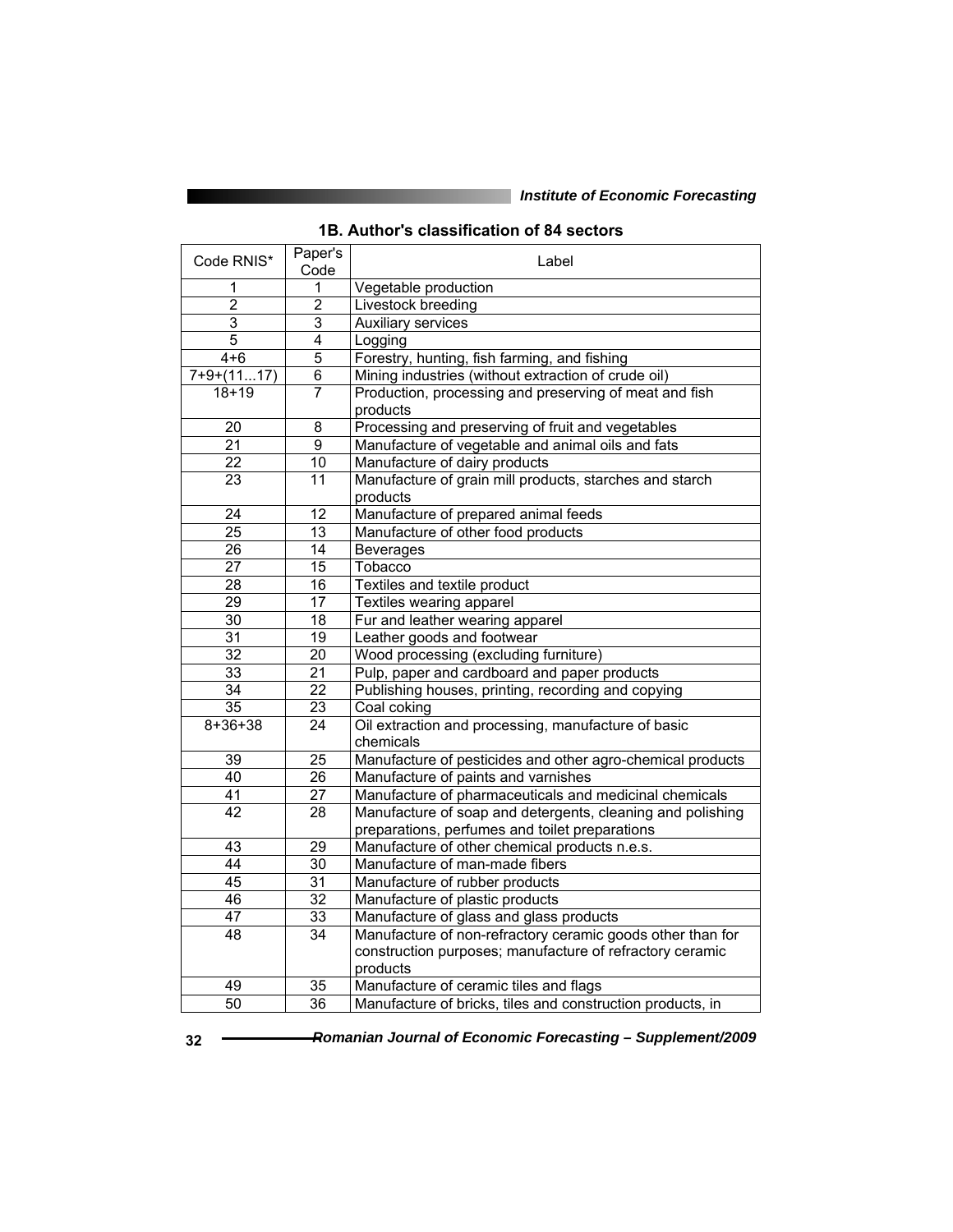| Measuring the Interaction of Structural Changes with Inflation |  |
|----------------------------------------------------------------|--|
|                                                                |  |
|                                                                |  |

| Code RNIS*      | Paper's<br>Code | Label                                                      |
|-----------------|-----------------|------------------------------------------------------------|
|                 |                 | baked clay                                                 |
| 51              | 37              | Manufacture of cement, lime and plaster                    |
| $\overline{52}$ | $\overline{38}$ | Manufacture of articles of concrete, plaster and cement    |
| $\overline{53}$ | $\overline{39}$ | Cutting, shaping and finishing of ornamental and building  |
|                 |                 | stone                                                      |
| 54              | 40              | Manufacture of other non-metallic mineral products n.e.s.  |
| $\overline{55}$ | 41              | Metallurgy and production of ferrous - alloy               |
| $56 + 57 + 58$  | 42              | Tubes, other metallurgical products, manufacture of basic  |
|                 |                 | precious and non-ferrous metals                            |
| $\overline{59}$ | $\overline{43}$ | Casting of metals                                          |
| 60              | 44              | Metallic construction and metal products                   |
| 61              | 45              | Manufacture of machinery for the production and use of     |
|                 |                 | mechanical power                                           |
| 62              | 46              | Manufacture of general purpose machinery                   |
| 63              | 47              | Manufacture of agricultural and forestry machinery         |
| 64              | 48              | Manufacture of machine tools                               |
| 65              | 49              | Manufacture of other special purpose machinery             |
| 67              | 50              | Manufacture of domestic appliances                         |
| 68              | 51              | Computers and office means                                 |
| 69              | 52              | Electric machinery and appliances                          |
| 70              | 53              | Radio, T.V. and communications equipment and apparatus     |
| 71              | 54              | Medical, precision, optical, watch-making instruments and  |
|                 |                 | apparatus                                                  |
| 72              | 55              | Means of road transport                                    |
| $\overline{73}$ | 56              | Building and repairing of ships and boats                  |
| 74              | 57              | Manufacture of railway and tramway locomotives and rolling |
|                 |                 | stock                                                      |
| $\overline{75}$ | 58              | Manufacture of aircraft and spacecraft                     |
| 76              | $\overline{59}$ | Manufacture of motorcycles and bicycles                    |
| 77              | 60              | Furniture production                                       |
| $\overline{78}$ | 61              | Other industrial activity                                  |
| 79+80+81+82     | 62              | Production and distribution of electric power, gas (excl.  |
|                 |                 | methane extraction), thermal power, and water              |
| $\overline{83}$ | 63              | Constructions                                              |
| $\overline{84}$ | 64              | Wholesale and retail trade                                 |
| $\overline{85}$ | 65              | <b>Hotels</b>                                              |
| 86              | 66              | Restaurants                                                |
| $\overline{87}$ | 67              | Transport via railways                                     |
| 88              | 68              | Other transports                                           |
| 89              | 69              | Transport via pipelines                                    |
| 90              | $\overline{70}$ | Water transport                                            |
| 91              | $\overline{71}$ | Air transports                                             |
| $\overline{93}$ | $\overline{72}$ | Activities of travel agencies and tour operators; tourist  |
|                 |                 | assistance activities n.e.s.                               |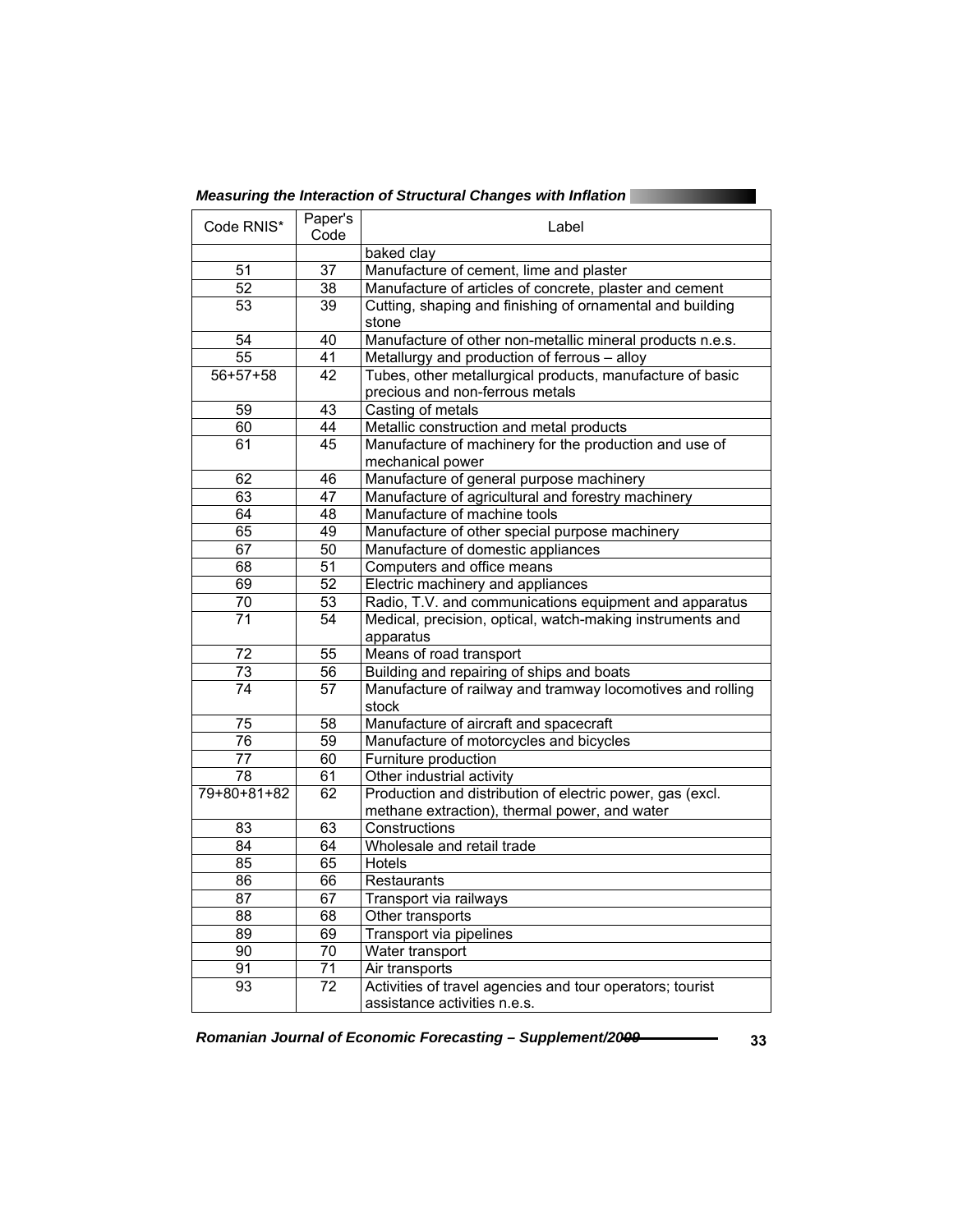| Code RNIS* | Paper's<br>Code | Label                                                          |
|------------|-----------------|----------------------------------------------------------------|
| 94         | 73              | Post and courier activities                                    |
| 95         | 74              | Telecommunications                                             |
| 96         | 75              | Financial, banking and insurance activities                    |
| 97         | 76              | Real estate activities                                         |
| 98         | 77              | Computer and related activities                                |
| 99         | 78              | Research and development                                       |
| 100        | 79              | Architectural and engineering activities and related technical |
|            |                 | consultancy                                                    |
| 101        | 80              | Miscellaneous business activities n.e.s.                       |
| 102        | 81              | Public administration and defense; compulsory social security  |
| 103        | 82              | Education                                                      |
| 104        | 83              | Health and social security                                     |
| 105        | 84              | Other community, social and personal service activities        |
|            |                 | Financial intermediation services indirectly measured (FISIM)  |

*\*The branches 10, 37, 66, and 92 have been excluded.*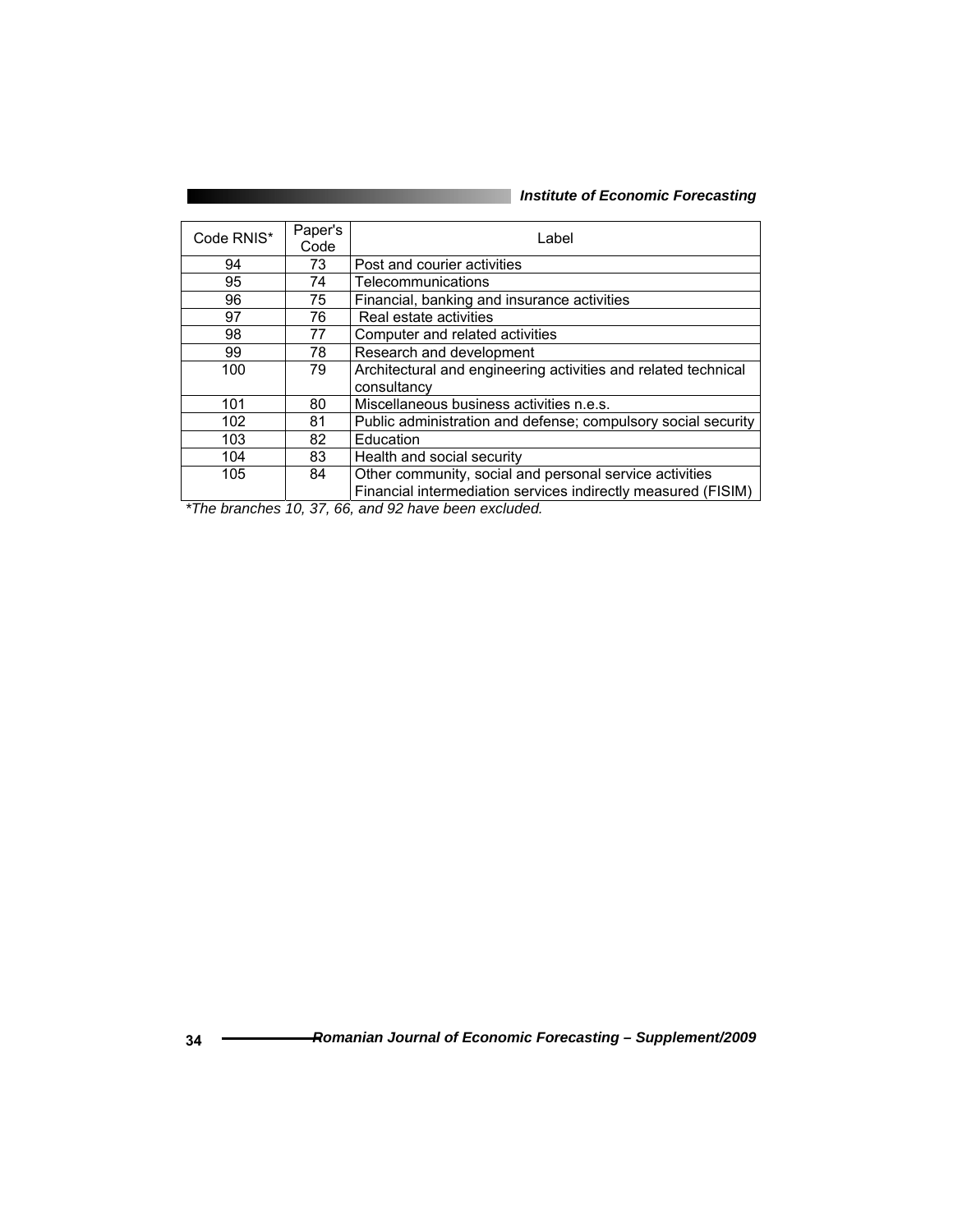*Measuring the Interaction of Structural Changes with Inflation* 

**Appendix 2 - Statistical data** 

2A. The annual index of the gross value added (q<sub>it</sub>)

| Sector          | 1990   | 1991   | 1992   | 1993                | 1994   | 1995   | 1996   | 1997                |
|-----------------|--------|--------|--------|---------------------|--------|--------|--------|---------------------|
| 1               | 2.0644 | 1.0126 | 0.8289 | 1.1801              | 1.0493 | 1.0145 | 1.0058 | 1.0378              |
| $\overline{2}$  | 0.9802 | 0.7343 | 1.032  | 1.0475              | 0.9428 | 1.1812 | 0.8256 | 0.8568              |
| 3               | 1.5882 | 0.755  | 1.0025 | 1.096               | 1.0412 | 1.0046 | 0.8608 | 0.7337              |
| $\overline{4}$  | 0.8703 | 0.7228 | 0.8433 | 0.9569              | 1.0348 | 1.0445 | 1.0039 | 0.8048              |
| $\overline{5}$  | 0.9736 | 0.742  | 1.012  | 0.8918              | 1.0199 | 1.0223 | 0.9964 | 1.0217              |
| $\overline{6}$  | 0.2813 | 0.916  | 0.7885 | 1.0171              | 0.9825 | 0.9997 | 0.7671 | 0.5762              |
| 7               | 1.1762 | 0.8281 | 0.9513 | 0.9168              | 1.0508 | 1.1674 | 1.114  | 0.926               |
| $\overline{8}$  | 1.062  | 0.8451 | 2.0463 | 1.0532              | 1.0117 | 1.2469 | 1.1834 | $1.1\overline{138}$ |
| $\overline{9}$  | 1.901  | 1.0789 | 1.091  | 1.0117              | 0.7855 | 1.19   | 1.2976 | 0.8237              |
| 10              | 0.93   | 0.9744 | 0.8313 | 1.0737              | 1.1175 | 1.0671 | 1.1143 | 1.0891              |
| 11              | 1.6357 | 0.853  | 1.182  | 1.214               | 0.757  | 1.1716 | 1.46   | 0.8622              |
| 12              | 1.2357 | 1.048  | 0.7464 | 0.908               | 0.9273 | 0.5933 | 1.0561 | 0.8733              |
| 13              | 0.8898 | 0.8752 | 0.9114 | 0.8993              | 1.0005 | 1.0198 | 1.4197 | 0.8797              |
| 14              | 0.9242 | 0.9969 | 1.0111 | 0.9485              | 1.0597 | 1.3082 | 1.2459 | 0.9866              |
| 15              | 1.6847 | 0.4494 | 0.8534 | 0.9998              | 0.7793 | 0.8952 | 0.9518 | 1.0098              |
| $\overline{16}$ | 0.8962 | 0.9587 | 0.7359 | 0.9952              | 1.0022 | 1.0407 | 1.1848 | 0.9222              |
| $\overline{17}$ | 0.7979 | 0.9893 | 0.9932 | 0.7941              | 1.3424 | 1.093  | 1.1506 | 1.0386              |
| 18              | 1.2146 | 0.9102 | 0.9277 | 0.826               | 0.9754 | 1.0394 | 1.0208 | 1.0541              |
| 19              | 0.7677 | 0.868  | 0.8763 | 0.8905              | 0.8598 | 1.0266 | 1.2293 | 0.8834              |
| $\overline{20}$ | 0.66   | 0.8788 | 1.0442 | 0.8852              | 1.0616 | 1.0043 | 1.4605 | 0.8541              |
| $\overline{21}$ | 1.0585 | 0.4833 | 0.8491 | 0.9208              | 0.9572 | 1.1628 | 1.2357 | 0.8087              |
| $\overline{22}$ | 0.9033 | 0.8823 | 1.2964 | 0.945               | 1.272  | 1.0316 | 1.2886 | 0.9458              |
| 23              | 1.1199 | 0.6931 | 1.0041 | 1.7481              | 0.9048 | 0.9869 | 1.2742 | 0.9921              |
| $\overline{24}$ | 0.6405 | 1.0072 | 0.9654 | 1.1819              | 1.1213 | 1.0403 | 1.001  | 0.9168              |
| $\overline{25}$ | 0.1214 | 1.9117 | 1.2685 | 1.111               | 0.9224 | 1.101  | 0.8118 | 0.4583              |
| 26              | 0.9647 | 0.9743 | 0.891  | 0.7415              | 0.6828 | 0.9559 | 0.6692 | 0.7962              |
| $\overline{27}$ | 0.5827 | 1.0491 | 1.0857 | 0.9875              | 0.9343 | 0.9462 | 0.9523 | 0.7666              |
| 28              | 1.1788 | 0.9084 | 0.9733 | 1.0104              | 0.8882 | 0.8877 | 0.8487 | 0.9353              |
| 29              | 1.1684 | 0.8492 | 0.7697 | $1.\overline{0049}$ | 0.9548 | 1.0317 | 0.8619 | 0.765               |
| 30              | 0.9475 | 0.9085 | 0.9589 | 0.8428              | 0.9127 | 1.0818 | 1.0642 | 0.7918              |
| $\overline{31}$ | 13.937 | 0.7393 | 0.8848 | 1.063               | 0.8448 | 1.0727 | 1.1115 | 0.7549              |
| $\overline{32}$ | 0.9041 | 0.7608 | 0.6841 | 0.9539              | 0.8775 | 1.0152 | 1.0319 | 0.9197              |
| 33              | 0.7638 | 0.975  | 1.0622 | 0.7822              | 0.9417 | 1.3047 | 1.1118 | 0.9421              |
| $\overline{34}$ | 0.6188 | 0.8423 | 0.9535 | 1.0235              | 0.9878 | 1.182  | 1.6411 | 0.831               |
| 35              | 0.5074 | 0.9091 | 0.8821 | 0.993               | 1.0435 | 1.2797 | 1.0056 | 0.8808              |
| 36              | 0.6167 | 0.9429 | 1.711  | 1.45                | 1.194  | 1.2487 | 0.9457 | 0.7827              |
| 37              | 0.9428 | 0.7171 | 0.9649 | 1.0236              | 0.977  | 1.1312 | 1.0262 | 0.9435              |
| 38              | 0.8925 | 0.7453 | 0.7933 | 0.7643              | 0.7569 | 0.7204 | 0.8694 | 0.85                |
| $\overline{39}$ | 1.4884 | 0.783  | 0.95   | 0.9427              | 0.9686 | 0.5891 | 0.476  | 0.697               |
| 40              | 0.6111 | 0.669  | 0.9335 | 1.6302              | 0.9019 | 1.0223 | 1.0311 | 0.8096              |
| 41              | 1.0932 | 0.6363 | 0.8859 | 0.9727              | 1.1602 | 1.0074 | 1.3605 | 0.9279              |
| 42              | 0.5707 | 1.1967 | 0.6058 | 0.9568              | 1.035  | 1.035  | 1.0025 | 0.9637              |
| 43              | 0.9152 | 0.8902 | 0.7515 | 0.6988              | 1.0413 | 1.0993 | 0.8948 | 0.9385              |
| 44              | 0.7454 | 0.8115 | 0.8144 | 0.8868              | 1.0065 | 1.0045 | 1.051  | 0.9622              |
| $\overline{45}$ | 0.8997 | 0.829  | 0.8143 | 0.7393              | 0.9392 | 1.1362 | 1.0432 | 0.901               |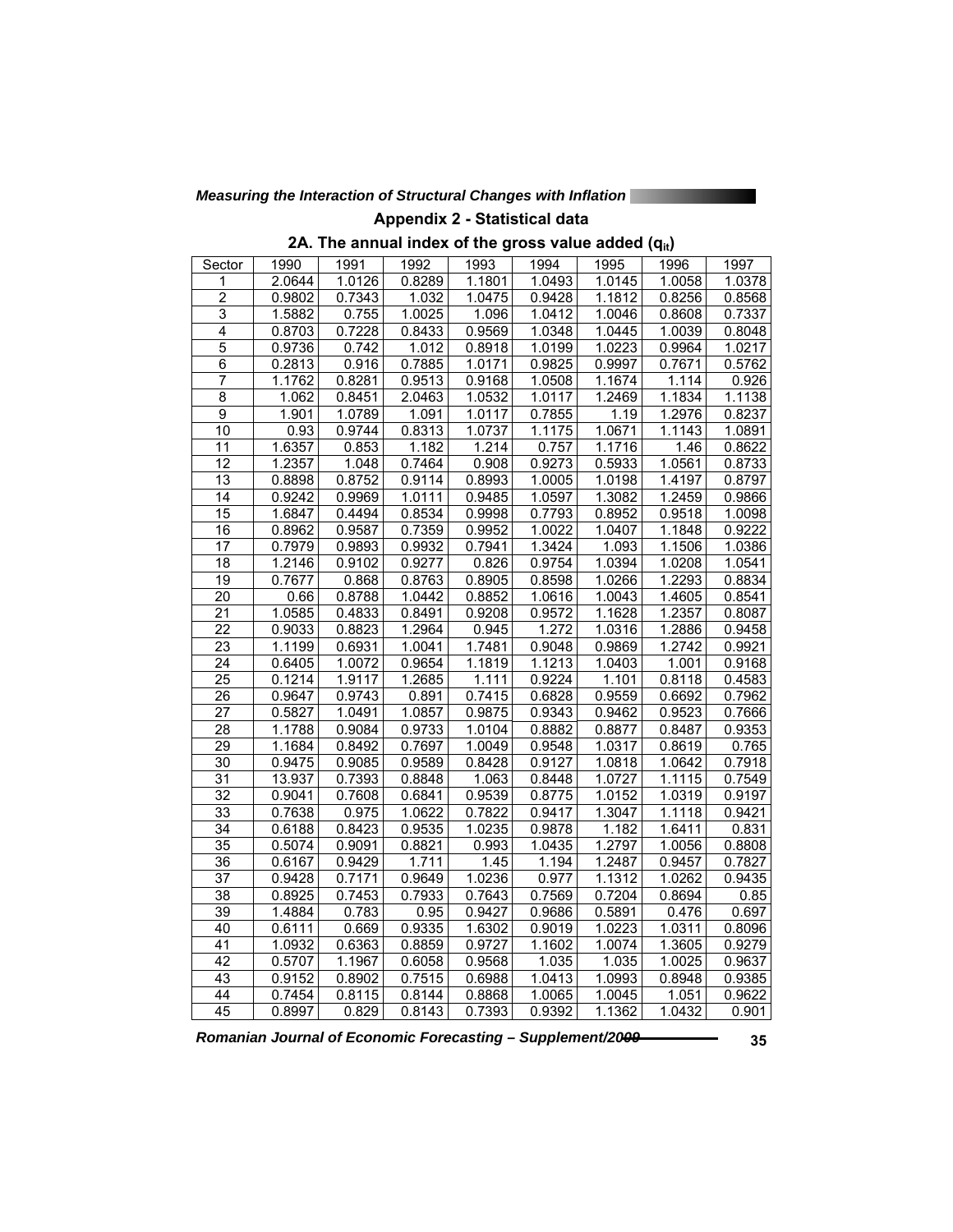|  |  | <b>Institute of Economic Forecasting</b> |
|--|--|------------------------------------------|
|--|--|------------------------------------------|

| Sector          | 1990   | 1991               | 1992   | 1993   | 1994   | 1995   | 1996                | 1997   |
|-----------------|--------|--------------------|--------|--------|--------|--------|---------------------|--------|
| 46              | 0.8561 | 0.8102             | 0.5671 | 0.9161 | 1.0056 | 0.9349 | 0.5225              | 0.9198 |
| 47              | 1.7505 | 0.5445             | 0.816  | 1.0064 | 1.0064 | 1.005  | 0.8942              | 0.6292 |
| 48              | 0.8656 | 0.6566             | 0.7289 | 0.772  | 0.889  | 0.8456 | 0.6895              | 0.9337 |
| 49              | 1.0004 | 0.7417             | 0.9582 | 0.7116 | 0.993  | 1.0503 | 0.9154              | 0.9016 |
| 50              | 1.06   | 0.8448             | 0.7684 | 0.4978 | 0.9821 | 1.2011 | 1.1428              | 0.841  |
| 51              | 0.5886 | 0.6562             | 0.5916 | 1.8179 | 1.0372 | 1.1998 | 1.514               | 0.9533 |
| 52              | 0.9006 | 0.7077             | 0.7384 | 0.7243 | 1.5973 | 1.2778 | 1.0809              | 1.0072 |
| 53              | 0.7271 | 0.8804             | 0.5904 | 1.2431 | 1.3318 | 1.015  | 1.0384              | 1.0377 |
| 54              | 0.8403 | 0.4066             | 0.6682 | 0.9057 | 0.8924 | 1.0064 | 0.6182              | 0.9438 |
| $\overline{55}$ | 0.8816 | 1.3888             | 0.8102 | 0.9916 | 0.9683 | 1.07   | 1.2394              | 0.9849 |
| 56              | 0.8476 | 0.6926             | 1.2704 | 0.5756 | 0.9393 | 1.262  | 1.03                | 0.9618 |
| 57              | 0.5025 | 0.8258             | 0.7253 | 1.0761 | 0.7264 | 0.8241 | 1.7056              | 0.9453 |
| 58              | 0.6096 | 0.9425             | 0.4512 | 1.1277 | 0.9052 | 0.8036 | 1.0539              | 1.0142 |
| 59              | 1.3541 | 0.8111             | 0.6784 | 0.5114 | 1.4224 | 0.6746 | 0.8811              | 0.6444 |
| 60              | 0.5791 | 0.9053             | 0.9816 | 1.098  | 1.1707 | 1.0944 | 1.0746              | 0.9595 |
| 61              | 1.1135 | 0.984              | 0.698  | 0.6675 | 1.3621 | 1.0038 | 0.7385              | 1.1156 |
| $\overline{62}$ | 0.6951 | 2.8023             | 0.9645 | 1.4026 | 1.0832 | 1.0227 | 0.8784              | 0.8106 |
| 63              | 1.0105 | 0.8063             | 0.9437 | 1.2469 | 1.2736 | 1.0675 | 1.0081              | 0.807  |
| 64              | 1.0432 | 0.7452             | 0.9055 | 0.9298 | 1.0321 | 1.1887 | 1.0714              | 0.9083 |
| 65              | 1.1365 | 0.7223             | 1.0182 | 0.9315 | 0.9359 | 2.1297 | 1.5914              | 0.8852 |
| 66              | 1.4019 | 0.6794             | 0.9573 | 0.7283 | 0.7297 | 1.0028 | 1.0651              | 0.6977 |
| 67              | 0.8643 | 0.7734             | 0.8933 | 0.8404 | 0.9426 | 0.9761 | 0.9855              | 0.8847 |
| 68              | 0.7835 | 0.8903             | 0.9983 | 1.1461 | 0.9538 | 0.9972 | 1.0987              | 0.9306 |
| 69              | 0.868  | 0.8962             | 0.7863 | 0.9657 | 1.092  | 1.0932 | 0.8951              | 0.8581 |
| $\overline{70}$ | 0.4817 | 0.5146             | 0.6257 | 0.6313 | 1.452  | 1.095  | 0.9173              | 0.6318 |
| 71              | 0.8206 | 0.8799             | 1.5678 | 0.9085 | 1.2691 | 1.0016 | 0.6381              | 0.7981 |
| $\overline{72}$ | 1      | 1.1382             | 0.4988 | 1.5035 | 1.0633 | 1.1634 | 1.1097              | 0.8243 |
| 73              | 0.7989 | 1.8232             | 1.0571 | 1.0632 | 1.3439 | 1.0181 | 1.2841              | 0.9543 |
| 74              | 0.8144 | 1.2944             | 1.0897 | 1.257  | 1.0509 | 1.0747 | 1.3249              | 0.9895 |
| 75              | 1.1732 | 0.9971             | 1.3965 | 1.0054 | 1.0167 | 1.0135 | 0.8576              | 0.7738 |
| 76              | 1.051  | 1.0503             | 2.4372 | 1.0507 | 1.1394 | 1.0642 | 0.9971              | 1.0047 |
| $\overline{77}$ | 1.0214 | 1.202              | 0.9886 | 0.9323 | 0.9792 | 1.0157 | 1.6508              | 0.8481 |
| 78              | 0.7899 | 1.0248             | 0.8518 | 0.7226 | 1.0194 | 1.1226 | 0.988               | 0.8614 |
| 79              | 1.1236 | 0.9814             | 1.0848 | 0.7878 | 0.8843 | 1.0632 | 1.1083              | 0.9023 |
| 80              | 1.1272 | 2.3631             | 0.7316 | 2.1173 | 1.017  | 1.2344 | 1.3267              | 0.8281 |
| $\overline{81}$ | 1.1397 | 0.9199             | 1.1081 | 1.0189 | 1.0966 | 1.0444 | 0.9287              | 0.9677 |
| 82              | 1.0543 | $\overline{1.165}$ | 0.9924 | 1.0345 | 1.0034 | 1.0345 | $\overline{1.1003}$ | 0.9062 |
| 83              | 1.244  | 0.9799             | 0.972  | 1.022  | 1.0909 | 1.027  | 1.0945              | 0.8812 |
| 84              | 1.1356 | 0.7689             | 0.8802 | 0.9622 | 1.1553 | 1.1448 | 1.2727              | 0.9624 |
| Total           | 0.9757 | 0.8824             | 0.9103 | 1.0329 | 1.0425 | 1.0677 | 1.0391              | 0.9274 |

<u> The Common State of the Common State of the Common State of the Common State of the Common State of the Common State of the Common State of the Common State of the Common State of the Common State of the Common State of </u>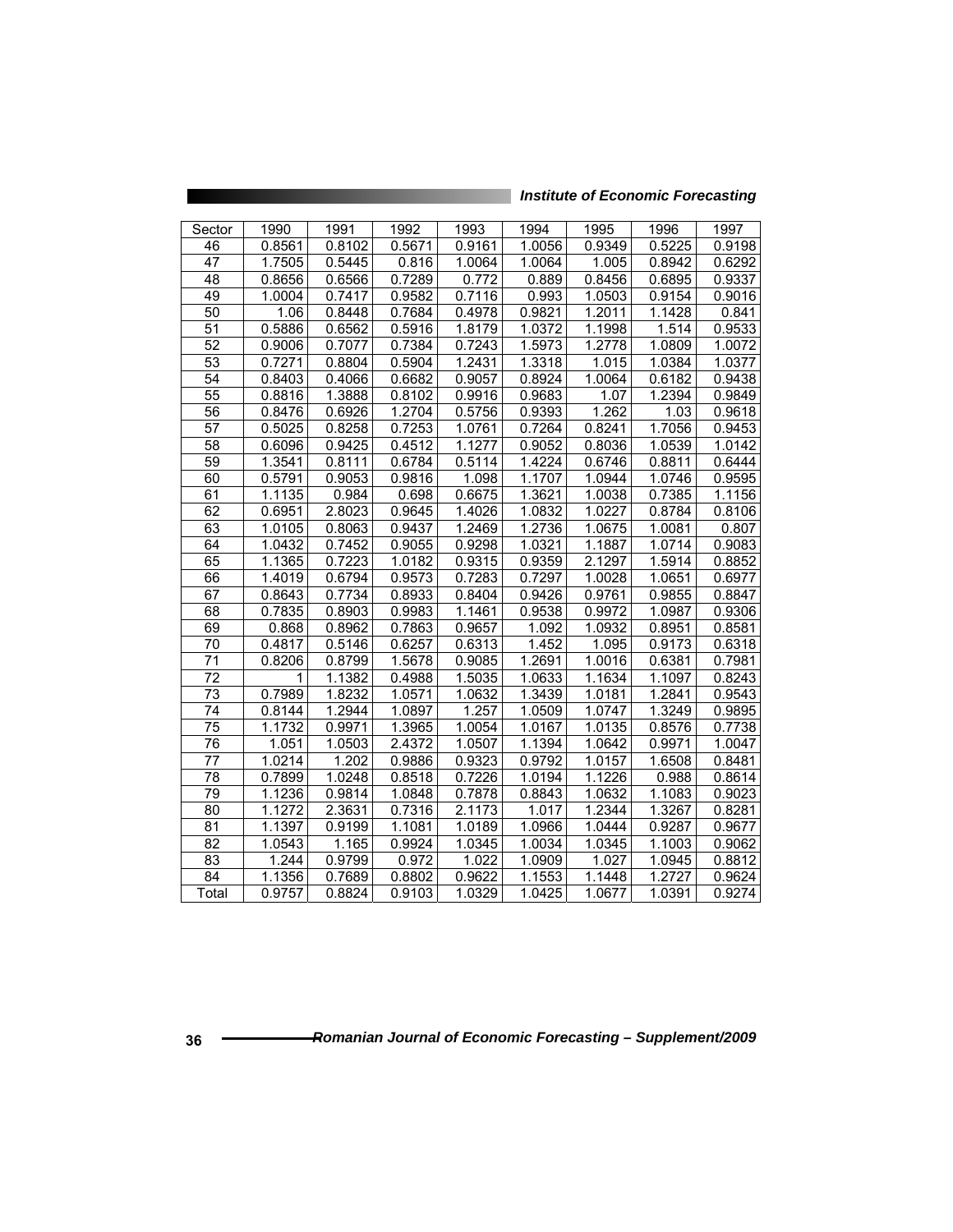| 2A. The annual index of the gross value added $(q_{it})$ – continuation |        |        |        |        |        |        |        |        |                     |
|-------------------------------------------------------------------------|--------|--------|--------|--------|--------|--------|--------|--------|---------------------|
| Sector                                                                  | 1998   | 1999   | 2000   | 2001   | 2002   | 2003   | 2004   | 2005   | Average             |
| 1                                                                       | 0.8417 | 1.0932 | 0.7745 | 1.3575 | 0.8981 | 1.0796 | 1.2476 | 0.8071 | 1990-2005<br>1.0489 |
| $\overline{2}$                                                          | 1.1355 | 0.8916 | 0.9836 | 1.0503 | 1.0396 | 0.9555 | 0.9956 | 0.8869 | 0.9647              |
| 3                                                                       | 0.7874 | 1.0219 | 0.7055 | 1.1873 | 1.024  | 1.0738 | 0.9246 | 0.9612 | 0.9658              |
| $\overline{4}$                                                          | 0.9975 | 1.2192 | 1.0544 | 0.9415 | 1.0353 | 0.9436 | 1.1949 | 0.7831 | 0.9563              |
| $\overline{5}$                                                          | 0.9992 | 0.9312 | 1.1631 | 1.024  | 1.0904 | 1.0849 | 0.8995 | 1.065  | 0.9913              |
| $\overline{6}$                                                          | 1.0017 | 1.4131 | 1.0923 | 1.1324 | 0.959  | 0.9886 | 1.0478 | 0.9447 | 0.8872              |
| 7                                                                       | 0.9882 | 1.1688 | 1.0787 | 1.1685 | 1.0044 | 1.0601 | 1.1382 | 0.9655 | 1.0385              |
| $\overline{8}$                                                          | 0.9126 | 0.7464 | 1.0759 | 1.0079 | 1.0123 | 1.2557 | 1.3653 | 0.998  | 1.0924              |
| 9                                                                       | 0.8632 | 0.9193 | 1.0395 | 0.9266 | 1.1048 | 0.8438 | 1.1242 | 0.9801 | 1.0365              |
| 10                                                                      | 0.9036 | 0.8571 | 0.9926 | 1.3543 | 1.1092 | 1.0575 | 1.0854 | 1.0564 | 1.0314              |
| $\overline{11}$                                                         | 0.9037 | 1.0796 | 1.6671 | 0.9954 | 1.3024 | 1.5771 | 1.0585 | 0.8866 | 1.1291              |
| $\overline{12}$                                                         | 0.9788 | 0.6642 | 1.1852 | 0.3521 | 1.1129 | 1.1919 | 0.9423 | 0.9879 | 0.8879              |
| 13                                                                      | 0.8618 | 0.9868 | 1.346  | 1.0958 | 1.0706 | 1.0511 | 1.0703 | 1.0855 | 1.0182              |
| 14                                                                      | 0.9255 | 0.6513 | 1.0506 | 1.3707 | 0.9792 | 1.3167 | 0.9512 | 1.0839 | 1.0351              |
| 15                                                                      | 0.9025 | 0.3936 | 1.113  | 1.0254 | 0.9199 | 0.9955 | 0.8543 | 0.7494 | 0.8675              |
| 16                                                                      | 0.9277 | 0.9812 | 1.035  | 0.9769 | 1.0709 | 1.0452 | 1.0422 | 0.9396 | 0.98                |
| 17                                                                      | 0.9151 | 1.0797 | 1.1966 | 1.097  | 1.0416 | 1.0146 | 1.0121 | 0.9509 | 1.023               |
| 18                                                                      | 0.9747 | 0.8361 | 0.9997 | 1.4135 | 1.0677 | 1.0283 | 0.9886 | 0.9917 | 1.0085              |
| $\overline{19}$                                                         | 0.9907 | 1.0419 | 1.2638 | 1.0044 | 1.0389 | 1.0287 | 0.9978 | 0.9508 | 0.9746              |
| $\overline{20}$                                                         | 0.9244 | 1.2142 | 1.0785 | 1.0228 | 1.0571 | 1.0546 | 1.2158 | 1.0377 | 1.0136              |
| 21                                                                      | 0.9741 | 1.1308 | 1.1527 | 1.0865 | 1.2157 | 0.9944 | 1.0052 | 1.0359 | 0.984               |
| $\overline{22}$                                                         | 0.9564 | 1.2794 | 1.0599 | 1.1949 | 1.0898 | 1.0331 | 1.1257 | 1.087  | 1.0782              |
| 23                                                                      | 0.9249 | 0.5043 | 1.0814 | 0.9241 | 1.01   | 1.0535 | 1.1026 | 0.1823 | 0.8894              |
| $\overline{24}$                                                         | 0.9835 | 0.8748 | 1.0368 | 0.8812 | 1.0836 | 1.01   | 1.0226 | 1.0665 | 0.9813              |
| $\overline{25}$                                                         | 0.9304 | 0.7962 | 1.0398 | 0.7774 | 0.7915 | 1.1089 | 1.164  | 0.8354 | 0.8415              |
| 26                                                                      | 0.9993 | 1.2077 | 1.0837 | 1.0948 | 1.0072 | 0.9567 | 0.9985 | 1.1627 | 0.9358              |
| 27                                                                      | 0.9964 | 1.0555 | 1.0201 | 1.0165 | 1.0809 | 1.0259 | 1.0323 | 1.0689 | 0.9649              |
| 28                                                                      | 0.963  | 0.9222 | 0.8874 | 0.9643 | 1.2173 | 1.0941 | 1.1264 | 1.0143 | 0.9832              |
| 29                                                                      | 0.9557 | 0.8514 | 0.8893 | 1.1527 | 0.9981 | 0.941  | 1.0249 | 0.8404 | 0.9342              |
| 30                                                                      | 0.8396 | 0.9349 | 0.9315 | 1.0168 | 1.0946 | 0.9162 | 1.0008 | 1.0454 | 0.9515              |
| 31                                                                      | 0.9977 | 0.9015 | 0.8632 | 1.1243 | 1.1083 | 1.2346 | 1.0483 | 0.9583 | 1.1459              |
| $\overline{32}$                                                         | 0.9981 | 1.1115 | 1.3685 | 1.1998 | 1.1075 | 1.1211 | 1.1366 | 1.0956 | 1.0041              |
| 33                                                                      | 0.9292 | 0.8953 | 1.0294 | 1.0169 | 1.1129 | 0.926  | 1.1088 | 0.9552 | 0.9827              |
| $\overline{34}$                                                         | 0.9987 | 0.9902 | 0.9884 | 1.0036 | 1.0232 | 1.0213 | 1.0449 | 0.9105 | 0.9854              |
| $\overline{35}$                                                         | 0.9954 | 1.2313 | 1.3512 | 1.0006 | 0.8099 | 1.0856 | 1.1359 | 0.8728 | 0.9771              |
| 36                                                                      | 0.9993 | 0.9137 | 1.0268 | 1.2129 | 0.8502 | 0.9361 | 1.0971 | 1.0313 | 1.031               |
| $\overline{37}$                                                         | 0.9981 | 0.9989 | 1.0073 | 0.9693 | 1.0806 | 0.8923 | 1.1541 | 0.992  | 0.9836              |
| 38                                                                      | 1.0038 | 1.0149 | 0.9941 | 1.012  | 1.1206 | 1.0619 | 1.1873 | 1.0373 | 0.9156              |
| 39                                                                      | 1.0185 | 1.1193 | 1.542  | 1.0628 | 1.0875 | 1.0612 | 1.2182 | 1.5859 | 0.9879              |
| 40                                                                      | 0.9709 | 0.7571 | 0.9319 | 1.0783 | 0.9953 | 1.0581 | 1.1347 | 0.9429 | 0.9441              |
| 41                                                                      | 0.9797 | 0.7022 | 1.1347 | 0.97   | 1.1426 | 0.8002 | 1.2856 | 0.9605 | 0.9827              |
| 42                                                                      | 0.95   | 0.6961 | 1.3283 | 1.1022 | 0.9301 | 0.8558 | 1.0089 | 0.9968 | 0.9308              |
| 43                                                                      | 0.7545 | 0.7281 | 1.0963 | 0.9779 | 1.2062 | 0.7803 | 1.0014 | 1.1921 | 0.9219              |
| 44                                                                      | 0.9818 | 1.0335 | 1.031  | 1.1112 | 1.0499 | 0.859  | 1.11   | 1.0832 | 0.9647              |
| 45                                                                      | 0.964  | 0.9417 | 1.4996 | 1.0176 | 0.9121 | 0.967  | 0.9677 | 0.9308 | 0.9571              |

*Measuring the Interaction of Structural Changes with Inflation*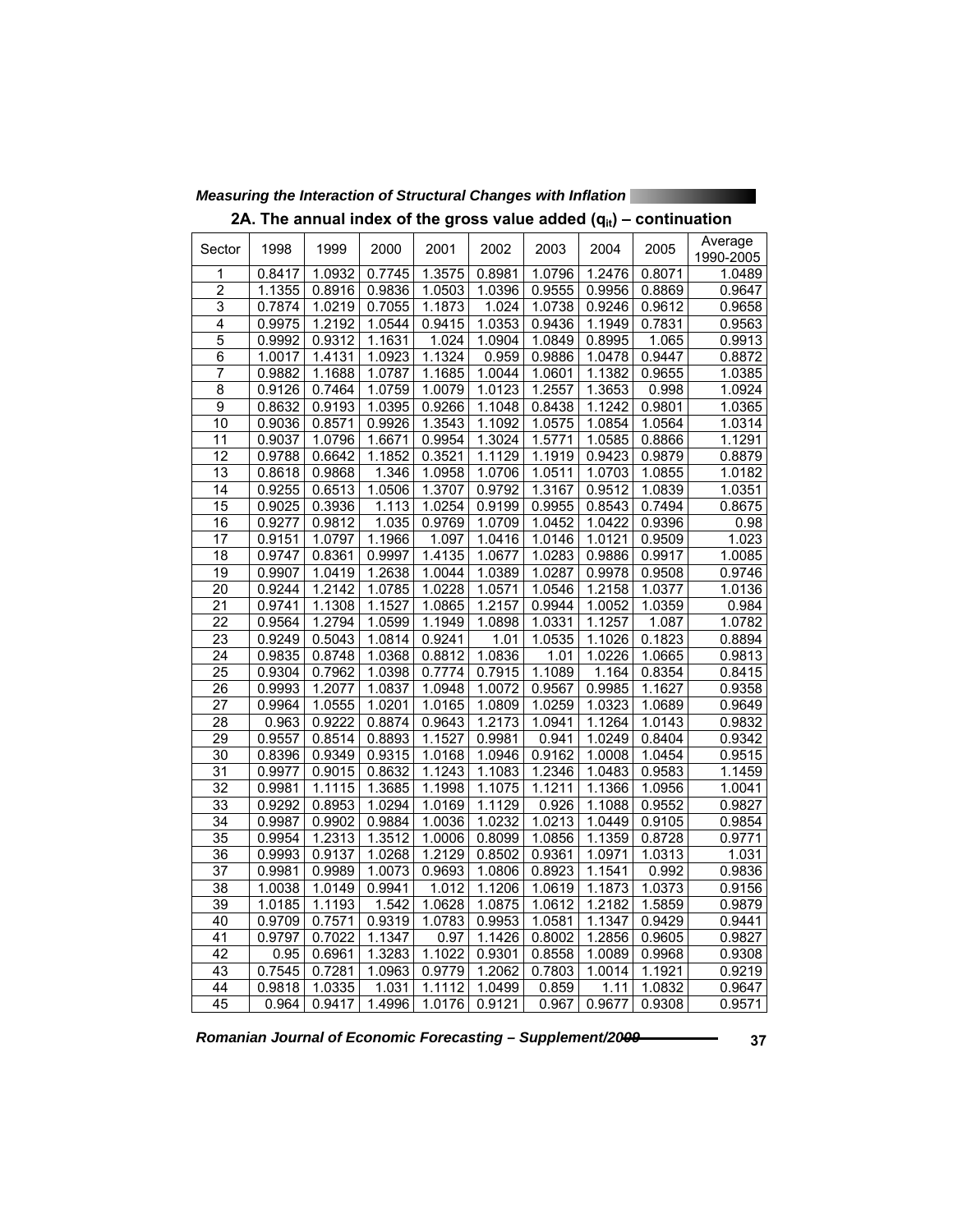| Sector          | 1998   | 1999   | 2000   | 2001                | 2002               | 2003   | 2004                | 2005                | Average<br>1990-2005 |
|-----------------|--------|--------|--------|---------------------|--------------------|--------|---------------------|---------------------|----------------------|
| 46              | 0.5124 | 1.0064 | 1.4857 | 0.887               | 0.9766             | 1.0564 | 1.3533              | 1.156               | 0.8979               |
| 47              | 0.9666 | 0.7588 | 0.8752 | 0.9404              | 1.2334             | 0.617  | 1.054               | 0.8338              | 0.8983               |
| 48              | 0.9953 | 0.6897 | 1.0328 | 0.9817              | 1.1231             | 1.0461 | 1.0994              | $\overline{1.2094}$ | 0.8946               |
| 49              | 0.9249 | 0.9766 | 0.9199 | 1.0883              | 0.96               | 1.0469 | 0.9868              | 0.8932              | 0.9363               |
| 50              | 0.998  | 0.9779 | 1.4195 | 0.892               | 1.126              | 1.1368 | 1.1695              | 1.1149              | 0.9862               |
| 51              | 0.999  | 0.9196 | 0.8261 | 0.7246              | 1.161              | 1.364  | 1.2725              | 1.0948              | 0.9938               |
| 52              | 0.9681 | 0.9363 | 1.0004 | 1.0496              | 1.1209             | 1.0409 | 1.0547              | 1.414               | 1.0143               |
| 53              | 0.9992 | 0.9001 | 0.9957 | 1.0171              | 0.9935             | 1.0137 | 1.148               | 0.9381              | 0.9758               |
| 54              | 0.9938 | 1.0033 | 1.4881 | 0.9702              | 1.1333             | 1.1173 | 1.0625              | 1.0034              | 0.9072               |
| 55              | 0.9426 | 0.9437 | 0.9264 | 1.0708              | 1.0941             | 1.086  | 1.2304              | 1.2034              | 1.042                |
| 56              | 0.8295 | 1.0599 | 1.2135 | 1.1135              | 0.9736             | 0.8085 | 1.0361              | 1.143               | 0.9642               |
| $\overline{57}$ | 0.9994 | 0.955  | 0.9368 | 0.8709              | 0.9187             | 0.9381 | 0.9255              | 0.8542              | 0.8938               |
| 58              | 0.9942 | 1.0072 | 0.8333 | 1.3976              | 0.8991             | 1.2892 | 1.0904              | 1.1061              | 0.9399               |
| $\overline{59}$ | 0.8725 | 1.1017 | 1.0785 | 1.4195              | 0.5199             | 0.9608 | 1.147               | 1.0636              | 0.9003               |
| 60              | 0.9664 | 1.0123 | 1.1767 | 1.0266              | 1.0801             | 1.0824 | 1.036               | 1.013               | 1.005                |
| 61              | 0.9991 | 0.9834 | 1.1494 | 1.4597              | 1.057              | 1.0388 | 1.0635              | 1.013               | 1.0072               |
| 62              | 0.9677 | 0.8908 | 0.8523 | 0.8476              | 1.0886             | 0.9755 | 0.9651              | 0.9611              | 1.0153               |
| 63              | 0.9554 | 0.9926 | 1.0633 | 1.1107              | 1.0763             | 1.0702 | 1.0913              | 1.0993              | 1.0315               |
| 64              | 1.076  | 1.0153 | 1.0197 | 1.0156              | 1.038              | 1.1529 | 1.1386              | 1.1637              | 1.0213               |
| 65              | 0.8847 | 1.034  | 0.8906 | 1.0108              | 0.9765             | 1.0396 | $\overline{1.1175}$ | 1.1392              | 1.0542               |
| 66              | 0.9625 | 1.0728 | 1.1122 | 1.0119              | 1.2437             | 0.944  | 0.9954              | 1.0762              | 0.9608               |
| 67              | 0.9112 | 1.0157 | 1.1839 | 0.8803              | 0.8676             | 1.0046 | 0.9085              | 0.997               | 0.9288               |
| 68              | 0.8656 | 1.0114 | 1.0303 | 1.1315              | 1.1684             | 1.1624 | 0.9655              | 1.1335              | 1.0103               |
| 69              | 0.8468 | 0.9967 | 1.0991 | 1.0832              | 0.9395             | 0.9099 | 0.8675              | 1.1652              | 0.9539               |
| 70              | 0.6444 | 0.6712 | 0.9946 | 1.018               | 0.9456             | 0.635  | 0.9653              | 1.0346              | 0.7914               |
| 71              | 0.9835 | 0.9334 | 0.7893 | 0.8864              | 0.9115             | 0.9747 | 0.665               | 1.1262              | 0.9244               |
| 72              | 1.027  | 1.1967 | 1.3563 | 1.002               | 1.1807             | 1.1251 | 1.1294              | 1.0574              | 1.0605               |
| $\overline{73}$ | 1.0179 | 0.9984 | 0.7534 | $\overline{1.0227}$ | 0.969              | 0.8432 | $\overline{1.1497}$ | $\overline{1.1484}$ | 1.054                |
| $\overline{74}$ | 1.018  | 1.0101 | 1.0856 | 1.0248              | 1.0604             | 1.0942 | 1.1098              | 1.0096              | 1.075                |
| 75              | 1.0194 | 1.0203 | 1.0207 | 1.3204              | 1.0771             | 0.934  | 1.2826              | 1.026               | 1.047                |
| 76              | 0.9981 | 1.0119 | 1.0805 | 1.0091              | 1.1228             | 1.0061 | 1.0672              | 1.0976              | 1.1059               |
| 77              | 0.9913 | 1.4196 | 1.3779 | 1.8687              | 1.0823             | 0.9696 | 0.9935              | 1.0452              | 1.121                |
| 78              | 0.969  | 0.8508 | 0.9784 | 0.8319              | 0.9707             | 1.0071 | $\overline{1.0048}$ | 1.1078              | 0.9372               |
| 79              | 0.9695 | 1.0812 | 0.827  | 1.005               | 1.0364             | 1.0836 | 1.1785              | 1.0895              | 1.0067               |
| 80              | 0.99   | 1.1799 | 0.871  | 2.1464              | 0.9048             | 1.16   | 1.0394              | 1.1298              | 1.186                |
| 81              | 0.9664 | 0.9308 | 1.1975 | 0.9075              | 1.0859             | 1.0587 | 0.8485              | 1.0964              | 1.0152               |
| $\overline{82}$ | 0.9963 | 1.0409 | 1.0464 | 0.9732              | $\overline{1.042}$ | 1.01   | 1.0785              | 1.0174              | 1.0295               |
| 83              | 1.1567 | 0.843  | 1.1031 | 0.8412              | 1.2474             | 0.9511 | 1.0632              | 1.0387              | 1.0278               |
| 84              | 1.0282 | 0.9958 | 1.1771 | 1.0011              | 1.1362             | 1.0014 | 1.0566              | 1.0561              | 1.0387               |
| Total           | 0.9459 | 0.9859 | 1.022  | 1.0667              | 1.0507             | 1.0487 | 1.0836              | 1.0361              | 1.0055               |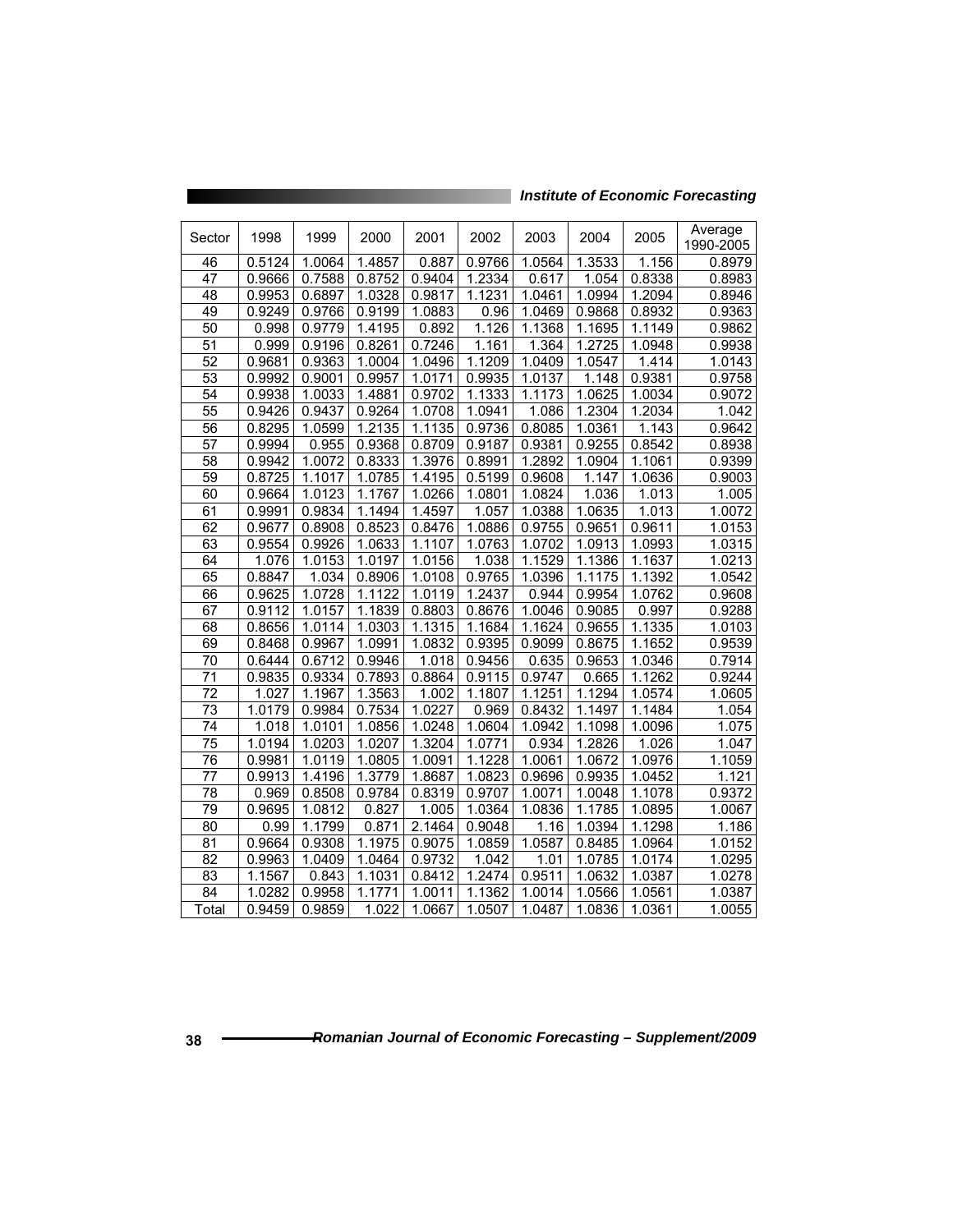|                 |        |        |                 |        |                  |                     | <b>IPIU</b>         |        |
|-----------------|--------|--------|-----------------|--------|------------------|---------------------|---------------------|--------|
| Sector          | 1990   | 1991   | 1992            | 1993   | 1994             | 1995                | 1996                | 1997   |
| 1               | 1.3286 | 3.3761 | 2.9093          | 3.38   | 2.2388           | 1.369               | 1.5139              | 2.1974 |
| $\overline{2}$  | 1.0832 | 1.193  | 4.7407          | 2.5831 | 2.6333           | 1.4709              | 1.5814              | 2.2299 |
| 3               | 1.0105 | 1.5367 | 2.489           | 3.905  | 1.7752           | 1.1326              | 1.6551              | 2.2881 |
| $\overline{4}$  | 1.1369 | 3.5164 | 2.3676          | 3.4533 | 2.8543           | 1.297               | 1.3601              | 1.8862 |
| 5               | 1.0578 | 2.5167 | 2.624           | 3.0245 | 2.9469           | 1.3135              | 1.5803              | 2.1353 |
| $\overline{6}$  | 1.5043 | 2.4351 | 3.854           | 2.9484 | 2.3369           | 0.9401              | 1.0163              | 5.0231 |
| 7               | 1.0106 | 3.4636 | 2.5766          | 3.9832 | 2.1752           | 1.3626              | 1.4354              | 2.3395 |
| $\overline{8}$  | 1.0208 | 1.9383 | 3.0282          | 3.7423 | 3.7851           | 1.2478              | 1.3963              | 2.297  |
| $\overline{9}$  | 1.0264 | 2.8222 | 4.2459          | 3.3771 | 4.2912           | 1.2413              | 1.3425              | 2.6489 |
| 10              | 1.0239 | 3.0998 | 4.4138          | 3.1683 | 2.6687           | 1.2186              | 1.5192              | 2.7389 |
| 11              | 1.0592 | 2.8364 | 4.0401          | 4.7427 | 4.8687           | 1.2605              | 1.5128              | 2.4489 |
| 12              | 1.1064 | 2.5893 | 4.1739          | 4.1101 | 2.3088           | 0.9722              | 1.6419              | 2.6583 |
| 13              | 1.0082 | 2.2761 | 3.547           | 3.5501 | 2.2627           | 1.2125              | 1.4988              | 2.4432 |
| 14              | 1.301  | 2.2943 | 2.8126          | 3.867  | 2.556            | 1.3951              | 1.4299              | 2.4023 |
| 15              | 1.1543 | 2.3432 | 2.4834          | 2.2787 | 3.5969           | 1.2065              | $\overline{1.8513}$ | 4.5231 |
| 16              | 1.1165 | 2.0276 | 2.4369          | 2.8388 | 2.0678           | 1.216               | 1.3991              | 1.7015 |
| $\overline{17}$ | 1.0982 | 1.5092 | 2.9353          | 3.7578 | 3.0984           | 1.2863              | 1.3523              | 2.1246 |
| $\overline{18}$ | 1.2284 | 1.784  | 3.1473          | 3.2133 | 3.2953           | 1.2331              | 1.4687              | 2.3946 |
| 19              | 1.089  | 2.3556 | 2.965           | 3.0639 | 2.6399           | 1.2096              | 1.3233              | 2.2946 |
| $\overline{20}$ | 1.2161 | 3.0218 | 2.834           | 3.4817 | 2.7333           | 1.2727              | 1.4101              | 2.1554 |
| 21              | 1.1855 | 6.6433 | 2.4932          | 2.505  | 2.6856           | 1.3809              | 1.3864              | 1.8862 |
| 22              | 1.249  | 1.4734 | 2.1455          | 3.4699 | 2.845            | 1.4761              | 2.1526              | 1.9543 |
| $\overline{23}$ | 1.0994 | 5.2573 | 4.938           | 3.4318 | 2.2794           | 0.45                | 1.9019              | 1.045  |
| 24              | 1.7773 | 2.1686 | 3.1873          | 2.9498 | 2.2624           | 1.1796              | 1.5043              | 2.757  |
| $\overline{25}$ | 1.1972 | 4.8504 | 2.9934          | 2.9742 | 2.7167           | 1.1946              | 1.5684              | 1.2058 |
| $\overline{26}$ | 1.1713 | 5.0576 | 3.0436          | 2.7189 | 4.81             | 1.2823              | 1.301               | 2.3686 |
| $\overline{27}$ | 1.0728 | 4.92   | 4.1548          | 3.2526 | 2.7999           | 1.3711              | 1.4258              | 2.1354 |
| 28              | 1.0376 | 2.2332 | 3.855           | 1.6998 | 5.0744           | $\overline{1.2095}$ | 1.4393              | 2.2231 |
| 29              | 1.2299 | 1.6516 | 3.8101          | 2.3585 | 2.0945           | 1.327               | 1.5587              | 2.3546 |
| 30              | 1.0911 | 5.7543 | 3.1516          | 2.1513 | 2.6262           | 1.4123              | 1.3356              | 1.9679 |
| $\overline{31}$ | 1.0803 | 4.2647 | 3.8718          | 3.0461 | 2.1557           | 1.3394              | 1.405               | 2.2499 |
| $\overline{32}$ | 1.1573 | 2.6128 | 2.8434          | 2.402  | 2.1155           | 1.2345              | 1.4145              | 2.3075 |
| $\overline{33}$ | 1.1316 | 2.2943 | 2.8195          | 3.5806 | 2.5307           | 1.2728              | 1.483               | 2.76   |
| $\overline{34}$ | 1.0761 | 2.3806 | 2.9537          | 4.0037 | 3.1455           | 1.2902              | 1.3899              | 2.3406 |
| $\overline{35}$ | 1.3827 | 3.8407 | 2.9062          | 3.4491 | 2.5869           | 1.4287              | 1.7201              | 2.2691 |
| 36              | 1.2255 | 2.8776 | 3.5149          | 3.9167 | 3.1572           | 1.2884              | 1.5574              | 2.3596 |
| 37              | 1.1549 | 4.9343 | 3.9484          | 2.716  | 2.4361           | 1.2683              | 1.4268              | 2.3691 |
| $\overline{38}$ | 1.1565 | 4.1001 | 3.4092          | 2.3005 | 2.3962           | 1.1982              | 1.6029              | 2.0273 |
| 39              | 1.1372 | 2.6519 | 3.1622          | 3.8236 | 2.1797           | 1.1675              | 1.3633              | 1.6544 |
| 40              | 1.2127 | 2.9874 | 3.5829          | 3.4842 | 2.1683           | 1.2151              | 1.6015              | 3.1219 |
| 41              | 1.0433 | 4.285  | 3.722           | 3.57   | 2.9771           | 1.1931              | 1.2484              | 2.5211 |
| 42              | 1.1148 | 3.7686 | 2.8659          | 2.9161 | 3.1391           | 1.3042              | 1.4913              | 2.1546 |
| 43              |        |        |                 |        |                  |                     |                     |        |
| 44              | 1.0585 | 1.9829 | 3.031<br>2.9299 | 2.7001 | 2.9453<br>2.9292 | 1.3259              | 1.5953              | 1.9361 |
|                 | 1.0951 | 2.2769 |                 | 3.0807 |                  | 1.1521              | 1.7264              | 1.9484 |
| 45              | 1.1821 | 2.2024 | 3.131           | 3.6141 | 2.8436           | 1.1738              | 1.8879              | 1.8632 |
| 46              | 1.2022 | 1.684  | 3.8872          | 2.9811 | 2.3623           | 1.1321              | 1.3036              | 2.4103 |

*Measuring the Interaction of Structural Changes with Inflation* 

**2B. The annual deflator of the gross value added (p<sub>it</sub>)**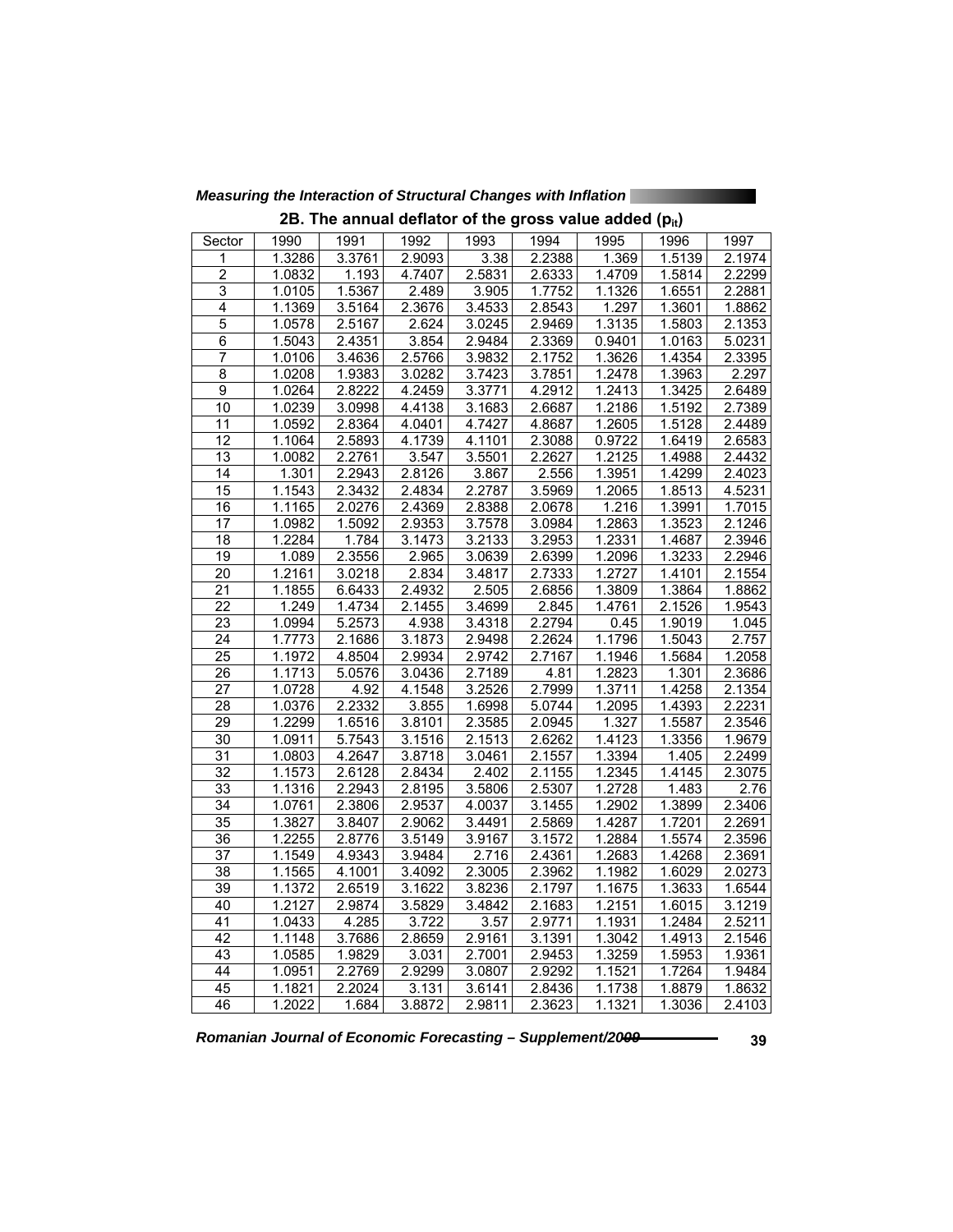| <b>Institute of Economic Forecasting</b> |  |  |
|------------------------------------------|--|--|
|                                          |  |  |

| Sector          | 1990              | 1991   | 1992   | 1993   | 1994   | 1995   | 1996   | 1997   |
|-----------------|-------------------|--------|--------|--------|--------|--------|--------|--------|
| 47              | 1.152             | 2.9614 | 3.0701 | 2.7831 | 2.5931 | 1.2135 | 1.6059 | 1.9843 |
| 48              | 1.0092            | 1.9183 | 2.8176 | 3.7464 | 2.594  | 1.2164 | 1.6437 | 2.1703 |
| 49              | $\overline{1.06}$ | 1.7653 | 2.892  | 3.0079 | 3.134  | 1.2173 | 1.5786 | 1.9405 |
| 50              | 1.0914            | 3.9595 | 3.869  | 2.7333 | 3.5483 | 1.4986 | 1.7504 | 1.6762 |
| 51              | 1.2943            | 1.2613 | 1.5983 | 2.8265 | 2.2455 | 1.287  | 1.7386 | 3.0112 |
| $\overline{52}$ | 1.1496            | 2.2739 | 2.4237 | 4.4141 | 2.3721 | 1.3337 | 1.4628 | 2.0967 |
| 53              | 1.0087            | 2.0837 | 2.6566 | 3.9419 | 2.5006 | 1.2498 | 1.5697 | 1.5401 |
| 54              | 1.0604            | 3.2741 | 2.9473 | 2.8519 | 3.0977 | 1.3157 | 1.4088 | 1.9273 |
| $\overline{55}$ | 1.022             | 2.8444 | 3.2215 | 2.7459 | 2.9129 | 1.3597 | 1.5472 | 1.9633 |
| 56              | 1.1574            | 2.0803 | 3.2774 | 2.8048 | 2.952  | 1.3373 | 1.5552 | 2.7476 |
| 57              | 1.0244            | 3.2272 | 3.7159 | 2.9641 | 1.8144 | 1.2063 | 1.3984 | 2.1496 |
| $\overline{58}$ | 1.0503            | 2.5843 | 3.0129 | 3.9204 | 1.3498 | 1.1768 | 1.5407 | 2.8845 |
| 59              | 1.055             | 2.4783 | 2.1771 | 3.7616 | 2.2221 | 1.0525 | 1.5737 | 2.2302 |
| 60              | 1.0729            | 2.8724 | 2.6036 | 3.5297 | 2.3308 | 1.1482 | 1.3831 | 2.2591 |
| 61              | 1.1764            | 1.7005 | 2.1581 | 3.5597 | 3.3743 | 1.3531 | 1.6959 | 1.8615 |
| 62              | 0.8176            | 6.0525 | 4.6723 | 2.132  | 2.5884 | 1.281  | 1.0819 | 3.1609 |
| 63              | 1.0387            | 2.5885 | 3.1989 | 2.8755 | 2.4546 | 1.37   | 1.4743 | 2.3196 |
| 64              | 1.0662            | 8.1835 | 3.1633 | 2.5016 | 1.9354 | 1.5511 | 1.491  | 2.5158 |
| 65              | 1.035             | 2.92   | 4.5193 | 3.1517 | 2.7931 | 1.7392 | 1.5096 | 2.8199 |
| 66              | 1.009             | 6.4858 | 3.1926 | 3.5248 | 2.1208 | 1.0519 | 1.4874 | 2.1056 |
| 67              | 1.1951            | 4.1389 | 3.7431 | 2.8573 | 2.1595 | 1.1695 | 1.6569 | 2.6092 |
| 68              | 1.137             | 3.0707 | 4.0257 | 3.9912 | 1.9559 | 1.2083 | 1.6338 | 2.3618 |
| 69              | 1.4618            | 3.3876 | 3.5024 | 6.7444 | 2.1864 | 1.4082 | 1.6047 | 4.3083 |
| 70              | 1.0683            | 7.4294 | 4.0355 | 5.8503 | 2.412  | 1.1966 | 2.053  | 2.2971 |
| 71              | 1.1976            | 3.4105 | 3.6519 | 3.5496 | 3.7703 | 1.2615 | 1.5924 | 2.2992 |
| 72              | 1.1223            | 2.4013 | 2.0969 | 4.7673 | 3.0417 | 1.4182 | 1.5439 | 2.0025 |
| $\overline{73}$ | 1.1989            | 2.2291 | 2.6142 | 2.9196 | 2.4252 | 1.3058 | 1.433  | 2.5113 |
| 74              | 1.1474            | 2.205  | 2.3497 | 3.8903 | 2.2547 | 1.5224 | 1.6531 | 2.5628 |
| $\overline{75}$ | 1.1806            | 2.5068 | 3.9856 | 3.1315 | 2.3034 | 1.4902 | 1.054  | 1.713  |
| 76              | 1.0064            | 1.7246 | 2.3224 | 2.9378 | 2.2367 | 1.4867 | 1.4117 | 10.774 |
| 77              | 1.0065            | 1.6964 | 2.7696 | 4.5735 | 1.9051 | 1.322  | 1.4699 | 2.0777 |
| 78              | 1.0291            | 2.3688 | 2.6086 | 3.5893 | 2.6129 | 1.4991 | 1.4553 | 2.231  |
| 79              | 1.0013            | 1.6806 | 3.4486 | 2.9955 | 2.7008 | 1.3743 | 1.5032 | 2.4178 |
| 80              | 1.0836            | 3.0443 | 2.4597 | 4.6168 | 2.2112 | 1.3827 | 1.5146 | 1.9248 |
| $\overline{81}$ | 1.0406            | 3.0942 | 2.6926 | 2.9943 | 2.3689 | 1.5998 | 1.3421 | 2.083  |
| 82              | 1.1791            | 2.3626 | 2.6256 | 2.9733 | 2.5547 | 1.4222 | 1.3612 | 2.048  |
| 83              | 1.0228            | 2.9198 | 2.6235 | 2.7811 | 2.3901 | 1.3465 | 1.4748 | 1.999  |
| 84              | 1.0117            | 3.4419 | 2.3063 | 3.1748 | 2.6231 | 1.4404 | 1.5208 | 2.369  |
| Total           | 1.1283            | 2.914  | 3.2231 | 3.0614 | 2.3754 | 1.3426 | 1.4583 | 2.4207 |

<u> The Common Second Common Second Common Second Common Second Common Second Common Second Common Second Common Second</u>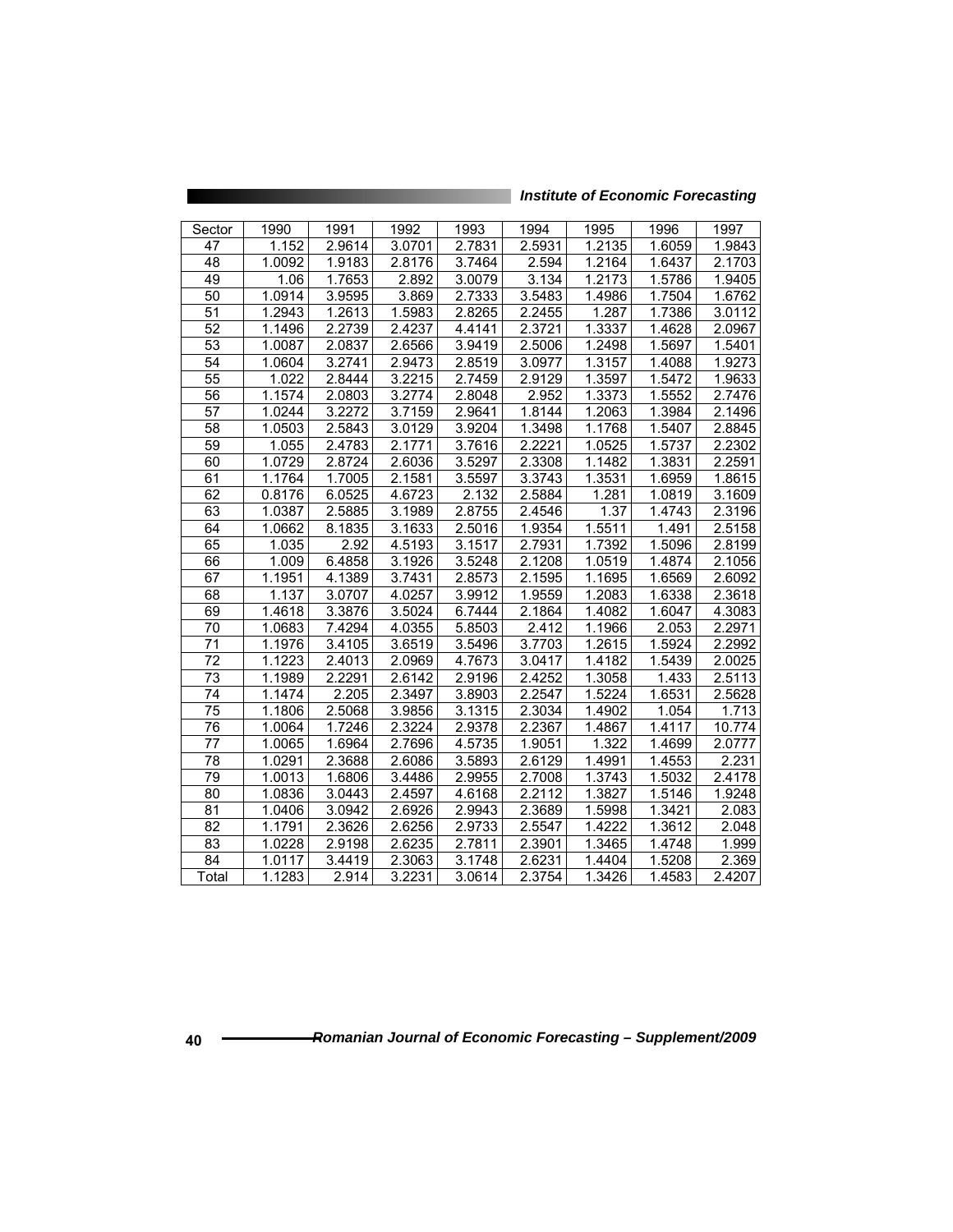| Sector             | 1998             | 1999                | 2000             | 2001             | 2002                | 2003                | 2004                | 2005             | Average<br>1990-<br>2005 |
|--------------------|------------------|---------------------|------------------|------------------|---------------------|---------------------|---------------------|------------------|--------------------------|
| 1                  | 1.2155           | 1.4258              | 1.5382           | 1.3124           | 1.1793              | 1.2985              | 1.1619              | 0.9034           | 1.6319                   |
| $\overline{c}$     | 1.6106           | 0.9261              | 1.3661           | 1.654            | 1.1934              | 1.0261              | 1.055               | 1.1168           | 1.5447                   |
| 3                  | 1.2975           | 1.5614              | 1.2319           | 1.5303           | 1.3392              | 1.3453              | 1.1073              | 1.2811           | 1.551                    |
| 4                  | 1.6785           | 1.6147              | 1.4861           | 1.282            | 1.1375              | 1.3122              | $\overline{1.1258}$ | 1.0249           | 1.6408                   |
| 5                  | 1.6172           | 1.429               | 1.4818           | 1.3742           | 1.2603              | 1.4926              | 1.1163              | 1.048            | 1.6444                   |
| 6                  | 1.9869           | 1.4338              | 1.5411           | 1.3966           | 1.3817              | 0.9956              | 1.1713              | 1.0931           | 1.7038                   |
| 7                  | 1.5383           | 1.3714              | 1.7162           | 1.3742           | 1.0263              | 0.9648              | 1.1255              | 1.2213           | 1.6274                   |
| $\overline{\bf 8}$ | 1.3244           | 1.206               | 1.299            | 1.4064           | 1.0797              | 1.1805              | 1.0932              | 1.0631           | 1.5773                   |
| 9                  | 1.3034           | 1.2172              | 1.5657           | 1.4137           | 1.2484              | 1.0261              | 1.1467              | 1.0191           | 1.6828                   |
| 10                 | 1.2715           | 1.227               | 1.4285           | 1.3384           | 1.3029              | 1.1308              | 1.057               | 1.1243           | 1.654                    |
| 11                 | 1.2365           | 1.3459              | 1.7813           | 1.1971           | 1.1414              | 0.9918              | 1.1746              | 1.0801           | 1.7338                   |
| 12                 | 1.0753           | 1.2577              | 1.6864           | 1.4819           | 1.1578              | 1.237               | 1.1711              | 1.0062           | 1.6403                   |
| $\overline{13}$    | 1.3228           | $\overline{1.1215}$ | 1.4641           | 1.3837           | $\overline{1.1145}$ | 1.0381              | 1.1212              | 1.1948           | 1.5692                   |
| 14                 | 1.1873           | 1.3133              | 1.5159           | 1.3983           | 1.1221              | 1.1567              | 1.1818              | 1.0929           | 1.6179                   |
| 15                 | 1.5011           | 1.7569              | 1.1011           | 1.2258           | 1.18                | 1.3071              | 1.0114              | 1.0784           | 1.6602                   |
| 16                 | 1.361            | 1.3241              | 1.7585           | 1.4351           | 1.2178              | 1.1611              | 1.1486              | 1.1701           | 1.5198                   |
| 17                 | 1.2232           | 1.2974              | 1.4025           | 1.4062           | 1.2512              | 1.1837              | 1.2104              | 1.056            | 1.5608                   |
| $\overline{18}$    | 1.1946           | 1.3147              | 1.2565           | 1.3527           | 1.1817              | 1.1288              | 1.201               | 1.0699           | 1.576                    |
| 19                 | 1.3262           | 1.3157              | 1.3699           | 1.7408           | 1.3139              | 1.2698              | 1.1595              | 1.1068           | 1.6088                   |
| $\overline{20}$    | 1.2708           | 1.3293              | 1.52             | 1.4296           | 1.2952              | 1.1183              | 1.1677              | 1.0212           | 1.6278                   |
| 21                 | 1.6373           | 1.4093              | 1.5782           | 1.3849           | 1.3111              | 1.0591              | 1.0718              | 0.9528           | 1.6627                   |
| $\overline{22}$    | 1.3683           | 1.4535              | 1.2796           | 1.3168           | 1.2245              | $\overline{1.165}$  | 1.1104              | 1.0933           | 1.573                    |
| 23                 | 1.499            | 1.2419              | 1.6778           | 1.3614           | 1.1934              | 1.1131              | 1.3785              | 0.8837           | 1.5708                   |
| 24                 | 1.5659           | 1.2309              | 1.5657           | 1.2749           | 1.4475<br>1.2986    | 0.9497              | 1.019               | 1.5096           | 1.6581                   |
| $\overline{25}$    | 1.4344           | 1.3268              | 1.5409           | 1.3224           |                     | 1.2411              | 1.2219              | 1.0007           | 1.6276                   |
| 26                 | 1.4696           | 1.4523<br>1.2375    | 1.3849<br>1.5829 | 1.3823           | 1.1994<br>1.2141    | 1.1002              | 1.1375<br>1.1614    | 1.0895           | 1.7264                   |
| 27<br>28           | 1.5642<br>1.5385 | 1.2437              | 1.3972           | 1.4193<br>1.2086 | 1.1648              | 1.0482<br>1.076     | 1.1013              | 1.041            | 1.7146<br>1.5719         |
| $\overline{29}$    | 1.214            | 1.4119              | 1.3997           | 1.3173           | 1.2207              | 1.0416              | 1.0492              | 1.0447<br>1.3056 | 1.5423                   |
| 30                 | 1.3568           | 1.2152              | 1.3076           | 1.3201           | 1.1035              | 1.0963              | 1.086               | 1.1878           | 1.5999                   |
| 31                 | 1.3776           | 1.1328              | 1.5773           | 1.3638           | 1.38                | 1.1935              | 1.1479              | 1.1568           | 1.6695                   |
| $\overline{32}$    | 1.4568           | 1.2246              | 1.6498           | 1.3999           | 1.3294              | 1.1807              | 1.1842              | 1.1116           | 1.5794                   |
| 33                 | 1.3757           | 1.366               | 1.3257           | 1.4713           | 1.1489              | $\overline{1.1125}$ | $\overline{1.1625}$ | 1.1176           | 1.6132                   |
| $\overline{34}$    | 1.419            | 1.3664              | 1.2999           | 1.3357           | 1.1684              | 1.1252              | 1.1751              | 1.1193           | 1.6235                   |
| 35                 | 1.4671           | 1.4609              | 1.6526           | 1.4058           | 1.2049              | 1.1923              | 1.1561              | 1.0108           | 1.7297                   |
| 36                 | 1.548            | 1.2162              | 1.3637           | 1.5765           | 1.2018              | 1.0598              | 1.2773              | 1.0899           | 1.7072                   |
| $\overline{37}$    | 1.5366           | 1.3978              | 1.5139           | 1.3995           | 1.2609              | 1.0817              | 1.2136              | 1.1219           | 1.711                    |
| 38                 | 1.5179           | 1.2317              | 1.4691           | 1.5398           | 1.3072              | 1.153               | 1.2115              | 1.1384           | 1.6511                   |
| 39                 | 1.3955           | 1.3915              | 1.5701           | 1.3784           | 1.1408              | 1.1702              | 1.1249              | 1.0739           | 1.5739                   |
| 40                 | 1.4088           | 1.2182              | 1.4079           | 1.4205           | 1.1109              | $\overline{1.1599}$ | $\overline{1.1408}$ | 1.1716           | 1.666                    |
| 41                 | 1.2227           | 1.3271              | 1.6049           | 1.3763           | 1.0569              | 1.2238              | 1.5642              | 0.9233           | 1.6904                   |
| 42                 | 1.2425           | 1.3844              | 1.5732           | 1.4167           | 1.1666              | 1.057               | $\overline{1.2121}$ | 1.112            | 1.6474                   |
| 43                 | 1.2465           | 1.2728              | 1.5636           | 1.5851           | 1.1352              | 1.0525              | 1.1449              | 1.0166           | 1.552                    |
| 44                 | 1.3257           | 1.2815              | 1.4661           | 1.413            | 1.276               | 1.4936              | 1.1907              | 1.1557           | 1.6247                   |

*Measuring the Interaction of Structural Changes with Inflation* 

2B. The annual deflator of the gross value added ( $p_{it}$ ) – continuation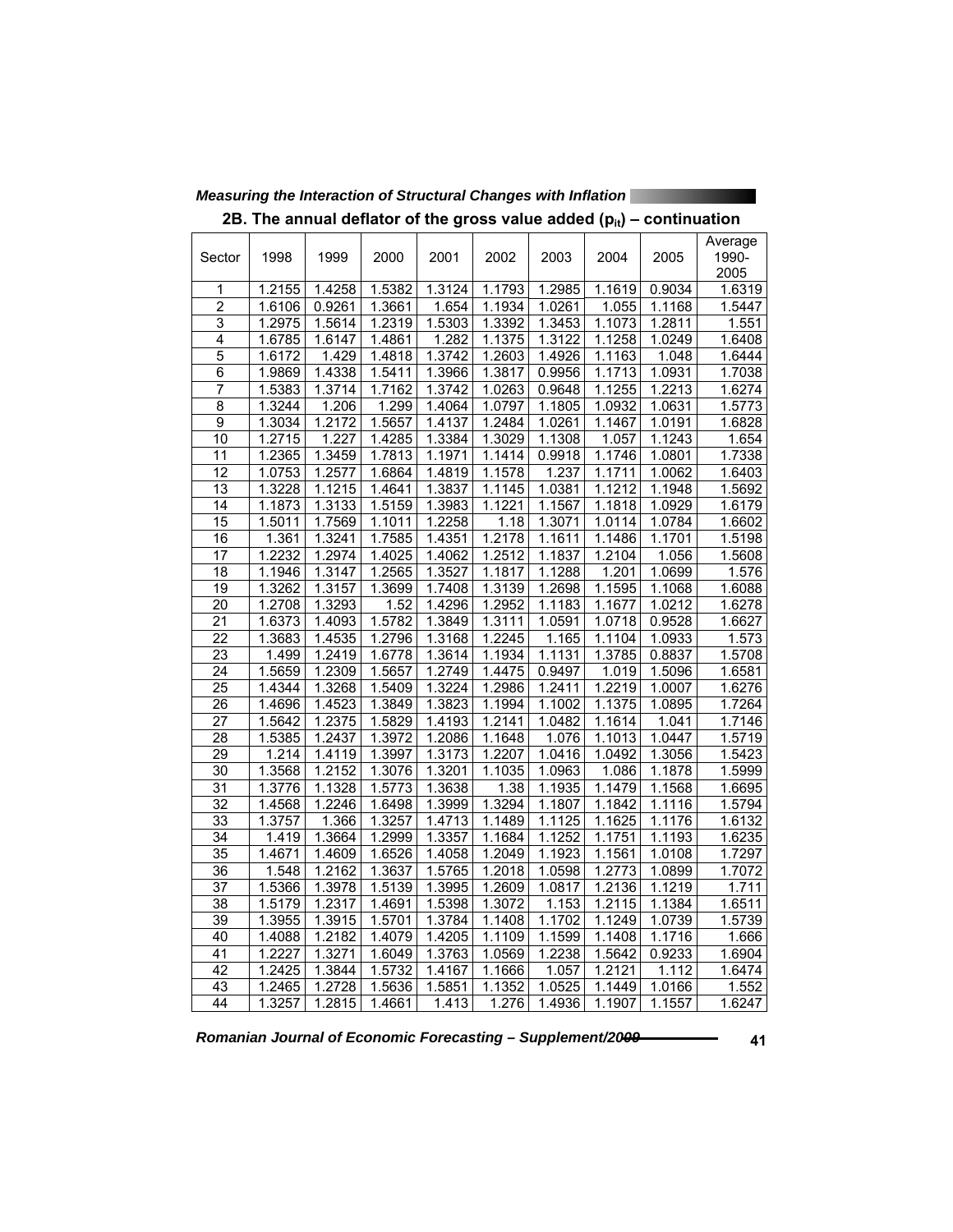*Institute of Economic Forecasting*

|                 |                     |                     |                     |                     |                     |                     |                     |                     | Average |
|-----------------|---------------------|---------------------|---------------------|---------------------|---------------------|---------------------|---------------------|---------------------|---------|
| Sector          | 1998                | 1999                | 2000                | 2001                | 2002                | 2003                | 2004                | 2005                | 1990-   |
|                 |                     |                     |                     |                     |                     |                     |                     |                     | 2005    |
| 45              | 1.4047              | 1.1808              | 1.553               | 1.556               | 1.1989              | 1.0473              | 1.3359              | 1.1835              | 1.6405  |
| 46              | 1.4113              | 1.3515              | 1.7085              | 1.5502              | 1.2455              | 1.1439              | 0.9082              | 1.188               | 1.5815  |
| 47              | 1.8841              | 1.2442              | 1.4878              | 1.468               | 1.2456              | 1.0306              | 1.2432              | 1.2577              | 1.6495  |
| 48              | 2.4391              | 1.3671              | 1.4779              | 1.6118              | 1.3189              | 1.1459              | 1.1899              | 1.153               | 1.6736  |
| 49              | 1.3322              | 1.4834              | 1.3242              | 1.6224              | 1.1115              | 1.1757              | 1.153               | 1.1557              | 1.5731  |
| 50              | 1.3302              | 1.3266              | 1.3632              | 1.3531              | 1.34                | 1.2043              | 1.1455              | 1.0807              | 1.6949  |
| 51              | 1.2735              | 1.2153              | 1.6586              | 1.196               | 1.3174              | 1.2211              | 1.1781              | 1.2996              | 1.5237  |
| 52              | 1.3075              | 1.4453              | 1.5314              | 1.5771              | 1.3093              | 1.0922              | 1.1714              | 1.0875              | 1.6203  |
| $\overline{53}$ | 1.5179              | 1.3129              | 1.3401              | 1.2437              | 1.1879              | 1.1787              | 1.1712              | 1.0533              | 1.5354  |
| 54              | 1.3781              | 1.2509              | 1.4601              | 1.4261              | 1.2872              | 1.1173              | 1.1525              | 0.9944              | 1.6035  |
| 55              | 1.2818              | 1.2983              | 1.6895              | 1.7125              | 1.4238              | 1.2574              | 1.2546              | 1.1207              | 1.6725  |
| 56              | 1.208               | 1.4296              | 1.5465              | 1.4456              | 1.3419              | 1.1939              | 1.1945              | 1.2179              | 1.6611  |
| $\overline{57}$ | 1.6248              | 1.6419              | 1.3853              | 1.5052              | 1.394               | 1.7451              | 1.1621              | 1.0914              | 1.6822  |
| $\overline{58}$ | 1.5971              | 1.5931              | 1.3221              | 1.6331              | 1.3299              | 1.2198              | 1.2533              | 1.1869              | 1.6494  |
| 59              | 1.3414              | 1.3218              | 1.2409              | 1.424               | 1.1356              | 1.1191              | 1.3147              | $\overline{1.1166}$ | 1.5425  |
| 60              | 1.4955              | 1.2843              | 1.7407              | 1.3778              | 1.2062              | 1.1881              | 1.1281              | 1.0625              | 1.6016  |
| 61              | 1.4699              | 1.2955              | 1.2187              | 1.3505              | 1.2288              | 1.2145              | 1.1099              | 1.1278              | 1.5651  |
| 62              | 1.5076              | 2.2512              | 1.5136              | 1.4479              | 1.4631              | 1.1614              | 1.1177              | 1.1279              | 1.7654  |
| 63              | 1.4819              | 1.4724              | 1.3497              | 1.4285              | 1.3101              | 1.2208              | 1.169               | 1.1468              | 1.6333  |
| 64              | 1.6635              | 1.4709              | 1.326               | $\overline{1.2748}$ | $\overline{1.1775}$ | $\overline{1.1185}$ | 1.1679              | 1.0817              | 1.7101  |
| 65              | 1.5664              | 1.5018              | $\overline{1.2402}$ | 1.3313              | 1.2143              | 1.0949              | 1.1293              | 1.1803              | 1.7246  |
| 66              | 1.6935              | 1.4562              | 2.0038              | $\overline{1.1779}$ | 1.2696              | 1.1712              | 1.0193              | 1.3635              | 1.7258  |
| 67              | 1.6497              | 1.4953              | 1.5034              | 1.5963              | 1.2378              | 1.197               | $\overline{1.1026}$ | 0.8183              | 1.6934  |
| 68              | 1.5573              | $\overline{1.4647}$ | 1.3115              | 1.3458              | 1.3098              | 1.2719              | $\overline{1.1074}$ | $\overline{1.119}$  | 1.6857  |
| 69              | 1.0964              | 1.3064              | 1.6403              | 1.5196              | 1.01                | 1.0294              | 1.0373              | 1.181               | 1.7921  |
| 70              | 1.4696              | 1.877               | 1.719               | 0.9332              | 1.2607              | 1.0346              | 1.1939              | 0.9455              | 1.8356  |
| 71              | 2.1302              | 1.9622              | 1.4038              | 1.3825              | 1.2184              | 1.3613              | 1.1379              | 1.0575              | 1.8234  |
| $\overline{72}$ | 1.7965              | 1.4731              | 1.462               | 1.2713              | 1.1562              | 1.1898              | 1.1768              | 1.1231              | 1.6565  |
| 73              | 2.066               | 1.56                | 1.3387              | 1.2319              | 1.3718              | 1.0147              | 1.1176              | 1.192               | 1.6218  |
| 74              | 2.1162              | 1.7691              | 1.4411              | 1.4173              | 1.0615              | 1.1704              | 1.156               | 1.0285              | 1.6739  |
| 75              | 1.49                | 1.426               | 1.275               | 1.4093              | 1.4222              | 1.1103              | 1.19                | 1.018               | 1.5902  |
| 76              | $\overline{1.5775}$ | 1.509               | 1.4239              | 1.3485              | 1.2727              | 1.1108              | 1.1498              | 1.1871              | 1.7087  |
| 77              | 1.6339              | 1.6476              | 1.8343              | $\overline{1.5142}$ | 1.2224              | 1.0836              | 1.1071              | 1.1269              | 1.6109  |
| 78              | 1.6651              | 1.4089              | 1.2963              | 1.3409              | 1.2884              | 1.3438              | 1.1511              | 0.9954              | 1.6243  |
| 79              | 1.733               | 1.6419              | 1.1671              | 1.2279              | 1.2892              | 1.2235              | 1.1385              | 1.0238              | 1.5952  |
| 80              | 2.0776              | 1.584               | 1.334               | 1.5686              | 1.1762              | 1.1                 | 1.1346              | 1.278               | 1.6872  |
| 81              | 2.023               | 1.485               | 1.5809              | 1.3531              | 1.2582              | 2.0856              | 1.1596              | 1.1776              | 1.7282  |
| 82              | 1.943               | 1.574               | 1.3601              | 1.3733              | 1.2997              | 1.4159              | 1.2533              | 1.1763              | 1.6627  |
| $\overline{83}$ | 1.845               | 1.6171              | 1.3242              | 1.3635              | 1.3206              | 1.626               | $\overline{1.2456}$ | $\overline{1.2405}$ | 1.671   |
| 84              | 1.8345              | 1.809               | 1.3767              | 1.2171              | 1.1921              | 1.2447              | 1.1765              | 1.1879              | 1.6794  |
| Total           | 1.5376              | 1.4577              | 1.4397              | 1.3814              | 1.2314              | 1.2189              | 1.1431              | 1.114               | 1.6532  |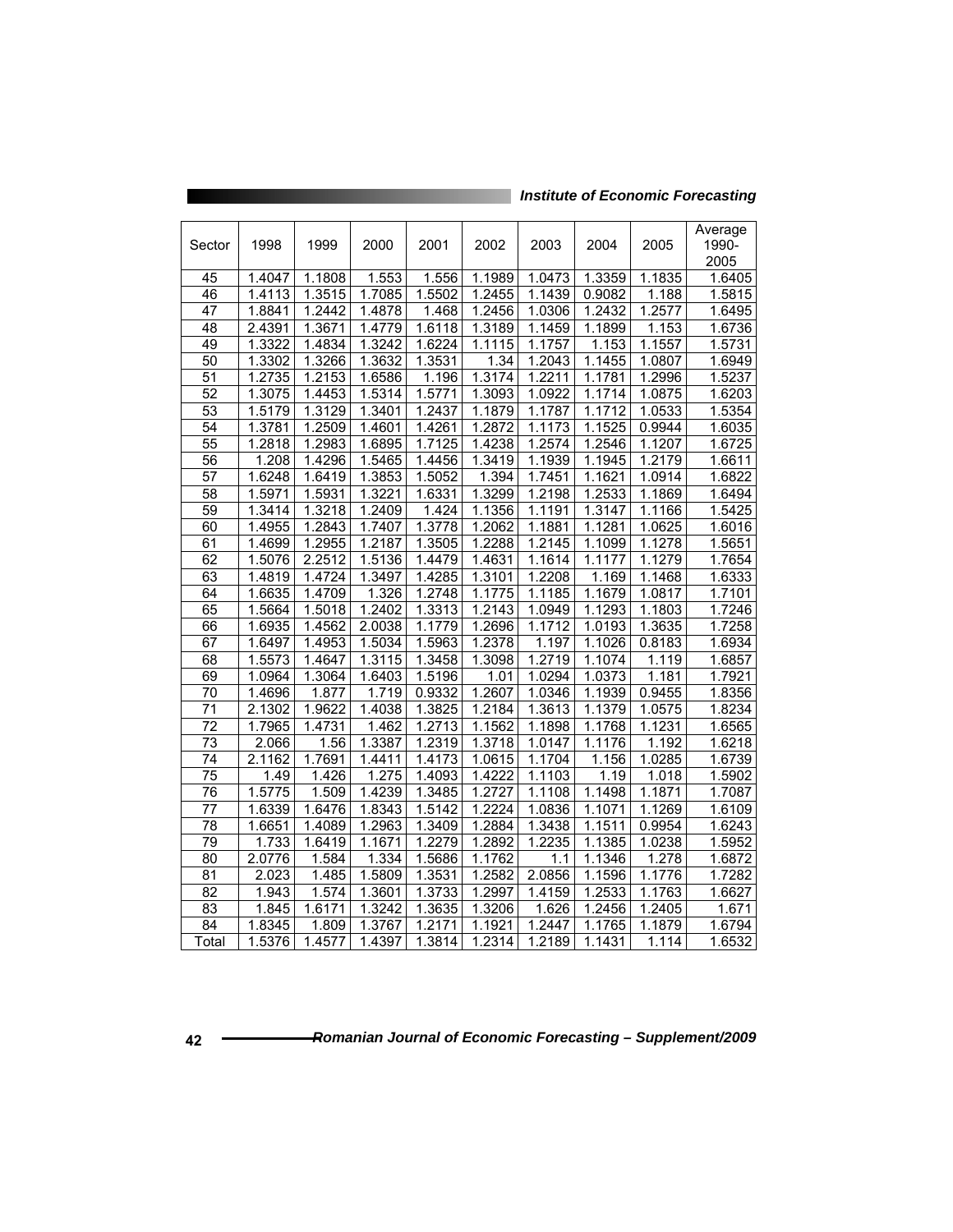*Measuring the Interaction of Structural Changes with Inflation* 

| 2C. Sectoral weignts (w <sub>it</sub> ) |        |        |        |        |        |        |        |                     |        |  |  |
|-----------------------------------------|--------|--------|--------|--------|--------|--------|--------|---------------------|--------|--|--|
| Sector                                  | 1989   | 1990   | 1991   | 1992   | 1993   | 1994   | 1995   | 1996                | 1997   |  |  |
| 1                                       | 0.0468 | 0.1163 | 0.152  | 0.1251 | 0.1591 | 0.1514 | 0.1466 | 0.1476              | 0.1496 |  |  |
| $\overline{2}$                          | 0.0845 | 0.0813 | 0.0272 | 0.0454 | 0.0392 | 0.0394 | 0.0478 | 0.0412              | 0.035  |  |  |
| 3                                       | 0.0187 | 0.0272 | 0.0121 | 0.0103 | 0.014  | 0.0105 | 0.0083 | 0.0078              | 0.0058 |  |  |
| 4                                       | 0.0026 | 0.0024 | 0.0023 | 0.0016 | 0.0017 | 0.002  | 0.0019 | 0.0017              | 0.0011 |  |  |
| 5                                       | 0.0048 | 0.0045 | 0.0032 | 0.003  | 0.0025 | 0.0031 | 0.0029 | 0.003               | 0.0029 |  |  |
| 6                                       | 0.0315 | 0.0163 | 0.0171 | 0.0177 | 0.0169 | 0.0159 | 0.0106 | 0.0038              | 0.0066 |  |  |
| 7                                       | 0.0168 | 0.0181 | 0.0199 | 0.0166 | 0.0194 | 0.0179 | 0.0199 | 0.021               | 0.0202 |  |  |
| $\overline{8}$                          | 0.0027 | 0.0027 | 0.0017 | 0.0035 | 0.0044 | 0.0069 | 0.0075 | 0.0081              | 0.0093 |  |  |
| $\overline{9}$                          | 0.0007 | 0.0013 | 0.0015 | 0.0024 | 0.0026 | 0.0036 | 0.0037 | 0.0042              | 0.0041 |  |  |
| $\overline{10}$                         | 0.0041 | 0.0035 | 0.0041 | 0.0051 | 0.0056 | 0.0067 | 0.0061 | 0.0068              | 0.009  |  |  |
| $\overline{11}$                         | 0.0004 | 0.0007 | 0.0006 | 0.001  | 0.0018 | 0.0027 | 0.0028 | 0.0041              | 0.0039 |  |  |
| $\overline{12}$                         | 0.0036 | 0.0045 | 0.0046 | 0.0049 | 0.0059 | 0.0051 | 0.002  | 0.0023              | 0.0024 |  |  |
| $\overline{13}$                         | 0.0184 | 0.0149 | 0.0114 | 0.0125 | 0.0128 | 0.0117 | 0.0101 | 0.0142              | 0.0136 |  |  |
| $\overline{1}4$                         | 0.0164 | 0.0178 | 0.0156 | 0.0151 | 0.0177 | 0.0194 | 0.0247 | 0.0291              | 0.0306 |  |  |
| $\overline{15}$                         |        | 0.0114 | 0.0046 | 0.0033 | 0.0024 | 0.0027 | 0.0021 | 0.0024              | 0.0049 |  |  |
|                                         | 0.0065 |        |        |        |        |        |        |                     |        |  |  |
| 16                                      | 0.0444 | 0.0403 | 0.0299 | 0.0183 | 0.0165 | 0.0138 | 0.0122 | 0.0134              | 0.0093 |  |  |
| 17                                      | 0.0242 | 0.0192 | 0.0109 | 0.0109 | 0.0104 | 0.0175 | 0.0171 | 0.0176              | 0.0173 |  |  |
| $\overline{18}$                         | 0.0013 | 0.0018 | 0.0011 | 0.0011 | 0.0009 | 0.0012 | 0.0011 | 0.0011              | 0.0012 |  |  |
| $\overline{19}$                         | 0.0134 | 0.0101 | 0.0079 | 0.007  | 0.0061 | 0.0056 | 0.0049 | 0.0052              | 0.0047 |  |  |
| $\overline{20}$                         | 0.0118 | 0.0086 | 0.0087 | 0.0088 | 0.0087 | 0.0102 | 0.0091 | 0.0124              | 0.0101 |  |  |
| 21                                      | 0.0041 | 0.0047 | 0.0057 | 0.0041 | 0.003  | 0.0032 | 0.0036 | 0.004               | 0.0027 |  |  |
| $\overline{22}$                         | 0.0039 | 0.004  | 0.002  | 0.0019 | 0.002  | 0.0029 | 0.0031 | 0.0056              | 0.0046 |  |  |
| 23                                      | 0.0009 | 0.001  | 0.0014 | 0.0023 | 0.0045 | 0.0038 | 0.0012 | 0.0019              | 0.0009 |  |  |
| $\overline{24}$                         | 0.0163 | 0.0156 | 0.0297 | 0.0312 | 0.0324 | 0.0324 | 0.0279 | 0.0278              | 0.0314 |  |  |
| 25                                      | 0.0032 | 0.0004 | 0.0015 | 0.0019 | 0.0021 | 0.0021 | 0.0019 | 0.0016              | 0.0004 |  |  |
| $\overline{26}$                         | 0.002  | 0.0021 | 0.0039 | 0.0036 | 0.0023 | 0.0031 | 0.0027 | 0.0015              | 0.0013 |  |  |
| $\overline{27}$                         | 0.003  | 0.0017 | 0.0034 | 0.0052 | 0.0053 | 0.0056 | 0.0051 | 0.0046              | 0.0033 |  |  |
| $\overline{28}$                         | 0.0025 | 0.0027 | 0.0021 | 0.0027 | 0.0015 | 0.0027 | 0.002  | 0.0016              | 0.0015 |  |  |
| 29                                      | 0.0046 | 0.006  | 0.0032 | 0.0032 | 0.0024 | 0.002  | 0.0019 | 0.0017              | 0.0013 |  |  |
| 30                                      | 0.0014 | 0.0013 | 0.0027 | 0.0028 | 0.0016 | 0.0015 | 0.0016 | 0.0015              | 0.0011 |  |  |
| $\overline{31}$                         | 0.0003 | 0.0036 | 0.0043 | 0.005  | 0.0052 | 0.0038 | 0.0039 | 0.004               | 0.003  |  |  |
| $\overline{32}$                         | 0.0117 | 0.0111 | 0.0084 | 0.0056 | 0.0041 | 0.0031 | 0.0027 | 0.0026              | 0.0024 |  |  |
| 33                                      | 0.0043 | 0.0034 | 0.0029 | 0.0029 | 0.0026 | 0.0025 | 0.0029 | 0.0032              | 0.0037 |  |  |
| 34                                      | 0.0018 | 0.0011 | 0.0009 | 0.0008 | 0.0011 | 0.0013 | 0.0014 | 0.0022              | 0.0019 |  |  |
| 35                                      | 0.0004 | 0.0003 | 0.0004 | 0.0003 | 0.0003 | 0.0004 | 0.0005 | 0.0005              | 0.0005 |  |  |
| $\overline{36}$                         | 0.0004 | 0.0003 | 0.0003 | 0.0006 | 0.0011 | 0.0017 | 0.0019 | 0.0019              | 0.0015 |  |  |
| 37                                      | 0.0024 | 0.0024 | 0.0032 | 0.0041 | 0.0037 | 0.0035 | 0.0035 | $0.003\overline{4}$ | 0.0034 |  |  |
| 38                                      | 0.0114 | 0.0106 | 0.0124 | 0.0114 | 0.0064 | 0.0047 | 0.0028 | 0.0026              | 0.002  |  |  |
| 39                                      | 0.0008 | 0.0012 | 0.0009 | 0.0009 | 0.0011 | 0.0009 | 0.0004 | 0.0002              | 1E-04  |  |  |
| 40                                      | 0.0017 | 0.0011 | 0.0009 | 0.001  | 0.0018 | 0.0014 | 0.0012 | 0.0013              | 0.0015 |  |  |
| $\overline{41}$                         | 0.0037 | 0.0038 | 0.004  | 0.0045 | 0.0049 | 0.0069 | 0.0058 | 0.0065              | 0.0068 |  |  |
| $\overline{42}$                         | 0.0135 | 0.0076 | 0.0157 | 0.0096 | 0.0084 | 0.0108 | 0.0104 | 0.0103              | 0.0095 |  |  |
| $\overline{43}$                         | 0.0085 | 0.0075 | 0.005  | 0.0039 | 0.0024 | 0.0029 | 0.003  | 0.0028              | 0.0023 |  |  |
| $\overline{44}$                         | 0.0327 | 0.0242 | 0.0171 | 0.0139 | 0.0121 | 0.0145 | 0.0117 | 0.014               | 0.0117 |  |  |
| 45                                      | 0.0067 | 0.0065 | 0.0045 | 0.0039 | 0.0033 | 0.0036 | 0.0034 | 0.0044              | 0.0033 |  |  |
| 46                                      | 0.0163 | 0.0152 | 0.0079 | 0.006  | 0.0052 | 0.005  | 0.0037 | 0.0017              | 0.0016 |  |  |
|                                         |        |        |        |        |        |        |        |                     |        |  |  |

2C. Sectoral weights (w.)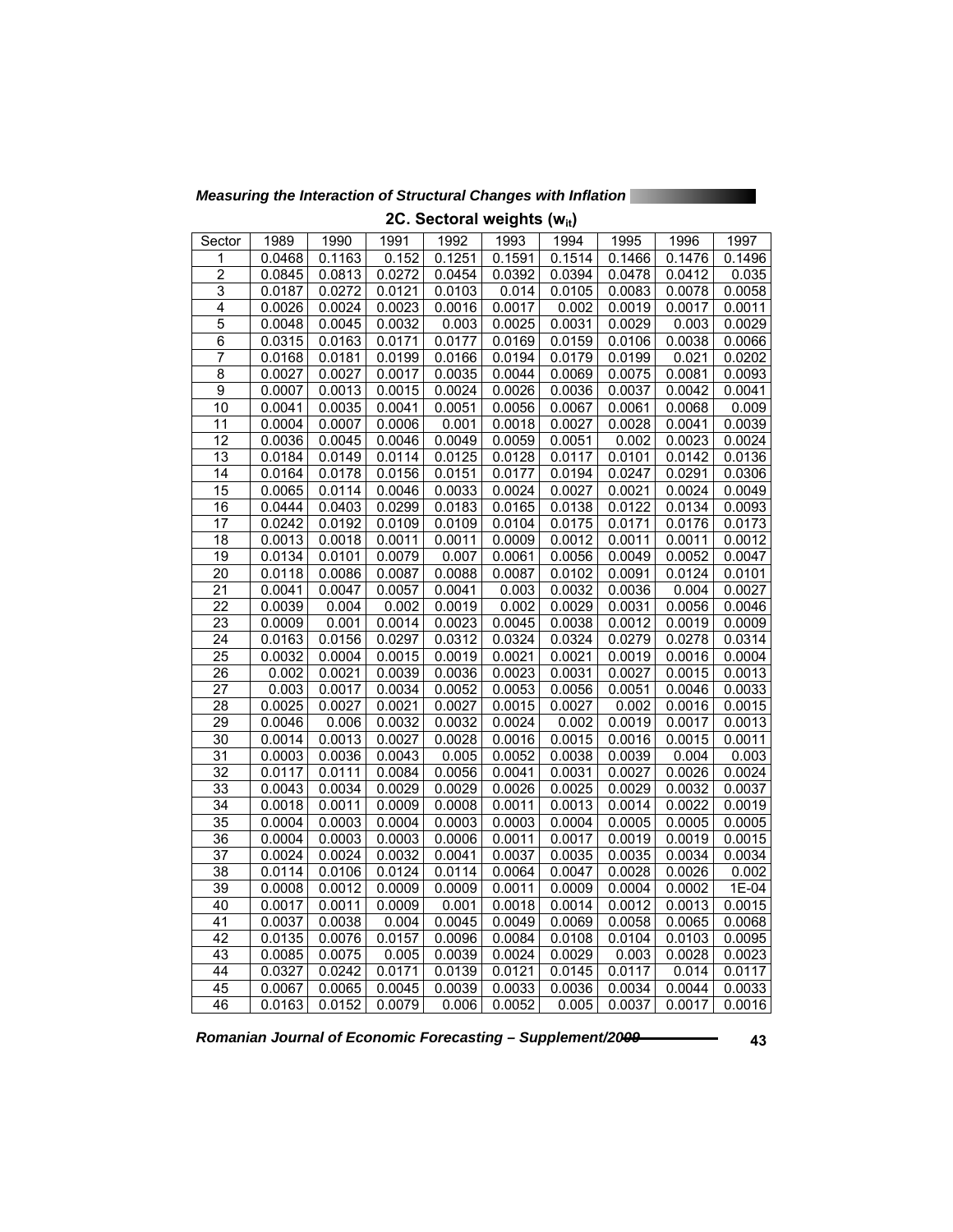| Sector          | 1989   | 1990   | 1991   | 1992   | 1993   | 1994   | 1995   | 1996   | 1997   |
|-----------------|--------|--------|--------|--------|--------|--------|--------|--------|--------|
| 47              | 0.0047 | 0.0086 | 0.0053 | 0.0045 | 0.0041 | 0.0043 | 0.0036 | 0.0035 | 0.0019 |
| 48              | 0.0077 | 0.0061 | 0.0029 | 0.002  | 0.0019 | 0.0018 | 0.0013 | 0.0009 | 0.0009 |
| 49              | 0.0264 | 0.0253 | 0.0127 | 0.012  | 0.0082 | 0.0103 | 0.0092 | 0.0088 | 0.0068 |
| 50              | 0.0023 | 0.0024 | 0.003  | 0.0031 | 0.0013 | 0.0019 | 0.0024 | 0.0031 | 0.002  |
| 51              | 0.005  | 0.0035 | 0.0011 | 0.0004 | 0.0006 | 0.0005 | 0.0006 | 0.001  | 0.0013 |
| $\overline{52}$ | 0.0122 | 0.0114 | 0.007  | 0.0043 | 0.0044 | 0.0067 | 0.008  | 0.0083 | 0.0078 |
| 53              | 0.013  | 0.0086 | 0.0061 | 0.0032 | 0.0051 | 0.0068 | 0.006  | 0.0065 | 0.0046 |
| 54              | 0.0168 | 0.0135 | 0.0069 | 0.0046 | 0.0038 | 0.0043 | 0.0039 | 0.0023 | 0.0018 |
| 55              | 0.0087 | 0.0071 | 0.0107 | 0.0095 | 0.0082 | 0.0094 | 0.0096 | 0.0121 | 0.0104 |
| 56              | 0.005  | 0.0045 | 0.0025 | 0.0035 | 0.0018 | 0.002  | 0.0024 | 0.0025 | 0.0029 |
| 57              | 0.0075 | 0.0035 | 0.0036 | 0.0033 | 0.0033 | 0.0018 | 0.0012 | 0.0019 | 0.0018 |
| 58              | 0.0035 | 0.002  | 0.0019 | 0.0009 | 0.0012 | 0.0006 | 0.0004 | 0.0004 | 0.0006 |
| 59              | 0.002  | 0.0026 | 0.002  | 0.001  | 0.0006 | 0.0008 | 0.0004 | 0.0004 | 0.0002 |
| 60              | 0.0159 | 0.009  | 0.0089 | 0.0078 | 0.0096 | 0.0106 | 0.0093 | 0.0091 | 0.0088 |
| 61              | 0.005  | 0.006  | 0.0038 | 0.002  | 0.0015 | 0.0028 | 0.0026 | 0.0022 | 0.002  |
| 62              | 0.0141 | 0.0059 | 0.0325 | 0.0489 | 0.0405 | 0.0436 | 0.0398 | 0.0254 | 0.0289 |
| 63              | 0.0599 | 0.057  | 0.0455 | 0.0468 | 0.0535 | 0.0678 | 0.0691 | 0.0679 | 0.0565 |
| 64              | 0.0512 | 0.0516 | 0.1204 | 0.1176 | 0.0873 | 0.0706 | 0.0908 | 0.0958 | 0.0974 |
| 65              | 0.0032 | 0.0034 | 0.0028 | 0.0044 | 0.0041 | 0.0043 | 0.0112 | 0.0177 | 0.0197 |
| 66              | 0.0072 | 0.0092 | 0.0155 | 0.0162 | 0.0132 | 0.0083 | 0.0061 | 0.0064 | 0.0042 |
| 67              | 0.0184 | 0.0172 | 0.021  | 0.024  | 0.0184 | 0.0152 | 0.0121 | 0.013  | 0.0134 |
| 68              | 0.0349 | 0.0281 | 0.0294 | 0.0403 | 0.0588 | 0.0445 | 0.0374 | 0.0443 | 0.0433 |
| 69              | 0.0024 | 0.0027 | 0.0031 | 0.0029 | 0.0061 | 0.0059 | 0.0064 | 0.006  | 0.0099 |
| 70              | 0.006  | 0.0028 | 0.0041 | 0.0035 | 0.0042 | 0.0059 | 0.0054 | 0.0067 | 0.0043 |
| 71              | 0.0015 | 0.0013 | 0.0015 | 0.003  | 0.0031 | 0.006  | 0.0053 | 0.0035 | 0.0029 |
| 72              | 1E-10  | 0.0016 | 0.0017 | 0.0006 | 0.0014 | 0.0018 | 0.002  | 0.0023 | 0.0017 |
| $\overline{73}$ | 0.0017 | 0.0015 | 0.0023 | 0.0022 | 0.0022 | 0.0029 | 0.0026 | 0.0032 | 0.0034 |
| 74              | 0.0087 | 0.0074 | 0.0081 | 0.007  | 0.011  | 0.0105 | 0.012  | 0.0174 | 0.0196 |
| 75              | 0.0229 | 0.0287 | 0.0274 | 0.052  | 0.0522 | 0.0496 | 0.0522 | 0.0312 | 0.0184 |
| 76              | 0.0114 | 0.0109 | 0.0075 | 0.0145 | 0.0143 | 0.0148 | 0.0163 | 0.0152 | 0.073  |
| 77              | 0.0022 | 0.0021 | 0.0016 | 0.0015 | 0.0021 | 0.0016 | 0.0015 | 0.0023 | 0.0018 |
| $\overline{78}$ | 0.0097 | 0.0072 | 0.0066 | 0.005  | 0.0042 | 0.0045 | 0.0053 | 0.005  | 0.0043 |
| 79              | 0.0108 | 0.011  | 0.007  | 0.0089 | 0.0067 | 0.0065 | 0.0066 | 0.0072 | 0.007  |
| 80              | 0.001  | 0.0012 | 0.0032 | 0.0019 | 0.0061 | 0.0055 | 0.0066 | 0.0087 | 0.0062 |
| 81              | 0.0276 | 0.0296 | 0.0322 | 0.0328 | 0.0319 | 0.0336 | 0.0391 | 0.0322 | 0.0289 |
| 82              | 0.0245 | 0.0276 | 0.029  | 0.0258 | 0.0253 | 0.0263 | 0.027  | 0.0267 | 0.022  |
| 83              | 0.0187 | 0.0216 | 0.0236 | 0.0205 | 0.0186 | 0.0197 | 0.019  | 0.0202 | 0.0158 |
| 84              | 0.014  | 0.0145 | 0.0147 | 0.0102 | 0.0099 | 0.0122 | 0.014  | 0.0179 | 0.0181 |
| Total           | 1      | 1      | 1      | 1      | 1      | 1      | 1      | 1      | 1      |

<u> Tanzania (Tanzania (Tanzania) (Tanzania (Tanzania) (Tanzania (Tanzania) (Tanzania (Tanzania) (Tanzania (Tanza</u>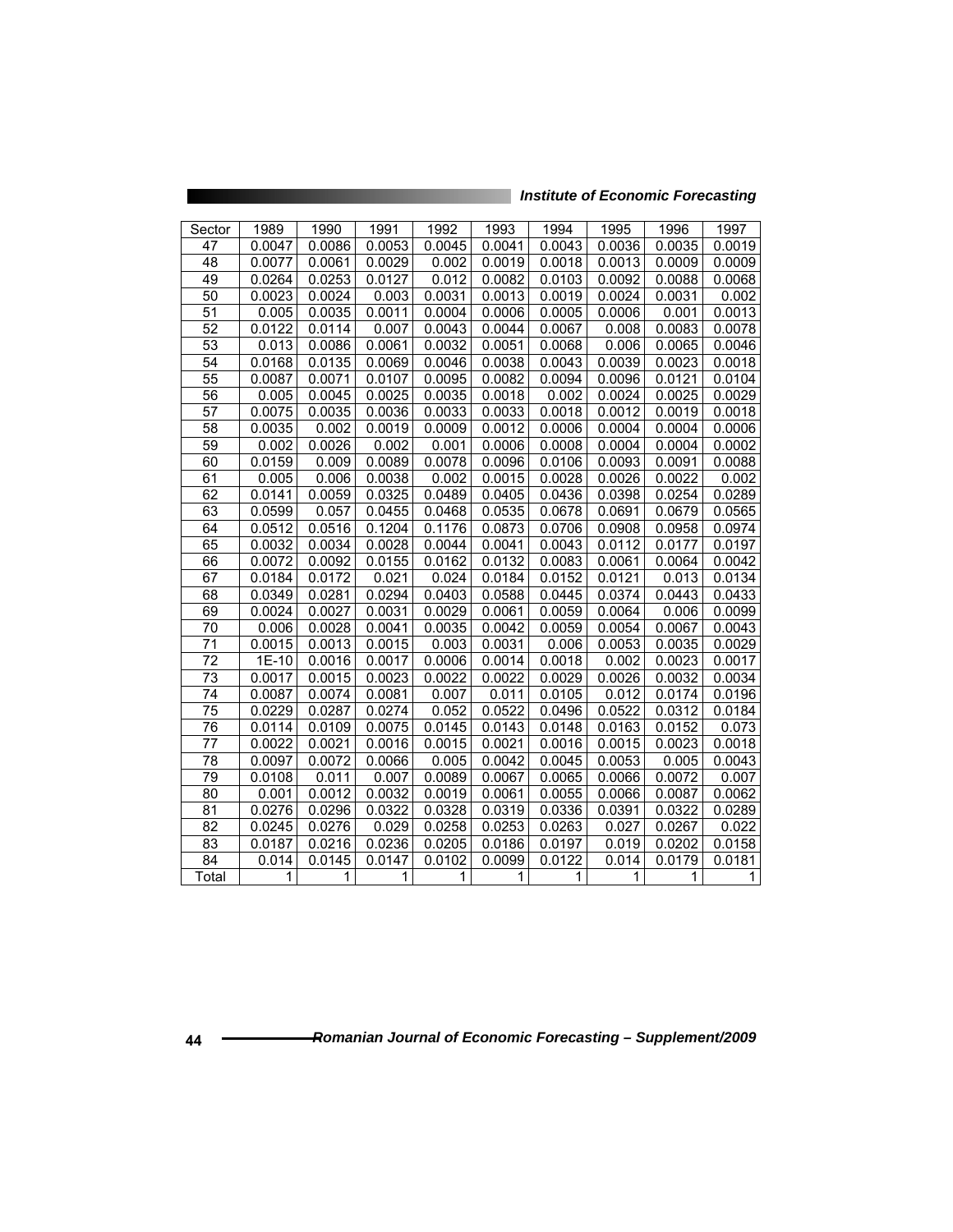2C. Sectoral weights (w<sub>it</sub>) - continuation Sector | 1998 | 1999 | 2000 | 2001 | 2002 | 2003 | 2004 | 2005

*Measuring the Interaction of Structural Changes with Inflation* 

| 1               | 0.1053 | 0.1142 | 0.0924 | 0.1117 | 0.0914 | 0.1003 | 0.1174 | 0.0741 |
|-----------------|--------|--------|--------|--------|--------|--------|--------|--------|
| $\overline{2}$  | 0.044  | 0.0253 | 0.0231 | 0.0272 | 0.0261 | 0.02   | 0.017  | 0.0146 |
| 3               | 0.0041 | 0.0046 | 0.0027 | 0.0033 | 0.0035 | 0.004  | 0.0033 | 0.0035 |
| 4               | 0.0013 | 0.0018 | 0.0019 | 0.0016 | 0.0014 | 0.0014 | 0.0015 | 0.001  |
| $\overline{5}$  | 0.0033 | 0.003  | 0.0035 | 0.0034 | 0.0036 | 0.0045 | 0.0037 | 0.0035 |
| $\overline{6}$  | 0.0079 | 0.011  | 0.0126 | 0.0134 | 0.014  | 0.0111 | 0.011  | 0.0099 |
| 7               | 0.0212 | 0.0236 | 0.0297 | 0.0324 | 0.0258 | 0.0206 | 0.0213 | 0.0218 |
| $\overline{8}$  | 0.0077 | 0.0048 | 0.0046 | 0.0044 | 0.0037 | 0.0043 | 0.0052 | 0.0048 |
| 9               | 0.0032 | 0.0025 | 0.0027 | 0.0024 | 0.0026 | 0.0017 | 0.0018 | 0.0016 |
| 10              | 0.0071 | 0.0052 | 0.005  | 0.0062 | 0.0069 | 0.0065 | 0.006  | 0.0062 |
| 11              | 0.003  | 0.003  | 0.0061 | 0.0049 | 0.0056 | 0.0069 | 0.0069 | 0.0058 |
| 12              | 0.0018 | 0.001  | 0.0014 | 0.0005 | 0.0005 | 0.0006 | 0.0005 | 0.0004 |
| $\overline{13}$ | 0.0107 | 0.0082 | 0.011  | 0.0113 | 0.0104 | 0.0089 | 0.0086 | 0.0097 |
| 14              | 0.0232 | 0.0138 | 0.0149 | 0.0194 | 0.0165 | 0.0196 | 0.0178 | 0.0183 |
| 15              | 0.0045 | 0.0022 | 0.0018 | 0.0016 | 0.0013 | 0.0013 | 0.0009 | 0.0006 |
| 16              | 0.0081 | 0.0073 | 0.0091 | 0.0086 | 0.0087 | 0.0083 | 0.008  | 0.0076 |
| 17              | 0.0133 | 0.013  | 0.0148 | 0.0155 | 0.0156 | 0.0146 | 0.0145 | 0.0126 |
| $\overline{18}$ | 0.001  | 0.0008 | 0.0006 | 0.0008 | 0.0008 | 0.0007 | 0.0007 | 0.0006 |
| $\overline{19}$ | 0.0043 | 0.0041 | 0.0048 | 0.0057 | 0.006  | 0.0061 | 0.0057 | 0.0052 |
| $\overline{20}$ | 0.0082 | 0.0092 | 0.0102 | 0.0102 | 0.0107 | 0.0099 | 0.0114 | 0.0104 |
| 21              | 0.003  | 0.0033 | 0.0041 | 0.0042 | 0.0052 | 0.0043 | 0.0037 | 0.0032 |
| $\overline{22}$ | 0.0042 | 0.0054 | 0.005  | 0.0053 | 0.0055 | 0.0052 | 0.0052 | 0.0054 |
| $\overline{23}$ | 0.0008 | 0.0004 | 0.0004 | 0.0004 | 0.0003 | 0.0003 | 0.0004 | 5E-05  |
| $\overline{24}$ | 0.0333 | 0.025  | 0.028  | 0.0213 | 0.0259 | 0.0194 | 0.0165 | 0.0237 |
| $\overline{25}$ | 0.0004 | 0.0003 | 0.0003 | 0.0002 | 0.0002 | 0.0002 | 0.0002 | 0.0001 |
| 26              | 0.0013 | 0.0016 | 0.0016 | 0.0017 | 0.0016 | 0.0013 | 0.0012 | 0.0013 |
| $\overline{27}$ | 0.0036 | 0.0033 | 0.0036 | 0.0035 | 0.0035 | 0.003  | 0.0029 | 0.0028 |
| 28              | 0.0016 | 0.0012 | 0.001  | 0.0008 | 0.0009 | 0.0008 | 0.0008 | 0.0008 |
| 29              | 0.0011 | 0.0009 | 0.0008 | 0.0008 | 0.0007 | 0.0006 | 0.0005 | 0.0005 |
| $\overline{30}$ | 0.0008 | 0.0007 | 0.0005 | 0.0005 | 0.0005 | 0.0004 | 0.0003 | 0.0003 |
| 31              | 0.0028 | 0.002  | 0.0019 | 0.0019 | 0.0023 | 0.0026 | 0.0026 | 0.0025 |
| $\overline{32}$ | 0.0024 | 0.0023 | 0.0035 | 0.004  | 0.0046 | 0.0048 | 0.0052 | 0.0055 |
| 33              | 0.0033 | 0.0028 | 0.0026 | 0.0026 | 0.0026 | 0.0021 | 0.0022 | 0.002  |
| $\overline{34}$ | 0.0018 | 0.0017 | 0.0015 | 0.0014 | 0.0013 | 0.0011 | 0.0011 | 0.001  |
| $\overline{35}$ | 0.0005 | 0.0006 | 0.0009 | 0.0009 | 0.0007 | 0.0007 | 0.0007 | 0.0005 |
| 36              | 0.0016 | 0.0013 | 0.0012 | 0.0016 | 0.0012 | 0.001  | 0.0011 | 0.0011 |
| $\overline{37}$ | 0.0036 | 0.0035 | 0.0036 | 0.0033 | 0.0035 | 0.0026 | 0.003  | 0.0029 |
| 38              | 0.0021 | 0.0018 | 0.0018 | 0.0019 | 0.0022 | 0.0021 | 0.0024 | 0.0025 |
| 39              | 1E-04  | 0.0001 | 0.0002 | 0.0002 | 0.0002 | 0.0002 | 0.0002 | 0.0003 |
| 40              | 0.0014 | 0.0009 | 0.0008 | 0.0008 | 0.0007 | 0.0007 | 0.0007 | 0.0007 |
| 41              | 0.0056 | 0.0036 | 0.0045 | 0.0041 | 0.0038 | 0.0029 | 0.0047 | 0.0036 |
| $\overline{42}$ | 0.0077 | 0.005  | 0.0071 | 0.0076 | 0.0063 | 0.0045 | 0.0044 | 0.0042 |
| 43              | 0.0015 | 0.0009 | 0.0011 | 0.0012 | 0.0012 | 0.0008 | 0.0007 | 0.0008 |
| 44              | 0.0104 | 0.0096 | 0.0099 | 0.0105 | 0.0109 | 0.0109 | 0.0117 | 0.0127 |
| 45              | 0.0031 | 0.0024 | 0.0037 | 0.004  | 0.0034 | 0.0027 | 0.0028 | 0.0027 |
| 46              | 0.0008 | 0.0008 | 0.0013 | 0.0012 | 0.0012 | 0.0011 | 0.0011 | 0.0013 |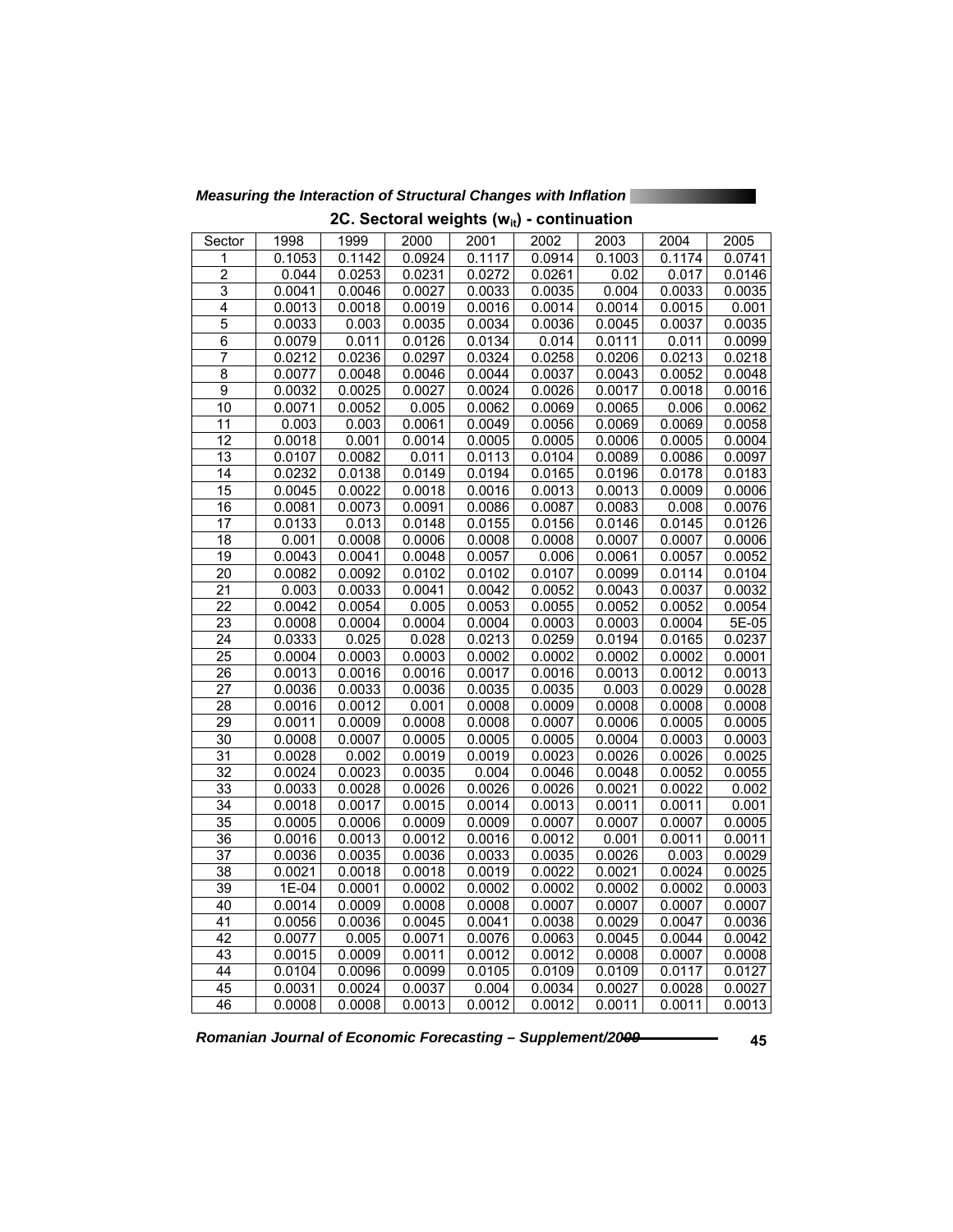| <b>Institute of Economic Forecasting</b> |  |  |
|------------------------------------------|--|--|
|                                          |  |  |

| Sector          | 1998   | 1999   | 2000   | 2001   | 2002   | 2003   | 2004   | 2005   |
|-----------------|--------|--------|--------|--------|--------|--------|--------|--------|
| 47              | 0.0024 | 0.0016 | 0.0014 | 0.0013 | 0.0016 | 0.0008 | 0.0008 | 0.0007 |
| 48              | 0.0014 | 0.0009 | 0.001  | 0.001  | 0.0012 | 0.0011 | 0.0012 | 0.0014 |
| 49              | 0.0058 | 0.0058 | 0.0048 | 0.0058 | 0.0048 | 0.0046 | 0.0042 | 0.0038 |
| 50              | 0.0018 | 0.0016 | 0.0021 | 0.0017 | 0.002  | 0.0022 | 0.0023 | 0.0024 |
| 51              | 0.0011 | 0.0009 | 0.0008 | 0.0005 | 0.0006 | 0.0007 | 0.0009 | 0.0011 |
| $\overline{52}$ | 0.0068 | 0.0064 | 0.0067 | 0.0075 | 0.0085 | 0.0076 | 0.0076 | 0.0101 |
| 53              | 0.0048 | 0.004  | 0.0036 | 0.0031 | 0.0028 | 0.0026 | 0.0029 | 0.0024 |
| 54              | 0.0017 | 0.0015 | 0.0022 | 0.0021 | 0.0024 | 0.0023 | 0.0023 | 0.002  |
| 55              | 0.0087 | 0.0074 | 0.0078 | 0.0098 | 0.0118 | 0.0126 | 0.0156 | 0.0183 |
| 56              | 0.002  | 0.0021 | 0.0027 | 0.003  | 0.003  | 0.0023 | 0.0023 | 0.0027 |
| 57              | 0.002  | 0.0021 | 0.0019 | 0.0017 | 0.0017 | 0.0021 | 0.0018 | 0.0015 |
| $\overline{58}$ | 0.0006 | 0.0007 | 0.0005 | 0.0008 | 0.0007 | 0.0009 | 0.001  | 0.0011 |
| 59              | 0.0002 | 0.0002 | 0.0002 | 0.0002 | 0.0001 | 9E-05  | 0.0001 | 0.0001 |
| 60              | 0.0088 | 0.0079 | 0.011  | 0.0106 | 0.0106 | 0.0107 | 0.0101 | 0.0094 |
| 61              | 0.002  | 0.0018 | 0.0017 | 0.0023 | 0.0023 | 0.0023 | 0.0022 | 0.0021 |
| 62              | 0.029  | 0.0409 | 0.0362 | 0.0302 | 0.0371 | 0.0321 | 0.0279 | 0.0263 |
| 63              | 0.0551 | 0.056  | 0.0546 | 0.0588 | 0.064  | 0.0655 | 0.0674 | 0.0736 |
| 64              | 0.1199 | 0.1246 | 0.1144 | 0.1005 | 0.0949 | 0.0958 | 0.1028 | 0.1121 |
| 65              | 0.0188 | 0.0203 | 0.0152 | 0.0139 | 0.0127 | 0.0113 | 0.0115 | 0.0134 |
| 66              | 0.0047 | 0.0051 | 0.0077 | 0.0062 | 0.0076 | 0.0066 | 0.0054 | 0.0068 |
| 67              | 0.0138 | 0.0146 | 0.0176 | 0.0168 | 0.014  | 0.0131 | 0.0106 | 0.0075 |
| 68              | 0.0402 | 0.0414 | 0.038  | 0.0393 | 0.0464 | 0.0537 | 0.0464 | 0.0509 |
| 69              | 0.0063 | 0.0057 | 0.007  | 0.0079 | 0.0058 | 0.0042 | 0.0031 | 0.0037 |
| 70              | 0.0028 | 0.0025 | 0.0029 | 0.0018 | 0.0017 | 0.0009 | 0.0008 | 0.0007 |
| $\overline{71}$ | 0.0042 | 0.0053 | 0.004  | 0.0033 | 0.0028 | 0.003  | 0.0018 | 0.0019 |
| 72              | 0.0021 | 0.0026 | 0.0035 | 0.0031 | 0.0032 | 0.0034 | 0.0036 | 0.0037 |
| 73              | 0.005  | 0.0054 | 0.0037 | 0.0031 | 0.0032 | 0.0022 | 0.0022 | 0.0027 |
| 74              | 0.0291 | 0.0362 | 0.0384 | 0.0379 | 0.0329 | 0.033  | 0.0342 | 0.0307 |
| 75              | 0.0192 | 0.0194 | 0.0172 | 0.0217 | 0.0257 | 0.0208 | 0.0257 | 0.0232 |
| 76              | 0.0791 | 0.084  | 0.0878 | 0.0811 | 0.0895 | 0.0783 | 0.0776 | 0.0875 |
| 77              | 0.0021 | 0.0033 | 0.0057 | 0.011  | 0.0112 | 0.0092 | 0.0082 | 0.0084 |
| 78              | 0.0048 | 0.004  | 0.0034 | 0.0026 | 0.0025 | 0.0026 | 0.0025 | 0.0024 |
| 79              | 0.0081 | 0.01   | 0.0066 | 0.0055 | 0.0057 | 0.0059 | 0.0064 | 0.0062 |
| 80              | 0.0088 | 0.0114 | 0.009  | 0.0206 | 0.0169 | 0.0169 | 0.0161 | 0.0201 |
| 81              | 0.0389 | 0.0374 | 0.0481 | 0.0401 | 0.0423 | 0.0731 | 0.058  | 0.0649 |
| 82              | 0.0293 | 0.0334 | 0.0323 | 0.0293 | 0.0307 | 0.0343 | 0.0375 | 0.0388 |
| 83              | 0.0233 | 0.0221 | 0.0219 | 0.017  | 0.0217 | 0.0263 | 0.0281 | 0.0313 |
| 84              | 0.0236 | 0.0295 | 0.0325 | 0.0269 | 0.0281 | 0.0274 | 0.0275 | 0.0299 |
| Total           | 1      | 1      | 1      | 1      | 1      | 1      | 1      | 1      |

<u> Tanzania (1985), matematika katika katika katika katika katika katika katika katika katika katika katika katika ka</u>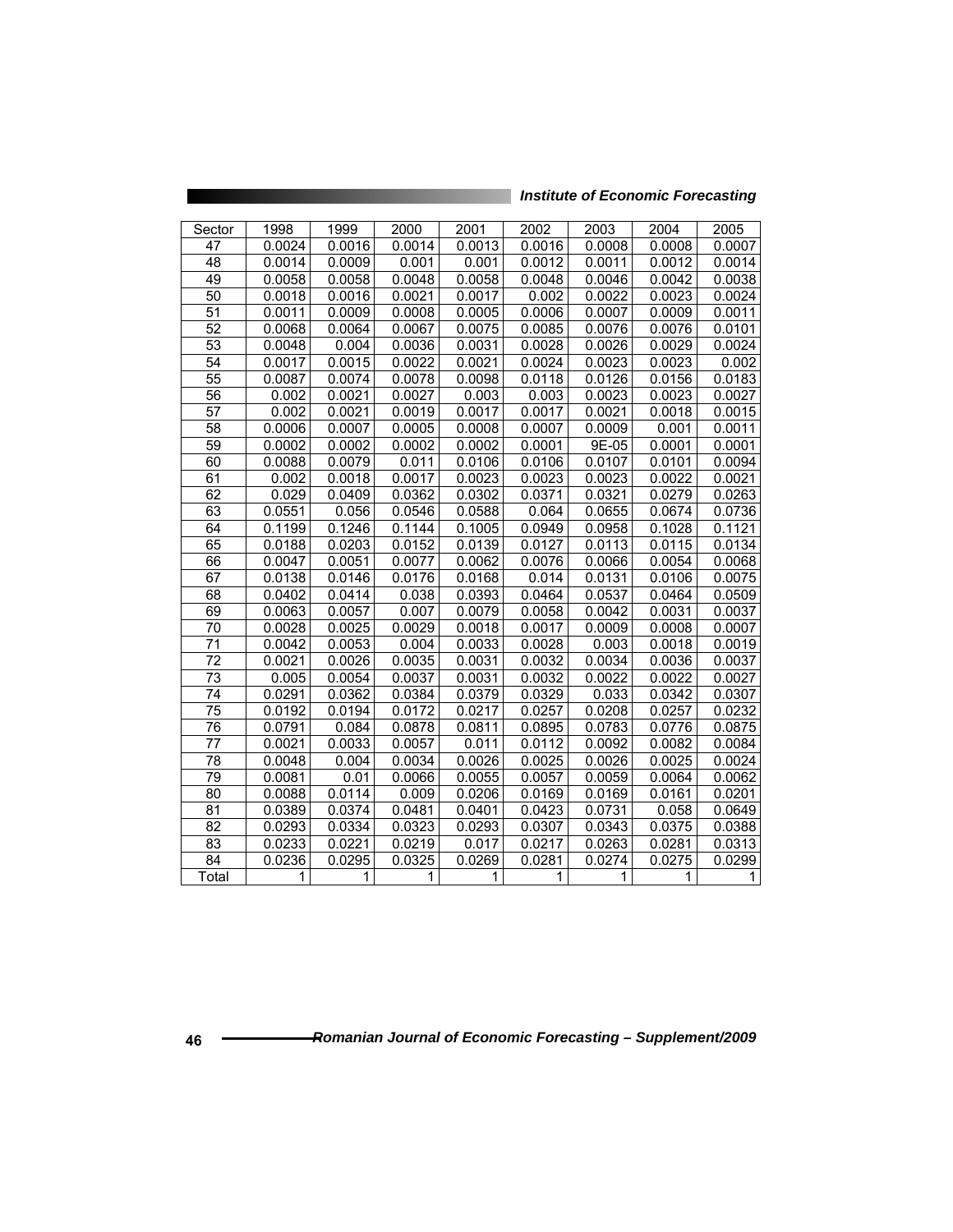### *Measuring the Interaction of Structural Changes with Inflation*

### **Appendix 3 - Relative and weighted relative changes**

3A. The relative output index (rq<sub>it</sub>)

| Sector                  | 1990     | 1991     | 1992     | 1993     | 1994     | 1995     | 1996     | 1997     |
|-------------------------|----------|----------|----------|----------|----------|----------|----------|----------|
| 1                       | 2.115875 | 1.147633 | 0.91066  | 1.142508 | 1.006478 | 0.950222 | 0.967941 | 1.119071 |
| $\overline{\mathbf{c}}$ | 1.004578 | 0.832249 | 1.133779 | 1.01411  | 0.90432  | 1.106314 | 0.794496 | 0.923842 |
| $\overline{3}$          | 1.627794 | 0.855624 | 1.101272 | 1.061125 | 0.998699 | 0.940887 | 0.828349 | 0.791133 |
| 4                       | 0.891958 | 0.819183 | 0.926382 | 0.926424 | 0.992592 | 0.978236 | 0.966081 | 0.86775  |
| $\overline{5}$          | 0.997833 | 0.840898 | 1.111728 | 0.863432 | 0.978253 | 0.957494 | 0.958833 | 1.101686 |
| $\overline{6}$          | 0.288304 | 1.038121 | 0.866227 | 0.984695 | 0.942442 | 0.936349 | 0.738198 | 0.621295 |
| $\overline{7}$          | 1.205535 | 0.938541 | 1.045057 | 0.887658 | 1.007963 | 1.093399 | 1.072041 | 0.998518 |
| $\overline{8}$          | 1.088479 | 0.957774 | 2.248042 | 1.01963  | 0.97038  | 1.167853 | 1.138875 | 1.201008 |
| 9                       | 1.948386 | 1.222732 | 1.198498 | 0.979495 | 0.753459 | 1.11451  | 1.248711 | 0.888206 |
| 10                      | 0.953177 | 1.104271 | 0.913214 | 1.039499 | 1.071942 | 0.999467 | 1.072368 | 1.174318 |
| 11                      | 1.676501 | 0.966695 | 1.29857  | 1.17531  | 0.726073 | 1.097298 | 1.405026 | 0.929704 |
| 12                      | 1.266523 | 1.187731 | 0.820028 | 0.879079 | 0.889499 | 0.555662 | 1.016362 | 0.941692 |
| 13                      | 0.911979 | 0.991923 | 1.001256 | 0.870661 | 0.959649 | 0.955163 | 1.366272 | 0.948566 |
| 14                      | 0.947204 | 1.129781 | 1.11076  | 0.918309 | 1.016504 | 1.225215 | 1.199    | 1.063843 |
| 15                      | 1.726654 | 0.509303 | 0.937501 | 0.967927 | 0.747515 | 0.838469 | 0.915919 | 1.088831 |
| 16                      | 0.918535 | 1.086536 | 0.808419 | 0.963475 | 0.961287 | 0.974722 | 1.140142 | 0.99438  |
| 17                      | 0.817745 | 1.121219 | 1.091138 | 0.768846 | 1.287603 | 1.023656 | 1.107267 | 1.11986  |
| $\overline{18}$         | 1.244865 | 1.031555 | 1.019117 | 0.799703 | 0.93558  | 0.973489 | 0.982396 | 1.136591 |
| 19                      | 0.786818 | 0.983677 | 0.962655 | 0.862187 | 0.824728 | 0.961469 | 1.183027 | 0.952495 |
| 20                      | 0.676437 | 0.995973 | 1.147139 | 0.857021 | 1.018254 | 0.940651 | 1.405451 | 0.920918 |
| 21                      | 1.084841 | 0.547767 | 0.932776 | 0.891484 | 0.918171 | 1.089084 | 1.189157 | 0.872042 |
| 22                      | 0.92584  | 0.999952 | 1.424233 | 0.914868 | 1.220105 | 0.966169 | 1.240085 | 1.019871 |
| 23                      | 1.147771 | 0.785495 | 1.103047 | 1.692457 | 0.867911 | 0.924318 | 1.22619  | 1.06976  |
| 24                      | 0.656476 | 1.141449 | 1.060579 | 1.14423  | 1.075569 | 0.974347 | 0.963303 | 0.988571 |
| 25                      | 0.12447  | 2.166584 | 1.39359  | 1.075609 | 0.884753 | 1.031198 | 0.781203 | 0.494126 |
| 26                      | 0.988745 | 1.104166 | 0.978803 | 0.717871 | 0.654905 | 0.895333 | 0.644036 | 0.858508 |
| 27                      | 0.59724  | 1.18903  | 1.192728 | 0.956031 | 0.896156 | 0.88617  | 0.916453 | 0.826557 |
| 28                      | 1.208219 | 1.029465 | 1.06925  | 0.978253 | 0.852005 | 0.83145  | 0.816777 | 1.008532 |
| 29                      | 1.197513 | 0.962459 | 0.845571 | 0.972881 | 0.915852 | 0.966299 | 0.82942  | 0.824839 |
| $\overline{30}$         | 0.971157 | 1.029578 | 1.053395 | 0.815926 | 0.875489 | 1.013187 | 1.024077 | 0.85377  |
| $\overline{31}$         | 14.2841  | 0.837884 | 0.972022 | 1.029138 | 0.810352 | 1.004652 | 1.069676 | 0.813961 |
| 32                      | 0.926583 | 0.862198 | 0.751506 | 0.923496 | 0.841741 | 0.950818 | 0.993029 | 0.991644 |
| 33                      | 0.782849 | 1.105023 | 1.166928 | 0.757313 | 0.903284 | 1.222007 | 1.069887 | 1.015841 |
| 34                      | 0.634224 | 0.954615 | 1.047513 | 0.990927 | 0.947462 | 1.107086 | 1.579317 | 0.896041 |
| 35                      | 0.520079 | 1.030308 | 0.969045 | 0.961377 | 1.000942 | 1.19856  | 0.9677   | 0.949739 |
| 36                      | 0.632028 | 1.06867  | 1.879679 | 1.403864 | 1.14533  | 1.169488 | 0.910059 | 0.843953 |
| 37                      | 0.96629  | 0.812669 | 1.060005 | 0.990985 | 0.937129 | 1.059447 | 0.987562 | 1.017321 |
| $\overline{38}$         | 0.914687 | 0.844657 | 0.87149  | 0.739977 | 0.726066 | 0.674726 | 0.836643 | 0.916541 |
| 39                      | 1.525511 | 0.887352 | 1.043665 | 0.912726 | 0.929045 | 0.551778 | 0.458081 | 0.751551 |
| 40                      | 0.626325 | 0.75816  | 1.025529 | 1.578297 | 0.865076 | 0.9575   | 0.992296 | 0.872971 |
| 41                      | 1.120454 | 0.721115 | 0.973246 | 0.941692 | 1.112873 | 0.943565 | 1.30925  | 1.000561 |
| 42                      | 0.584927 | 1.356245 | 0.665535 | 0.926341 | 0.992761 | 0.969393 | 0.964781 | 1.039155 |
| 43                      | 0.938041 | 1.008872 | 0.825624 | 0.676518 | 0.998855 | 1.029613 | 0.861142 | 1.011954 |
| 44                      | 0.764001 | 0.919733 | 0.894644 | 0.858538 | 0.965443 | 0.940848 | 1.011448 | 1.037498 |
| 45                      | 0.922073 | 0.939494 | 0.894578 | 0.715744 | 0.900847 | 1.064162 | 1.003868 | 0.971563 |
| 46                      | 0.877479 | 0.918219 | 0.623004 | 0.886971 | 0.964531 | 0.875618 | 0.502796 | 0.991787 |
| 47                      | 1.794129 | 0.617097 | 0.896471 | 0.974315 | 0.965346 | 0.941268 | 0.860523 | 0.67849  |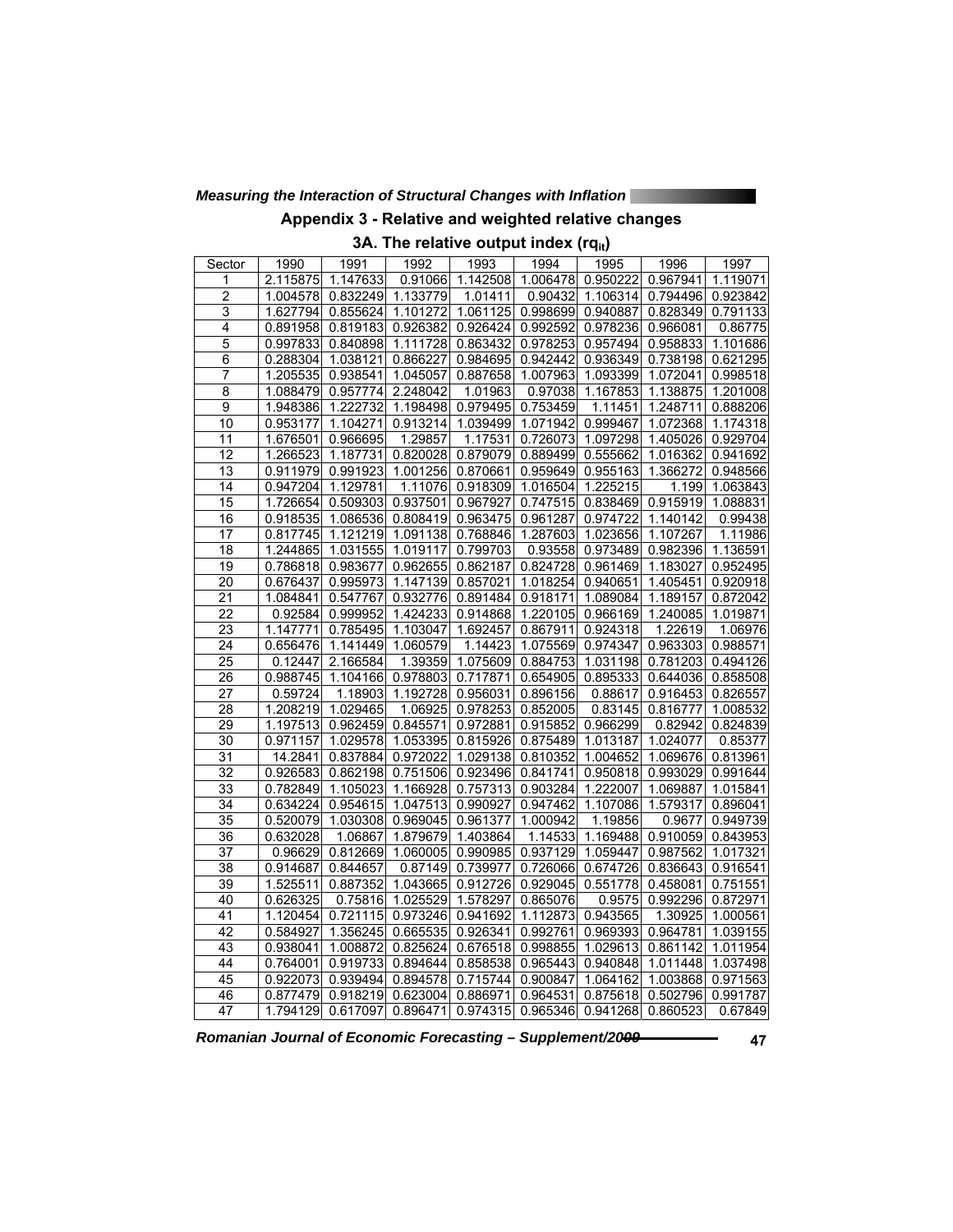| Sector | 1990     | 1991     | 1992     | 1993     | 1994     | 1995     | 1996     | 1997     |
|--------|----------|----------|----------|----------|----------|----------|----------|----------|
| 48     | 0.887119 | 0.744176 | 0.800799 | 0.747451 | 0.852688 | 0.791945 | 0.663502 | 1.006823 |
| 49     | 1.025306 | 0.840608 | 1.05265  | 0.688918 | 0.952489 | 0.983714 | 0.880895 | 0.972187 |
| 50     | 1.086406 | 0.957402 | 0.844134 | 0.481922 | 0.942021 | 1.124957 | 1.099749 | 0.906844 |
| 51     | 0.603247 | 0.743709 | 0.649927 | 1.760061 | 0.994929 | 1.123745 | 1.456964 | 1.027913 |
| 52     | 0.922999 | 0.802074 | 0.811169 | 0.70126  | 1.532154 | 1.196818 | 1.040201 | 1.085987 |
| 53     | 0.745174 | 0.997758 | 0.64858  | 1.203563 | 1.277447 | 0.950639 | 0.99929  | 1.118959 |
| 54     | 0.861224 | 0.460846 | 0.734062 | 0.876894 | 0.856007 | 0.942579 | 0.594942 | 1.017681 |
| 55     | 0.903549 | 1.573948 | 0.890061 | 0.96005  | 0.928792 | 1.002137 | 1.192714 | 1.061962 |
| 56     | 0.868677 | 0.784955 | 1.395635 | 0.557263 | 0.900973 | 1.181951 | 0.991252 | 1.037085 |
| 57     | 0.515067 | 0.935862 | 0.796754 | 1.041841 | 0.69675  | 0.771861 | 1.641311 | 1.019273 |
| 58     | 0.624781 | 1.068155 | 0.495649 | 1.091842 | 0.868291 | 0.752639 | 1.014244 | 1.09361  |
| 59     | 1.38781  | 0.919254 | 0.745302 | 0.495126 | 1.364386 | 0.631801 | 0.847936 | 0.694863 |
| 60     | 0.593496 | 1.02603  | 1.078332 | 1.063016 | 1.122948 | 1.025046 | 1.034117 | 1.034582 |
| 61     | 1.141292 | 1.115191 | 0.766802 | 0.646228 | 1.306512 | 0.94016  | 0.710675 | 1.202937 |
| 62     | 0.712387 | 3.175976 | 1.059609 | 1.357977 | 1.039024 | 0.95789  | 0.845317 | 0.874002 |
| 63     | 1.035705 | 0.913839 | 1.036681 | 1.207196 | 1.221675 | 0.999816 | 0.970146 | 0.870206 |
| 64     | 1.069173 | 0.844599 | 0.994797 | 0.900211 | 0.98995  | 1.113335 | 1.031056 | 0.979414 |
| 65     | 1.164821 | 0.818659 | 1.118554 | 0.901803 | 0.897712 | 1.994646 | 1.531459 | 0.95453  |
| 66     | 1.436833 | 0.769975 | 1.051634 | 0.705074 | 0.699921 | 0.939215 | 1.024951 | 0.752361 |
| 67     | 0.885797 | 0.876522 | 0.981355 | 0.813598 | 0.904154 | 0.914189 | 0.948384 | 0.953933 |
| 68     | 0.802979 | 1.009029 | 1.096738 | 1.109635 | 0.914895 | 0.933947 | 1.057325 | 1.003446 |
| 69     | 0.889606 | 1.015644 | 0.863825 | 0.934913 | 1.047423 | 1.023861 | 0.861404 | 0.925266 |
| 70     | 0.493696 | 0.583249 | 0.687431 | 0.6112   | 1.392805 | 1.025555 | 0.882784 | 0.68128  |
| 71     | 0.841051 | 0.997176 | 1.722303 | 0.879609 | 1.217313 | 0.938052 | 0.614093 | 0.860625 |
| 72     | 1.024914 | 1.289909 | 0.54801  | 1.45568  | 1.019939 | 1.089592 | 1.067899 | 0.888813 |
| 73     | 0.818842 | 2.066262 | 1.161344 | 1.029322 | 1.289085 | 0.953512 | 1.235718 | 1.028995 |
| 74     | 0.834656 | 1.467005 | 1.197166 | 1.216996 | 1.008036 | 1.006532 | 1.274985 | 1.066933 |
| 75     | 1.202414 | 1.130073 | 1.53418  | 0.973401 | 0.975204 | 0.949254 | 0.825258 | 0.834347 |
| 76     | 1.077155 | 1.190341 | 2.677429 | 1.017235 | 1.092966 | 0.996717 | 0.959555 | 1.08331  |
| 77     | 1.04681  | 1.362287 | 1.08602  | 0.902577 | 0.939265 | 0.951278 | 1.5886   | 0.914465 |
| 78     | 0.809612 | 1.1614   | 0.935737 | 0.699632 | 0.97782  | 1.051412 | 0.95074  | 0.928779 |
| 79     | 1.151578 | 1.112301 | 1.191719 | 0.762762 | 0.848227 | 0.995754 | 1.066564 | 0.972938 |
| 80     | 1.15526  | 2.678176 | 0.803746 | 2.04985  | 0.975502 | 1.156161 | 1.276717 | 0.892949 |
| 81     | 1.168092 | 1.042591 | 1.21732  | 0.986502 | 1.0519   | 0.978153 | 0.893707 | 1.043452 |
| 82     | 1.080526 | 1.320322 | 1.090214 | 1.001543 | 0.962496 | 0.968927 | 1.058816 | 0.977088 |
| 83     | 1.275038 | 1.110587 | 1.067859 | 0.989441 | 1.046376 | 0.961889 | 1.053246 | 0.950134 |
| 84     | 1.163875 | 0.871391 | 0.966921 | 0.931612 | 1.108176 | 1.072186 | 1.22477  | 1.037682 |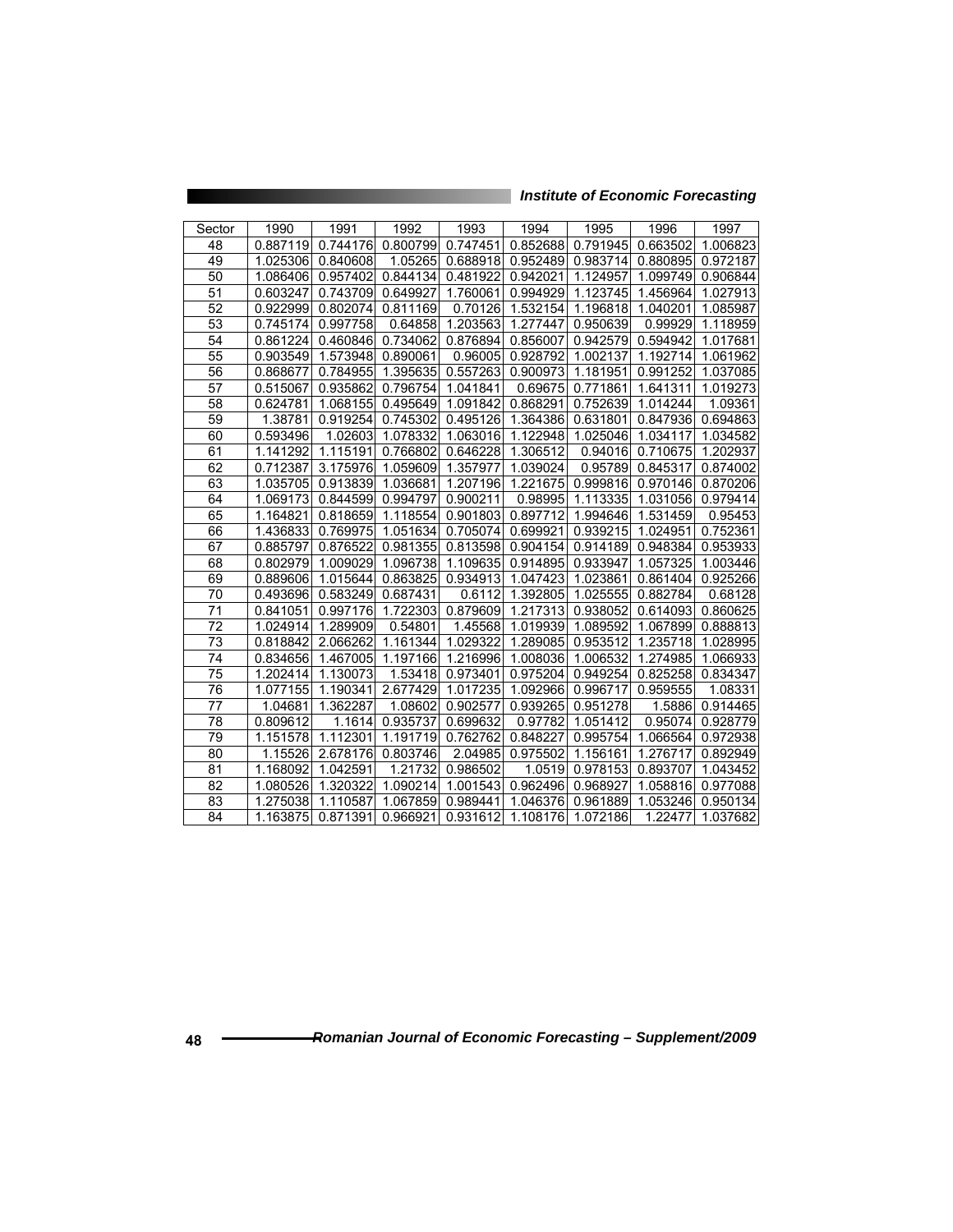*Measuring the Interaction of Structural Changes with Inflation* 

|  |  |  |  |  |  | 3A. The relative output index $(rq_{it})$ - continuation |
|--|--|--|--|--|--|----------------------------------------------------------|
|--|--|--|--|--|--|----------------------------------------------------------|

| Sector          | 1998     | 1999     | 2000     | 2001     | 2002                           | 2003              | 2004     | 2005     |
|-----------------|----------|----------|----------|----------|--------------------------------|-------------------|----------|----------|
| 1               | 0.889856 | 1.108824 | 0.757775 | 1.272574 | 0.854693                       | 1.029524          | 1.151394 | 0.779    |
| $\overline{c}$  | 1.200412 | 0.904275 | 0.962379 | 0.984647 | 0.989372                       | 0.911213          | 0.9188   | 0.856031 |
| 3               | 0.832468 | 1.036521 | 0.690301 | 1.113024 | 0.974593                       | 1.02402           | 0.853277 | 0.927751 |
| 4               | 1.054508 | 1.236559 | 1.031672 | 0.882589 |                                | 0.985334 0.899777 | 1.102716 | 0.755791 |
| $\overline{5}$  | 1.056293 | 0.944495 | 1.138056 | 0.959909 | 1.037768                       | 1.034547          | 0.830119 | 1.027943 |
| 6               | 1.058944 | 1.433216 | 1.068764 | 1.061608 | 0.912708                       | 0.942744          | 0.967024 | 0.911799 |
| 7               | 1.044719 | 1.185501 | 1.055415 | 1.095391 | 0.955911                       | 1.010894          | 1.050387 | 0.931926 |
| 8               | 0.964767 | 0.757004 | 1.052713 | 0.94487  | 0.96338                        | 1.197441          | 1.260017 | 0.963215 |
| $\overline{9}$  | 0.912512 | 0.932409 | 1.017062 | 0.868634 | 1.051482                       | 0.804606          | 1.037504 | 0.945972 |
| 10              | 0.95525  | 0.869321 | 0.971214 | 1.269602 | 1.055655                       | 1.008394          | 1.001678 | 1.01965  |
| 11              | 0.955376 | 1.094986 | 1.631111 | 0.933124 | 1.23947                        | 1.503922          | 0.976811 | 0.855736 |
| 12              | 1.034763 | 0.673665 | 1.159603 | 0.330071 | 1.059156                       | 1.136601          | 0.869597 | 0.953494 |
| 13              | 0.911073 | 1.00092  | 1.316947 | 1.027249 | 1.018884                       | 1.002333          | 0.9877   | 1.047678 |
| 14              | 0.978427 | 0.660594 | 1.027981 | 1.284948 | 0.931882                       | 1.255654          | 0.877792 | 1.046173 |
| 15              | 0.954083 | 0.399163 | 1.089008 | 0.961286 | 0.875523                       | 0.949313          | 0.788445 | 0.723294 |
| 16              | 0.980775 | 0.995184 | 1.01266  | 0.915783 | 1.019223                       | 0.996677          | 0.961799 | 0.906916 |
| 17              | 0.967437 | 1.095115 | 1.170813 | 1.028427 | 0.991302                       | 0.967503          | 0.934024 | 0.917798 |
| 18              | 1.030404 | 0.848033 | 0.978157 | 1.325097 | 1.01614                        | 0.980622          | 0.912328 | 0.957208 |
| 19              | 1.047312 | 1.056787 | 1.236511 | 0.941578 | 0.988713                       | 0.981017          | 0.920867 | 0.917731 |
| 20              | 0.977267 | 1.231508 | 1.055229 | 0.958838 | 1.006082                       | 1.005625          | 1.122037 | 1.001576 |
| 21              | 1.029751 | 1.146948 | 1.127816 | 1.018533 | 1.156993                       | 0.948291          | 0.92765  | 0.999862 |
| 22              | 1.011112 | 1.297689 | 1.037076 | 1.120146 | 1.037195                       | 0.985134          | 1.03884  | 1.049123 |
| 23              | 0.977759 | 0.511442 | 1.058111 | 0.866273 | 0.96126                        | 1.004602          | 1.017571 | 0.175976 |
| 24              | 1.039735 | 0.887312 | 1.014402 | 0.826078 | 1.031297                       | 0.963163          | 0.943723 | 1.029348 |
| 25              | 0.983626 | 0.807503 | 1.017376 | 0.7288   | 0.753313                       | 1.057485          | 1.074239 | 0.806334 |
| 26              | 1.056479 | 1.224931 | 1.060367 | 1.026315 | 0.958554                       | 0.91233           | 0.921464 | 1.122242 |
| 27              | 1.053335 | 1.070501 | 0.998121 | 0.952929 | 1.028683                       | 0.978302          | 0.952706 | 1.031668 |
| 28              | 1.018029 | 0.935394 | 0.868284 | 0.904006 | 1.158567                       | 1.043313          | 1.039554 | 0.97899  |
| 29              | 1.010382 | 0.86353  | 0.870131 | 1.080618 | 0.949873                       | 0.897354          | 0.945848 | 0.811135 |
| $\overline{30}$ | 0.887629 | 0.948258 | 0.911422 | 0.953171 | 1.041755                       | 0.873712          | 0.923565 | 1.009019 |
| 31              | 1.054713 | 0.914345 | 0.844584 | 1.054001 | 1.054784                       | 1.177297          | 0.967433 | 0.924908 |
| $\overline{32}$ | 1.05517  | 1.12732  | 1.338931 | 1.12476  | 1.054009                       | 1.069081          | 1.048887 | 1.057475 |
| $\overline{33}$ | 0.982303 | 0.908062 | 1.007171 | 0.953324 | 1.059152                       | 0.882991          | 1.02331  | 0.921906 |
| $\overline{34}$ | 1.055758 | 1.004358 | 0.967031 | 0.94085  | 0.973749                       | 0.97389           | 0.964314 | 0.878803 |
| 35              | 1.05231  | 1.248855 | 1.322096 | 0.937996 | 0.770762                       | 1.035248          | 1.048298 | 0.842388 |
| 36              | 1.056438 | 0.926692 | 1.00461  | 1.137035 | 0.809191                       | 0.89262           | 1.012513 | 0.995417 |
| 37              | 1.055137 | 1.013126 | 0.98555  | 0.908638 | 1.028463                       | 0.850915          | 1.065112 | 0.957451 |
| 38              | 1.061198 | 1.029355 | 0.972633 | 0.948744 | 1.066471                       | 1.012641          | 1.095766 | 1.001177 |
| 39              | 1.076708 | 1.13529  | 1.508751 | 0.99629  | 1.034955                       | 1.011987          | 1.124198 | 1.530693 |
| 40              | 1.026446 | 0.767856 | 0.911819 | 1.010815 | 0.947208                       | 1.008966          | 1.047162 | 0.910042 |
| 41              | 1.035731 | 0.712254 | 1.110202 | 0.909315 | 1.087462                       | 0.76311           | 1.186463 | 0.927043 |
| 42              | 1.004288 | 0.705975 | 1.299657 | 1.033296 | 0.885151                       | 0.816127          | 0.931083 | 0.962126 |
| 43              | 0.797632 | 0.738475 | 1.072668 | 0.916697 | 1.147929                       | 0.744061          | 0.924146 | 1.150585 |
| 44              | 1.03792  | 1.048239 | 1.008739 | 1.041665 | 0.999213                       | 0.819114          | 1.024398 | 1.045449 |
| 45              | 1.019091 | 0.955166 | 1.467243 | 0.953922 | 0.86808                        | 0.922127          | 0.893042 | 0.898362 |
| 46              | 0.541669 | 1.02075  | 1.45367  | 0.831509 | 0.929464                       | 1.007379          | 1.248937 | 1.115727 |
| 47              | 1.021901 | 0.769588 | 0.856293 | 0.881598 | 1.173863                       | 0.588377          | 0.972663 | 0.804806 |
| 48              | 1.052207 | 0.699546 | 1.010522 |          | 0.920327   1.068905   0.997603 |                   | 1.014586 | 1.167325 |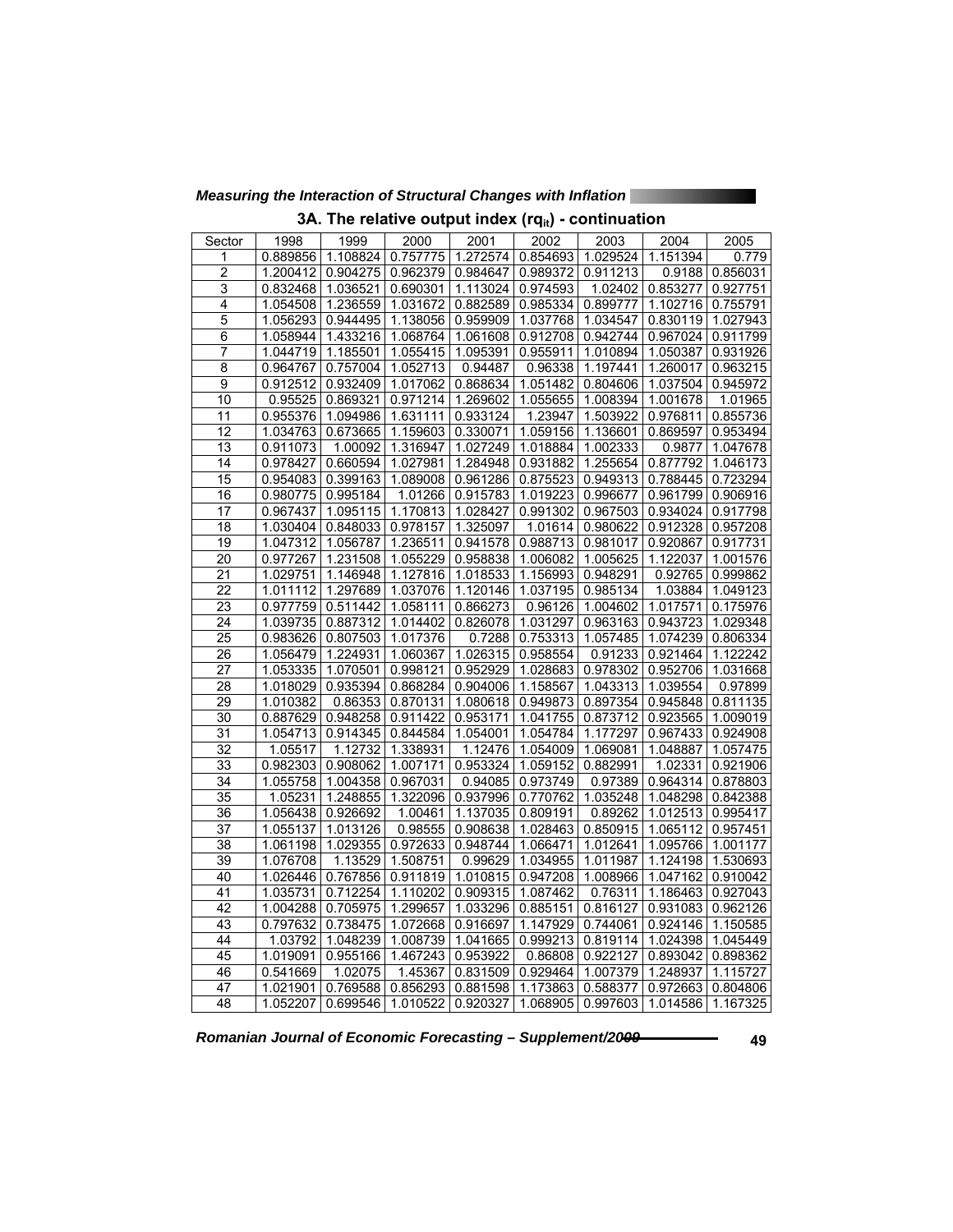| Sector | 1998     | 1999     | 2000     | 2001     | 2002     | 2003     | 2004     | 2005     |
|--------|----------|----------|----------|----------|----------|----------|----------|----------|
| 49     | 0.977728 | 0.990554 | 0.900009 | 1.020196 | 0.913612 | 0.99837  | 0.910688 | 0.862151 |
| 50     | 1.055043 | 0.9918   | 1.388862 | 0.836256 | 1.071673 | 1.084011 | 1.079292 | 1.0761   |
| 51     | 1.056167 | 0.932685 | 0.808258 | 0.679271 | 1.104896 | 1.300666 | 1.174334 | 1.05667  |
| 52     | 1.023455 | 0.949611 | 0.97884  | 0.983959 | 1.06678  | 0.992618 | 0.973359 | 1.364743 |
| 53     | 1.056287 | 0.912884 | 0.974266 | 0.953504 | 0.945485 | 0.96669  | 1.059427 | 0.905414 |
| 54     | 1.050668 | 1.017581 | 1.455983 | 0.909525 | 1.078555 | 1.065457 | 0.980591 | 0.968465 |
| 55     | 0.99651  | 0.957173 | 0.906422 | 1.003843 | 1.04129  | 1.035585 | 1.13551  | 1.161548 |
| 56     | 0.876886 | 1.075059 | 1.187288 | 1.043822 | 0.926613 | 0.770966 | 0.956159 | 1.103195 |
| 57     | 1.056559 | 0.968585 | 0.916543 | 0.816389 | 0.874357 | 0.894561 | 0.854097 | 0.824511 |
| 58     | 1.051074 | 1.021576 | 0.815369 | 1.3102   | 0.855706 | 1.229412 | 1.006273 | 1.067563 |
| 59     | 0.922368 | 1.117383 | 1.055252 | 1.330753 | 0.494771 | 0.916178 | 1.058565 | 1.026558 |
| 60     | 1.02166  | 1.026773 | 1.151303 | 0.962406 | 1.027975 | 1.032208 | 0.956059 | 0.977705 |
| 61     | 1.056249 | 0.997423 | 1.124635 | 1.368404 | 1.005938 | 0.990598 | 0.981511 | 0.977724 |
| 62     | 1.023047 | 0.903488 | 0.833943 | 0.794628 | 1.036035 | 0.930285 | 0.890667 | 0.927655 |
| 63     | 1.010056 | 1.006749 | 1.040315 | 1.041235 | 1.024291 | 1.020567 | 1.00711  | 1.061064 |
| 64     | 1.137486 | 1.029762 | 0.997705 | 0.952091 | 0.987833 | 1.099377 | 1.050819 | 1.123147 |
| 65     | 0.935229 | 1.048763 | 0.871345 | 0.947602 | 0.92932  | 0.991327 | 1.031281 | 1.09951  |
| 66     | 1.017506 | 1.088076 | 1.088198 | 0.948655 | 1.18369  | 0.900165 | 0.918628 | 1.03875  |
| 67     | 0.963287 | 1.030174 | 1.158336 | 0.825278 | 0.825695 | 0.958025 | 0.838387 | 0.962251 |
| 68     | 0.91509  | 1.025808 | 1.00806  | 1.060749 | 1.111958 | 1.108445 | 0.891023 | 1.094083 |
| 69     | 0.895207 | 1.010878 | 1.075429 | 1.015432 | 0.894158 | 0.867727 | 0.800551 | 1.124661 |
| 70     | 0.681288 | 0.680744 | 0.973174 | 0.954347 | 0.899892 | 0.605565 | 0.890805 | 0.998582 |
| 71     | 1.03978  | 0.946668 | 0.772225 | 0.830976 | 0.86753  | 0.929505 | 0.613697 | 1.087008 |
| 72     | 1.085758 | 1.213792 | 1.327038 | 0.93929  | 1.123641 | 1.072896 | 1.04226  | 1.020583 |
| 73     | 1.076124 | 1.012666 | 0.7371   | 0.95871  | 0.922198 | 0.804098 | 1.061059 | 1.108391 |
| 74     | 1.076218 | 1.024462 | 1.062154 | 0.96069  | 1.009217 | 1.043447 | 1.024244 | 0.974453 |
| 75     | 1.077648 | 1.034892 | 0.998674 | 1.237808 | 1.0251   | 0.890654 | 1.18367  | 0.990263 |
| 76     | 1.055116 | 1.02635  | 1.057227 | 0.946021 | 1.068609 | 0.959431 | 0.9849   | 1.059363 |
| 77     | 1.047931 | 1.43982  | 1.348206 | 1.751842 | 1.030008 | 0.924636 | 0.9169   | 1.008787 |
| 78     | 1.024446 | 0.862893 | 0.957308 | 0.779837 | 0.923825 | 0.960345 | 0.927306 | 1.069227 |
| 79     | 1.024898 | 1.096593 | 0.809154 | 0.942175 | 0.986363 | 1.033291 | 1.087562 | 1.051589 |
| 80     | 1.046565 | 1.196708 | 0.852226 | 2.012155 | 0.861074 | 1.106224 | 0.959208 | 1.090482 |
| 81     | 1.021627 | 0.944034 | 1.171711 | 0.850746 | 1.033426 | 1.009538 | 0.783095 | 1.058279 |
| 82     | 1.0533   | 1.055763 | 1.023866 | 0.912349 | 0.99171  | 0.963123 | 0.995347 | 0.981962 |
| 83     | 1.222873 | 0.855063 | 1.079311 | 0.788625 | 1.187182 | 0.90693  | 0.981222 | 1.002553 |
| 84     | 1.086976 | 1.010024 | 1.151721 | 0.938441 | 1.081299 | 0.954957 | 0.975145 | 1.019298 |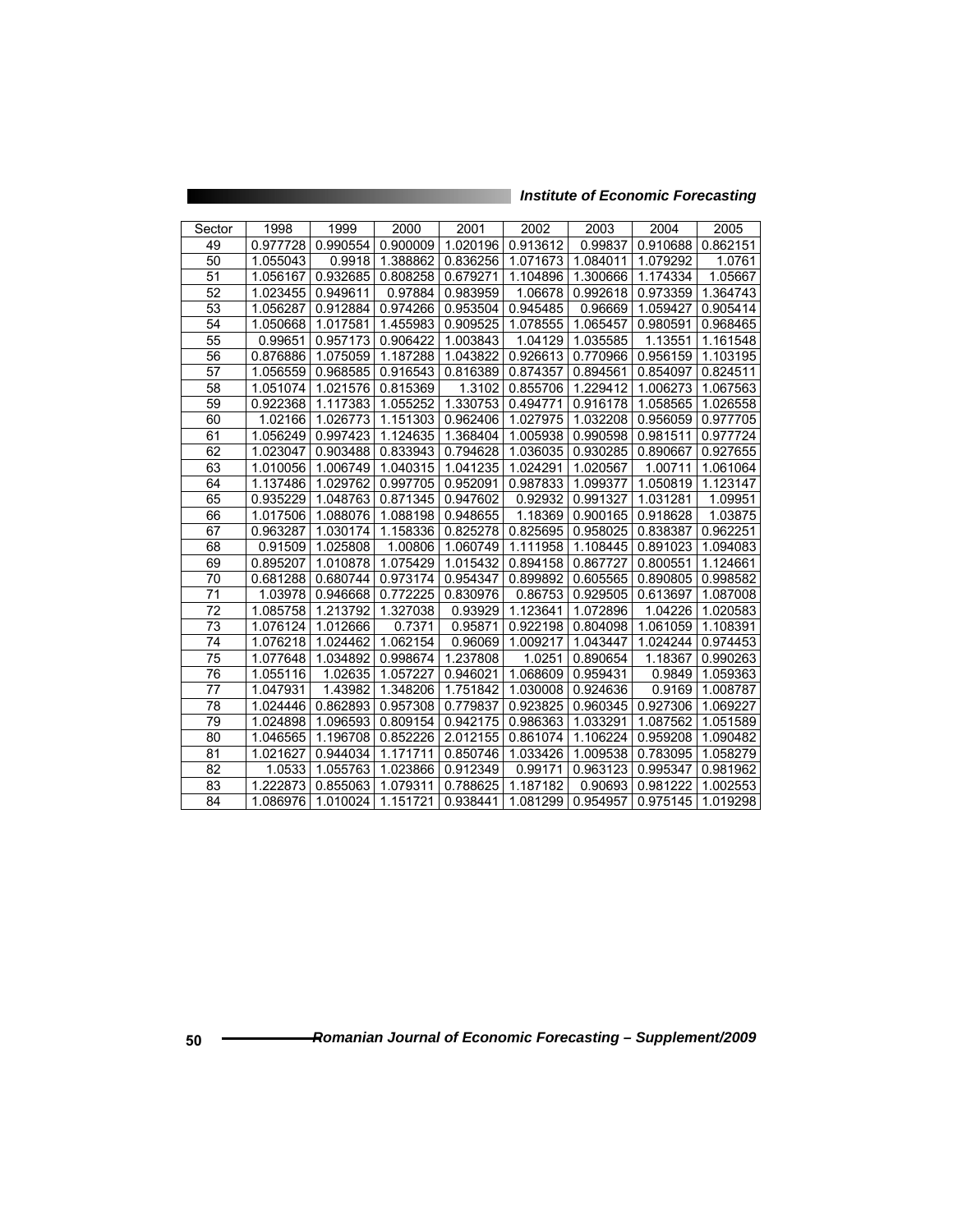*Measuring the Interaction of Structural Changes with Inflation* 

|                 |         |         | 1101111 |         | יש פוועט ווועט קופון |         |         |         |
|-----------------|---------|---------|---------|---------|----------------------|---------|---------|---------|
| Sector          | 1990    | 1991    | 1992    | 1993    | 1994                 | 1995    | 1996    | 1997    |
| 1               | 1.17754 | 1.15857 | 0.90263 | 1.10407 | 0.94253              | 1.01966 | 1.03815 | 0.90778 |
| $\overline{2}$  | 0.96008 | 0.40941 | 1.47084 | 0.84377 | 1.10859              | 1.09559 | 1.08439 | 0.92120 |
| $\overline{3}$  | 0.89562 | 0.52736 | 0.77224 | 1.27558 | 0.74734              | 0.84358 | 1.13492 | 0.94524 |
| $\overline{4}$  | 1.00763 | 1.20672 | 0.73457 | 1.12804 | 1.20161              | 0.96606 | 0.93264 | 0.77921 |
| 5               | 0.93750 | 0.86367 | 0.81411 | 0.98794 | 1.24061              | 0.97832 | 1.08368 | 0.88212 |
| $\overline{6}$  | 1.33328 | 0.83566 | 1.19574 | 0.96309 | 0.98382              | 0.70025 | 0.69689 | 2.07511 |
| $\overline{7}$  | 0.89574 | 1.18860 | 0.79942 | 1.30113 | 0.91573              | 1.01490 | 0.98430 | 0.96648 |
| 8               | 0.90477 | 0.66517 | 0.93954 | 1.22242 | 1.59348              | 0.92942 | 0.95746 | 0.94890 |
| $\overline{9}$  | 0.90971 | 0.96851 | 1.31733 | 1.10313 | 1.80656              | 0.92454 | 0.92059 | 1.09427 |
| 10              | 0.90752 | 1.06377 | 1.36940 | 1.03493 | 1.12348              | 0.90762 | 1.04175 | 1.13146 |
| 11              | 0.93874 | 0.97339 | 1.25347 | 1.54921 | 2.04969              | 0.93889 | 1.03736 | 1.01168 |
| $\overline{12}$ | 0.98059 | 0.88856 | 1.29500 | 1.34256 | 0.97199              | 0.72414 | 1.12587 | 1.09816 |
| 13              | 0.89355 | 0.78109 | 1.10050 | 1.15964 | 0.95256              | 0.90310 | 1.02774 | 1.00933 |
| 14              | 1.15309 | 0.78733 | 0.87264 | 1.26315 | 1.07607              | 1.03913 | 0.98054 | 0.99241 |
| 15              | 1.02307 | 0.80412 | 0.77049 | 0.74433 | 1.51425              | 0.89864 | 1.26948 | 1.86856 |
| 16              | 0.98955 | 0.69582 | 0.75608 | 0.92729 | 0.87050              | 0.90573 | 0.95939 | 0.70289 |
| $\overline{17}$ | 0.97335 | 0.51791 | 0.91070 | 1.22751 | 1.30439              | 0.95806 | 0.92730 | 0.87768 |
| 18              | 1.08872 | 0.61222 | 0.97646 | 1.04962 | 1.38729              | 0.91847 | 1.00716 | 0.98923 |
| $\overline{19}$ | 0.96515 | 0.80838 | 0.91993 | 1.00083 | 1.11135              | 0.90094 | 0.90742 | 0.94792 |
| 20              | 1.07784 | 1.03698 | 0.87927 | 1.13731 | 1.15070              | 0.94796 | 0.96693 | 0.89043 |
| 21              | 1.05069 | 2.27977 | 0.77354 | 0.81826 | 1.13060              | 1.02853 | 0.95072 | 0.77921 |
| $\overline{22}$ | 1.10702 | 0.50563 | 0.66566 | 1.13346 | 1.19773              | 1.09945 | 1.47610 | 0.80734 |
| 23              | 0.97439 | 1.80416 | 1.53206 | 1.12102 | 0.95962              | 0.33515 | 1.30420 | 0.43170 |
| 24              | 1.57525 | 0.74420 | 0.98888 | 0.96355 | 0.95244              | 0.87863 | 1.03156 | 1.13894 |
| 25              | 1.06109 | 1.66453 | 0.92874 | 0.97153 | 1.14372              | 0.88978 | 1.07549 | 0.49813 |
| 26              | 1.03816 | 1.73561 | 0.94430 | 0.88814 | 2.02495              | 0.95511 | 0.89214 | 0.97851 |
| 27              | 0.95086 | 1.68841 | 1.28905 | 1.06245 | 1.17873              | 1.02120 | 0.97771 | 0.88215 |
| $\overline{28}$ | 0.91966 | 0.76638 | 1.19604 | 0.55523 | 2.13627              | 0.90087 | 0.98695 | 0.91837 |
| $\overline{29}$ | 1.09003 | 0.56677 | 1.18212 | 0.77042 | 0.88175              | 0.98836 | 1.06884 | 0.97271 |
| 30              | 0.96702 | 1.97472 | 0.97780 | 0.70272 | 1.10560              | 1.05193 | 0.91586 | 0.81296 |
| $\overline{31}$ | 0.95745 | 1.46351 | 1.20126 | 0.99501 | 0.90753              | 0.99764 | 0.96347 | 0.92947 |
| $\overline{32}$ | 1.02569 | 0.89664 | 0.88218 | 0.78462 | 0.89059              | 0.91952 | 0.96998 | 0.95325 |
| 33              | 1.00293 | 0.78734 | 0.87477 | 1.16959 | 1.06540              | 0.94804 | 1.01694 | 1.14018 |
| 34              | 0.95374 | 0.81696 | 0.91640 | 1.30780 | 1.32423              | 0.96097 | 0.95313 | 0.96692 |
| 35              | 1.22549 | 1.31803 | 0.90167 | 1.12664 | 1.08904              | 1.06414 | 1.17956 | 0.93741 |
| $\overline{36}$ | 1.08617 | 0.98752 | 1.09053 | 1.27940 | 1.32915              | 0.95962 | 1.06793 | 0.97476 |
| $\overline{37}$ | 1.02358 | 1.69329 | 1.22501 | 0.88719 | 1.02556              | 0.94465 | 0.97841 | 0.97869 |
| 38              | 1.02502 | 1.40704 | 1.05772 | 0.75148 | 1.00878              | 0.89246 | 1.09912 | 0.83749 |
| 39              | 1.00788 | 0.91004 | 0.98109 | 1.24899 | 0.91762              | 0.86959 | 0.93483 | 0.68345 |
| 40              | 1.07484 | 1.02520 | 1.11161 | 1.13812 | 0.91281              | 0.90507 | 1.09818 | 1.28968 |
| 41              | 0.92469 | 1.47050 | 1.15478 | 1.16615 | 1.25334              | 0.88866 | 0.85605 | 1.04151 |
| 42              | 0.98802 | 1.29327 | 0.88916 | 0.95255 | 1.32153              | 0.97144 | 1.02260 | 0.89007 |
| $\overline{43}$ | 0.93817 | 0.68047 | 0.94038 | 0.88201 | 1.23996              | 0.98756 | 1.09397 | 0.79982 |

**3B. The relative price index (rp.)**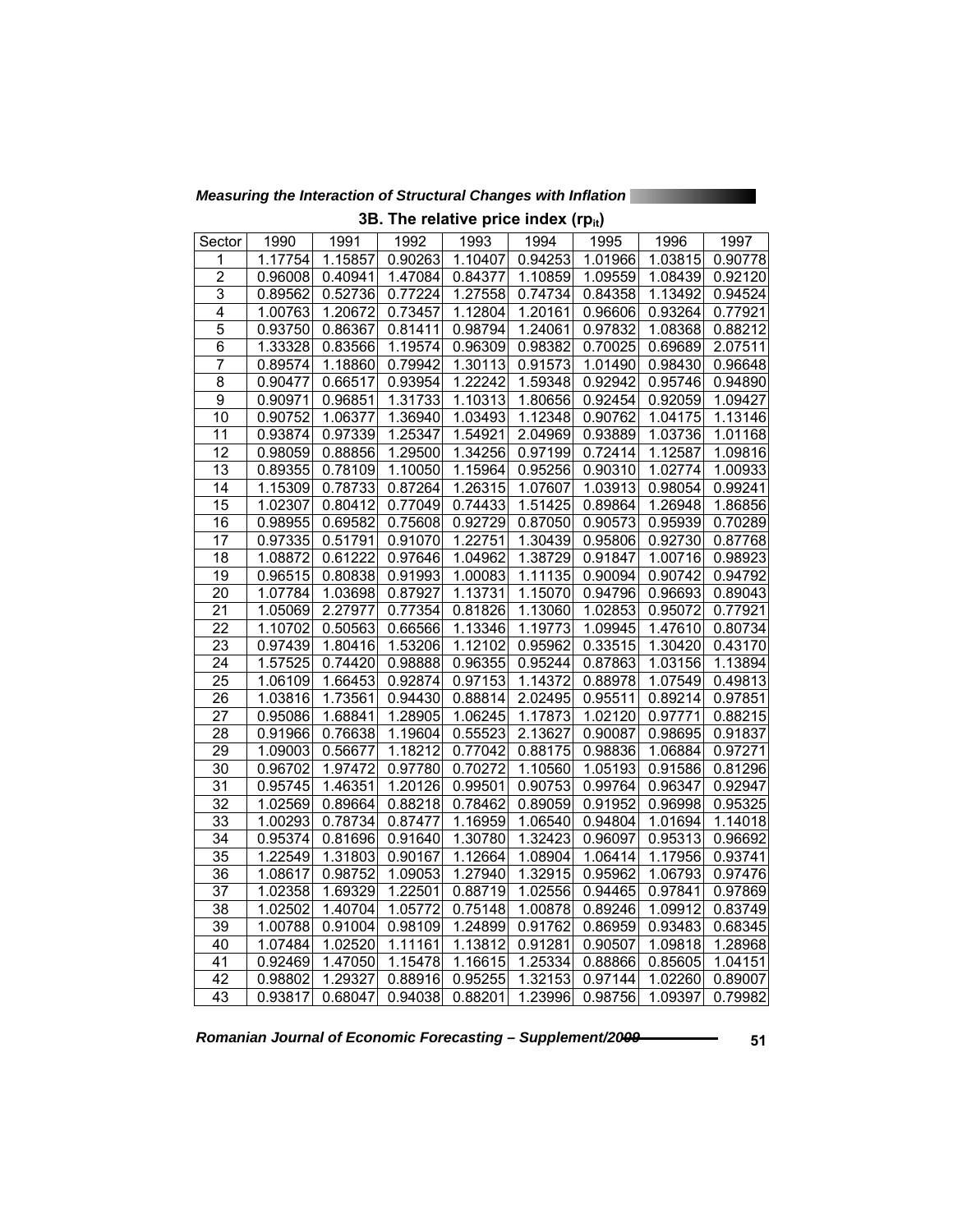*Institute of Economic Forecasting*

| Sector          | 1990    | 1991    | 1992    | 1993    | 1994    | 1995    | 1996    | 1997    |
|-----------------|---------|---------|---------|---------|---------|---------|---------|---------|
| 44              | 0.97060 | 0.78137 | 0.90902 | 1.00631 | 1.23316 | 0.85809 | 1.18383 | 0.80489 |
| 45              | 1.04774 | 0.75579 | 0.97143 | 1.18055 | 1.19711 | 0.87425 | 1.29457 | 0.76970 |
| 46              | 1.06551 | 0.57791 | 1.20602 | 0.97379 | 0.99450 | 0.84324 | 0.89394 | 0.99572 |
| 47              | 1.02100 | 1.01627 | 0.95251 | 0.90910 | 1.09168 | 0.90388 | 1.10119 | 0.81975 |
| $\overline{48}$ | 0.89451 | 0.65830 | 0.87419 | 1.22377 | 1.09203 | 0.90600 | 1.12711 | 0.89655 |
| 49              | 0.93949 | 0.60580 | 0.89726 | 0.98255 | 1.31937 | 0.90667 | 1.08250 | 0.80165 |
| $\overline{50}$ | 0.96732 | 1.35879 | 1.20040 | 0.89282 | 1.49381 | 1.11619 | 1.20029 | 0.69246 |
| 51              | 1.14713 | 0.43284 | 0.49588 | 0.92329 | 0.94532 | 0.95857 | 1.19220 | 1.24395 |
| 52              | 1.01892 | 0.78034 | 0.75196 | 1.44188 | 0.99865 | 0.99336 | 1.00309 | 0.86615 |
| 53              | 0.89398 | 0.71505 | 0.82422 | 1.28763 | 1.05274 | 0.93087 | 1.07636 | 0.63622 |
| 54              | 0.93988 | 1.12358 | 0.91442 | 0.93159 | 1.30411 | 0.97999 | 0.96608 | 0.79620 |
| 55              | 0.90579 | 0.97612 | 0.99951 | 0.89697 | 1.22628 | 1.01278 | 1.06094 | 0.81108 |
| $\overline{56}$ | 1.02583 | 0.71390 | 1.01683 | 0.91621 | 1.24277 | 0.99609 | 1.06644 | 1.13505 |
| $\overline{57}$ | 0.90794 | 1.10749 | 1.15290 | 0.96823 | 0.76382 | 0.89850 | 0.95893 | 0.88802 |
| $\overline{58}$ | 0.93086 | 0.88684 | 0.93478 | 1.28062 | 0.56826 | 0.87652 | 1.05653 | 1.19162 |
| 59              | 0.93509 | 0.85047 | 0.67546 | 1.22875 | 0.93550 | 0.78392 | 1.07915 | 0.92131 |
| 60              | 0.95090 | 0.98571 | 0.80780 | 1.15297 | 0.98126 | 0.85523 | 0.94845 | 0.93326 |
| 61              | 1.04262 | 0.58356 | 0.66956 | 1.16277 | 1.42053 | 1.00784 | 1.16295 | 0.76900 |
| 62              | 0.72463 | 2.07704 | 1.44963 | 0.69642 | 1.08967 | 0.95410 | 0.74188 | 1.30578 |
| 63              | 0.92061 | 0.88831 | 0.99247 | 0.93929 | 1.03337 | 1.02044 | 1.01098 | 0.95823 |
| 64              | 0.94498 | 2.80833 | 0.98146 | 0.81717 | 0.81478 | 1.15528 | 1.02245 | 1.03932 |
| 65              | 0.91731 | 1.00205 | 1.40216 | 1.02951 | 1.17588 | 1.29539 | 1.03515 | 1.16493 |
| 66              | 0.89429 | 2.22574 | 0.99055 | 1.15138 | 0.89285 | 0.78349 | 1.01995 | 0.86983 |
| 67              | 1.05921 | 1.42035 | 1.16133 | 0.93336 | 0.90913 | 0.87109 | 1.13615 | 1.07791 |
| 68              | 1.00773 | 1.05378 | 1.24902 | 1.30372 | 0.82343 | 0.90000 | 1.12037 | 0.97567 |
| 69              | 1.29563 | 1.16254 | 1.08664 | 2.20305 | 0.92043 | 1.04888 | 1.10038 | 1.77979 |
| 70              | 0.94682 | 2.54953 | 1.25204 | 1.91101 | 1.01541 | 0.89129 | 1.40781 | 0.94897 |
| $\overline{7}1$ | 1.06148 | 1.17037 | 1.13303 | 1.15948 | 1.58727 | 0.93963 | 1.09196 | 0.94984 |
| 72              | 0.99473 | 0.82406 | 0.65057 | 1.55726 | 1.28054 | 1.05631 | 1.05870 | 0.82726 |
| $\overline{73}$ | 1.06261 | 0.76495 | 0.81107 | 0.95370 | 1.02097 | 0.97258 | 0.98265 | 1.03746 |
| 74              | 1.01693 | 0.75669 | 0.72902 | 1.27077 | 0.94918 | 1.13391 | 1.13359 | 1.05872 |
| 75              | 1.04634 | 0.86026 | 1.23655 | 1.02292 | 0.96970 | 1.10992 | 0.72275 | 0.70766 |
| 76              | 0.89196 | 0.59184 | 0.72054 | 0.95965 | 0.94162 | 1.10737 | 0.96803 | 4.45100 |
| $\overline{77}$ | 0.89207 | 0.58215 | 0.85930 | 1.49395 | 0.80202 | 0.98469 | 1.00792 | 0.85831 |
| 78              | 0.91209 | 0.81289 | 0.80935 | 1.17247 | 1.09999 | 1.11653 | 0.99792 | 0.92167 |
| 79              | 0.88744 | 0.57673 | 1.06994 | 0.97849 | 1.13703 | 1.02362 | 1.03079 | 0.99882 |
| 80              | 0.96043 | 1.04472 | 0.76315 | 1.50807 | 0.93091 | 1.02990 | 1.03858 | 0.79515 |
| 81              | 0.92231 | 1.06182 | 0.83540 | 0.97809 | 0.99727 | 1.19159 | 0.92034 | 0.86052 |
| $\overline{82}$ | 1.04507 | 0.81078 | 0.81461 | 0.97125 | 1.07551 | 1.05926 | 0.93341 | 0.84605 |
| $\overline{83}$ | 0.90648 | 1.00199 | 0.81397 | 0.90846 | 1.00621 | 1.00288 | 1.01134 | 0.82581 |
| 84              | 0.89666 | 1.18116 | 0.71554 | 1.03705 | 1.10430 | 1.07288 | 1.04288 | 0.97866 |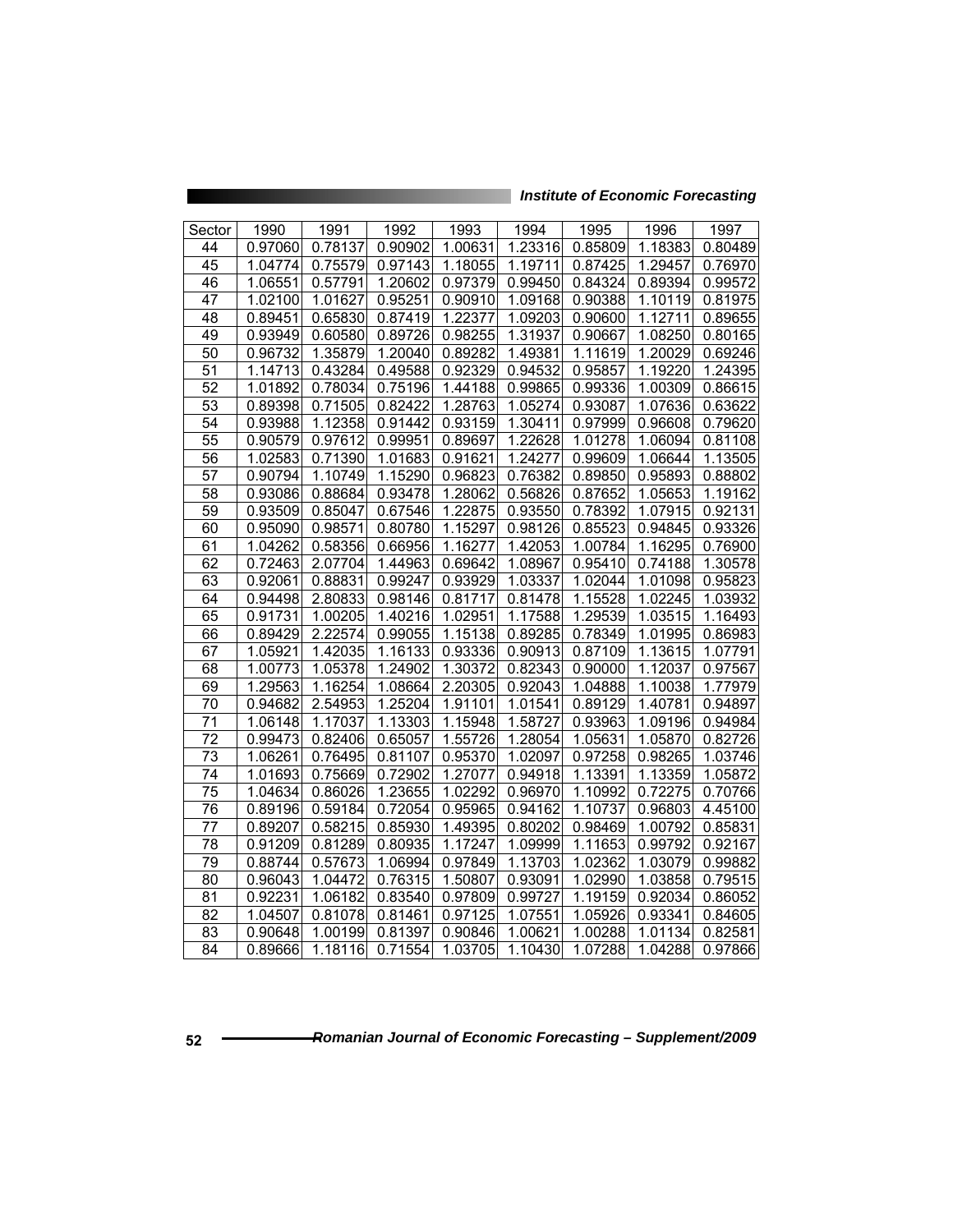*Measuring the Interaction of Structural Changes with Inflation* 

|  |  |  |  |  |  | 3B. The relative price index (rp $_{\rm it}$ ) - continuation |
|--|--|--|--|--|--|---------------------------------------------------------------|
|--|--|--|--|--|--|---------------------------------------------------------------|

| Sector          | 1998     | 1999                                | 2000              | 2001                                                                    | 2002                       | 2003              | 2004                                        | 2005              |
|-----------------|----------|-------------------------------------|-------------------|-------------------------------------------------------------------------|----------------------------|-------------------|---------------------------------------------|-------------------|
| 1               |          |                                     |                   | 0.790498 0.978165 1.068432 0.950069 0.957691 1.065295 1.016423 0.811006 |                            |                   |                                             |                   |
| $\overline{2}$  |          |                                     |                   | 1.047436 0.635344 0.948942 1.197322 0.969126 0.841766 0.922931          |                            |                   |                                             | 1.00255           |
| $\overline{3}$  |          |                                     |                   | 0.84381 1.071139 0.855703 1.107796 1.087482 1.103678 0.968609 1.150028  |                            |                   |                                             |                   |
| 4               | 1.091583 |                                     |                   | 1.107712 1.032295 0.928062 0.923706 1.076467                            |                            |                   |                                             | 0.98486 0.920083  |
| $\overline{5}$  | 1.051706 |                                     |                   | 0.98034 1.029285 0.994744 1.023445                                      |                            | 1.2245            |                                             | 0.9765 0.940748   |
| 6               |          | 1.292148 0.983596 1.070492          |                   |                                                                         | 1.01097 1.122039           |                   | 0.816766 1.024622 0.981313                  |                   |
| 7               |          |                                     |                   | 1.000442 0.940786 1.192078 0.994805 0.833405 0.791519 0.984589 1.096361 |                            |                   |                                             |                   |
| $\overline{8}$  |          | 0.861296 0.827352                   |                   | 0.90229 1.018087 0.876786 0.968432                                      |                            |                   | 0.95632                                     | 0.95433           |
| $\overline{9}$  | 0.847641 |                                     | 0.835057 1.087585 | 1.023403                                                                |                            | 1.01375 0.841803  | 1.003087                                    | 0.91489           |
| 10              |          | 0.826925 0.841734 0.992247          |                   |                                                                         | 0.968852 1.057992 0.927717 |                   | 0.924637                                    | 1.009272          |
| 11              |          | 0.804125 0.923304 1.237291 0.866551 |                   |                                                                         | 0.92686                    | 0.813692          | 1.027562 0.969621                           |                   |
| 12              |          |                                     |                   | 0.699334 0.862785 1.171423 1.072725 0.940218 1.014786                   |                            |                   |                                             | 1.02443 0.903222  |
| $\overline{13}$ |          |                                     |                   | 0.860305 0.769407 1.017005 1.001677 0.905003                            |                            |                   | 0.85164 0.980797                            | 1.072602          |
| 14              |          |                                     |                   | 0.772183 0.900925 1.052942 1.012226 0.911186 0.948911 1.033814 0.981131 |                            |                   |                                             |                   |
| $\overline{15}$ | 0.976245 | 1.205264                            |                   | 0.76485 0.887332 0.958215 1.072356 0.884785 0.968082                    |                            |                   |                                             |                   |
| $\overline{16}$ | 0.885145 |                                     |                   | 0.908384 1.221448 1.038859 0.988941                                     |                            | 0.952588          | 1.00477                                     | 1.050437          |
| 17              |          |                                     |                   | 0.795499 0.890024 0.974188 1.017954 1.016014 0.971127 1.058881 0.947936 |                            |                   |                                             |                   |
| $\overline{18}$ |          |                                     |                   | 0.776884 0.901889 0.872753 0.979181                                     | 0.959638                   | 0.92602           | 1.050649 0.960414                           |                   |
| 19              |          |                                     |                   | 0.862492 0.902626 0.951558 1.260177 1.066934 1.041695                   |                            |                   |                                             | 1.01432 0.993583  |
| $\overline{20}$ | 0.826432 | 0.91191                             |                   | 1.0558 1.034891 1.051793 0.917462 1.021526 0.916746                     |                            |                   |                                             |                   |
| $\overline{21}$ | 1.06478  | 0.966785                            |                   | 1.096236 1.002515 1.064715 0.868898                                     |                            |                   | 0.937602 0.855314                           |                   |
| $\overline{22}$ |          |                                     |                   | 0.889841 0.997158 0.888852 0.953207 0.994393                            |                            | 0.955771          | 0.971353 0.981472                           |                   |
| $\overline{23}$ |          |                                     |                   | 0.974868 0.851941 1.165412 0.985517                                     | 0.969143                   |                   | 0.913169 1.205884                           | 0.79328           |
| 24              |          | 1.01835 0.844422                    |                   | 1.08756 0.922872 1.175486 0.779149 0.891445 1.355149                    |                            |                   |                                             |                   |
| 25              |          | 0.932866 0.910238 1.070362 0.957255 |                   |                                                                         |                            |                   | 1.0545 1.018177 1.068857 0.898326           |                   |
| $\overline{26}$ |          |                                     |                   | 0.955762 0.996335 0.961976 1.000669 0.974017                            |                            | 0.902575          | 0.995033 0.978056                           |                   |
| $\overline{27}$ |          |                                     |                   | 1.017279 0.848929 1.099499 1.027411 0.985901                            |                            |                   | 0.859908 1.015946 0.934501                  |                   |
| $\overline{28}$ |          |                                     |                   | 1.000584 0.853238 0.970518 0.874867                                     | 0.945909                   |                   | 0.882736 0.963377 0.937809                  |                   |
| 29              |          | 0.789507 0.968629                   |                   | 0.97227 0.953587                                                        | 0.991293                   |                   | 0.854544 0.917802                           | 1.17204           |
| $\overline{30}$ |          |                                     |                   | 0.882413 0.833665 0.908259 0.955602 0.896083 0.899352 0.950015 1.066311 |                            |                   |                                             |                   |
| $\overline{31}$ |          |                                     |                   | 0.895889 0.777143 1.095603 0.987217 1.120604 0.979168 1.004179 1.038443 |                            |                   |                                             |                   |
| $\overline{32}$ |          |                                     |                   | 0.947453 0.840135 1.145947 1.013371 1.079586 0.968654                   |                            |                   |                                             | 1.03588 0.997848  |
| 33              |          |                                     |                   | 0.894707 0.937137 0.920819 1.065058 0.932992                            |                            | 0.912686          |                                             | 1.01697 1.003304  |
| 34              |          |                                     |                   | 0.922865 0.937385 0.902913 0.966925 0.948784                            |                            |                   | 0.923087 1.027973 1.004832                  |                   |
| 35              |          | 0.954131 1.002184 1.147927          |                   |                                                                         | 1.01767 0.978472           |                   | 0.978139 1.011338 0.907407                  |                   |
| 36              |          |                                     |                   | 1.006748 0.834345 0.947263 1.141238 0.975944 0.869475                   |                            |                   |                                             | 1.11735 0.978381  |
| 37              | 0.999344 |                                     |                   | 0.95894 1.051582 1.013103 1.023924 0.887428 1.061622 1.007087           |                            |                   |                                             |                   |
| $\overline{38}$ |          | 0.987153 0.844949 1.020467          |                   | 1.114621                                                                |                            | 1.061508 0.945886 |                                             | 1.05982 1.021983  |
| 39              |          | 0.907562 0.954603                   |                   | 1.09063 0.997795 0.926407                                               |                            |                   | 0.959991 0.984038 0.964002                  |                   |
| 40              |          | 0.916216 0.835727                   |                   | 0.977962 1.028278 0.902149                                              |                            |                   | 0.951569 0.997995 1.051719                  |                   |
| 41              |          | 0.795208 0.910403 1.114795          |                   |                                                                         |                            |                   | 0.99633 0.858268 1.003956 1.368336 0.828803 |                   |
| 42              |          |                                     |                   | 0.808045 0.949718 1.092753 1.025551 0.947369                            |                            | 0.867128          |                                             | 1.06035 0.998275  |
| $\overline{43}$ | 0.810678 |                                     | 0.873196 1.086094 |                                                                         | 1.147452 0.921826          | 0.86344           |                                             | 1.001501 0.912625 |
| 44              |          | 0.862188 0.879136 1.018356          |                   | 1.022863 1.036177                                                       |                            | 1.225299          | 1.041564                                    | 1.03748           |
| 45              | 0.913565 | 0.810074                            | 1.078731          | 1.126415                                                                | 0.9736                     | 0.859228          | 1.168639                                    | 1.062384          |
| 46              |          |                                     |                   | 0.917849 0.927141 1.186728 1.122204 1.011422                            |                            |                   | 0.938453 0.794484 1.066497                  |                   |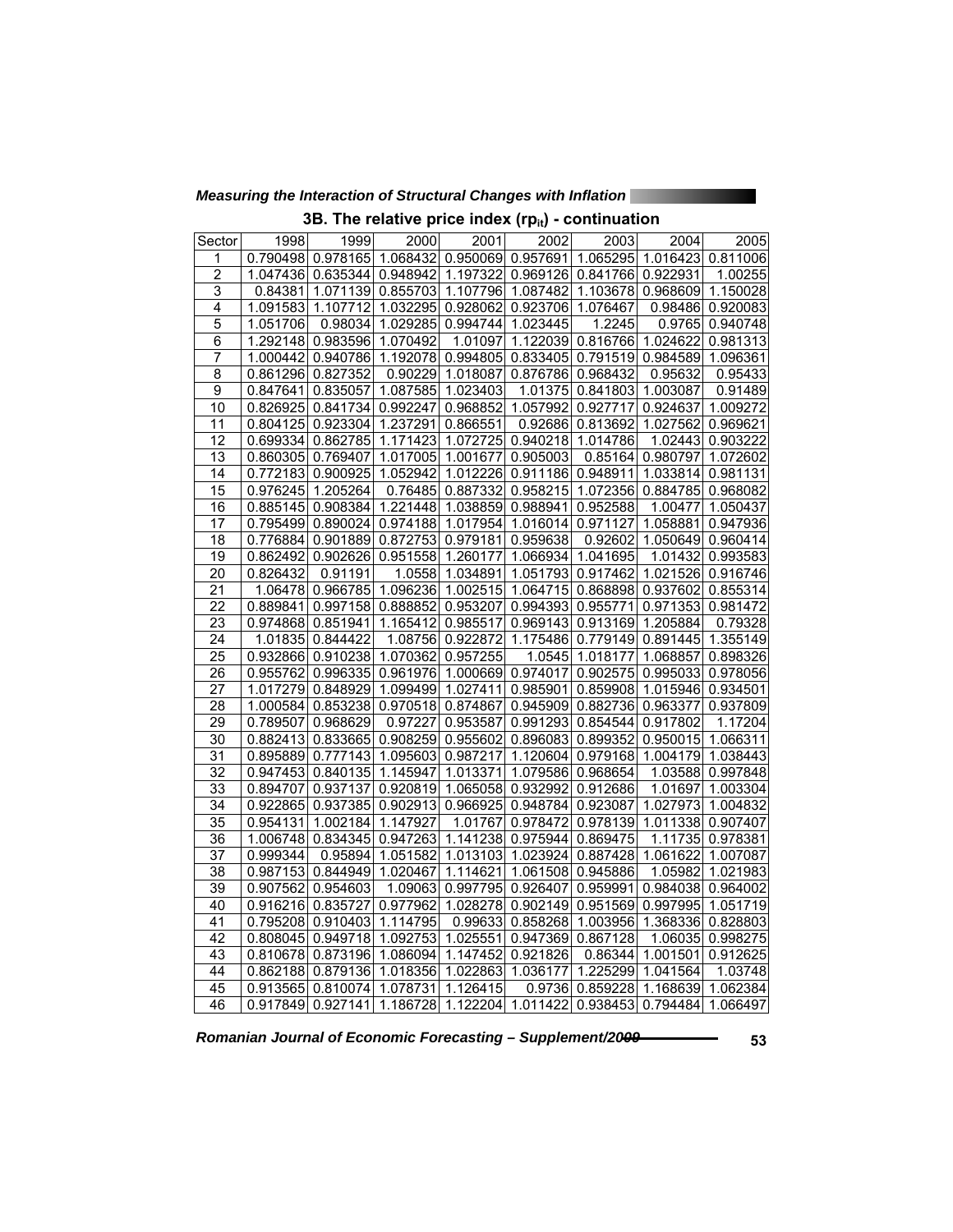| Sector          | 1998     | 1999     | 2000              | 2001     | 2002     | 2003     | 2004              | 2005     |
|-----------------|----------|----------|-------------------|----------|----------|----------|-------------------|----------|
| 47              | 1.225305 | 0.853524 | 1.033467          | 1.062702 | 1.011468 | 0.845487 | 1.087497          | 1.129047 |
| 48              | 1.586233 | 0.937894 | 1.026534          | 1.166777 | 1.07099  | 0.940076 | 1.040891          | 1.035053 |
| 49              | 0.86642  | 1.017624 | 0.919821          | 1.174435 | 0.902588 | 0.964518 | 1.00866           | 1.037498 |
| 50              | 0.86506  |          | 0.910068 0.946922 | 0.979511 | 1.088127 |          | 0.988004 1.002055 | 0.970151 |
| 51              | 0.828229 | 0.833707 | 1.152082          | 0.865763 | 1.069795 | 1.001801 | 1.030579          | 1.166633 |
| 52              | 0.850333 | 0.99153  | 1.063733          | 1.141686 | 1.063213 | 0.896043 | 1.024719          | 0.976241 |
| $\overline{53}$ | 0.987179 | 0.900711 | 0.930849          | 0.900342 | 0.964667 | 0.967    | 1.02458           | 0.945522 |
| 54              | 0.896218 | 0.858177 | 1.014191          | 1.032331 | 1.045292 | 0.916654 | 1.008207          | 0.892656 |
| 55              | 0.833626 | 0.890646 | 1.173528          | 1.239655 | 1.156244 | 1.031573 | 1.097525          | 1.00608  |
| 56              | 0.785589 | 0.980761 | 1.074225          | 1.046456 | 1.089692 | 0.979418 | 1.044948          | 1.09329  |
| 57              | 1.056706 | 1.126389 | 0.962277          | 1.089589 | 1.131988 | 1.431644 | 1.016624          | 0.979792 |
| $\overline{58}$ | 1.038637 | 1.092923 | 0.918316          | 1.182187 | 1.079948 | 1.000708 | 1.096377          | 1.065513 |
| 59              | 0.872362 | 0.906757 | 0.861954          | 1.030814 | 0.922196 | 0.918122 | 1.150111          | 1.002335 |
| 60              | 0.972574 | 0.88107  | 1.209144          | 0.997413 | 0.979525 | 0.974669 | 0.98683           | 0.953803 |
| 61              | 0.955931 | 0.888719 | 0.846492          | 0.9776   | 0.997821 | 0.996393 | 0.970934          | 1.01242  |
| 62              | 0.98043  | 1.544356 | 1.05138           | 1.048125 | 1.18809  | 0.952769 | 0.977714          | 1.012546 |
| 63              | 0.96373  | 1.01013  | 0.93751           | 1.03407  | 1.06385  | 1.001536 | 1.022599          | 1.029518 |
| 64              | 1.081845 | 1.009049 | 0.921079          | 0.92285  | 0.956191 | 0.917631 | 1.021642          | 0.971048 |
| 65              | 1.018683 | 1.030277 | 0.861469          | 0.963715 | 0.986046 | 0.898205 | 0.987897          | 1.059546 |
| 66              | 1.101346 | 0.999005 | 1.391875          | 0.852653 | 1.030957 | 0.96085  | 0.891708          | 1.224026 |
| 67              | 1.072901 | 1.025786 | 1.04429           | 1.155521 | 1.005198 | 0.981964 | 0.964553          | 0.734549 |
| 68              | 1.012784 | 1.00485  | 0.910992          | 0.974209 | 1.063634 | 1.04341  | 0.968767          | 1.004559 |
| 69              | 0.713021 | 0.896242 | 1.1394            | 1.099997 | 0.820188 | 0.844541 | 0.907408          | 1.060178 |
| 70              | 0.955742 | 1.287645 | 1.194018          | 0.675512 | 1.023799 | 0.848771 | 1.044425          | 0.848767 |
| $\overline{71}$ | 1.385335 | 1.346147 | 0.9751            | 1.000769 | 0.989398 | 1.116815 | 0.99544           | 0.949323 |
| 72              | 1.168335 | 1.010611 | 1.015543          | 0.920321 | 0.93889  | 0.976073 | 1.029414          | 1.008175 |
| 73              | 1.343601 | 1.070186 | 0.929856          | 0.891746 | 1.113983 | 0.832417 | 0.977627          | 1.070026 |
| 74              | 1.376247 | 1.213675 | 1.000971          | 1.025986 | 0.862021 | 0.960185 | 1.011289          | 0.923283 |
| 75              | 0.969014 | 0.978272 | 0.885664          | 1.020187 | 1.154944 | 0.910891 | 1.04099           | 0.913859 |
| 76              | 1.025915 | 1.035219 | 0.989078          | 0.976155 | 1.033545 | 0.911252 | 1.005857          | 1.065652 |
| 77              | 1.062614 | 1.130308 | 1.274093          | 1.096147 | 0.992673 | 0.888961 | 0.968468          | 1.01161  |
| 78              | 1.082876 | 0.966532 | 0.90041           | 0.970684 | 1.04622  | 1.102415 | 1.007009          | 0.89355  |
| 79              | 1.127055 | 1.126389 | 0.810687          | 0.88886  | 1.046899 | 1.003741 | 0.995935          | 0.919098 |
| 80              | 1.351179 | 1.086644 | 0.926594          | 1.135488 | 0.955174 | 0.9024   | 0.992509          | 1.14724  |
| 81              | 1.315648 | 1.018748 | 1.09814           | 0.979509 | 1.02175  | 1.710967 | 1.014372          | 1.057136 |
| 82              | 1.26362  | 1.07979  | 0.944735          | 0.994116 | 1.055429 | 1.161591 | 1.096347          | 1.055934 |
| 83              | 1.199887 | 1.109383 | 0.919782          | 0.98704  | 1.072406 | 1.333968 | 1.089641          | 1.113558 |
| 84              | 1.193077 | 1.241044 | 0.956274          | 0.881071 | 0.96809  | 1.021122 | 1.029151          | 1.066366 |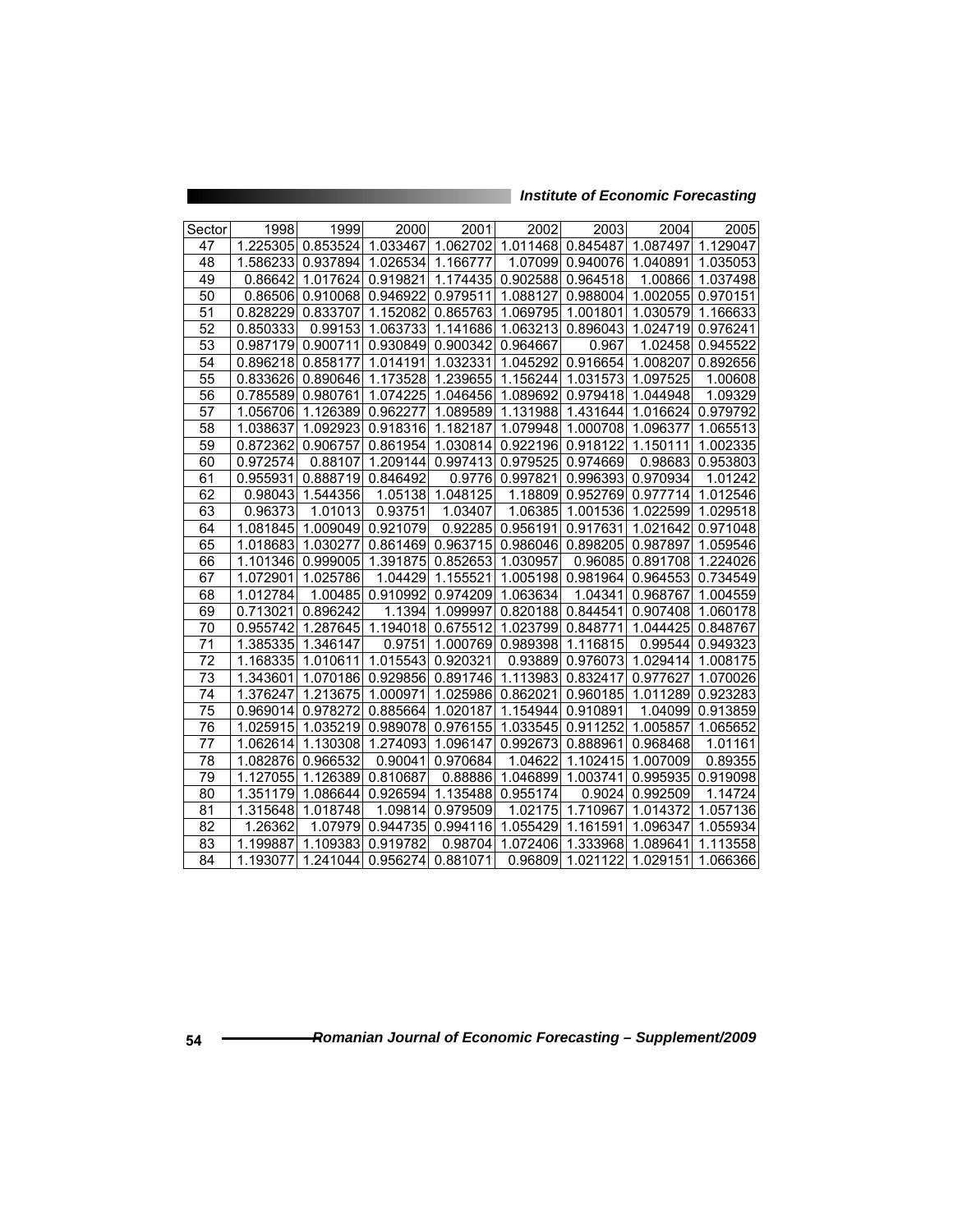*Measuring the Interaction of Structural Changes with Inflation* 

|  |  | 3C. The weighted relative output index (wrq $_{\rm it}$ ) |  |  |  |  |  |
|--|--|-----------------------------------------------------------|--|--|--|--|--|
|--|--|-----------------------------------------------------------|--|--|--|--|--|

| Sector          | 1990     | 1991                                                                                                         | 1992              | 1993                               | 1994 | 1995                                                                          | 1996              | 1997             |
|-----------------|----------|--------------------------------------------------------------------------------------------------------------|-------------------|------------------------------------|------|-------------------------------------------------------------------------------|-------------------|------------------|
| 1               |          | 0.099079 0.133496 0.138458 0.142884 0.160129 0.143903 0.141936                                               |                   |                                    |      |                                                                               |                   | 0.16512          |
| $\overline{2}$  |          | 0.084885 0.067623 0.030857 0.046058 0.035443 0.043618 0.037942 0.038062                                      |                   |                                    |      |                                                                               |                   |                  |
| 3               |          | $0.030436 0.023255 0.013276 0.010887 0.013987 0.009869 0.006892 0.006196$                                    |                   |                                    |      |                                                                               |                   |                  |
| $\overline{4}$  |          | 0.002359 0.001942 0.002134 0.001453 0.001641 0.001935 0.001805 0.001463                                      |                   |                                    |      |                                                                               |                   |                  |
| $\overline{5}$  | 0.004766 | 0.00375                                                                                                      |                   |                                    |      | 0.00355 0.002552 0.002487 0.002967 0.002781 0.003324                          |                   |                  |
| 6               |          | 0.009075 0.016888 0.014806 0.017459 0.015959 0.014878 0.007823 0.002348                                      |                   |                                    |      |                                                                               |                   |                  |
| $\overline{7}$  | 0.02024  |                                                                                                              |                   |                                    |      | 0.01697 0.020808 0.014754 0.019569 0.019614 0.021355 0.020988                 |                   |                  |
| $\overline{8}$  |          | $0.00295 0.002549 0.003746 0.003591 0.004297 0.008023 0.008487 0.009772$                                     |                   |                                    |      |                                                                               |                   |                  |
| $\overline{9}$  |          | $0.00143$ 0.001586                                                                                           |                   | 0.00181 0.002337 0.001959 0.003957 |      |                                                                               | 0.004565 0.003738 |                  |
| 10              | 0.003913 |                                                                                                              |                   |                                    |      | $0.00391 0.003734 0.005319 0.005951 0.006705 0.006522 0.007989$               |                   |                  |
| 11              |          | $0.000711$  0.000643 0.000799 0.001178 0.001337 0.003017 0.003978 0.003841                                   |                   |                                    |      |                                                                               |                   |                  |
| 12              |          | $0.004575 \, 0.005313 \, 0.003806 \, 0.004335 \, 0.005221$                                                   |                   |                                    |      |                                                                               | 0.00283 0.002081  | 0.00221          |
| 13              |          | $0.016773$ 0.014822 0.011396 0.010926 0.012263 0.011195 0.013805 0.013476                                    |                   |                                    |      |                                                                               |                   |                  |
| 14              |          | 0.015493 0.020123                                                                                            |                   |                                    |      | $0.0173 \mid 0.013873 \mid 0.017964 \mid 0.023765 \mid 0.02959 \mid 0.030908$ |                   |                  |
| 15              |          | 0.011179 0.005807 0.004304 0.003212 0.001802 0.002296 0.001889 0.002614                                      |                   |                                    |      |                                                                               |                   |                  |
| 16              |          | 0.040801 0.043739 0.024186 0.017631                                                                          |                   |                                    |      | 0.01585 0.013494 0.013926 0.013303                                            |                   |                  |
| 17              |          | $0.019751 0.021491 0.011939 0.008365 0.013334 0.017865 $                                                     |                   |                                    |      |                                                                               |                   | 0.01894 0.019694 |
| 18              |          | $0.001668$   $0.001868$   $0.001146$   $0.000895$   $0.000887$   $0.001202$   $0.001083$   $0.001242$        |                   |                                    |      |                                                                               |                   |                  |
| 19              |          | 0.010514 0.009952 0.007613 0.006043                                                                          |                   |                                    |      | $0.00503$ 0.005393 0.005745 0.004972                                          |                   |                  |
| $\overline{20}$ |          | 0.008013 0.008577 0.010029 0.007563 0.008833 0.009593 0.012773 0.011389                                      |                   |                                    |      |                                                                               |                   |                  |
| 21              | 0.004462 |                                                                                                              |                   |                                    |      | $0.00256$ 0.005352 0.003694 0.002799 0.003458 0.004226 0.003509               |                   |                  |
| 22              |          | 0.003628 0.004004 0.002834 0.001727 0.002409 0.002797 0.003812 0.005746                                      |                   |                                    |      |                                                                               |                   |                  |
| 23              |          | 0.001026 0.000783 0.001532 0.003976 0.003902 0.003472 0.001426 0.001992                                      |                   |                                    |      |                                                                               |                   |                  |
| 24              |          | $0.010676 0.017771 0.031517 0.035679 0.034811 0.031567 0.02692 0.027481$                                     |                   |                                    |      |                                                                               |                   |                  |
| 25              |          | $0.000401 0.000919 0.002095 0.002094 0.001815 0.002148 0.001492 0.000794$                                    |                   |                                    |      |                                                                               |                   |                  |
| 26              |          | $0.002023   0.002312   0.003861   0.002619   0.001536   0.002795   0.001718   0.001318$                      |                   |                                    |      |                                                                               |                   |                  |
| $\overline{27}$ |          | $0.001808$  0.002037 0.004034 0.004974 0.004776 0.005006 0.004682 0.003789                                   |                   |                                    |      |                                                                               |                   |                  |
| 28              |          | $0.002995 \mid 0.002827 \mid 0.002277 \mid 0.002666 \mid 0.001272 \mid 0.002267 \mid 0.001667 \mid 0.001662$ |                   |                                    |      |                                                                               |                   |                  |
| 29              |          | 0.00552 0.005773                                                                                             | 0.00272           |                                    |      | 0.00313 0.002227 0.001904                                                     |                   | 0.00156 0.001377 |
| 30              |          | $0.001388 0.001378 0.002817 0.002249 0.001395 0.001569 0.001689 0.001322$                                    |                   |                                    |      |                                                                               |                   |                  |
| $\overline{31}$ |          | $0.003753 0.003002 0.004198 0.005193 0.004223 0.003863 $                                                     |                   |                                    |      |                                                                               |                   | 0.00412 0.003236 |
| 32              |          | 0.010827 0.009546 0.006324 0.005155 0.003434 0.002918 0.002662 0.002564                                      |                   |                                    |      |                                                                               |                   |                  |
| $\overline{33}$ | 0.003376 |                                                                                                              |                   | 0.00373 0.003369 0.002234          |      | 0.00238 0.003109 0.003151                                                     |                   | 0.00326          |
| 34              |          | $0.001166 0.001059 0.000891 0.000809 0.001011 0.001488 0.002257$                                             |                   |                                    |      |                                                                               |                   | 0.00193          |
| 35              | 0.000215 |                                                                                                              |                   |                                    |      | $0.00027 0.000339 0.000294 0.000335 0.000438 0.000451 0.000506$               |                   |                  |
| 36              |          | $0.00027 0.000313 0.000571 0.000875 0.001293 0.002016 0.00176 0.001588$                                      |                   |                                    |      |                                                                               |                   |                  |
| 37              |          | $0.002304 0.001911 0.003372 0.004096 0.003434 0.003744 0.003491 0.003479$                                    |                   |                                    |      |                                                                               |                   |                  |
| $\overline{38}$ |          | 0.010393 0.008971 0.010814                                                                                   |                   |                                    |      | 0.00847 0.004661 0.003183 0.002375 0.002396                                   |                   |                  |
| 39              |          | 0.001157 0.001032 0.000963 0.000863                                                                          |                   |                                    |      | $0.00101$ 0.000513 0.000204 0.000144                                          |                   |                  |
| 40              | 0.001058 |                                                                                                              | 0.00086 0.000889  |                                    |      | 0.00156 0.001549 0.001358 0.001219                                            |                   | 0.00117          |
| 41              |          | $0.004134 \, 0.002749 \, 0.003867 \, 0.004208 \, 0.005508 \, 0.006536 \, 0.007599 \, 0.006518$               |                   |                                    |      |                                                                               |                   |                  |
| 42              | 0.007907 |                                                                                                              |                   |                                    |      | $0.01025 0.010443 0.008867 0.008345 0.010491 0.01001 0.010681$                |                   |                  |
| 43              |          | $0.007966   0.007517   0.004152   0.002643   0.002348   0.003008   0.002557   0.002834$                      |                   |                                    |      |                                                                               |                   |                  |
| 44              | 0.024977 |                                                                                                              | 0.022231 0.015277 | 0.011931                           |      | 0.01169 0.013609 0.011804 0.014517                                            |                   |                  |
| 45              |          | 0.006199 0.006083 0.004043 0.002813 0.003017 0.003857                                                        |                   |                                    |      |                                                                               | 0.003383          | 0.00426          |
| 46              | 0.014332 |                                                                                                              |                   |                                    |      | $0.01398 0.004948 0.005297 0.005017 0.004384 0.001857 0.001649$               |                   |                  |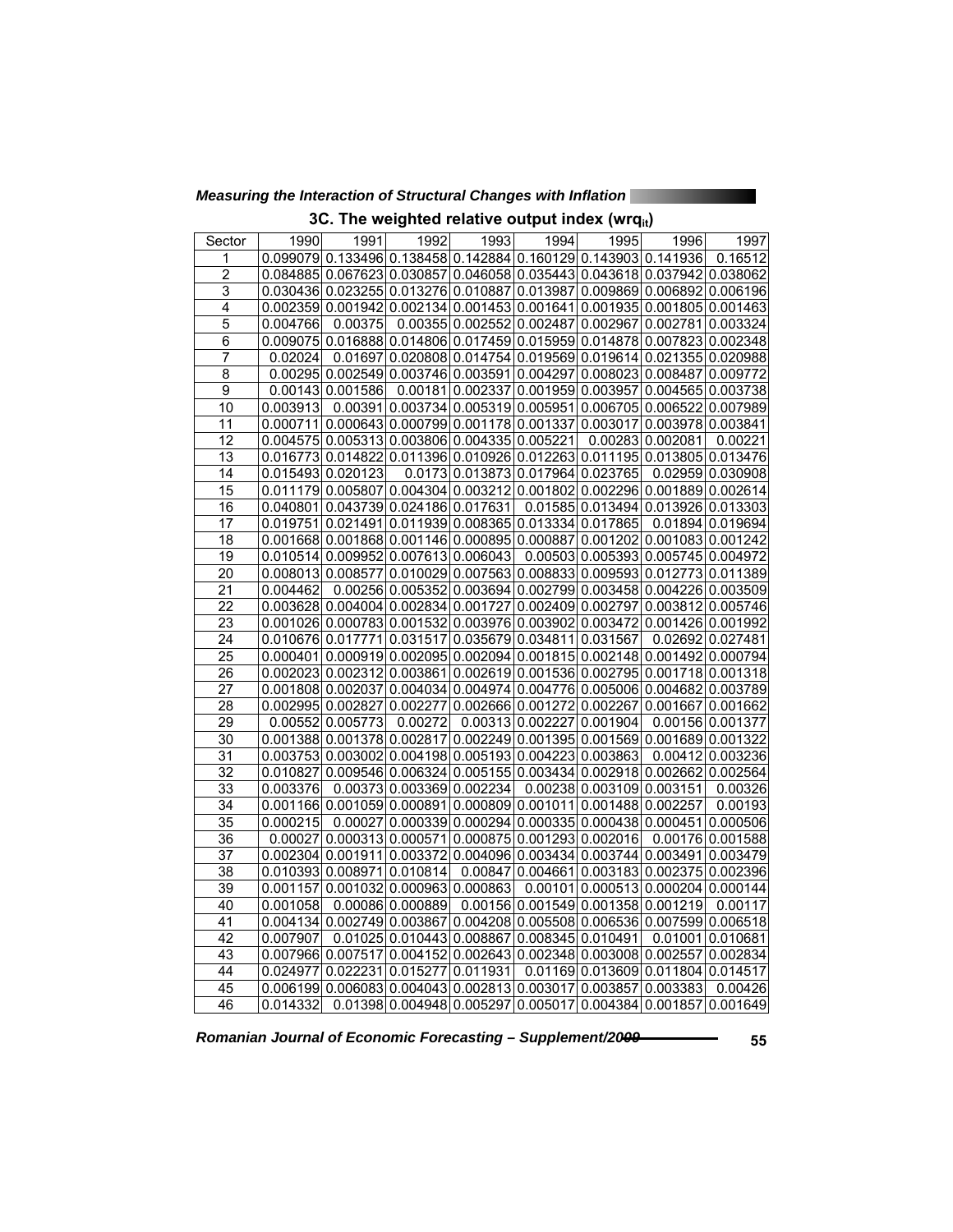| Sector          | 1990     | 1991                                            | 1992     | 1993              | 1994 | 1995                                                                                                         | 1996                      | 1997             |
|-----------------|----------|-------------------------------------------------|----------|-------------------|------|--------------------------------------------------------------------------------------------------------------|---------------------------|------------------|
| 47              |          | 0.008455 0.005311 0.004757 0.004418             |          |                   |      | $\boxed{0.00391}$ 0.004031 0.003134 0.002344                                                                 |                           |                  |
| 48              | 0.006811 |                                                 |          |                   |      | 0.00452 0.002342 0.001532 0.001612 0.001399                                                                  |                           | 0.00084 0.000955 |
| 49              |          | 0.027033 0.021286 0.013344 0.008254             |          |                   |      | 0.00779 0.010146 0.008098 0.008534                                                                           |                           |                  |
| 50              |          |                                                 |          |                   |      | 0.002451 0.002264 0.002552 0.001478 0.001253 0.002113 0.002592                                               |                           | 0.002826         |
| 51              |          |                                                 |          |                   |      | 0.003025 0.002573 0.000712 0.000622 0.000576 0.000614 0.000857                                               |                           | 0.001051         |
| 52              |          | $0.011246 0.009164 0.005702 0.003009 0.006704 $ |          |                   |      |                                                                                                              | 0.00804 0.008302 0.009056 |                  |
| 53              |          | 0.009691 0.008618 0.003929                      |          | 0.0039            |      | 0.00647 0.006497                                                                                             | 0.00604                   | 0.007284         |
| $\overline{54}$ |          |                                                 |          |                   |      | $0.01444 0.006236 0.005056 0.004057 0.003263 0.004025 0.002345 0.002309$                                     |                           |                  |
| 55              |          |                                                 |          |                   |      | 0.007819 0.011115 0.009493 0.009115 0.007659 0.009444                                                        |                           | 0.0114 0.012862  |
| 56              |          |                                                 |          |                   |      | 0.00435410.00349510.00342310.00194110.00161610.002382                                                        |                           | 0.00235 0.002603 |
| 57              |          |                                                 |          |                   |      | $0.003867$  0.003276 0.002842 0.003416 0.002324 0.001375 0.002026 0.001983                                   |                           |                  |
| $\overline{58}$ |          | 0.002182 0.002163 0.000935 0.000955             |          |                   |      | 0.00107 0.000459 0.000408 0.000472                                                                           |                           |                  |
| 59              |          | 0.002826 0.002422                               |          |                   |      | 0.001509 0.000505 0.000854 0.000506 0.000336 0.000253                                                        |                           |                  |
| 60              |          | 0.009457 0.009199 0.009612                      |          |                   |      | 0.00826 0.010785 0.010885 0.009621                                                                           |                           | 0.009453         |
| 61              |          | 0.005746 0.006661                               |          |                   |      | 0.00293 0.001269 0.001944 0.002605 0.001865 0.002612                                                         |                           |                  |
| 62              |          |                                                 |          |                   |      | $0.010078$  0.018701 0.034388 0.066369 0.042063 0.041762 0.033677                                            |                           | 0.022161         |
| 63              |          | 0.06207410.052067                               |          | 0.04713510.056512 |      | 0.0654 0.067801 0.067078                                                                                     |                           | 0.059092         |
| 64              |          | 0.054795 0.043603                               |          |                   |      | 0.11975 0.105873 0.086376 0.078621 0.093588 0.093847                                                         |                           |                  |
| 65              |          | 0.00376710.002821                               |          |                   |      | 0.003108 0.003933 0.003665 0.008626 0.017102                                                                 |                           | 0.016921         |
| 66              |          | 0.01032 0.007085 0.016303 0.011394              |          |                   |      | 0.00926 0.007792 0.006253                                                                                    |                           | 0.004805         |
| 67              |          | 0.016277 0.015067                               | 0.020645 |                   |      | 0.01952 0.016613 0.013854 0.011438                                                                           |                           | 0.012413         |
| 68              |          |                                                 |          |                   |      | 0.028009 0.028396 0.032261 0.044742 0.053822 0.041533 0.039497                                               |                           | 0.044463         |
| 69              |          |                                                 |          |                   |      | 0.002093 0.002746 0.002711 0.002756 0.006414 0.006065 0.005477                                               |                           | 0.005583         |
| 70              |          | 0.002965 0.001632 0.002812 0.002154 0.005781    |          |                   |      | 0.00604                                                                                                      | 0.00475                   | 0.004562         |
| 71              |          |                                                 |          |                   |      | $0.001264 0.001334 0.002643 0.002636 0.003753 0.005606 0.003233 $                                            |                           | 0.003042         |
| 72              |          | 0 0.002045 0.000908                             |          |                   |      | 0.00086 0.001378 0.001929 0.002175                                                                           |                           | 0.002049         |
| $\overline{73}$ |          |                                                 |          |                   |      | 0.001408 0.003081 0.002691 0.002248 0.002787 0.002723                                                        | 0.00327                   | 0.003311         |
| 74              |          |                                                 |          |                   |      | 0.007285 0.010835 0.009649 0.008566 0.011067 0.010609 0.015328                                               |                           | 0.018564         |
| 75              |          |                                                 |          |                   |      | $0.027475 \mid 0.032391 \mid 0.042025 \mid 0.050619 \mid 0.050925 \mid 0.047036 \mid 0.043056 \mid 0.025999$ |                           |                  |
| 76              |          |                                                 |          |                   |      | $0.012228 0.012944 0.020164 0.014789 0.015644 0.014733 0.015644 0.016428$                                    |                           |                  |
| 77              |          |                                                 |          |                   |      | $0.002352 0.002849 0.001771 0.001374 0.001945 0.001489 0.002328 0.002148$                                    |                           |                  |
| 78              |          |                                                 |          |                   |      | 0.007871 0.008313 0.006216 0.003522 0.004072 0.004726 0.005014                                               |                           | 0.004653         |
| 79              |          |                                                 |          |                   |      | $0.012465 \mid 0.012268 \mid 0.008289 \mid 0.006769 \mid 0.005666 \mid 0.006437 \mid 0.007023 \mid 0.007053$ |                           |                  |
| 80              |          | 0.001204 0.003089                               | 0.00255  |                   |      | 0.003991 0.005922 0.006395 0.008404                                                                          |                           | 0.007804         |
| 81              |          |                                                 |          |                   |      | $0.032214 0.030884 0.039243 0.032363 0.033581 0.032869 0.034981 $                                            |                           | 0.033639         |
| $\overline{82}$ |          | 0.026468 0.036412                               |          |                   |      | 0.03164 0.025832 0.024354 0.025465 0.028542                                                                  |                           | 0.026066         |
| 83              |          | 0.023893 0.023982                               | 0.025225 | 0.02033           |      | 0.01949 0.018928                                                                                             | 0.01998                   | 0.019225         |
| 84              |          |                                                 |          |                   |      | 0.016246 0.012656 0.014209 0.009478 0.010986 0.013052 0.017139                                               |                           | 0.018573         |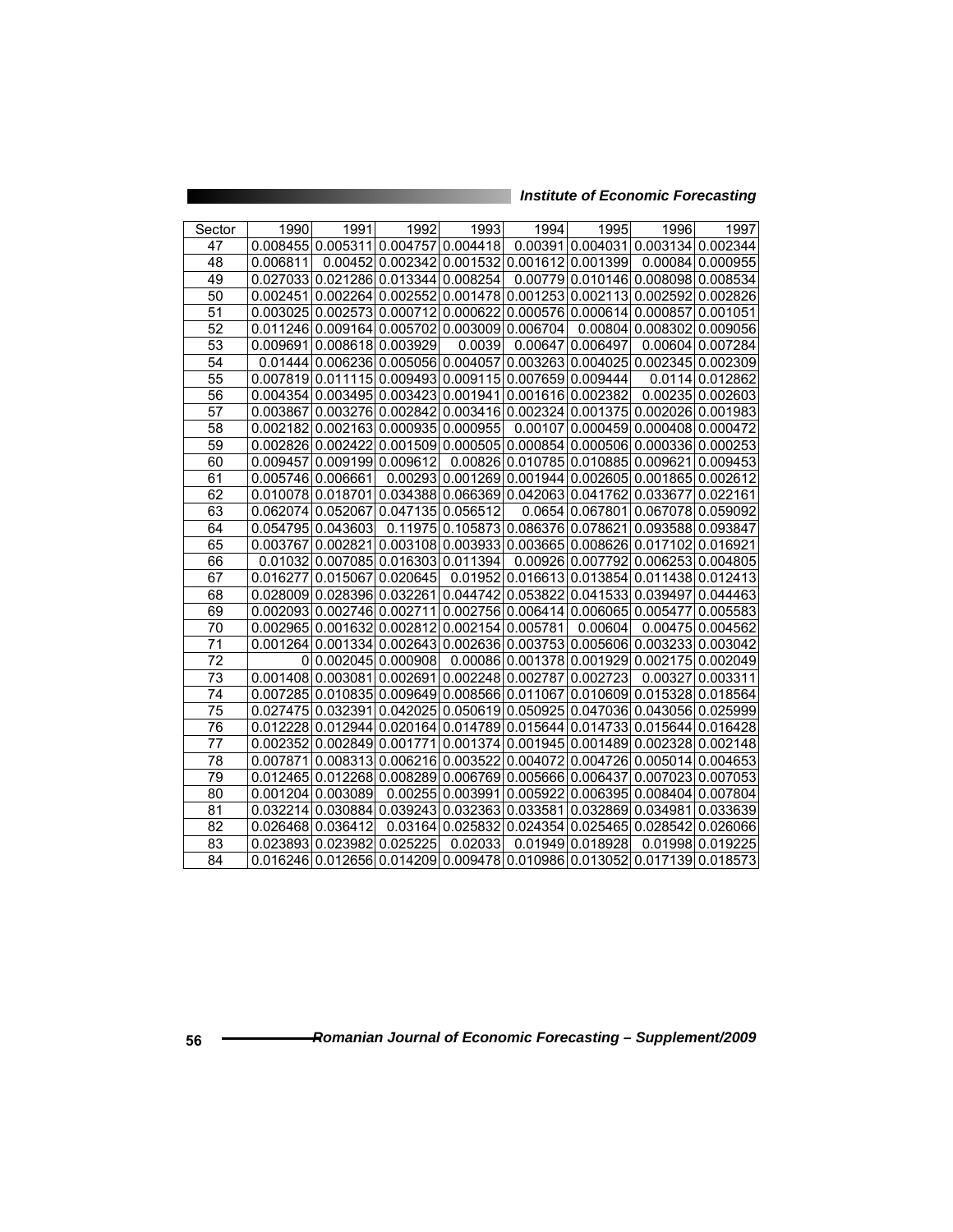*Measuring the Interaction of Structural Changes with Inflation* 

|  |  |  |  | 3C. The weighted relative output index (wrq $_{it}$ ) - continuation |  |
|--|--|--|--|----------------------------------------------------------------------|--|
|--|--|--|--|----------------------------------------------------------------------|--|

| Sector          | 1998     | 1999                                                                                                         | 2000                       | 2001    | $\overline{2002}$             | 2003             | 2004                                                            | 2005             |
|-----------------|----------|--------------------------------------------------------------------------------------------------------------|----------------------------|---------|-------------------------------|------------------|-----------------------------------------------------------------|------------------|
| 1               |          | $0.13314 0.116813 0.086575 0.117619 0.095511 0.094144 0.115542 0.091468$                                     |                            |         |                               |                  |                                                                 |                  |
| $\overline{c}$  |          | $0.042013 0.039832 0.024352 0.022736 0.026934 0.023778 0.018401 0.014535$                                    |                            |         |                               |                  |                                                                 |                  |
| 3               |          | 0.004867 0.004261                                                                                            |                            |         |                               |                  | $0.003150.00299800.0032370.00360300.0033950.003051$             |                  |
| 4               |          | $0.0012 0.001621 0.001852 0.001686 0.001542 0.001281 0.001522 0.001133$                                      |                            |         |                               |                  |                                                                 |                  |
| 5               | 0.003086 |                                                                                                              |                            |         |                               |                  | $0.00307$ 0.003425 0.003385 0.003494 0.003698 0.003762 0.003776 |                  |
| 6               |          | 0.006982 0.011343 0.011716 0.013328 0.012248 0.013208                                                        |                            |         |                               |                  |                                                                 | 0.01073 0.010021 |
| 7               |          | $0.021154 0.025113 0.024935 0.032529 0.030933 0.026062 0.021678 0.019887$                                    |                            |         |                               |                  |                                                                 |                  |
| $\overline{8}$  |          | $0.00893 0.005828 0.005075 0.004324 0.004241 0.004451 0.005434 0.005005$                                     |                            |         |                               |                  |                                                                 |                  |
| $\overline{9}$  |          | 0.003726 0.002947 0.002503 0.002363 0.002543 0.002073 0.001812 0.001719                                      |                            |         |                               |                  |                                                                 |                  |
| 10              |          | 0.008619 0.006202 0.005069 0.006381 0.006527 0.006961 0.006473 0.006101                                      |                            |         |                               |                  |                                                                 |                  |
| 11              |          | $0.003706$ 0.003266 0.004918 0.005674 0.006094 0.008493 0.006754 0.005938                                    |                            |         |                               |                  |                                                                 |                  |
| 12              |          | $0.002506 0.001182 0.001182 0.000457 0.000519 0.000554 $                                                     |                            |         |                               |                  |                                                                 | 0.00049 0.000478 |
| $\overline{13}$ |          | 0.01237 0.010662 0.010802 0.011276 0.011509 0.010437 0.008784 0.009024                                       |                            |         |                               |                  |                                                                 |                  |
| 14              |          | 0.029957 0.015296 0.014164 0.019149 0.018063 0.020661 0.017219                                               |                            |         |                               |                  |                                                                 | 0.01862          |
| 15              |          | 0.004652 0.001814 0.002381 0.001749 0.001359 0.001236 0.001046 0.000669                                      |                            |         |                               |                  |                                                                 |                  |
| 16              |          | 0.009154 0.008072 0.007424 0.008298 0.008786 0.008658 0.007937 0.007231                                      |                            |         |                               |                  |                                                                 |                  |
| 17              |          | $0.016692 \mid 0.014556 \mid 0.015166 \mid 0.015182 \mid 0.015321 \mid 0.015056 \mid 0.013665 \mid 0.013277$ |                            |         |                               |                  |                                                                 |                  |
| $\overline{18}$ |          | $0.001264$ 0.000833 0.000735 0.000849 0.000845 0.000795 0.000672 0.000676                                    |                            |         |                               |                  |                                                                 |                  |
| 19              |          | $0.004927 \mid 0.004495 \mid 0.005016 \mid 0.004491 \mid 0.005596 \mid 0.005855$                             |                            |         |                               |                  | 0.00562                                                         | 0.00523          |
| $\overline{20}$ |          | 0.009893 0.010078 0.009697 0.009809 0.010213 0.010799 0.011123 0.011379                                      |                            |         |                               |                  |                                                                 |                  |
| 21              |          | $0.00281 0.003435 0.003745 0.004178 0.004847 0.004892 0.003946 0.003698$                                     |                            |         |                               |                  |                                                                 |                  |
| $\overline{22}$ |          | 0.004682 0.005411 0.005596 0.005567 0.005504                                                                 |                            |         |                               |                  | 0.00539 0.005355 0.005456                                       |                  |
| 23              |          | $0.000839 0.000419 0.000378 0.000381 0.000361 0.000351 0.000327 $                                            |                            |         |                               |                  |                                                                 | 6.93E-05         |
| 24              |          | 0.032608 0.029561 0.025396 0.023109 0.021989                                                                 |                            |         |                               |                  | 0.02498 0.018322 0.016983                                       |                  |
| 25              |          | $0.000388 0.000293 0.000271 0.000211 0.000152$                                                               |                            |         |                               |                  | $0.00017$ 0.000186                                              | 0.00016          |
| 26              |          | $0.00136 0.001594 0.001683 0.001661 0.001593 0.001415 0.001178 0.001315$                                     |                            |         |                               |                  |                                                                 |                  |
| $\overline{27}$ |          | 0.003514 0.003831 0.003246 0.003398 0.003591 0.003463 0.002838 0.002974                                      |                            |         |                               |                  |                                                                 |                  |
| $\overline{2}8$ |          | $0.001551 0.001453 0.001076 0.000943 0.000956 0.000943 0.000866 0.000817$                                    |                            |         |                               |                  |                                                                 |                  |
| $\overline{29}$ |          | $0.001351 0.000922 0.000777 0.000816 0.000739 0.000657 0.000531 0.000396$                                    |                            |         |                               |                  |                                                                 |                  |
| 30              |          | $0.000952 0.000798 0.000606 0.000524 0.000522 0.000408 0.000339 0.000325$                                    |                            |         |                               |                  |                                                                 |                  |
| $\overline{31}$ |          | 0.003166 0.002596 0.001704 0.001966 0.002047                                                                 |                            |         |                               |                  | 0.0027 0.002559 0.002376                                        |                  |
| $\overline{32}$ |          | 0.002575 0.002753 0.003096 0.003987 0.004259 0.004914 0.004996 0.005471                                      |                            |         |                               |                  |                                                                 |                  |
| $\overline{33}$ |          | 0.003644 0.002964 0.002797 0.002453 0.002768 0.002279                                                        |                            |         |                               |                  |                                                                 | 0.00213 0.001997 |
| 34              |          | $0.001967 \mid 0.001824 \mid 0.001654 \mid 0.001404 \mid 0.001322 \mid 0.001221 \mid 0.001087 \mid 0.000982$ |                            |         |                               |                  |                                                                 |                  |
| 35              |          | $0.000498 0.000594 0.000787 0.000847 0.000665 0.000673 $                                                     |                            |         |                               |                  |                                                                 | 0.00069 0.000588 |
| 36              |          | 0.001632 0.001525 0.001278 0.001375                                                                          |                            |         |                               |                  | 0.00127 0.001106 0.000974 0.001083                              |                  |
| 37              |          | 0.003586 0.003634 0.003434 0.003279 0.003417 0.002976 0.002815                                               |                            |         |                               |                  |                                                                 | 0.00286          |
| 38              |          | 0.002126 0.002162 0.001777 0.001719 0.002043 0.002195 0.002277 0.002415                                      |                            |         |                               |                  |                                                                 |                  |
| 39              |          | 0.000106 0.000109 0.000157                                                                                   |                            |         |                               |                  | 0.00017 0.000176 0.000165 0.000178 0.000268                     |                  |
| 40              |          | 0.001547 0.001089                                                                                            | 0.00083                    | 0.00082 |                               |                  | 0.000798 0.000726 0.000724 0.000658                             |                  |
| 41              |          | $0.007018$  0.003979 0.004021 0.004073 0.004413 0.002889 0.003444 0.004368                                   |                            |         |                               |                  |                                                                 |                  |
| 42              |          | 0.009519 0.005458 0.006487 0.007373 0.006703 0.005168 0.004148 0.004232                                      |                            |         |                               |                  |                                                                 |                  |
| 43              |          | $0.001805 0.001082 0.001013 0.001008 0.001327$                                                               |                            |         |                               | 0.00091          | 0.000727 0.000837                                               |                  |
| 44              | 0.012106 |                                                                                                              | 0.010952 0.009711 0.010293 |         |                               | 0.01052 0.008927 | 0.011211                                                        | 0.012205         |
| 45              |          | 0.003336 0.002914 0.003463                                                                                   |                            |         | $\overline{0.00356}$ 0.003481 |                  | 0.003125 0.002399 0.002518                                      |                  |
| 46              |          | 0.000888 0.000833 0.001122 0.001106 0.001154 0.001175 0.001378 0.001222                                      |                            |         |                               |                  |                                                                 |                  |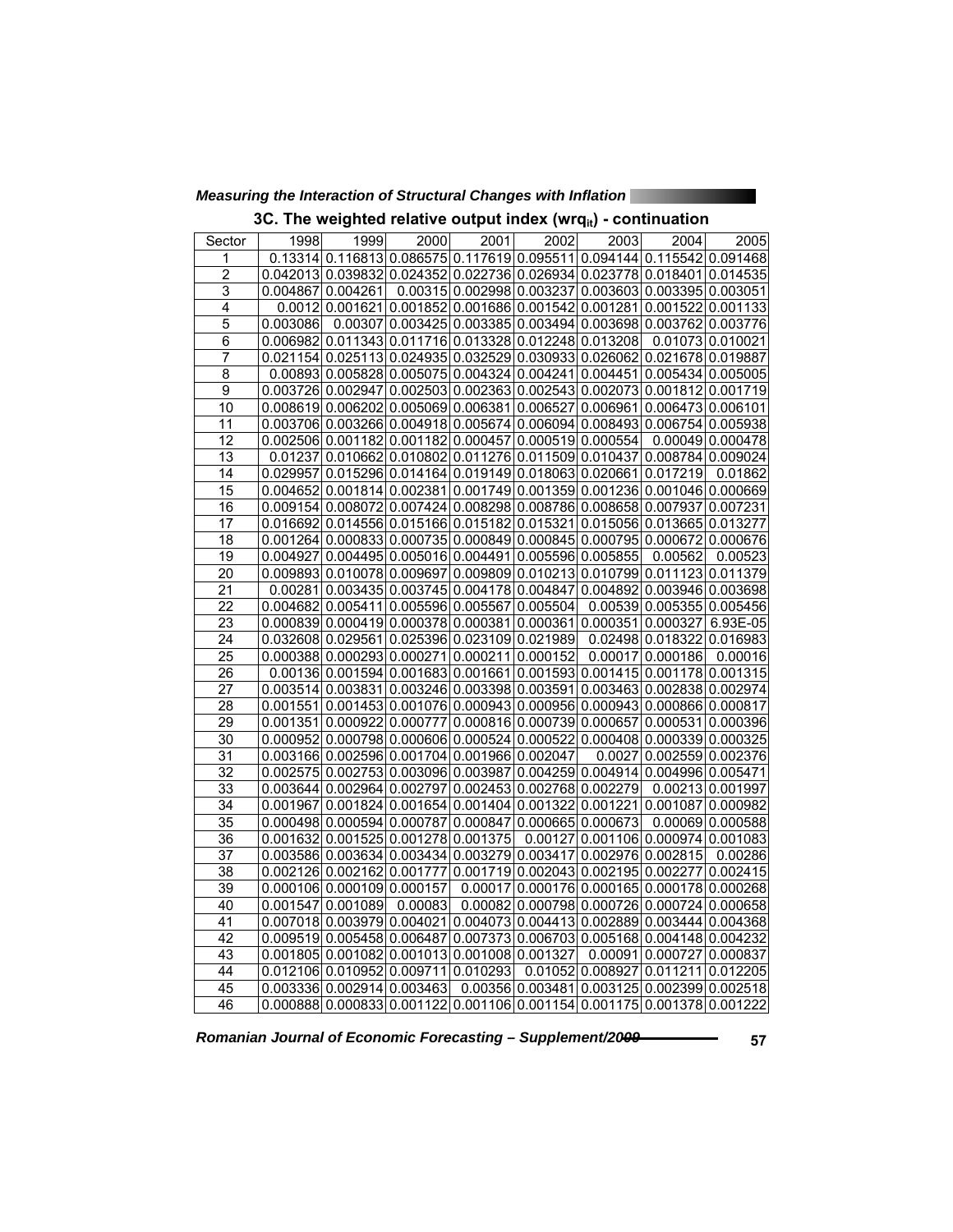|                 |                 |                                                                                                              | 2000     |                            | 2002     |                                                                       |                           | 2005             |
|-----------------|-----------------|--------------------------------------------------------------------------------------------------------------|----------|----------------------------|----------|-----------------------------------------------------------------------|---------------------------|------------------|
| Sector<br>47    | 1998<br>0.00196 | 1999                                                                                                         |          | 2001                       |          | 2003<br>0.00185 0.001352 0.001231 0.001536 0.000914 0.000752 0.000658 | <b>2004</b>               |                  |
| 48              |                 | $0.000899   0.000999   0.000946   0.000893   0.001114  $                                                     |          |                            |          |                                                                       | 0.00119 0.001136          | 0.00138          |
| 49              |                 | 0.006676 0.005735                                                                                            |          |                            |          |                                                                       | 0.00476 0.004184 0.003638 |                  |
|                 |                 |                                                                                                              |          | 0.005252 0.004925 0.005284 |          |                                                                       |                           |                  |
| 50              | 0.002061        | 0.00177                                                                                                      | 0.002236 | 0.00177                    | 0.001858 |                                                                       | 0.00219 0.002337          | 0.00252          |
| 51              |                 | 0.001379 0.001066                                                                                            |          |                            |          | 0.000718 0.000562 0.000537 0.000747                                   |                           | 0.00088 0.000958 |
| 52              |                 | 0.008013 0.006477                                                                                            |          |                            |          | 0.006285 0.006573 0.008006 0.008447 0.007372 0.010307                 |                           |                  |
| 53              |                 | 0.00488610.0044081                                                                                           | 0.003868 | 0.00343                    |          | 0.00292 0.002722                                                      |                           | 0.0027910.002588 |
| $\overline{54}$ | 0.001928        |                                                                                                              |          |                            |          | 0.00176 0.002198 0.002026 0.002256 0.002512 0.002259 0.002206         |                           |                  |
| 55              |                 | 0.010377 0.008288                                                                                            |          |                            |          | 0.00669 0.007875 0.010165 0.012168 0.014262 0.018178                  |                           |                  |
| 56              |                 | $0.002586   0.002186   0.002545   0.002852   0.002765   0.002323   0.002176   0.002508$                      |          |                            |          |                                                                       |                           |                  |
| 57              |                 | $0.001857$  0.001903 0.001964 0.001542 0.001469 0.001487 0.001819 0.001525                                   |          |                            |          |                                                                       |                           |                  |
| 58              |                 | 0.0005910.000627                                                                                             |          | 0.000559 0.000672          |          | $0.000679$ 0.000902 0.000909 0.001063                                 |                           |                  |
| 59              |                 | 0.00021410.000209                                                                                            |          |                            |          | 0.0002 0.000229 0.000117 9.88E-05                                     |                           | 9.6E-05 0.000113 |
| 60              |                 | $0.008997 0.008993 0.009121 0.010606 0.010875 0.010992 0.010249 0.009887$                                    |          |                            |          |                                                                       |                           |                  |
| 61              |                 | 0.002118 0.002021                                                                                            |          |                            |          | $0.00202$ 0.002338 0.002299 0.002272 0.002223                         |                           | 0.00211          |
| 62              |                 | 0.02954 0.026228                                                                                             | 0.034126 | 0.02876                    | 0.03126  |                                                                       | 0.03447 0.028561 0.025918 |                  |
| 63              |                 | 0.05708910.0554431                                                                                           |          |                            |          | 0.058256 0.056823 0.060187 0.065329 0.065933 0.071526                 |                           |                  |
| 64              |                 | 0.110745 0.123494 0.124311 0.108928 0.099303                                                                 |          |                            |          |                                                                       | 0.10436 0.100689 0.115514 |                  |
| 65              |                 | 0.01840210.019679                                                                                            |          | 0.01766410.01440810.012904 |          |                                                                       | 0.01261 0.011688 0.012693 |                  |
| 66              |                 | 0.00424510.0050921                                                                                           |          | 0.005535 0.007302          |          | 0.0073710.00683810.00603910.005593                                    |                           |                  |
| 67              |                 | 0.01286610.0142341                                                                                           |          |                            |          | 0.016911 0.014563 0.013895 0.013377 0.011019 0.010226                 |                           |                  |
| 68              |                 | $0.039625 \mid 0.041208 \mid 0.041736 \mid 0.040299 \mid 0.043656 \mid 0.051455 \mid 0.047866 \mid 0.050724$ |          |                            |          |                                                                       |                           |                  |
| 69              |                 | 0.00888 0.006407                                                                                             |          |                            |          | 0.006174 0.007138 0.007021 0.004995 0.003379 0.003448                 |                           |                  |
| 70              |                 | 0.00294410.001917                                                                                            |          |                            |          | 0.002402 0.002735 0.001663 0.001031                                   |                           | 0.00078 0.000813 |
| 71              |                 | 0.002999 0.003937                                                                                            |          |                            |          | 0.004092 0.003313 0.002877 0.002645 0.001814 0.001962                 |                           |                  |
| 72              |                 | 0.00183710.0026081                                                                                           |          |                            |          | 0.003497 0.003334 0.003447 0.003472 0.003534 0.003712                 |                           |                  |
| 73              |                 | 0.0036910.0050251                                                                                            |          | 0.003964 0.003531 0.002904 |          |                                                                       | 0.0026 0.002298           | 0.00249          |
| 74              |                 | 0.02111310.029797                                                                                            |          |                            |          | 0.038407 0.036904 0.038212 0.034361 0.033813 0.033315                 |                           |                  |
| 75              |                 | 0.019791 0.019866 0.019406 0.021258 0.022232 0.022862 0.024664 0.025421                                      |          |                            |          |                                                                       |                           |                  |
| 76              |                 | 0.077011 0.081167                                                                                            |          |                            |          | 0.088824 0.083045 0.086629 0.085878                                   |                           | 0.07712 0.082161 |
| 77              |                 | 0.001929   0.002954                                                                                          |          |                            |          | 0.004501 0.010038 0.011333 0.010399 0.008481 0.008284                 |                           |                  |
| $\overline{78}$ |                 | 0.004385 0.004102                                                                                            |          |                            |          | 0.003795 0.002662 0.002388 0.002398 0.002453 0.002641                 |                           |                  |
| 79              |                 | 0.007207 0.008916 0.008125 0.006201 0.005437                                                                 |          |                            |          |                                                                       | 0.00588 0.006422 0.006725 |                  |
| 80              |                 | 0.00648310.010492                                                                                            | 0.009715 | 0.0181                     |          | 0.017697 0.018694 0.016191                                            |                           | 0.01752          |
| 81              |                 | 0.029519 0.036698                                                                                            | 0.043801 | 0.040888                   |          | 0.04139 0.042681                                                      |                           | 0.0572210.061413 |
| $\overline{82}$ | 0.023187        | 0.030963                                                                                                     | 0.034227 |                            |          | 0.029478 0.029062 0.029534 0.034166 0.036776                          |                           |                  |
| 83              |                 | 0.01937910.019902                                                                                            | 0.023827 | 0.01727                    |          | 0.020237 0.019677                                                     | 0.02577                   | 0.028147         |
| 84              |                 | 0.019721 0.023788 0.033997 0.030485 0.029044 0.026843 0.026744                                               |          |                            |          |                                                                       |                           | 0.02805          |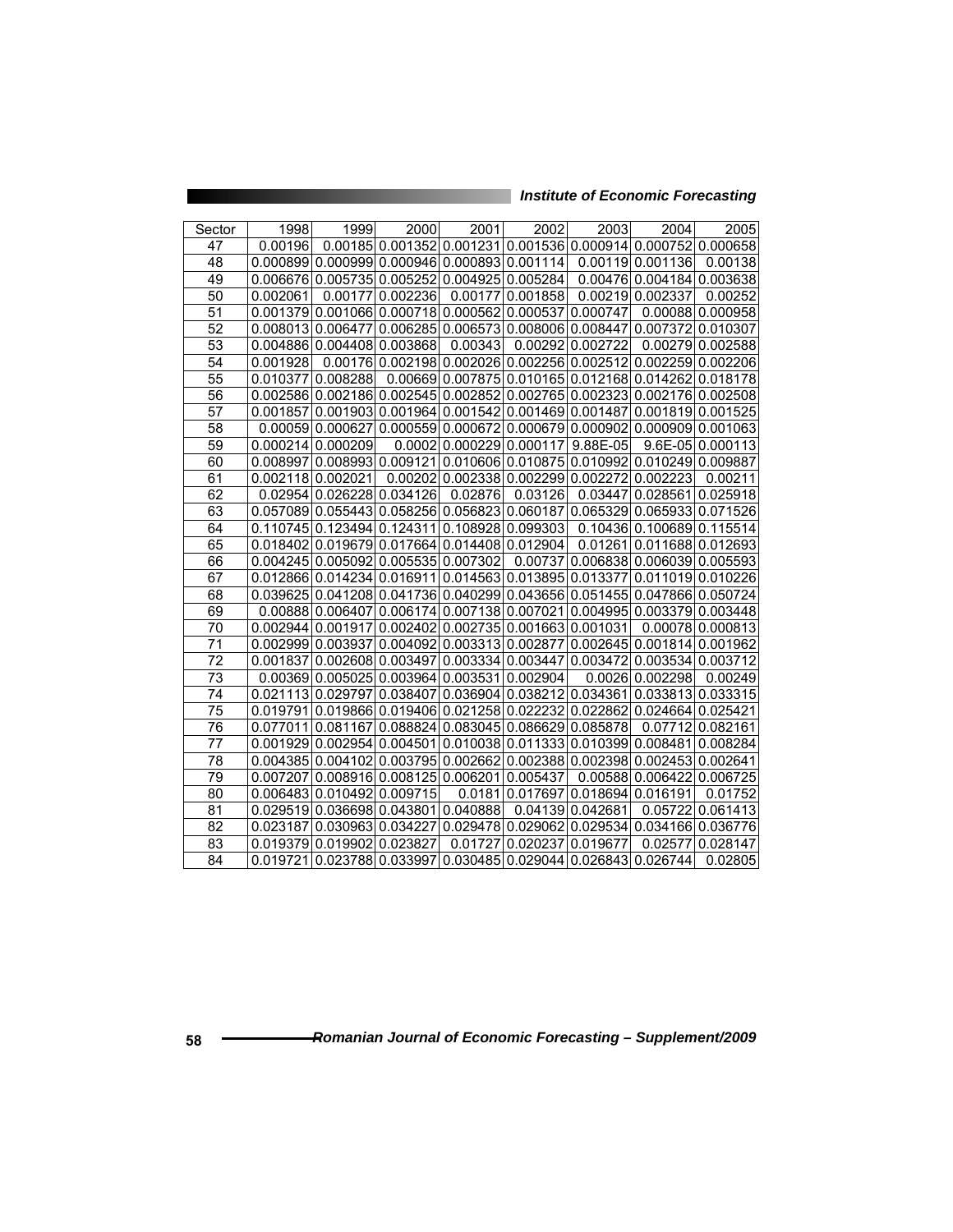*Measuring the Interaction of Structural Changes with Inflation* 

|  | 3D. The weighted relative price index (wrpit) |  |  |  |
|--|-----------------------------------------------|--|--|--|
|  |                                               |  |  |  |

| 0.05514 0.134768 0.137237 0.138077 0.149955 0.154419 0.152231 0.133944<br>1<br>2<br>0.081125 0.033266 0.040031 0.038321 0.043449 0.043195 0.051786 0.037953<br>3<br>$0.00931 0.013087 0.010467 0.008848 0.009442 0.007403$<br>0.016746 0.014333<br>$0.00286 0.001692 0.001769 0.001986 0.001911 0.001743 0.001314$<br>4<br>0.002665<br>5<br>0.004478 0.003851<br>0.0026<br>$0.00292 0.003154 0.003032 0.003143 0.002661$<br>0.041969 0.013595 0.020439 0.017076 0.016659 0.011126 0.007386 0.007841<br>6<br>$\overline{7}$<br>0.015039 0.021491 0.015917 0.021627 0.017778 0.018206 0.019608 0.020314<br>$\overline{8}$<br>0.00177 0.001566 0.004306 0.007055 0.006385 0.007135 0.007721<br>0.002452<br>9<br>$0.000668 0.001256 0.001989 0.002632 0.004696 0.003283 0.003366 0.004605$<br>10<br>$0.003726 0.003767 0.005599 0.005295 0.006237 0.006089 0.006335 0.007697$<br>11<br>$0.000398$  0.000648 0.000772 0.001553 0.003774 0.002582 0.002937<br>0.00418<br>12<br>$0.00601 0.006621 0.005706 0.003688 0.002306 0.002577$<br>0.003542 0.003975<br>13<br>0.016434 0.011672 0.012525 0.014553 0.012172 0.010585 0.010384<br>0.01434<br>14<br>0.01886 0.014023 0.013591<br>0.019082<br>0.019017<br>0.020155 0.024198 0.028833<br>15<br>0.006624 0.009169 0.003537<br>0.00247<br>0.003651 0.002461 0.002618 0.004486<br>16<br>0.043956<br>0.02801<br>0.02262 0.016969 0.014353 0.012539 0.011718 0.009404<br>$0.023509 0.009927 0.009965 0.013356 0.013508$<br>17<br>0.01672 0.015861 0.015435<br>18<br>$0.001459 0.001109 0.001098 0.001175 0.001315 0.001134 0.001111 0.001081$<br>$0.012897   0.008179   0.007275   0.007014   0.006778   0.005054   0.004406   0.004948$<br>19<br>20<br>$0.00893 0.007687 0.010036 0.009982 0.009668 0.008788 0.011012$<br>0.012768<br>21<br>0.004322 0.010656 0.004439<br>0.00339 0.003446 0.003266 0.003379 0.003135<br>$\overline{22}$<br>0.004338 0.002025 0.001325<br>$0.00214 0.002365 0.003183 0.004537 0.004548$<br>23<br>$0.000871 0.001799 0.002128 0.002634 0.004314 0.001259 0.001517 0.000804$<br>24<br>$0.025618$ 0.011587 0.029386 0.030045 0.030826 0.028466 0.028827 0.031661 |
|--------------------------------------------------------------------------------------------------------------------------------------------------------------------------------------------------------------------------------------------------------------------------------------------------------------------------------------------------------------------------------------------------------------------------------------------------------------------------------------------------------------------------------------------------------------------------------------------------------------------------------------------------------------------------------------------------------------------------------------------------------------------------------------------------------------------------------------------------------------------------------------------------------------------------------------------------------------------------------------------------------------------------------------------------------------------------------------------------------------------------------------------------------------------------------------------------------------------------------------------------------------------------------------------------------------------------------------------------------------------------------------------------------------------------------------------------------------------------------------------------------------------------------------------------------------------------------------------------------------------------------------------------------------------------------------------------------------------------------------------------------------------------------------------------------------------------------------------------------------------------------------------------------------------------------------------------------------------------------------------------------------------------------------------------------------------------------------------------------------------------------------|
|                                                                                                                                                                                                                                                                                                                                                                                                                                                                                                                                                                                                                                                                                                                                                                                                                                                                                                                                                                                                                                                                                                                                                                                                                                                                                                                                                                                                                                                                                                                                                                                                                                                                                                                                                                                                                                                                                                                                                                                                                                                                                                                                      |
|                                                                                                                                                                                                                                                                                                                                                                                                                                                                                                                                                                                                                                                                                                                                                                                                                                                                                                                                                                                                                                                                                                                                                                                                                                                                                                                                                                                                                                                                                                                                                                                                                                                                                                                                                                                                                                                                                                                                                                                                                                                                                                                                      |
|                                                                                                                                                                                                                                                                                                                                                                                                                                                                                                                                                                                                                                                                                                                                                                                                                                                                                                                                                                                                                                                                                                                                                                                                                                                                                                                                                                                                                                                                                                                                                                                                                                                                                                                                                                                                                                                                                                                                                                                                                                                                                                                                      |
|                                                                                                                                                                                                                                                                                                                                                                                                                                                                                                                                                                                                                                                                                                                                                                                                                                                                                                                                                                                                                                                                                                                                                                                                                                                                                                                                                                                                                                                                                                                                                                                                                                                                                                                                                                                                                                                                                                                                                                                                                                                                                                                                      |
|                                                                                                                                                                                                                                                                                                                                                                                                                                                                                                                                                                                                                                                                                                                                                                                                                                                                                                                                                                                                                                                                                                                                                                                                                                                                                                                                                                                                                                                                                                                                                                                                                                                                                                                                                                                                                                                                                                                                                                                                                                                                                                                                      |
|                                                                                                                                                                                                                                                                                                                                                                                                                                                                                                                                                                                                                                                                                                                                                                                                                                                                                                                                                                                                                                                                                                                                                                                                                                                                                                                                                                                                                                                                                                                                                                                                                                                                                                                                                                                                                                                                                                                                                                                                                                                                                                                                      |
|                                                                                                                                                                                                                                                                                                                                                                                                                                                                                                                                                                                                                                                                                                                                                                                                                                                                                                                                                                                                                                                                                                                                                                                                                                                                                                                                                                                                                                                                                                                                                                                                                                                                                                                                                                                                                                                                                                                                                                                                                                                                                                                                      |
|                                                                                                                                                                                                                                                                                                                                                                                                                                                                                                                                                                                                                                                                                                                                                                                                                                                                                                                                                                                                                                                                                                                                                                                                                                                                                                                                                                                                                                                                                                                                                                                                                                                                                                                                                                                                                                                                                                                                                                                                                                                                                                                                      |
|                                                                                                                                                                                                                                                                                                                                                                                                                                                                                                                                                                                                                                                                                                                                                                                                                                                                                                                                                                                                                                                                                                                                                                                                                                                                                                                                                                                                                                                                                                                                                                                                                                                                                                                                                                                                                                                                                                                                                                                                                                                                                                                                      |
|                                                                                                                                                                                                                                                                                                                                                                                                                                                                                                                                                                                                                                                                                                                                                                                                                                                                                                                                                                                                                                                                                                                                                                                                                                                                                                                                                                                                                                                                                                                                                                                                                                                                                                                                                                                                                                                                                                                                                                                                                                                                                                                                      |
|                                                                                                                                                                                                                                                                                                                                                                                                                                                                                                                                                                                                                                                                                                                                                                                                                                                                                                                                                                                                                                                                                                                                                                                                                                                                                                                                                                                                                                                                                                                                                                                                                                                                                                                                                                                                                                                                                                                                                                                                                                                                                                                                      |
|                                                                                                                                                                                                                                                                                                                                                                                                                                                                                                                                                                                                                                                                                                                                                                                                                                                                                                                                                                                                                                                                                                                                                                                                                                                                                                                                                                                                                                                                                                                                                                                                                                                                                                                                                                                                                                                                                                                                                                                                                                                                                                                                      |
|                                                                                                                                                                                                                                                                                                                                                                                                                                                                                                                                                                                                                                                                                                                                                                                                                                                                                                                                                                                                                                                                                                                                                                                                                                                                                                                                                                                                                                                                                                                                                                                                                                                                                                                                                                                                                                                                                                                                                                                                                                                                                                                                      |
|                                                                                                                                                                                                                                                                                                                                                                                                                                                                                                                                                                                                                                                                                                                                                                                                                                                                                                                                                                                                                                                                                                                                                                                                                                                                                                                                                                                                                                                                                                                                                                                                                                                                                                                                                                                                                                                                                                                                                                                                                                                                                                                                      |
|                                                                                                                                                                                                                                                                                                                                                                                                                                                                                                                                                                                                                                                                                                                                                                                                                                                                                                                                                                                                                                                                                                                                                                                                                                                                                                                                                                                                                                                                                                                                                                                                                                                                                                                                                                                                                                                                                                                                                                                                                                                                                                                                      |
|                                                                                                                                                                                                                                                                                                                                                                                                                                                                                                                                                                                                                                                                                                                                                                                                                                                                                                                                                                                                                                                                                                                                                                                                                                                                                                                                                                                                                                                                                                                                                                                                                                                                                                                                                                                                                                                                                                                                                                                                                                                                                                                                      |
|                                                                                                                                                                                                                                                                                                                                                                                                                                                                                                                                                                                                                                                                                                                                                                                                                                                                                                                                                                                                                                                                                                                                                                                                                                                                                                                                                                                                                                                                                                                                                                                                                                                                                                                                                                                                                                                                                                                                                                                                                                                                                                                                      |
|                                                                                                                                                                                                                                                                                                                                                                                                                                                                                                                                                                                                                                                                                                                                                                                                                                                                                                                                                                                                                                                                                                                                                                                                                                                                                                                                                                                                                                                                                                                                                                                                                                                                                                                                                                                                                                                                                                                                                                                                                                                                                                                                      |
|                                                                                                                                                                                                                                                                                                                                                                                                                                                                                                                                                                                                                                                                                                                                                                                                                                                                                                                                                                                                                                                                                                                                                                                                                                                                                                                                                                                                                                                                                                                                                                                                                                                                                                                                                                                                                                                                                                                                                                                                                                                                                                                                      |
|                                                                                                                                                                                                                                                                                                                                                                                                                                                                                                                                                                                                                                                                                                                                                                                                                                                                                                                                                                                                                                                                                                                                                                                                                                                                                                                                                                                                                                                                                                                                                                                                                                                                                                                                                                                                                                                                                                                                                                                                                                                                                                                                      |
|                                                                                                                                                                                                                                                                                                                                                                                                                                                                                                                                                                                                                                                                                                                                                                                                                                                                                                                                                                                                                                                                                                                                                                                                                                                                                                                                                                                                                                                                                                                                                                                                                                                                                                                                                                                                                                                                                                                                                                                                                                                                                                                                      |
|                                                                                                                                                                                                                                                                                                                                                                                                                                                                                                                                                                                                                                                                                                                                                                                                                                                                                                                                                                                                                                                                                                                                                                                                                                                                                                                                                                                                                                                                                                                                                                                                                                                                                                                                                                                                                                                                                                                                                                                                                                                                                                                                      |
|                                                                                                                                                                                                                                                                                                                                                                                                                                                                                                                                                                                                                                                                                                                                                                                                                                                                                                                                                                                                                                                                                                                                                                                                                                                                                                                                                                                                                                                                                                                                                                                                                                                                                                                                                                                                                                                                                                                                                                                                                                                                                                                                      |
|                                                                                                                                                                                                                                                                                                                                                                                                                                                                                                                                                                                                                                                                                                                                                                                                                                                                                                                                                                                                                                                                                                                                                                                                                                                                                                                                                                                                                                                                                                                                                                                                                                                                                                                                                                                                                                                                                                                                                                                                                                                                                                                                      |
| 25<br>$0.003417 0.000706 0.001396 0.001892 0.002347 0.001854 0.002055 0.000801$                                                                                                                                                                                                                                                                                                                                                                                                                                                                                                                                                                                                                                                                                                                                                                                                                                                                                                                                                                                                                                                                                                                                                                                                                                                                                                                                                                                                                                                                                                                                                                                                                                                                                                                                                                                                                                                                                                                                                                                                                                                      |
| 26<br>$0.002124 0.003634 0.003725 0.003241 0.004751 0.002982 $<br>0.00238 0.001502                                                                                                                                                                                                                                                                                                                                                                                                                                                                                                                                                                                                                                                                                                                                                                                                                                                                                                                                                                                                                                                                                                                                                                                                                                                                                                                                                                                                                                                                                                                                                                                                                                                                                                                                                                                                                                                                                                                                                                                                                                                   |
| 27<br>$0.002878$ 0.002893 0.004359 0.005528 0.006283 0.005769 0.004995 0.004044                                                                                                                                                                                                                                                                                                                                                                                                                                                                                                                                                                                                                                                                                                                                                                                                                                                                                                                                                                                                                                                                                                                                                                                                                                                                                                                                                                                                                                                                                                                                                                                                                                                                                                                                                                                                                                                                                                                                                                                                                                                      |
| 28<br>$0.00228$ 0.002104 0.002547 0.001513 0.003189 0.002456 0.002014 0.001513                                                                                                                                                                                                                                                                                                                                                                                                                                                                                                                                                                                                                                                                                                                                                                                                                                                                                                                                                                                                                                                                                                                                                                                                                                                                                                                                                                                                                                                                                                                                                                                                                                                                                                                                                                                                                                                                                                                                                                                                                                                       |
| 29<br>$0.0034 0.003802 0.002479 0.002145 0.001948 $<br>0.005024<br>0.00201 0.001624                                                                                                                                                                                                                                                                                                                                                                                                                                                                                                                                                                                                                                                                                                                                                                                                                                                                                                                                                                                                                                                                                                                                                                                                                                                                                                                                                                                                                                                                                                                                                                                                                                                                                                                                                                                                                                                                                                                                                                                                                                                  |
| 30<br>$0.001382 0.002642 0.002615 0.001937 0.001762 0.001629 $<br>0.00151 0.001259                                                                                                                                                                                                                                                                                                                                                                                                                                                                                                                                                                                                                                                                                                                                                                                                                                                                                                                                                                                                                                                                                                                                                                                                                                                                                                                                                                                                                                                                                                                                                                                                                                                                                                                                                                                                                                                                                                                                                                                                                                                   |
| 31<br>0.000252 0.005243 0.005188 0.005021 <br>0.004729 0.003836 0.003711 0.003695                                                                                                                                                                                                                                                                                                                                                                                                                                                                                                                                                                                                                                                                                                                                                                                                                                                                                                                                                                                                                                                                                                                                                                                                                                                                                                                                                                                                                                                                                                                                                                                                                                                                                                                                                                                                                                                                                                                                                                                                                                                    |
| $\overline{32}$<br>0.011985 0.009928 0.007423<br>$0.00438$ 0.003633 0.002822 0.002601 0.002465                                                                                                                                                                                                                                                                                                                                                                                                                                                                                                                                                                                                                                                                                                                                                                                                                                                                                                                                                                                                                                                                                                                                                                                                                                                                                                                                                                                                                                                                                                                                                                                                                                                                                                                                                                                                                                                                                                                                                                                                                                       |
| 33<br>0.004325 0.002658 0.002526<br>$0.00345$ 0.002807 0.002412 0.002995 0.003659                                                                                                                                                                                                                                                                                                                                                                                                                                                                                                                                                                                                                                                                                                                                                                                                                                                                                                                                                                                                                                                                                                                                                                                                                                                                                                                                                                                                                                                                                                                                                                                                                                                                                                                                                                                                                                                                                                                                                                                                                                                    |
| 34<br>$0.001754 0.000906 0.000779 0.001068 0.001414 0.001292 0.001362 0.002083$                                                                                                                                                                                                                                                                                                                                                                                                                                                                                                                                                                                                                                                                                                                                                                                                                                                                                                                                                                                                                                                                                                                                                                                                                                                                                                                                                                                                                                                                                                                                                                                                                                                                                                                                                                                                                                                                                                                                                                                                                                                      |
| 35<br>$0.000506 0.000346 0.000316 0.000345 0.000364 0.000389 $<br>0.00055<br>0.0005                                                                                                                                                                                                                                                                                                                                                                                                                                                                                                                                                                                                                                                                                                                                                                                                                                                                                                                                                                                                                                                                                                                                                                                                                                                                                                                                                                                                                                                                                                                                                                                                                                                                                                                                                                                                                                                                                                                                                                                                                                                  |
| 36<br>$0.000465$ 0.000289 0.000331 0.000797<br>0.0015 0.001655 0.002065 0.001834                                                                                                                                                                                                                                                                                                                                                                                                                                                                                                                                                                                                                                                                                                                                                                                                                                                                                                                                                                                                                                                                                                                                                                                                                                                                                                                                                                                                                                                                                                                                                                                                                                                                                                                                                                                                                                                                                                                                                                                                                                                     |
| 37<br>$0.002441 0.003981 0.003896 0.003667 0.003758 0.003338 0.003458 0.003347$                                                                                                                                                                                                                                                                                                                                                                                                                                                                                                                                                                                                                                                                                                                                                                                                                                                                                                                                                                                                                                                                                                                                                                                                                                                                                                                                                                                                                                                                                                                                                                                                                                                                                                                                                                                                                                                                                                                                                                                                                                                      |
| 38<br>0.011647 0.014945 0.013125 0.008602 0.006476<br>0.00421<br>0.00312 0.002189                                                                                                                                                                                                                                                                                                                                                                                                                                                                                                                                                                                                                                                                                                                                                                                                                                                                                                                                                                                                                                                                                                                                                                                                                                                                                                                                                                                                                                                                                                                                                                                                                                                                                                                                                                                                                                                                                                                                                                                                                                                    |
| 39<br>$0.000765 0.001058 0.000906 0.001181 0.000998 0.000809 0.000417 0.000131$                                                                                                                                                                                                                                                                                                                                                                                                                                                                                                                                                                                                                                                                                                                                                                                                                                                                                                                                                                                                                                                                                                                                                                                                                                                                                                                                                                                                                                                                                                                                                                                                                                                                                                                                                                                                                                                                                                                                                                                                                                                      |
| $0.001816 0.001162 0.000963 0.001125 0.001634 0.001284 0.001349 0.001729$<br>40                                                                                                                                                                                                                                                                                                                                                                                                                                                                                                                                                                                                                                                                                                                                                                                                                                                                                                                                                                                                                                                                                                                                                                                                                                                                                                                                                                                                                                                                                                                                                                                                                                                                                                                                                                                                                                                                                                                                                                                                                                                      |
| 41<br>0.003412 0.005605 0.004588 0.005211<br>0.006203 0.006155 0.004969 0.006784                                                                                                                                                                                                                                                                                                                                                                                                                                                                                                                                                                                                                                                                                                                                                                                                                                                                                                                                                                                                                                                                                                                                                                                                                                                                                                                                                                                                                                                                                                                                                                                                                                                                                                                                                                                                                                                                                                                                                                                                                                                     |
| 42<br>$0.009774 0.013952 0.009118 0.011109 0.010513 $<br>0.01061 0.009148<br>0.013357                                                                                                                                                                                                                                                                                                                                                                                                                                                                                                                                                                                                                                                                                                                                                                                                                                                                                                                                                                                                                                                                                                                                                                                                                                                                                                                                                                                                                                                                                                                                                                                                                                                                                                                                                                                                                                                                                                                                                                                                                                                |
| 43<br>$0.00507$ 0.004729 0.003446 0.002915 0.002885 0.003248<br>0.007967<br>0.00224                                                                                                                                                                                                                                                                                                                                                                                                                                                                                                                                                                                                                                                                                                                                                                                                                                                                                                                                                                                                                                                                                                                                                                                                                                                                                                                                                                                                                                                                                                                                                                                                                                                                                                                                                                                                                                                                                                                                                                                                                                                  |
| 44<br>0.031732 0.018887 0.015522 0.013984 0.014932 0.012412 0.013816 0.011263                                                                                                                                                                                                                                                                                                                                                                                                                                                                                                                                                                                                                                                                                                                                                                                                                                                                                                                                                                                                                                                                                                                                                                                                                                                                                                                                                                                                                                                                                                                                                                                                                                                                                                                                                                                                                                                                                                                                                                                                                                                        |
| 45<br>0.007043 0.004894 0.004391<br>0.00464<br>0.00401<br>0.003169 0.004362 0.003375                                                                                                                                                                                                                                                                                                                                                                                                                                                                                                                                                                                                                                                                                                                                                                                                                                                                                                                                                                                                                                                                                                                                                                                                                                                                                                                                                                                                                                                                                                                                                                                                                                                                                                                                                                                                                                                                                                                                                                                                                                                 |
| 46<br>$0.017403$ 0.008799 0.009579 0.005815 0.005173 0.004222 0.003302 0.001656                                                                                                                                                                                                                                                                                                                                                                                                                                                                                                                                                                                                                                                                                                                                                                                                                                                                                                                                                                                                                                                                                                                                                                                                                                                                                                                                                                                                                                                                                                                                                                                                                                                                                                                                                                                                                                                                                                                                                                                                                                                      |
| 47<br>$0.004812 0.008747 0.005054 0.004122 0.004422 0.003871 $<br>0.00401 0.002833                                                                                                                                                                                                                                                                                                                                                                                                                                                                                                                                                                                                                                                                                                                                                                                                                                                                                                                                                                                                                                                                                                                                                                                                                                                                                                                                                                                                                                                                                                                                                                                                                                                                                                                                                                                                                                                                                                                                                                                                                                                   |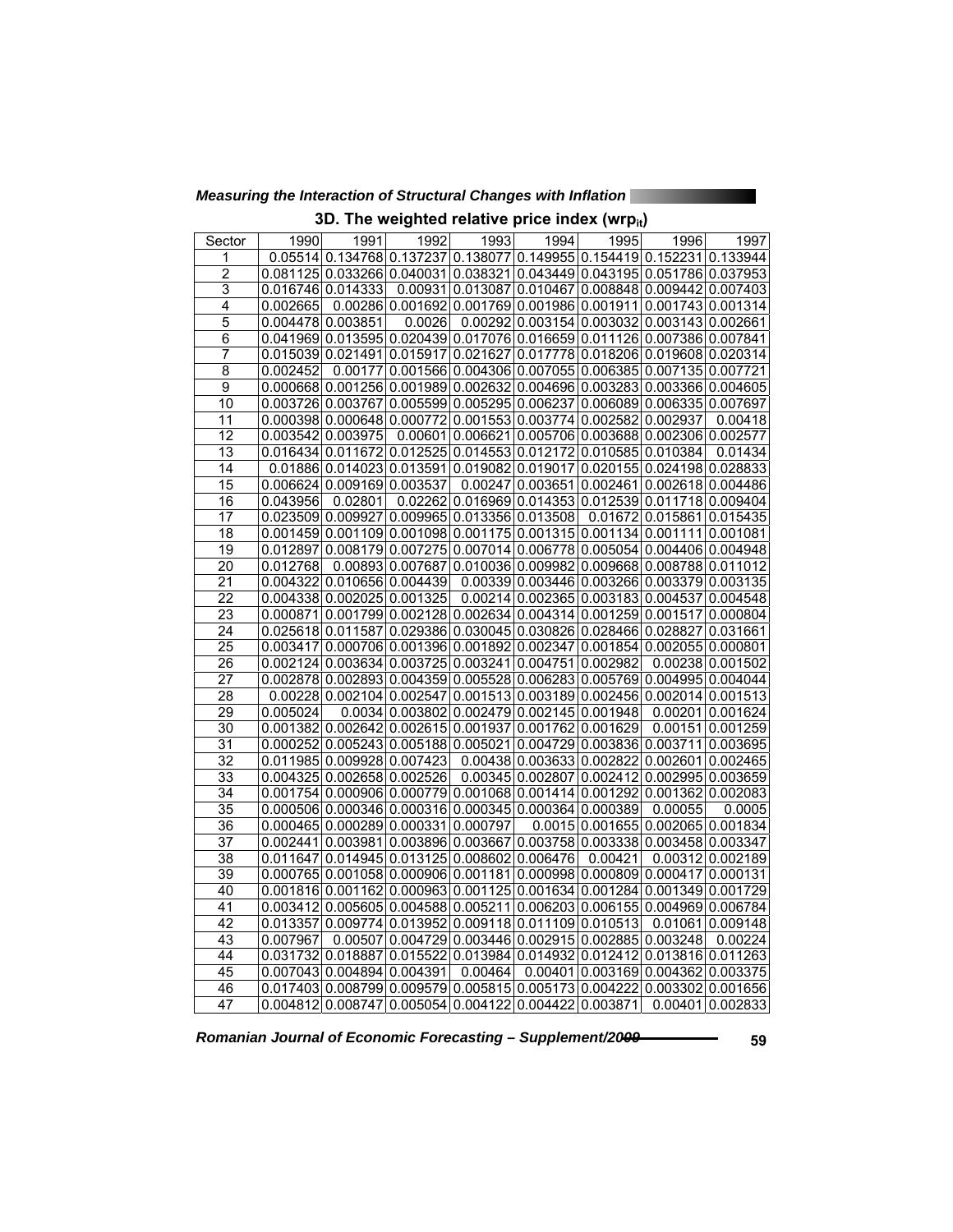| Sector | 1990     | 1991                                                                    | 1992             | 1993                      | 1994              | 1995                                                 | 1996                       | 1997                       |
|--------|----------|-------------------------------------------------------------------------|------------------|---------------------------|-------------------|------------------------------------------------------|----------------------------|----------------------------|
| 48     |          | 0.006867 0.003999 0.002557 0.002508 0.002064                            |                  |                           |                   |                                                      | 0.0016 0.001427            | 0.00085                    |
| 49     | 0.024771 |                                                                         |                  |                           |                   | 0.01534 0.011374 0.011772 0.010791 0.009351 0.009951 |                            | 0.007037                   |
|        |          |                                                                         |                  |                           |                   |                                                      |                            |                            |
| 50     |          | 0.002183 0.003213                                                       |                  | 0.00363 0.002737 0.001987 |                   |                                                      | 0.002097 0.002829          | 0.002158                   |
| 51     |          | 0.005753 0.001498 0.000543 0.000326 0.000547                            |                  |                           |                   |                                                      | 0.000524 0.000701          | 0.001272                   |
| 52     |          | 0.012415 0.008915 0.005286 0.006187                                     |                  |                           | 0.00437           |                                                      | 0.006673 0.008006          | 0.007223                   |
| 53     |          | 0.011626 0.006176 0.004993 0.004173 0.005332                            |                  |                           |                   |                                                      | 0.006362 0.006506          | 0.004142                   |
| 54     |          | 0.015759 0.015204 0.006299                                              |                  |                           | 0.00431 0.004971  |                                                      |                            | 0.004184 0.003808 0.001806 |
| 55     |          | 0.007839 0.006893                                                       |                  | 0.01066 0.008516 0.010112 |                   | 0.009544 0.010141                                    |                            | 0.009823                   |
| 56     |          | 0.005141 0.003179 0.002494 0.003192 0.002229 0.002007 0.002529 0.002849 |                  |                           |                   |                                                      |                            |                            |
| 57     |          | 0.006817 0.003877 0.004112 0.003174 0.002548                            |                  |                           |                   |                                                      |                            | 0.0016 0.001184 0.001728   |
| 58     |          | 0.003251 0.001796 0.001763                                              |                  |                           |                   | 0.00112 0.000701 0.000535 0.000425 0.000515          |                            |                            |
| 59     |          | $0.001904 0.002241 0.001368 0.001253 0.000585 0.000628 0.000428 $       |                  |                           |                   |                                                      |                            | 0.000335                   |
| 60     |          | 0.015152 0.008838 0.007201                                              |                  |                           |                   | 0.008959 0.009425 0.009082 0.008824                  |                            | 0.008527                   |
| 61     |          | 0.005249 0.003486 0.002559 0.002283 0.002113                            |                  |                           |                   | 0.002792 0.003051                                    |                            | 0.00167                    |
| 62     | 0.010252 |                                                                         | 0.01223 0.047045 |                           | 0.034036 0.044113 |                                                      | 0.041597 0.029556          | 0.033109                   |
| 63     |          | 0.055176 0.050613 0.045125                                              |                  | 0.043971                  | 0.05532           |                                                      | 0.0692 0.069901            | 0.06507                    |
| 64     |          | 0.04843 0.144983 0.118144 0.096106 0.071092                             |                  |                           |                   | 0.081583 0.092808                                    |                            | 0.099587                   |
| 65     |          | 0.002967 0.003453 0.003896 0.004489 0.004801                            |                  |                           |                   | 0.005602                                             |                            | 0.01156 0.020651           |
| 66     |          | 0.006423 0.020481 0.015356 0.018606 0.011813                            |                  |                           |                   |                                                      | 0.0065 0.006223 0.005555   |                            |
| 67     |          | 0.019463 0.024414 0.024431                                              |                  |                           | 0.022393 0.016704 | 0.013201 0.013703 0.014027                           |                            |                            |
| 68     |          | 0.035151 0.029655                                                       |                  |                           |                   | 0.03674 0.052568 0.048442 0.040023 0.041852 0.043232 |                            |                            |
| 69     |          | 0.003049 0.003144 0.003411                                              |                  |                           | 0.006495 0.005637 | 0.006214 0.006996                                    |                            | 0.01074                    |
| 70     |          | 0.005686 0.007135 0.005122 0.006733 0.004214                            |                  |                           |                   |                                                      | 0.00525 0.007574           | 0.006354                   |
| 71     |          | 0.001595 0.001566 0.001739 0.003475                                     |                  |                           |                   | 0.004893 0.005616 0.005749                           |                            | 0.003358                   |
| 72     |          | 0 0.001306 0.001078                                                     |                  | 0.00092                   | 0.00173           |                                                      | 0.00187 0.002156           | 0.001907                   |
| 73     |          | 0.001827 0.001141 0.001879                                              |                  |                           |                   | 0.002083 0.002208 0.002777                           |                            | 0.0026 0.003338            |
| 74     |          | 0.008875 0.005589 0.005876                                              |                  |                           | 0.008945 0.010421 | 0.011952   0.013628   0.018421                       |                            |                            |
| 75     |          | 0.023909 0.024658 0.033872                                              |                  |                           |                   | 0.053194 0.050638 0.054997 0.037708 0.022051         |                            |                            |
| 76     |          | 0.010126 0.006436 0.005426                                              |                  |                           |                   | 0.013952 0.013478 0.016368 0.015782 0.067498         |                            |                            |
| 77     |          | 0.002004 0.001218 0.001401                                              |                  | 0.002275                  | 0.001661          | 0.001541 0.001477                                    |                            | 0.002016                   |
| 78     |          | 0.008867 0.005818 0.005376                                              |                  | 0.005903 0.004581         |                   | 0.005019 0.005262                                    |                            | 0.004618                   |
| 79     |          | 0.009606 0.006361 0.007442                                              |                  |                           |                   | 0.008684 0.007595 0.006617 0.006788                  |                            | 0.007241                   |
| 80     |          | 0.001001 0.001205                                                       | 0.002421         | 0.002936                  | 0.005651          |                                                      | 0.005697 0.006836          | 0.006949                   |
| 81     |          | 0.025435 0.031454 0.026931                                              |                  | 0.032088                  | 0.031837          | 0.040042                                             | 0.036023                   | 0.027741                   |
| 82     | 0.025599 |                                                                         | 0.02236 0.023641 | 0.02505                   | 0.027213          | 0.027839 0.025162                                    |                            | 0.022571                   |
| 83     |          | 0.016987 0.021637 0.019228 0.018666 0.018742                            |                  |                           |                   |                                                      | 0.019735 0.019185 0.016709 |                            |
| 84     |          | 0.012516 0.017155 0.010515 0.010551 0.010947                            |                  |                           |                   |                                                      |                            | 0.01306 0.014594 0.017516  |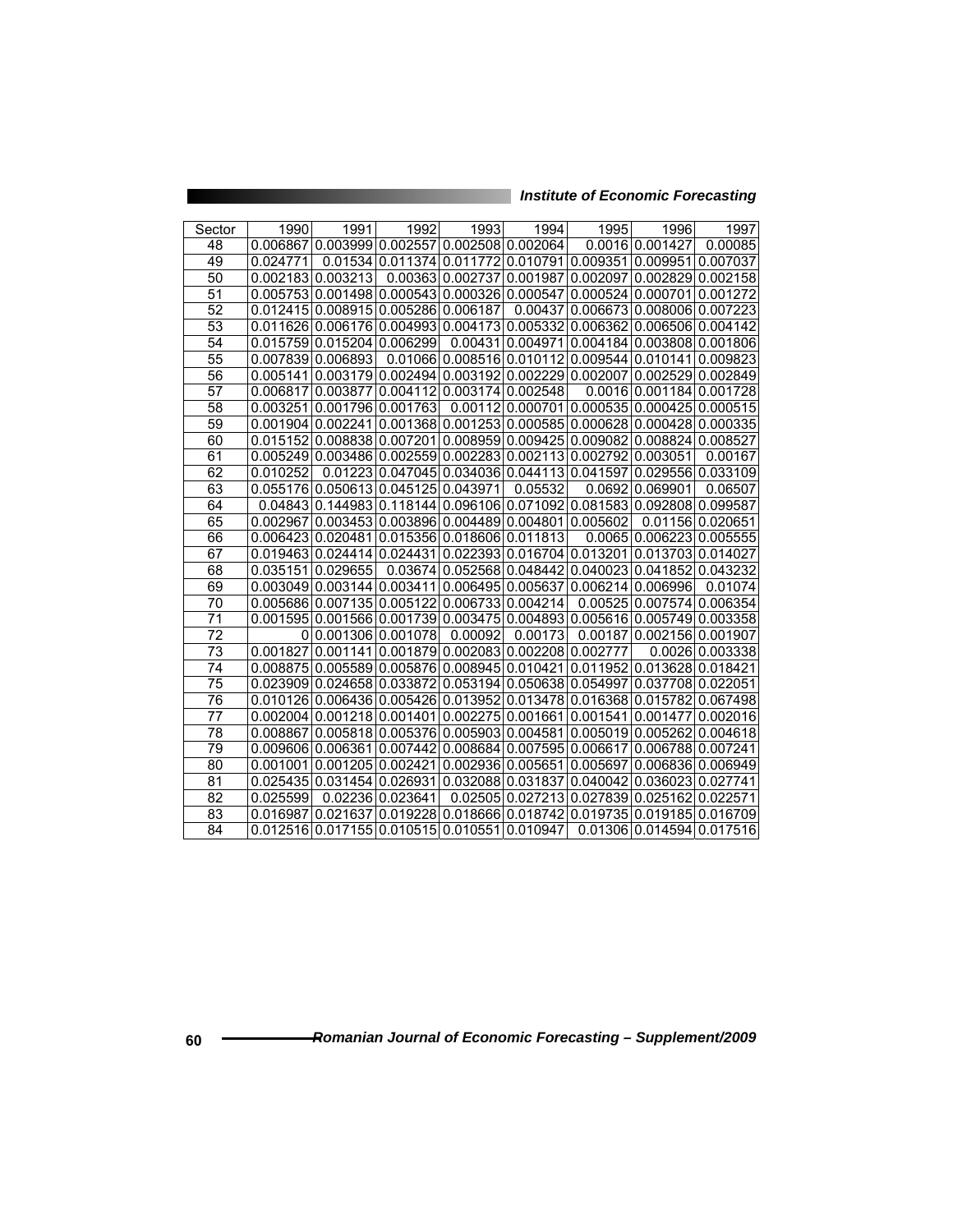*Measuring the Interaction of Structural Changes with Inflation* 

|  |  |  |  |  | 3D. The weighted relative price index (wrp $_{\rm it}$ ) - continuation |
|--|--|--|--|--|-------------------------------------------------------------------------|
|--|--|--|--|--|-------------------------------------------------------------------------|

| Sector | 1998     | 1999                                                     | 2000             | 2001             | 2002                          | 2003             | 2004                                                                                                  | 2005             |
|--------|----------|----------------------------------------------------------|------------------|------------------|-------------------------------|------------------|-------------------------------------------------------------------------------------------------------|------------------|
| 1      |          |                                                          |                  |                  |                               |                  | 0.118274 0.103048 0.122067 0.087811 0.107021 0.097415 0.101998 0.095226                               |                  |
| 2      |          |                                                          |                  |                  |                               |                  | 0.036659 0.027986 0.024012 0.027647 0.026382 0.021966 0.018484 0.017023                               |                  |
| 3      |          |                                                          |                  |                  |                               |                  | $0.004933 0.004403 0.003905 0.002984 0.003612 0.003884 0.003854 0.003781$                             |                  |
| 4      |          |                                                          |                  |                  |                               |                  | $0.001242$ 0.001452 0.001853 0.001773 0.001446 0.001533 0.001359 0.001379                             |                  |
| 5      |          |                                                          |                  |                  |                               |                  | $0.003072$ 0.003187 0.003098 0.003507 0.003446 0.004377 0.004426 0.003455                             |                  |
| 6      |          | 0.00852 0.007784 0.011735 0.012692 0.015057              |                  |                  |                               |                  | 0.011443 0.011369 0.010785                                                                            |                  |
| 7      |          | $0.020257 0.019929 0.028163 0.029542 0.026969 0.020406 $ |                  |                  |                               |                  |                                                                                                       | 0.02032 0.023396 |
| 8      |          | 0.007972 0.006369                                        |                  |                  | 0.00435   0.004659   0.003859 |                  | 0.0036 0.004125 0.004959                                                                              |                  |
| 9      | 0.003461 |                                                          |                  |                  |                               |                  | $0.00264 0.002677 0.002784 0.002451 0.002169 0.001752 0.001662$                                       |                  |
| 10     | 0.007461 | 0.006005 0.005179                                        |                  |                  |                               |                  | $0.00487$ 0.006541 0.006404 0.005975 0.006039                                                         |                  |
| 11     |          |                                                          |                  |                  |                               |                  | $0.003119 0.002754 0.003731 0.005269 0.004557 0.004595 0.007105 0.006728$                             |                  |
| 12     |          |                                                          |                  |                  |                               |                  | $0.001694 0.001514 0.001194 0.001485 0.000461 0.000495 0.000577 0.000453$                             |                  |
| 13     |          |                                                          |                  |                  |                               |                  | $0.01168$ 0.008196 0.008342 0.010995 0.010222 0.008868 0.008723 0.009239                              |                  |
| 14     | 0.023642 |                                                          | 0.02086 0.014508 |                  | 0.015085 0.017662 0.015613    |                  |                                                                                                       | 0.02028 0.017462 |
| 15     |          |                                                          |                  |                  |                               |                  | $0.00476$ 0.005479 0.001672 0.001615 0.001488 0.001396 0.001173 0.000895                              |                  |
| 16     |          |                                                          |                  |                  |                               |                  | $0.008262$ 0.007368 0.008955 0.009413 0.008525 0.008275 0.008291 0.008375                             |                  |
| 17     | 0.013725 |                                                          |                  |                  |                               |                  | $0.01183 0.012619 0.015028 0.015703 0.015113 0.015491 0.013713$                                       |                  |
| 18     |          |                                                          |                  |                  |                               |                  | $0.000953   0.000886   0.000656   0.000628   0.000798   0.000751   0.000774   0.000678$               |                  |
| 19     |          | 0.004057 0.003839                                        | 0.00386          |                  | 0.00601 0.006038 0.006217     |                  |                                                                                                       | 0.00619 0.005663 |
| 20     |          |                                                          |                  |                  |                               |                  | $0.008366 0.007463 0.009702 0.010587 0.010677 0.009852 0.010127 0.010415$                             |                  |
| 21     |          | 0.002906 0.002896                                        |                  | 0.00364 0.004113 |                               |                  | 0.00446 0.004483 0.003988 0.003164                                                                    |                  |
| 22     |          |                                                          |                  |                  |                               |                  | $0.00412 0.004158 0.004796 0.004737 0.005277 0.005229 0.005007 0.005104$                              |                  |
| 23     |          |                                                          |                  |                  |                               |                  | $0.000837   0.000698   0.000416   0.000433   0.000364   0.000319   0.000387   0.000312$               |                  |
| 24     |          | 0.031938 0.028132 0.027227                               |                  |                  |                               |                  | $0.025816 0.025063 0.020207 0.017307 0.022358$                                                        |                  |
| 25     | 0.000368 |                                                          |                  |                  |                               |                  | $0.00033 0.000285 0.000278 0.000213 0.000164 0.000185 0.000179$                                       |                  |
| 26     |          | $0.00123 0.001296 0.001527 0.001619 0.001619$            |                  |                  |                               |                  | 0.0014 0.001272 0.001146                                                                              |                  |
| 27     |          | 0.003394   0.003038   0.003575                           |                  |                  |                               |                  | $0.003663 0.003442 0.003044 0.003027 0.002694$                                                        |                  |
| 28     |          |                                                          |                  |                  |                               |                  | $0.001524$ $0.001325$ $0.001203$ $0.000913$ $0.000781$ $0.000798$ $0.000803$ $0.000782$               |                  |
| 29     |          | 0.001056 0.001034 0.000868                               |                  |                  |                               |                  | $0.00072$ 0.000771 0.000626 0.000516 0.000572                                                         |                  |
| 30     |          | 0.000947 0.000701 0.000604 0.000526 0.000449             |                  |                  |                               |                  | 0.00042 0.000349 0.000344                                                                             |                  |
| 31     |          | 0.002689 0.002206                                        |                  |                  |                               |                  | 0.00221 0.001841 0.002175 0.002246 0.002656 0.002668                                                  |                  |
| 32     |          | 0.002312 0.002051                                        | 0.00265          |                  |                               |                  | $0.003592   0.004362   0.004452   0.004934   0.005163$                                                |                  |
| 33     |          | 0.00332 0.003059 0.002557                                |                  | 0.002741         |                               |                  | 0.002438 0.002356 0.002117 0.002173                                                                   |                  |
| 34     |          |                                                          |                  |                  |                               |                  | $0.001719$ 0.001703 0.001544 0.001443 0.001288 0.001157 0.001159 0.001123                             |                  |
| 35     |          | 0.000452 0.000477 0.000684                               |                  |                  |                               |                  | $0.000919 0.000844 0.000636 0.000666 0.000634$                                                        |                  |
| 36     |          | 0.001556 0.001373 0.001205                               |                  |                  |                               |                  | $0.00138$ 0.001532 0.001077 0.001075 0.001065                                                         |                  |
| 37     | 0.003397 |                                                          |                  |                  |                               |                  | $0.00344 0.003665 0.003656 0.003402 0.003104 0.002805 0.003009$                                       |                  |
| 38     |          |                                                          |                  |                  |                               |                  | $0.001977   0.001775   0.001864   0.002019   0.002033   0.002051   0.002202   0.002466$               |                  |
| 39     |          |                                                          |                  |                  |                               |                  | $0.000089$   9.16E-05  0.000113  0.000171  0.000157  0.000156  0.000156  0.000169                     |                  |
| 40     |          | 0.00138 0.001185                                         |                  | 0.00089 0.000834 |                               | 0.00076 0.000685 | 0.00069                                                                                               | 0.00076          |
| 41     |          |                                                          |                  |                  |                               |                  | $0.005388$   $0.005086$   $0.004038$   $0.004463$   $0.003483$   $0.003801$   $0.003972$   $0.003905$ |                  |
| 42     |          |                                                          |                  |                  |                               |                  | $0.007659   0.007342   0.005454   0.007317   0.007175   0.005491   0.004724   0.004391$               |                  |
| 43     |          |                                                          |                  |                  |                               |                  | $0.001834 0.001279 0.001026 0.001261 0.001066 0.001056 0.000787 0.000664$                             |                  |
| 44     |          | 0.010056 0.009185 0.009803 0.010107                      |                  |                  |                               |                  | 0.010909 0.013353 0.011399 0.012112                                                                   |                  |
| 45     |          |                                                          |                  |                  |                               |                  | $0.00299$ 0.002471 0.002546 0.004204 0.003905 0.002912 0.003139 0.002978                              |                  |
| 46     |          |                                                          |                  |                  |                               |                  | $0.001504$ 0.000756 0.000916 0.001493 0.001256 0.001095 0.000877 0.001168                             |                  |
| 47     |          |                                                          |                  |                  |                               |                  | $0.002351 0.002052 0.001632 0.001484 0.001323 0.001313 0.000841 0.000923$                             |                  |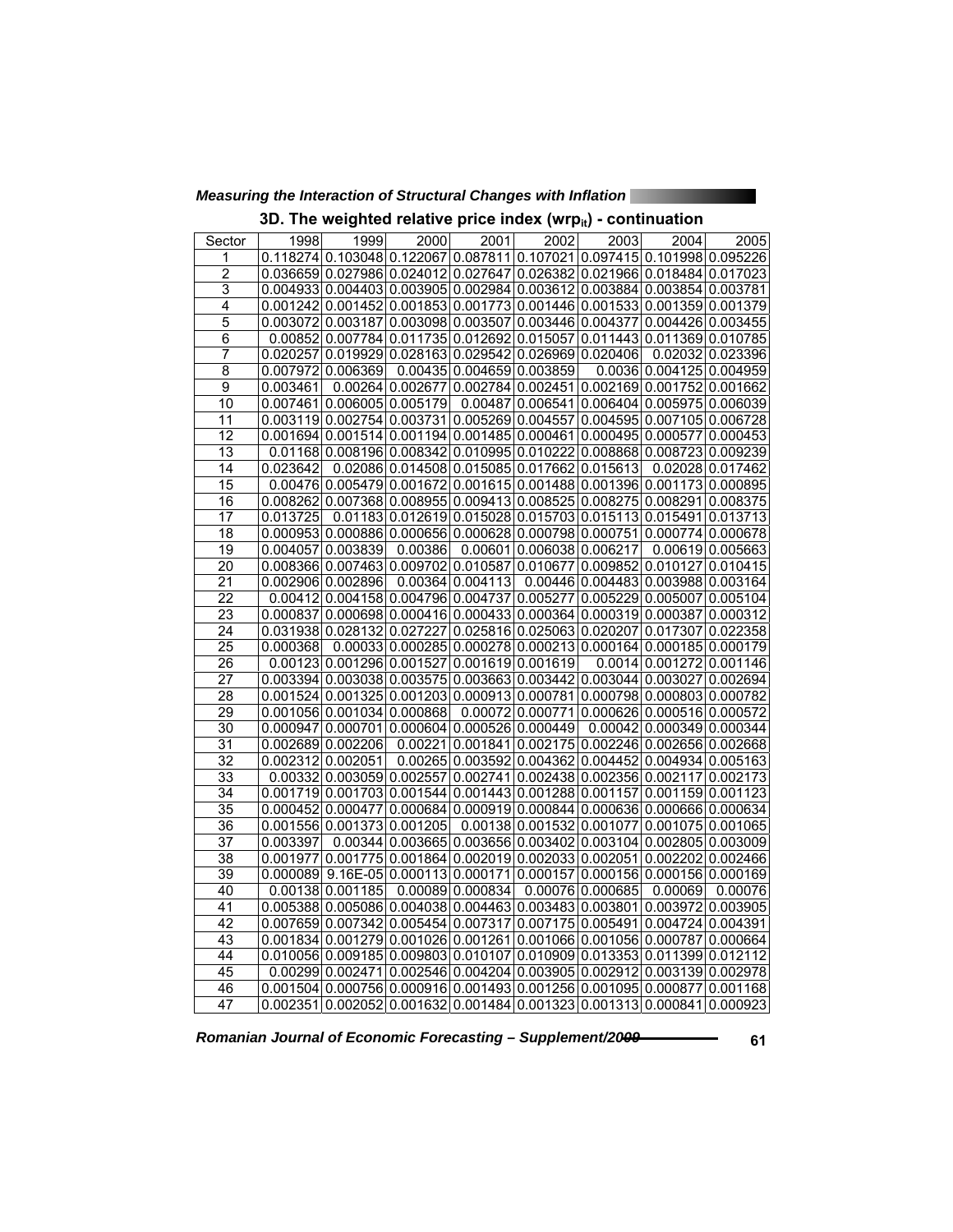| Sector | 1998     | 1999                                                                                    | 2000    | 2001                               | 2002              | 2003                                                            | 2004                      | 2005             |
|--------|----------|-----------------------------------------------------------------------------------------|---------|------------------------------------|-------------------|-----------------------------------------------------------------|---------------------------|------------------|
| 48     |          | $0.001355 0.001339 0.000961 0.001133 0.001116 0.001122 0.001165 0.001223 $              |         |                                    |                   |                                                                 |                           |                  |
| 49     |          | 0.005916 0.005892 0.005368 0.005669 0.005221 0.004599 0.004634 0.004378                 |         |                                    |                   |                                                                 |                           |                  |
|        |          |                                                                                         |         |                                    |                   |                                                                 |                           |                  |
| 50     |          | $0.00169 0.001624 0.001525 0.002073 0.001886 0.001996 $                                 |         |                                    |                   |                                                                 | 0.00217                   | 0.002272         |
| 51     |          | 0.001081 0.000953 0.001024 0.000716                                                     |         |                                    |                   | 0.00052 0.000576 0.000772                                       |                           | 0.001057         |
| 52     |          | 0.006658 0.006763                                                                       |         |                                    |                   | $0.00683 0.007627 0.007979 0.007625 0.007761$                   |                           | 0.007373         |
| 53     |          | $0.004567$ 0.004349 0.003695 0.003239 0.002979 0.002723 0.002699 0.002703               |         |                                    |                   |                                                                 |                           |                  |
| 54     |          | 0.001644 0.001484 0.001531                                                              |         |                                    | 0.0023 0.002187   | 0.002161 0.002323 0.002033                                      |                           |                  |
| 55     |          | $0.00868 0.007712 0.008661 0.009725 0.011287 0.012121 0.013785 0.015745 $               |         |                                    |                   |                                                                 |                           |                  |
| 56     |          | $0.002317 0.001994 0.002303 0.002859 0.003252 0.002951 0.002378 0.002486$               |         |                                    |                   |                                                                 |                           |                  |
| 57     |          | $0.001857 0.002213 0.002062 0.002058 0.001902$                                          |         |                                    |                   |                                                                 | 0.00238 0.002165 0.001812 |                  |
| 58     |          | $0.000583 0.000671 0.000629 0.000606 0.000858 0.000734 $                                |         |                                    |                   |                                                                 |                           | 0.00099 0.001061 |
| 59     | 0.000203 |                                                                                         |         |                                    |                   | $0.00017$ 0.000163 0.000178 0.000218 0.000099 0.000104          |                           | 0.000111         |
| 60     |          | 0.00856510.007717                                                                       |         |                                    |                   | 0.00958 0.010992 0.010362 0.010379 0.010579                     |                           | 0.009645         |
| 61     |          | 0.001917 0.001801                                                                       | 0.00152 |                                    |                   | 0.00167 0.002281 0.002285 0.002199                              |                           | 0.002185         |
| 62     |          | 0.028309 0.044833 0.043023 0.037935 0.035848 0.035303 0.031352                          |         |                                    |                   |                                                                 |                           | 0.02829          |
| 63     | 0.054471 |                                                                                         |         | 0.05563 0.052499 0.056432 0.062512 |                   |                                                                 | 0.06411 0.066947          | 0.0694           |
| 64     | 0.105328 |                                                                                         |         |                                    |                   | $0.12101 0.114764 0.105583 0.096123 0.087107 0.097893 0.099871$ |                           |                  |
| 65     |          | $0.020044 0.019332 0.017464 0.014653 0.013692 0.011426 0.011196 0.012232$               |         |                                    |                   |                                                                 |                           |                  |
| 66     |          | 0.004595 0.004675 0.007079 0.006563 0.006419 0.007299 0.005862                          |         |                                    |                   |                                                                 |                           | 0.00659          |
| 67     |          | 0.01433 0.014173 0.015246                                                               |         |                                    |                   | 0.02039 0.016915 0.013711 0.012678                              |                           | 0.007806         |
| 68     |          | 0.043856 0.040366 0.037717 0.037011 0.041759 0.048436 0.052042 0.046574                 |         |                                    |                   |                                                                 |                           |                  |
| 69     | 0.007073 |                                                                                         |         | 0.00568 0.006541 0.007732          |                   | 0.00644 0.004862                                                | 0.00383                   | 0.00325          |
| 70     |          | 0.00413 0.003626 0.002947                                                               |         |                                    |                   | 0.001936 0.001892 0.001444 0.000914                             |                           | 0.000691         |
| 71     |          | 0.003996 0.005598 0.005167                                                              |         |                                    |                   | 0.00399 0.003281 0.003178 0.002942                              |                           | 0.001714         |
| 72     |          | 0.001977 0.002172 0.002677                                                              |         |                                    | 0.003266 0.002881 | 0.003158                                                        |                           | 0.00349 0.003667 |
| 73     |          | 0.004607 0.005311                                                                       | 0.005   |                                    | 0.003284 0.003507 | 0.002692   0.002117                                             |                           | 0.002403         |
| 74     | 0.026999 |                                                                                         |         |                                    |                   | $0.0353 0.036195 0.039412 0.032639 0.031619 0.033385 0.031565$  |                           |                  |
| 75     |          | 0.017796 0.018779                                                                       | 0.01721 |                                    |                   | 0.01752 0.025048 0.023382 0.021691                              |                           | 0.023459         |
| 76     |          | $0.074879 0.081868 0.083098 0.085691 0.083786 0.081566 0.078761 0.082649$               |         |                                    |                   |                                                                 |                           |                  |
| 77     |          | $0.001956$ $0.002319$ $0.004253$ $0.006281$ $0.010922$ $0.009998$ $0.008958$ $0.008308$ |         |                                    |                   |                                                                 |                           |                  |
| 78     |          | 0.004636 0.004594 0.003569 0.003314 0.002704 0.002753 0.002664 0.002207                 |         |                                    |                   |                                                                 |                           |                  |
| 79     |          | 0.007925 0.009158                                                                       | 0.00814 |                                    | 0.00585 0.005771  | 0.005712 0.005881                                               |                           | 0.005877         |
| 80     |          | 0.008369 0.009527 0.010563 0.010214 0.019631                                            |         |                                    |                   |                                                                 | 0.01525 0.016753          | 0.018432         |
| 81     |          | 0.038014 0.039603 0.041051                                                              |         |                                    | 0.047076 0.040922 | 0.072336 0.074119                                               |                           | 0.061347         |
| 82     |          | 0.027816 0.031667 0.031582                                                              |         | 0.03212                            | 0.03093           |                                                                 | 0.03562 0.037633          | 0.039546         |
| 83     |          | 0.019015 0.025821 0.020305 0.021615                                                     |         |                                    |                   | 0.01828 0.028942 0.028618 0.031263                              |                           |                  |
| 84     |          | $0.021646$ 0.029229 0.028228 0.028621 0.026003 0.028703 0.028225 0.029345               |         |                                    |                   |                                                                 |                           |                  |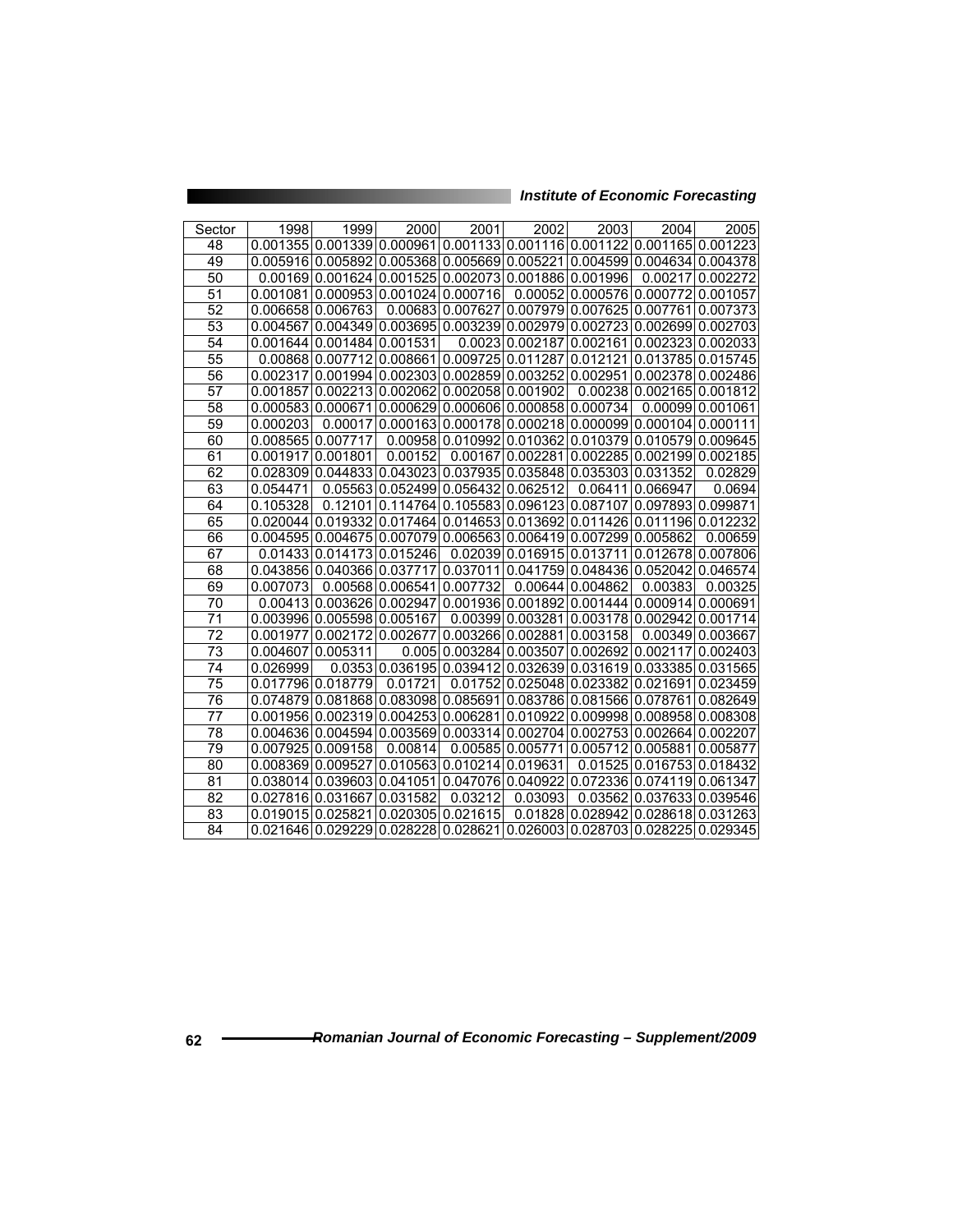# **Appendix 4 - Aggregated groups of sectors**

### **4A. Aggregated 10 groups of sectors**

| Symbol          | Label                                                        | Author's sectors included in<br>the group |
|-----------------|--------------------------------------------------------------|-------------------------------------------|
|                 |                                                              |                                           |
| AG1             | Agriculture, forestry, hunting, and fishing                  | 15                                        |
| AG <sub>2</sub> | Mining industries (without oil extraction)                   | 6                                         |
| AG <sub>3</sub> | Production and distribution of electric and thermal energy   | 62                                        |
| AG4             | Food industries, beverages, tobacco                          | 715                                       |
| AG5             | Textiles, leather goods, pulp and paper, furniture           | 1621, 60                                  |
| AG <sub>6</sub> | Equipments, machinery, transport tools, other metal products | 4459                                      |
| AG7             | Other manufacturing industries                               | 2243,61                                   |
| AG <sub>8</sub> | Constructions                                                | 63                                        |
| AG9             | Transport, post, and telecommunications                      | 6774                                      |
| AG10            | Trade, commercial and public services                        | 6466, 7584                                |

### **The annual index of the gross value added (q)**

| Groups | AG1     | AG <sub>2</sub> | AG3     | AG4     | AG5     | AG6     | AG7     | AG8     | AG9     | AG10    | Total   |
|--------|---------|-----------------|---------|---------|---------|---------|---------|---------|---------|---------|---------|
| 1990   | 1.36635 | 0.27997         | 0.69180 | 1.07807 | 0.79822 | 0.85301 | 0.83990 | .00577  | 0.78280 | .09849  | 0.97569 |
| 1991   | 0.87510 | 0.91446         | 2.79764 | 0.84379 | 0.91649 | 0.75795 | 0.89050 | 0.80498 | 0.91608 | 0.92415 | 0.88236 |
| 1992   | 0.85820 | 0.77710         | 0.95058 | 0.94931 | 0.85537 | 0.76253 | 0.84822 | 0.93001 | 0.93576 | 1.01690 | 0.91027 |
| 1993   | 1.13780 | 1.01830         | 1.40433 | 0.95357 | 0.93445 | 0.85949 | 1.01479 | 1.24840 | 1.03273 | 0.96405 | 1.03288 |
| 1994   | 1.03012 | 0.98357         | 1.08437 | 1.01194 | 1.08710 | 1.03806 | 1.01113 | 1.27499 | 1.00950 | 1.02864 | 1.04253 |
| 1995   | 1.05023 | 1.00351         | 1.02660 | 1.13646 | 1.06755 | 1.05073 | 1.02717 | 1.07153 | 1.02286 | 1.10840 | 1.06770 |
| 1996   | 0.96107 | 0.76924         | 0.88087 | 1.21969 | 1.20759 | 1.01225 | 1.02042 | 1.01095 | 1.06767 | 1.05466 | 1.03914 |
| 1997   | 0.99735 | 0.58238         | 0.81926 | 0.97017 | 0.94867 | 0.95196 | 0.90505 | 0.81571 | 0.91287 | 0.90633 | 0.92741 |
| 1998   | 0.88601 | 0.99025         | 0.95668 | 0.91259 | 0.92754 | 0.93696 | 0.95882 | 0.94454 | 0.89178 | 1.00951 | 0.94592 |
| 1999   | 1.03117 | 1.41071         | 0.88930 | 0.86517 | 1.06643 | 0.95270 | 0.89671 | 0.99094 | 0.99985 | 1.00172 | 0.98594 |
| 2000   | 0.81955 | 1.09288         | 0.85276 | 1.12908 | 1.14339 | 1.04510 | 1.06875 | 1.06379 | 1.05406 | 1.05587 | 1.02205 |
| 2001   | 1.27348 | 1.12625         | 0.84302 | 1.15326 | 1.03810 | 1.03584 | 1.00041 | 1.10464 | 1.03004 | 1.03005 | 1.06672 |
| 2002   | 0.93841 | 0.96465         | 1.09500 | 1.04146 | 1.07589 | 1.04885 | 1.06844 | 1.08259 | 1.06149 | 1.08140 | 1.05074 |
| 2003   | 1.05056 | 0.98690         | 0.97386 | 1.15606 | 1.03725 | 0.99452 | 0.98954 | 1.06837 | 1.08343 | 1.04456 | 1.04866 |
| 2004   | 1.20103 | 1.06082         | 0.97706 | 1.08480 | 1.06893 | 1.12420 | 1.08985 | 1.10479 | 1.01017 | 1.06751 | 1.08358 |
| 2005   | 0.82634 | 0.94450         | 0.96092 | 1.01080 | 0.98526 | 1.12387 | 1.02962 | 1.09911 | 1.07562 | 1.09618 | 1.03607 |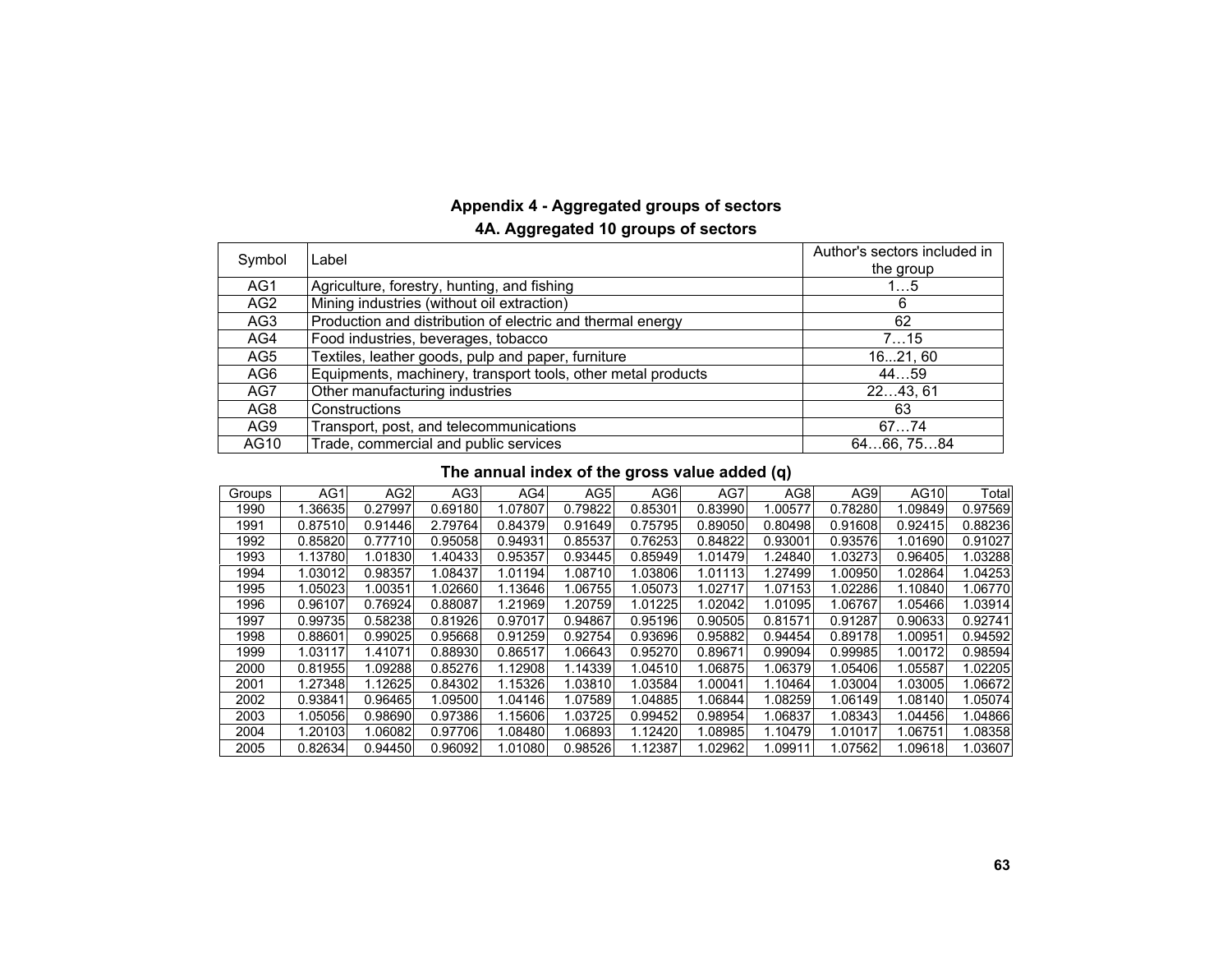| Groups | AG1     | AG <sub>2</sub> | AG <sub>3</sub> | AG4     | AG <sub>5</sub> | AG <sub>6</sub> | AG7     | AG <sub>8</sub> | AG9     | AG10    | Total   |
|--------|---------|-----------------|-----------------|---------|-----------------|-----------------|---------|-----------------|---------|---------|---------|
| 1990   | 1.14993 | 1.50723         | 0.81917         | 1.10034 | 1.11961         | 1.09651         | 1.24068 | 1.04072         | 1.16246 | 1.07184 | 1.12827 |
| 1991   | 2.38154 | 2.43755         | 6.05855         | 2.64013 | 2.35743         | 2.28690         | 2.93539 | 2.59112         | 3.44393 | 4.10012 | 2.91400 |
| 1992   | 3.18512 | 3.92711         | 4.76094         | 3.15729 | 2.70156         | 3.09399         | 3.27264 | 3.25954         | 3.70029 | 3.08253 | 3.22312 |
| 1993   | 3.19796 | 2.93856         | 2.12490         | 3.69322 | 3.20117         | 3.12089         | 2.86515 | 2.86594         | 3.78176 | 2.86628 | 3.06137 |
| 1994   | 2.29166 | 2.33527         | 2.58654         | 2.61967 | 2.52795         | 2.72328         | 2.58873 | 2.45290         | 2.12958 | 2.23770 | 2.37536 |
| 1995   | 1.37707 | 0.94161         | 1.28297         | 1.28631 | 1.24359         | 1.24416         | 1.22539 | 1.37217         | 1.26220 | 1.48700 | 1.34259 |
| 1996   | 1.53681 | 1.01769         | 1.08340         | 1.46132 | 1.38030         | 1.58360         | 1.50524 | 1.47638         | 1.65595 | 1.38090 | 1.45830 |
| 1997   | 2.18709 | 4.98444         | 3.13650         | 2.46567 | 2.04775         | 1.96810         | 2.34098 | 2.30168         | 2.52312 | 2.68732 | 2.42066 |
| 1998   | 1.32441 | 2.02762         | 1.53847         | 1.34602 | 1.35651         | 1.40642         | 1.47357 | 1.51227         | 1.70369 | 1.74360 | 1.53765 |
| 1999   | 1.29552 | 1.43796         | 2.25775         | 1.31052 | 1.31826         | 1.35110         | 1.28826 | 1.47675         | 1.58524 | 1.52806 | 1.45767 |
| 2000   | 1.49870 | 1.54208         | 1.51454         | 1.56340 | 1.55084         | 1.48847         | 1.50213 | 1.35051         | 1.41275 | 1.37912 | 1.43965 |
| 2001   | 1.39136 | 1.40576         | 1.45743         | 1.37466 | 1.44613         | 1.52021         | 1.36020 | 1.43788         | 1.41293 | 1.33290 | 1.38142 |
| 2002   | 1.18292 | 1.37702         | 1.45808         | 1.09728 | 1.25109         | 1.28426         | 1.27772 | 1.30561         | 1.18529 | 1.24005 | 1.23144 |
| 2003   | 1.25114 | 0.99723         | 1.16328         | 1.05875 | 1.16783         | 1.24788         | 1.06563 | 1.22282         | 1.21000 | 1.28548 | 1.21894 |
| 2004   | 1.12930 | 1.15842         | 1.10538         | 1.12346 | 1.14781         | 1.18432         | 1.12476 | 1.15613         | 1.10980 | 1.15721 | 1.14314 |
| 2005   | 0.94823 | 1.09983         | 1.13483         | 1.14867 | 1.07173         | 1.13659         | 1.21117 | 1.15385         | 1.06541 | 1.15903 | 1.11396 |

**The annual deflator of the gross value added (p)**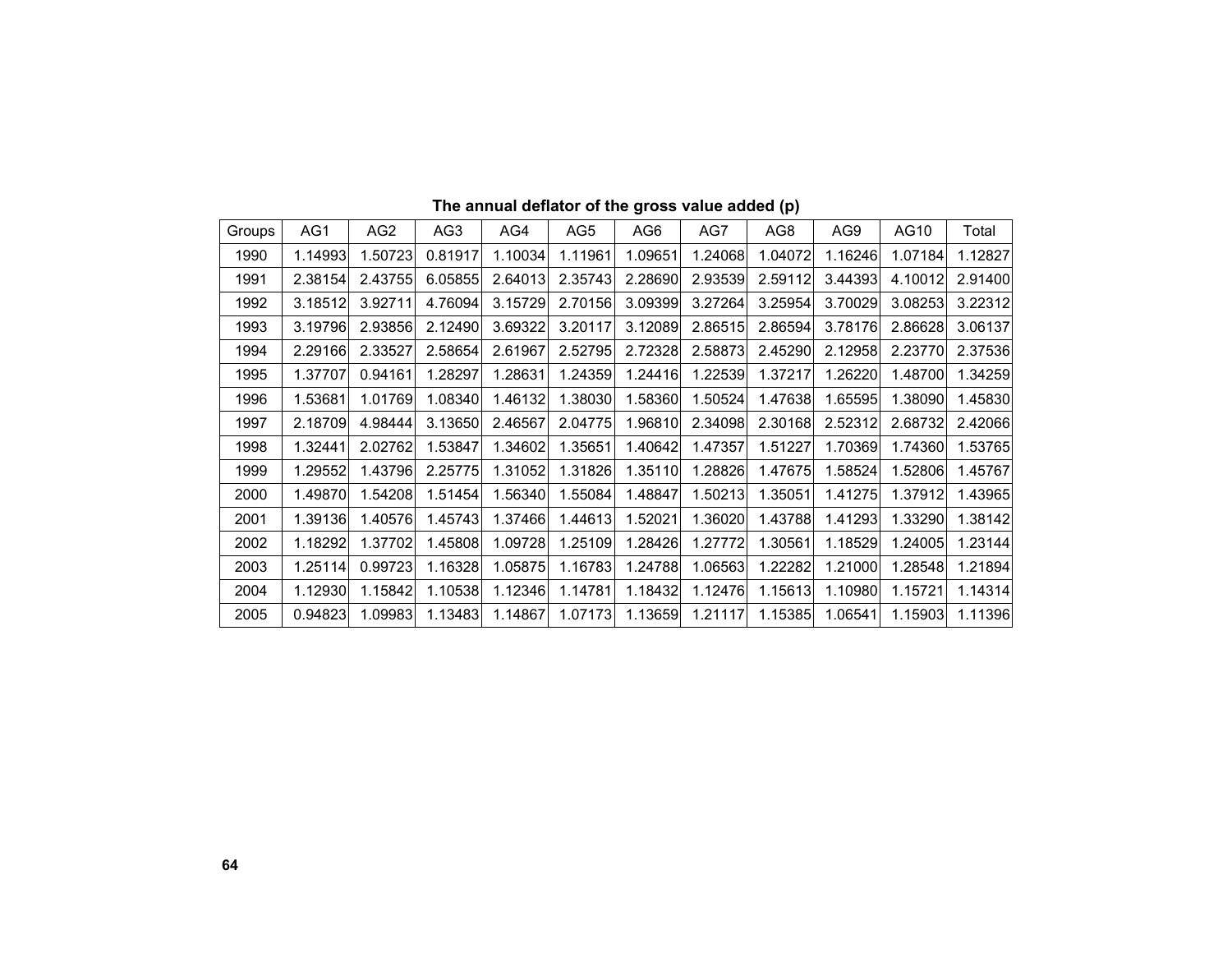| Groups | AG1     | AG2     | AG3     | AG4     | AG <sub>5</sub> | AG <sub>6</sub> | AG7     | AG8     | AG9     | AG10    |
|--------|---------|---------|---------|---------|-----------------|-----------------|---------|---------|---------|---------|
| 1990   | 1.40039 | 0.28695 | 0.70903 | 1.10493 | 0.81811         | 0.87426         | 0.86083 | 1.03083 | 0.80230 | 1.12586 |
| 1991   | 0.99177 | 1.03638 | 3.17065 | 0.95629 | 1.03868         | 0.85901         | 1.00923 | 0.91231 | 1.03822 | 1.04737 |
| 1992   | 0.94280 | 0.85370 | 1.04429 | 1.04289 | 0.93969         | 0.83770         | 0.93183 | 1.02169 | 1.02800 | 1.11715 |
| 1993   | 1.10157 | 0.98588 | 1.35962 | 0.92321 | 0.90470         | 0.83213         | 0.98248 | 1.20865 | 0.99985 | 0.93336 |
| 1994   | 0.98809 | 0.94344 | 1.04013 | 0.97066 | 1.04276         | 0.99571         | 0.96988 | 1.22297 | 0.96831 | 0.98667 |
| 1995   | 0.98364 | 0.93989 | 0.96151 | 1.06441 | 0.99986         | 0.98411         | 0.96204 | 1.00359 | 0.95801 | 1.03813 |
| 1996   | 0.92487 | 0.74027 | 0.84769 | 1.17375 | 1.16211         | 0.97412         | 0.98198 | 0.97287 | 1.02746 | 1.01493 |
| 1997   | 1.07542 | 0.62797 | 0.88339 | 1.04611 | 1.02293         | 1.02647         | 0.97589 | 0.87955 | 0.98432 | 0.97727 |
| 1998   | 0.93666 | 1.04687 | 1.01138 | 0.96476 | 0.98057         | 0.99053         | 1.01364 | 0.99854 | 0.94276 | 1.06722 |
| 1999   | 1.04588 | 1.43083 | 0.90198 | 0.87751 | 1.08164         | 0.96629         | 0.90950 | 1.00507 | 1.01411 | 1.01600 |
| 2000   | 0.80187 | 1.06931 | 0.83437 | 1.10472 | 1.11872         | 1.02255         | 1.04570 | 1.04084 | 1.03132 | 1.03309 |
| 2001   | 1.19383 | 1.05581 | 0.79029 | 1.08113 | 0.97317         | 0.97106         | 0.93784 | 1.03555 | 0.96562 | 0.96562 |
| 2002   | 0.89309 | 0.91807 | 1.04212 | 0.99117 | 1.02394         | 0.99821         | 1.01685 | 1.03031 | 1.01024 | 1.02918 |
| 2003   | 1.00181 | 0.94111 | 0.92867 | 1.10243 | 0.98913         | 0.94838         | 0.94362 | 1.01880 | 1.03316 | 0.99609 |
| 2004   | 1.10839 | 0.97900 | 0.90169 | 1.00113 | 0.98648         | 1.03748         | 1.00579 | 1.01958 | 0.93225 | 0.98517 |
| 2005   | 0.79758 | 0.91162 | 0.92747 | 0.97561 | 0.95096         | 1.08475         | 0.99378 | 1.06085 | 1.03818 | 1.05802 |

### **Relative output index (rq)**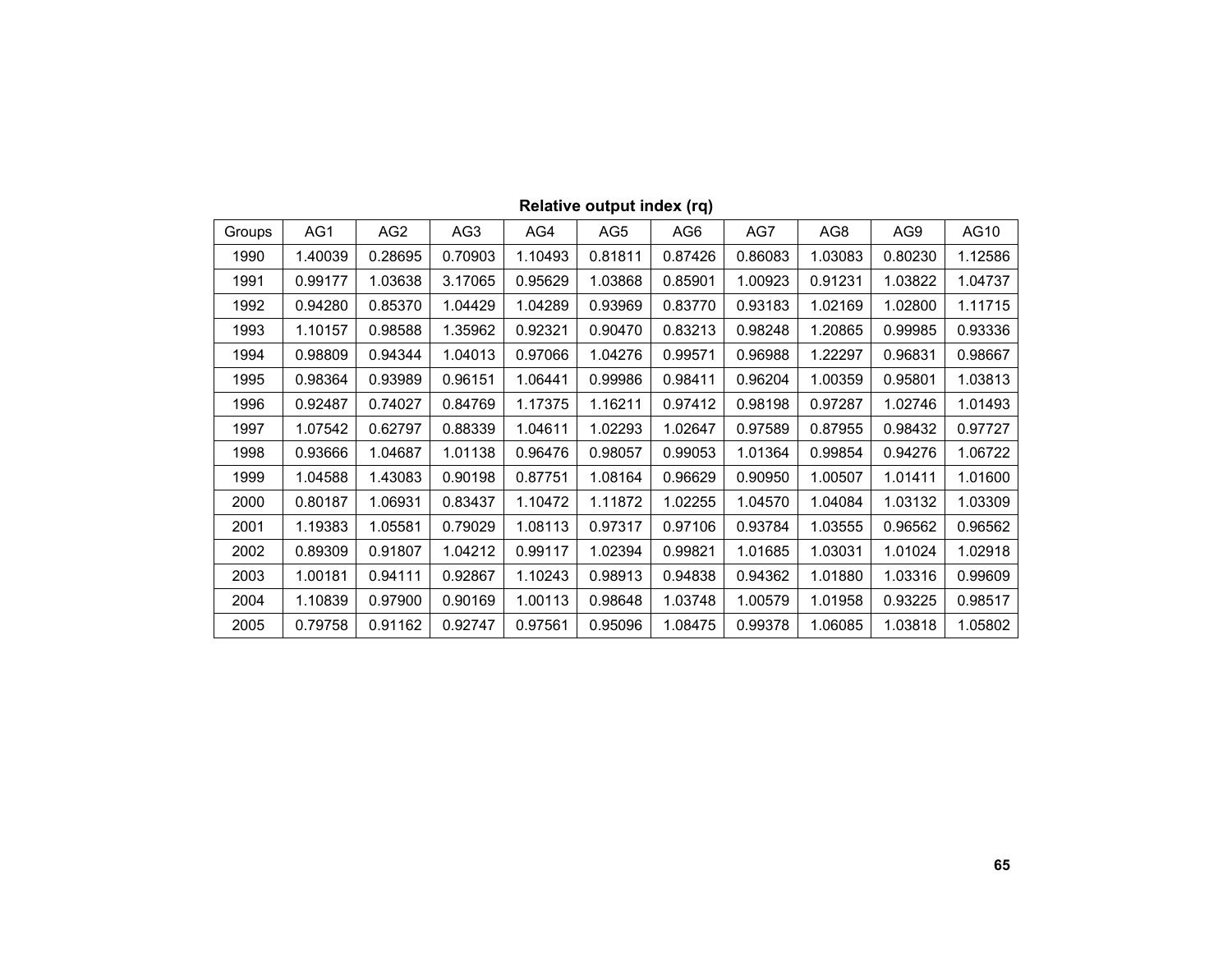| Groups | AG1     | AG <sub>2</sub> | AG <sub>3</sub> | AG4     | AG5     | AG <sub>6</sub> | AG7     | AG8     | AG9     | AG10    |
|--------|---------|-----------------|-----------------|---------|---------|-----------------|---------|---------|---------|---------|
| 1990   | 1.01919 | 1.33588         | 0.72603         | 0.97524 | 0.99232 | 0.97185         | 1.09963 | 0.92240 | 1.03030 | 0.94998 |
| 1991   | 0.81727 | 0.83649         | 2.07912         | 0.90602 | 0.80900 | 0.78480         | 1.00734 | 0.88920 | 1.18185 | 1.40704 |
| 1992   | 0.98821 | 1.21842         | 1.47712         | 0.97958 | 0.83818 | 0.95994         | 1.01536 | 1.01130 | 1.14804 | 0.95638 |
| 1993   | 1.04462 | 0.95988         | 0.69410         | 1.20640 | 1.04567 | 1.01944         | 0.93591 | 0.93617 | 1.23532 | 0.93628 |
| 1994   | 0.96476 | 0.98313         | 1.08891         | 1.10286 | 1.06424 | 1.14647         | 1.08983 | 1.03265 | 0.89653 | 0.94205 |
| 1995   | 1.02568 | 0.70134         | 0.95559         | 0.95808 | 0.92626 | 0.92668         | 0.91270 | 1.02203 | 0.94012 | 1.10755 |
| 1996   | 1.05383 | 0.69786         | 0.74292         | 1.00207 | 0.94651 | 1.08592         | 1.03219 | 1.01240 | 1.13554 | 0.94692 |
| 1997   | 0.90351 | 2.05912         | 1.29572         | 1.01859 | 0.84595 | 0.81304         | 0.96708 | 0.95085 | 1.04233 | 1.11016 |
| 1998   | 0.86132 | 1.31865         | 1.00054         | 0.87538 | 0.88220 | 0.91466         | 0.95833 | 0.98350 | 1.10799 | 1.13394 |
| 1999   | 0.88876 | 0.98647         | 1.54888         | 0.89905 | 0.90436 | 0.92689         | 0.88378 | 1.01309 | 1.08752 | 1.04829 |
| 2000   | 1.04102 | 1.07114         | 1.05202         | 1.08596 | 1.07724 | 1.03391         | 1.04340 | 0.93808 | 0.98131 | 0.95795 |
| 2001   | 1.00720 | 1.01763         | 1.05502         | 0.99511 | 1.04685 | 1.10047         | 0.98464 | 1.04088 | 1.02282 | 0.96488 |
| 2002   | 0.96060 | 1.11822         | 1.18405         | 0.89106 | 1.01596 | 1.04289         | 1.03758 | 1.06023 | 0.96252 | 1.00699 |
| 2003   | 1.02642 | 0.81811         | 0.95433         | 0.86858 | 0.95807 | 1.02374         | 0.87422 | 1.00318 | 0.99266 | 1.05459 |
| 2004   | 0.98789 | 1.01337         | 0.96697         | 0.98278 | 1.00409 | 1.03603         | 0.98392 | 1.01136 | 0.97084 | 1.01231 |
| 2005   | 0.85123 | 0.98732         | 1.01874         | 1.03116 | 0.96209 | 1.02032         | 1.08727 | 1.03582 | 0.95642 | 1.04046 |

### **Relative price index (rp)**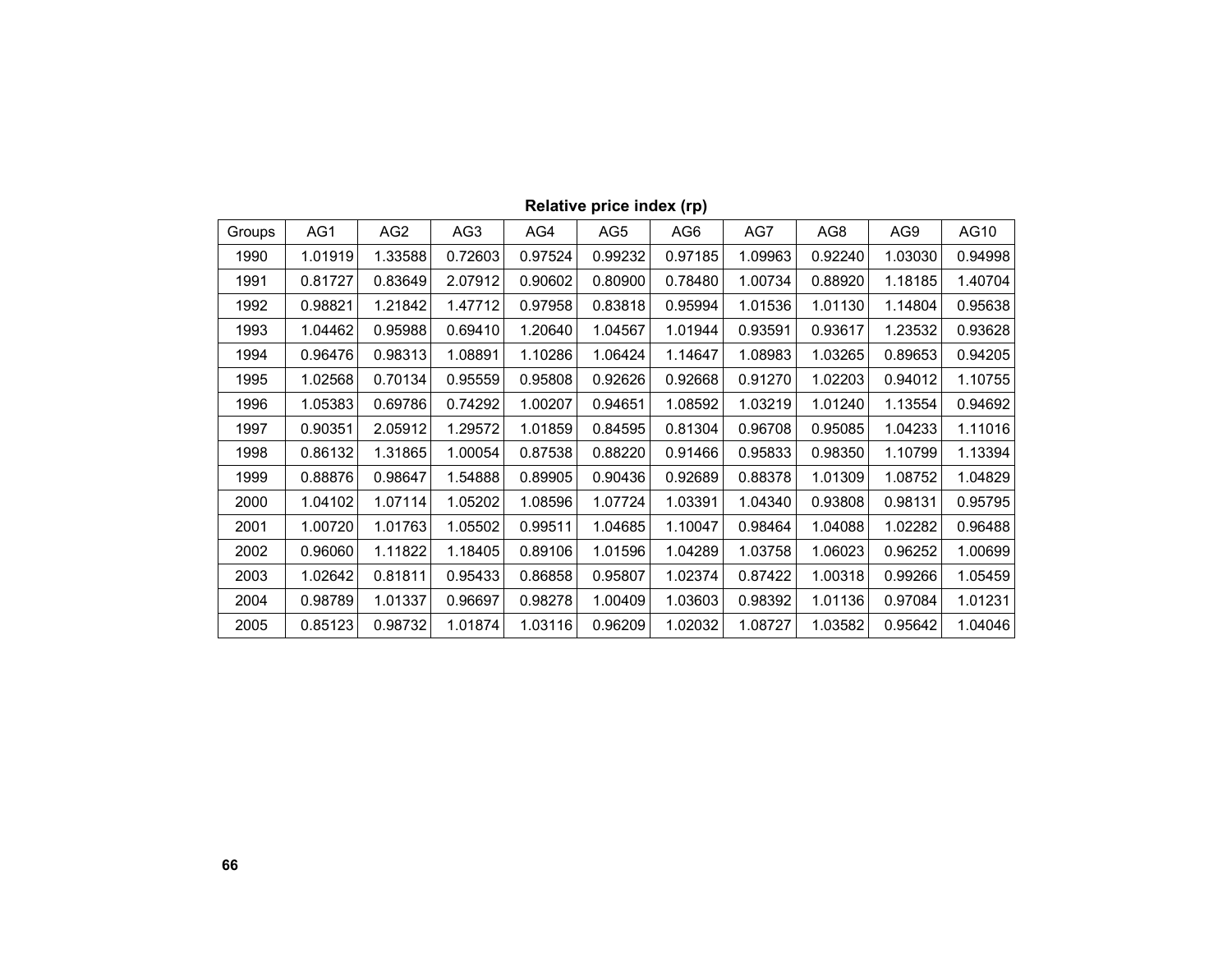| Groups | AG1     | AG <sub>2</sub> | AG <sub>3</sub> | AG4     | AG5     | AG <sub>6</sub> | AG7     | AG8     | AG9     | AG10    | Total |
|--------|---------|-----------------|-----------------|---------|---------|-----------------|---------|---------|---------|---------|-------|
| 1989   | 0.15744 | 0.03148         | 0.01415         | 0.06960 | 0.11517 | 0.17043         | 0.10375 | 0.05993 | 0.07356 | 0.20448 | 1     |
| 1990   | 0.23158 | 0.01627         | 0.00589         | 0.07488 | 0.09360 | 0.14497         | 0.09464 | 0.05698 | 0.06263 | 0.21856 | 1     |
| 1991   | 0.19681 | 0.01709         | 0.03245         | 0.06398 | 0.07329 | 0.09514         | 0.11297 | 0.04547 | 0.07125 | 0.29156 | 1     |
| 1992   | 0.18526 | 0.01773         | 0.04887         | 0.06455 | 0.05805 | 0.07609         | 0.10767 | 0.04681 | 0.08360 | 0.31137 | 1     |
| 1993   | 0.21649 | 0.01693         | 0.04048         | 0.07257 | 0.05522 | 0.06517         | 0.09869 | 0.05353 | 0.10505 | 0.27585 | 1     |
| 1994   | 0.20643 | 0.01589         | 0.04360         | 0.07677 | 0.06213 | 0.07434         | 0.10308 | 0.06781 | 0.09258 | 0.25736 | 1     |
| 1995   | 0.20748 | 0.01060         | 0.03984         | 0.07883 | 0.05722 | 0.06771         | 0.09057 | 0.06914 | 0.08312 | 0.29548 | 1     |
| 1996   | 0.20129 | 0.00378         | 0.02536         | 0.09231 | 0.06281 | 0.07184         | 0.09156 | 0.06791 | 0.09651 | 0.28665 | 1     |
| 1997   | 0.19452 | 0.00659         | 0.02887         | 0.09798 | 0.05418 | 0.05964         | 0.08636 | 0.05652 | 0.09852 | 0.31680 | 1     |
| 1998   | 0.15807 | 0.00791         | 0.02903         | 0.08227 | 0.04658 | 0.05370         | 0.08350 | 0.05507 | 0.10350 | 0.38038 | 1     |
| 1999   | 0.14892 | 0.01096         | 0.04092         | 0.06433 | 0.04553 | 0.04805         | 0.06705 | 0.05600 | 0.11368 | 0.40455 | 1     |
| 2000   | 0.12365 | 0.01255         | 0.03619         | 0.07718 | 0.05459 | 0.05074         | 0.07362 | 0.05457 | 0.11517 | 0.40174 | 1     |
| 2001   | 0.14722 | 0.01342         | 0.03017         | 0.08300 | 0.05549 | 0.05428         | 0.06817 | 0.05876 | 0.11318 | 0.37631 | 1     |
| 2002   | 0.12606 | 0.01401         | 0.03705         | 0.07328 | 0.05757 | 0.05651         | 0.07191 | 0.06401 | 0.11009 | 0.38950 | 1     |
| 2003   | 0.13027 | 0.01110         | 0.03207         | 0.07047 | 0.05461 | 0.05461         | 0.05930 | 0.06547 | 0.11348 | 0.40863 | 1     |
| 2004   | 0.14286 | 0.01099         | 0.02794         | 0.06911 | 0.05402 | 0.05861         | 0.05910 | 0.06741 | 0.10275 | 0.40722 | 1     |
| 2005   | 0.09678 | 0.00988         | 0.02626         | 0.06904 | 0.04902 | 0.06435         | 0.06437 | 0.07358 | 0.10176 | 0.44495 | 1     |

# **Weights of groups (w)**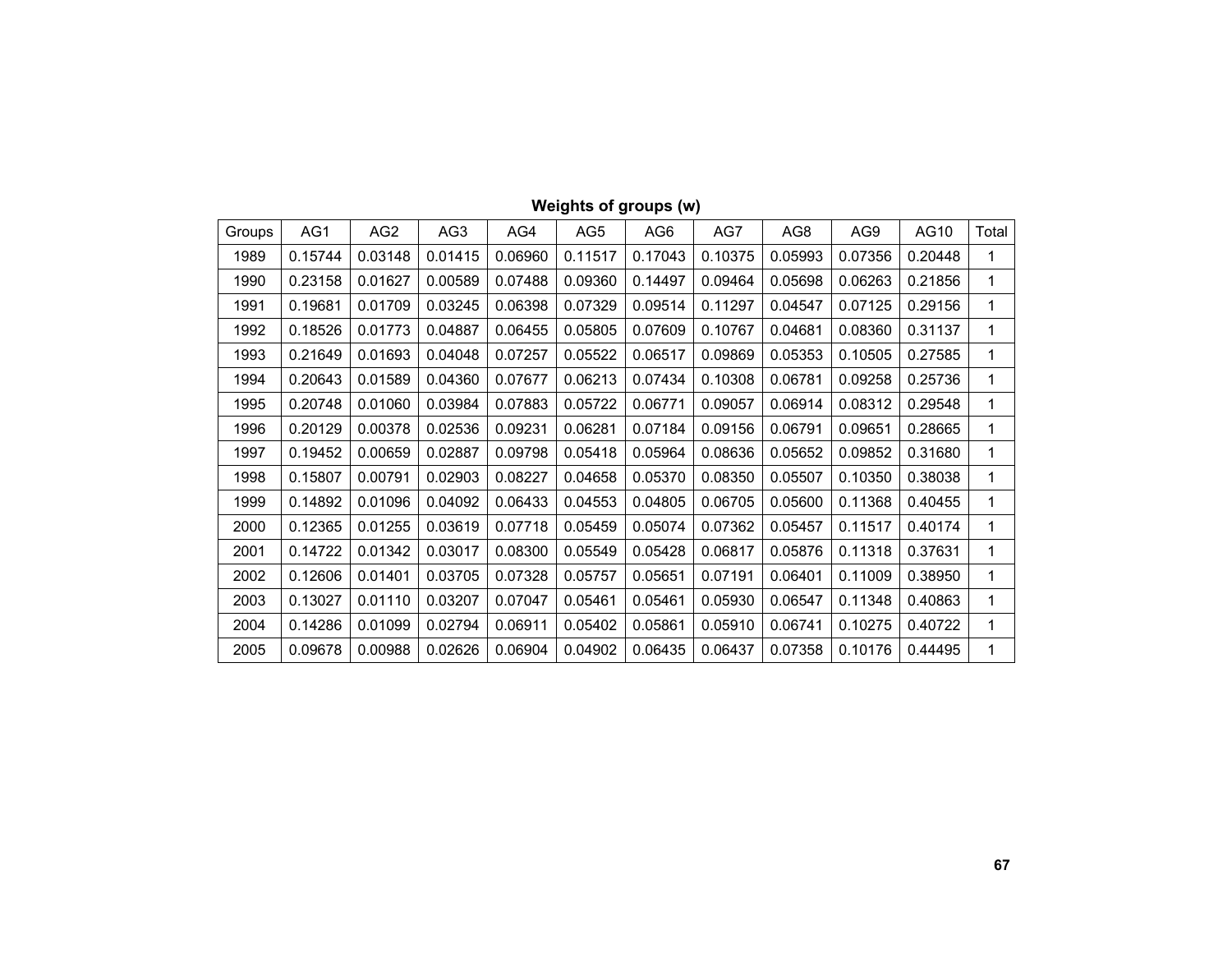#### **4B. Classical areas**

| Symbol       | _abel     | Included above defined groups |
|--------------|-----------|-------------------------------|
| <b>WPRIM</b> | Primary   | WAG1WAG3                      |
| WSEC         | Secondary | WAG4WAG8                      |
| WTER         | Tertiarv  | WAG9, WAG10                   |

# **Weights of classical areas (w)**

|      | <b>WPRIM</b> | <b>WPSEC</b> | WPTER   | Total |
|------|--------------|--------------|---------|-------|
| 1989 | 0.20307      | 0.51889      | 0.27804 |       |
| 1990 | 0.25374      | 0.46506      | 0.28119 |       |
| 1991 | 0.24636      | 0.39084      | 0.36281 |       |
| 1992 | 0.25187      | 0.35317      | 0.39496 |       |
| 1993 | 0.27391      | 0.34519      | 0.38090 |       |
| 1994 | 0.26592      | 0.38413      | 0.34994 |       |
| 1995 | 0.25792      | 0.36348      | 0.37860 |       |
| 1996 | 0.23042      | 0.38641      | 0.38317 |       |
| 1997 | 0.22999      | 0.35468      | 0.41533 |       |
| 1998 | 0.19501      | 0.32111      | 0.48387 |       |
| 1999 | 0.20080      | 0.28096      | 0.51824 |       |
| 2000 | 0.17239      | 0.31070      | 0.51691 |       |
| 2001 | 0.19082      | 0.31969      | 0.48949 |       |
| 2002 | 0.17712      | 0.32329      | 0.49959 |       |
| 2003 | 0.17343      | 0.30446      | 0.52211 |       |
| 2004 | 0.18179      | 0.30824      | 0.50997 |       |
| 2005 | 0.13293      | 0.32036      | 0.54671 |       |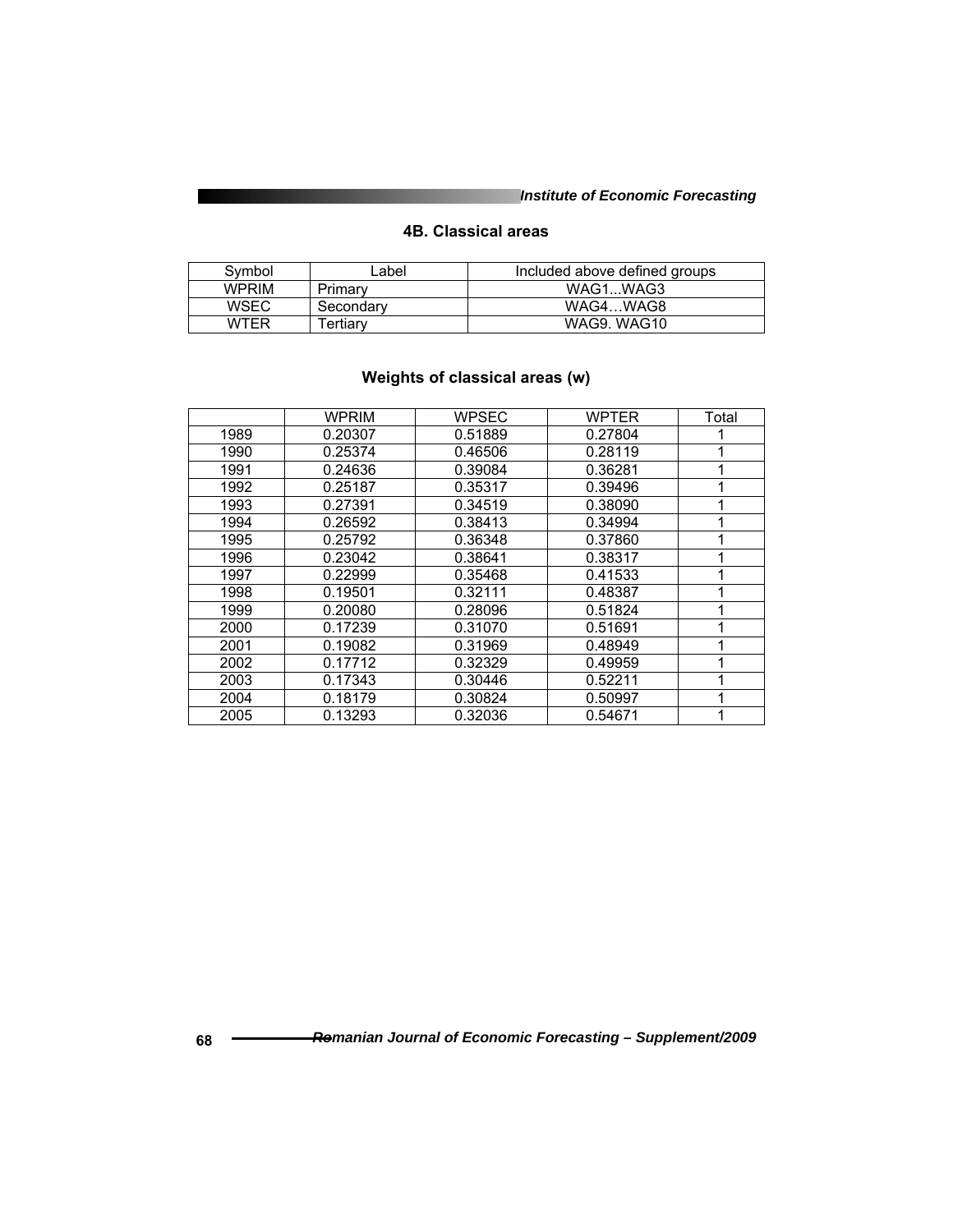|                                | Pearson<br>coefficient | Kendall's tau | Spearman's rho |
|--------------------------------|------------------------|---------------|----------------|
| wrp1-wrq1                      | 0.72815                | 0.55000       | 0.73235        |
| wrp2-wrq2                      | 0.80484                | 0.55000       | 0.71765        |
| wrp3-wrq3                      | 0.92325                | 0.86667       | 0.95588        |
| $\overline{\text{wrp4}}$ -wrq4 | 0.73266                | 0.58333       | 0.74706        |
| wrp5-wrq5                      | 0.67423                | 0.45000       | 0.62647        |
| wrp6-wrq6                      | 0.15745                | 0.46667       | 0.59412        |
| wrp7-wrq7                      | 0.62824                | 0.30000       | 0.37647        |
| wrp8-wrq8                      | 0.83703                | 0.65000       | 0.80882        |
| wrp9-wrq9                      | 0.64885                | 0.65000       | 0.77647        |
| wrp10-wrq10                    | 0.85512                | 0.63333       | 0.82353        |
| wrp11-wrq11                    | 0.83849                | 0.76667       | 0.90000        |
| wrp12-wrq12                    | 0.87909                | 0.70000       | 0.87647        |
| wrp13-wrq13                    | 0.69380                | 0.46667       | 0.67059        |
| wrp14-wrq14                    | 0.69999                | 0.18333       | 0.32647        |
| wrp15-wrq15                    | 0.71106                | 0.68333       | 0.81765        |
| wrp16-wrq16                    | 0.93371                | 0.66667       | 0.82647        |
| wrp17-wrq17                    | 0.33534                | 0.36667       | 0.43824        |
| wrp18-wrq18                    | 0.66081                | 0.41667       | 0.68235        |
| wrp19-wrq19                    | 0.85042                | 0.65000       | 0.77941        |
| wrp20-wrq20                    | $-0.19963$             | 0.00000       | 0.00588        |
| wrp21-wrq21                    | $-0.18183$             | 0.46667       | 0.49706        |
| wrp22-wrq22                    | 0.82003                | 0.51667       | 0.71765        |
| wrp23-wrq23                    | 0.79942                | 0.76667       | 0.89412        |
| wrp24-wrq24                    | 0.67842                | 0.65000       | 0.83824        |
| wrp25-wrq25                    | 0.61546                | 0.66667       | 0.84118        |
| wrp26-wrq26                    | 0.62651                | 0.61667       | 0.76471        |
| wrp27-wrq27                    | 0.86156                | 0.71667       | 0.86765        |
| wrp28-wrq28                    | 0.61869                | 0.60000       | 0.75882        |
| wrp29-wrq29                    | 0.90947                | 0.88333       | 0.97059        |
| wrp30-wrq30                    | 0.88997                | 0.85000       | 0.92647        |
| wrp31-wrq31                    | 0.58910                | 0.53333       | 0.67941        |
| wrp32-wrq32                    | 0.98903                | 0.86667       | 0.96471        |
| wrp33-wrq33                    | 0.44890                | 0.36667       | 0.50294        |
| wrp34-wrq34                    | 0.67133                | 0.58333       | 0.71765        |
| wrp35-wrq35                    | 0.84359                | 0.66667       | 0.81471        |
| wrp36-wrq36                    | 0.93183                | 0.78333       | 0.93235        |
| wrp37-wrq37                    | 0.30456                | 0.15000       | 0.19706        |
| wrp38-wrq38                    | 0.96295                | 0.80000       | 0.93235        |
| wrp39-wrq39                    | 0.91843                | 0.75000       | 0.90000        |
| wrp40-wrq40                    | 0.68840                | 0.61667       | 0.78235        |
| wrp41-wrq41                    | 0.54101                | 0.21667       | 0.35882        |
| wrp42-wrq42                    | 0.75725                | 0.56667       | 0.77059        |

## **Appendix 5 - Statistical analysis 5A. Correlation coefficients (Pearson, Kendall, Spearman)**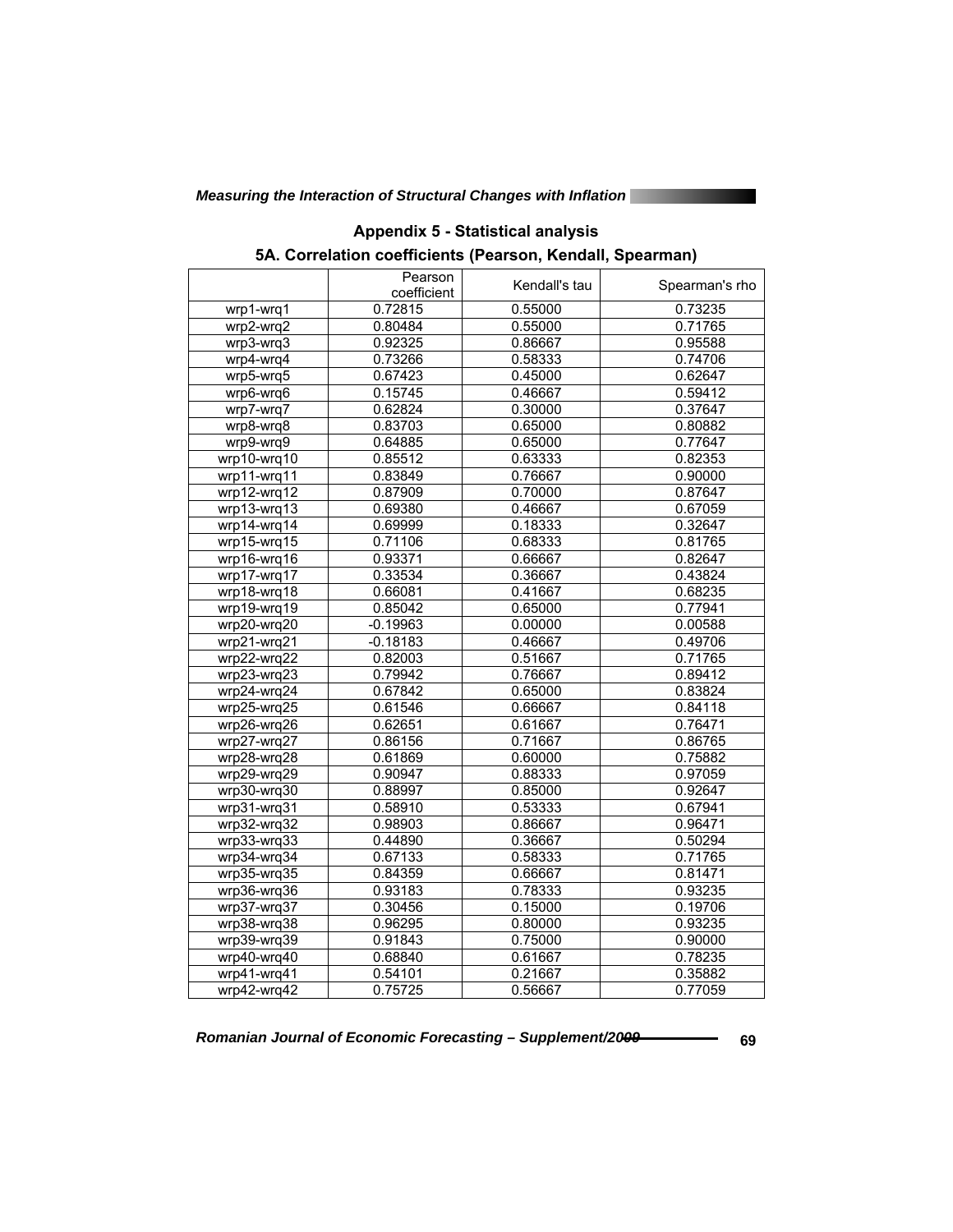|               | Pearson<br>coefficient | Kendall's tau | Spearman's rho |
|---------------|------------------------|---------------|----------------|
| wrp43-wrq43   | 0.94398                | 0.81667       | 0.93235        |
| wrp44-wrq44   | 0.86692                | 0.46667       | 0.60294        |
| wrp45-wrq45   | 0.71146                | 0.38333       | 0.52353        |
| wrp46-wrq46   | 0.90092                | 0.66667       | 0.83824        |
| wrp47-wrq47   | 0.80095                | 0.86667       | 0.96471        |
| wrp48-wrq48   | 0.97672                | 0.55000       | 0.69706        |
| wrp49-wrq49   | 0.94800                | 0.80000       | 0.92941        |
| wrp50-wrq50   | 0.30731                | 0.36667       | 0.53235        |
| wrp51-wrq51   | 0.84102                | 0.70000       | 0.85000        |
| wrp52-wrq52   | 0.67324                | 0.46667       | 0.61765        |
| wrp53-wrq53   | 0.85386                | 0.75000       | 0.87353        |
| wrp54-wrq54   | 0.88022                | 0.76667       | 0.89118        |
| wrp55-wrq55   | 0.76981                | 0.43333       | 0.58235        |
| wrp56-wrq56   | 0.71886                | 0.36667       | 0.47941        |
| wrp57-wrq57   | 0.85031                | 0.45000       | 0.61765        |
| wrp58-wrq58   | 0.86829                | 0.76667       | 0.90588        |
| wrp59-wrq59   | 0.93413                | 0.83333       | 0.95000        |
| wrp60-wrq60   | 0.24304                | 0.33333       | 0.52059        |
| wrp61-wrq61   | 0.75345                | 0.26667       | 0.34412        |
| wrp62-wrq62   | 0.52603                | 0.43333       | 0.58824        |
| wrp63-wrq63   | 0.82142                | 0.65000       | 0.81471        |
| wrp64-wrq64   | 0.24320                | 0.50000       | 0.55882        |
| wrp65-wrq65   | 0.94637                | 0.80000       | 0.91765        |
| wrp66-wrq66   | 0.60361                | 0.48333       | 0.64118        |
| wrp67-wrq67   | 0.79515                | 0.66667       | 0.84706        |
| wrp68-wrq68   | 0.83055                | 0.63333       | 0.81765        |
| wrp69-wrq69   | 0.64547                | 0.51667       | 0.68824        |
| wrp70-wrq70   | 0.54925                | 0.48333       | 0.60588        |
| wrp71-wrq71   | 0.85331                | 0.75000       | 0.89412        |
| wrp72-wrq72   | 0.95926                | 0.83333       | 0.94412        |
| wrp73-wrq73   | 0.80396                | 0.63333       | 0.75588        |
| wrp74-wrq74   | 0.96404                | 0.75000       | 0.90294        |
| wrp75-wrq75   | 0.95264                | 0.76667       | 0.90294        |
| wrp76-wrq76   | 0.92089                | 0.70000       | 0.85882        |
| wrp77-wrq77   | 0.95925                | 0.60000       | 0.75882        |
| wrp78-wrq78   | 0.84318                | 0.73333       | 0.83235        |
| wrp79-wrq79   | 0.49603                | 0.55000       | 0.66471        |
| wrp80-wrq80   | 0.92532                | 0.80000       | 0.92353        |
| wrp81-wrq81   | 0.77654                | 0.53333       | 0.72647        |
| wrp82-wrq82   | 0.43739                | 0.25000       | 0.33824        |
| wrp83-wrq83   | 0.42591                | 0.18333       | 0.28529        |
| $wrp84-wrq84$ | 0.92132                | 0.65000       | 0.83235        |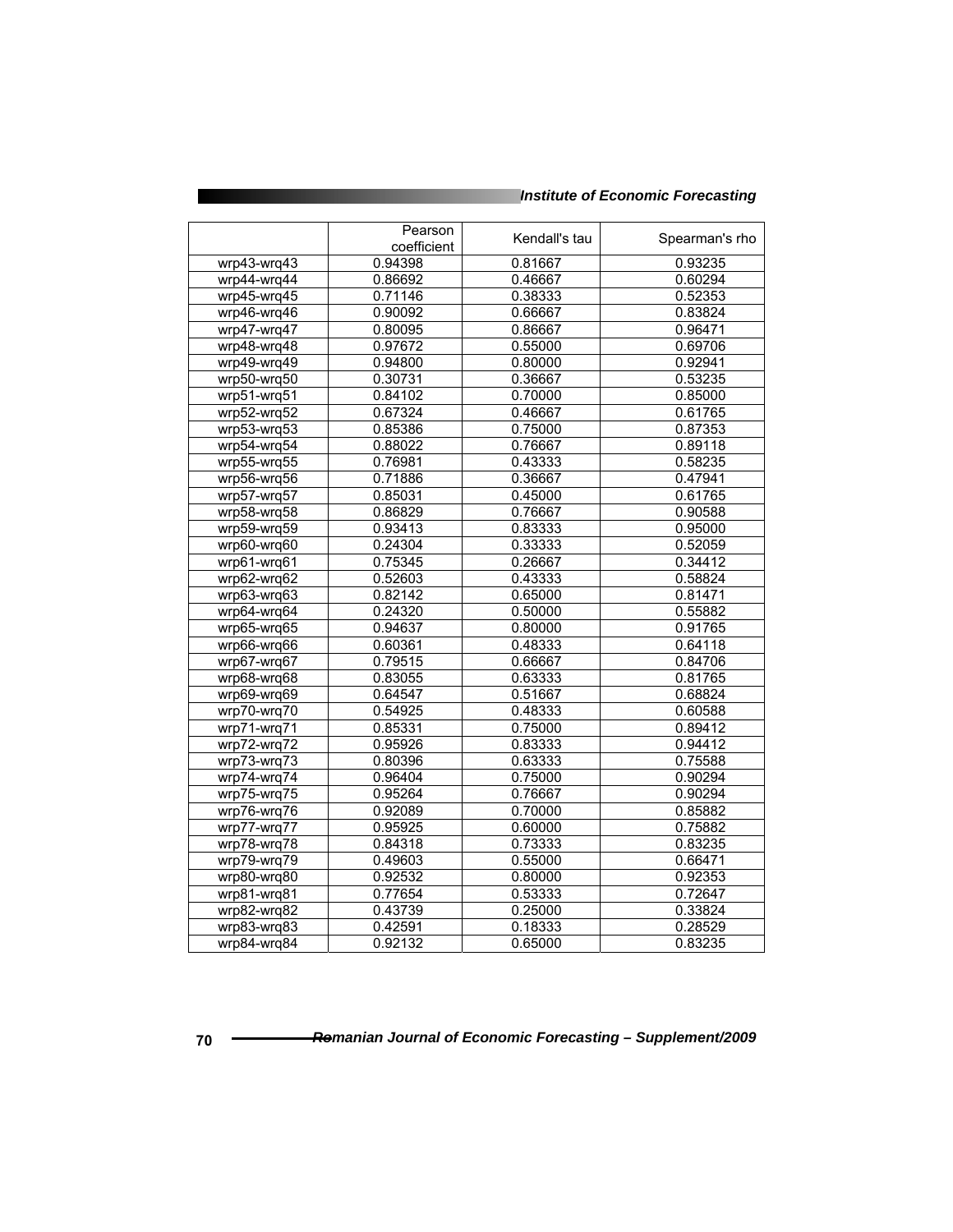| wrq does not G.C. wrp |         | wrp does not G.C. wrq |         |  |
|-----------------------|---------|-----------------------|---------|--|
| F-Statistic           | Prob.   | F-Statistic           | Prob.   |  |
| 1.60689               | 0.25309 | 11.33287              | 0.00348 |  |
| 0.17079               | 0.84567 | 13.32445              | 0.00204 |  |
| 1.79466               | 0.22084 | 6.49114               | 0.01798 |  |
| 0.54827               | 0.59609 | 9.40059               | 0.00625 |  |
| 3.34380               | 0.08205 | 5.72367               | 0.02490 |  |
| 1.44812               | 0.28494 | 40.72717              | 0.00003 |  |
| 4.93799               | 0.03569 | 12.16234              | 0.00276 |  |
| 4.71379               | 0.03976 | 3.64789               | 0.06914 |  |
| 5.80272               | 0.02405 | 12.65117              | 0.00243 |  |
| 2.84345               | 0.11038 | 1.36468               | 0.30364 |  |
| 7.11210               | 0.01404 | 1.83526               | 0.21454 |  |
| 4.52373               | 0.04367 | 6.08705               | 0.02128 |  |
| 1.41489               | 0.29221 | 0.55876               | 0.59055 |  |
| 4.47316               | 0.04479 | 7.06359               | 0.01431 |  |
| 7.40711               | 0.01254 | 2.26990               | 0.15916 |  |
| 1.32156               | 0.31389 | 5.27193               | 0.03052 |  |
| 2.90089               | 0.10658 | 4.63381               | 0.04135 |  |
| 0.23815               | 0.79290 | 4.49137               | 0.04439 |  |
| 5.16401               | 0.03208 | 2.70993               | 0.11989 |  |
| 5.59521               | 0.02636 | 1.78844               | 0.22183 |  |
| 4.23412               | 0.05058 | 15.18735              | 0.00131 |  |
| 0.16393               | 0.85128 | 11.48044              | 0.00334 |  |
| 3.90307               | 0.06018 | 6.39576               | 0.01870 |  |
| 0.51883               | 0.61199 | 0.49422               | 0.62568 |  |
| 14.20025              | 0.00164 | 5.63516               | 0.02590 |  |
| 5.11707               | 0.03279 | 24.49771              | 0.00023 |  |
| 3.39184               | 0.07983 | 23.37247              | 0.00027 |  |
| 2.56883               | 0.13104 | 6.35142               | 0.01904 |  |
| 11.79943              | 0.00305 | 32.22619              | 0.00008 |  |
| 5.74344               | 0.02469 | 187.04439             | 0.00000 |  |
| 8.37711               | 0.00882 | 20.93821              | 0.00041 |  |
| 32.08742              | 0.00008 | 6.10801               | 0.02109 |  |
| 13.11908              | 0.00215 | 5.56794               | 0.02668 |  |
| 17.08791              | 0.00086 | 6.85700               | 0.01552 |  |
| 17.34459              | 0.00082 | 1.08140               | 0.37941 |  |
| 6.73130               | 0.01631 | 2.98856               | 0.10108 |  |
| 10.98594              | 0.00384 | 4.15913               | 0.05258 |  |
| 3.00612               | 0.10002 | 205.32877             | 0.00000 |  |
| 5.36248               | 0.02928 | 4.01594               | 0.05668 |  |
| 1.90133               | 0.20476 | 2.13086               | 0.17474 |  |
| 1.23712               | 0.33522 | 5.83447               | 0.02372 |  |
| 4.31604               | 0.04850 | 2.47926               | 0.13878 |  |
| 4.07070               | 0.05507 | 22.56143              | 0.00031 |  |
| 0.84278               | 0.46185 | 5.43303               | 0.02835 |  |

**5B. The Granger causality test (G.C.)**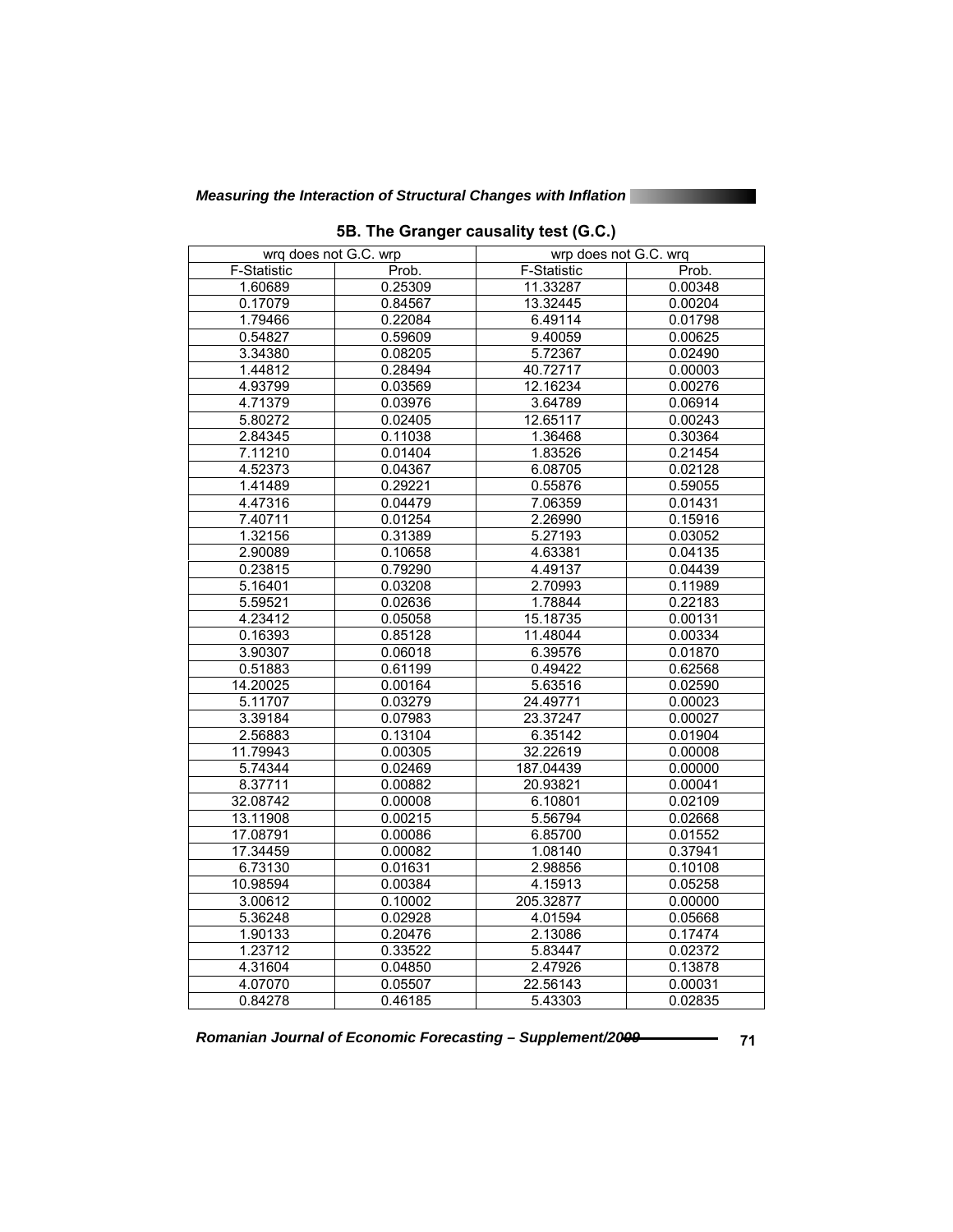| wrq does not G.C. wrp |         | wrp does not G.C. wrq |         |  |
|-----------------------|---------|-----------------------|---------|--|
| F-Statistic           | Prob.   | F-Statistic           | Prob.   |  |
| 0.85683               | 0.45643 | 1.77023               | 0.22474 |  |
| 8.13381               | 0.00961 | 13.47721              | 0.00196 |  |
| 47.06994              | 0.00002 | 0.17073               | 0.84572 |  |
| 0.86523               | 0.45322 | 2.96683               | 0.10241 |  |
| 0.21523               | 0.81039 | 22.99755              | 0.00029 |  |
| 1.34639               | 0.30794 | 1.59389               | 0.25552 |  |
| 4.58894               | 0.04228 | 4.32280               | 0.04833 |  |
| 2.91688               | 0.10555 | 5.21593               | 0.03132 |  |
| 1.65493               | 0.24432 | 7.88170               | 0.01052 |  |
| 15.04424              | 0.00135 | 0.83677               | 0.46420 |  |
| 3.09232               | 0.09501 | 20.18445              | 0.00047 |  |
| 6.38767               | 0.01876 | 0.97930               | 0.41228 |  |
| 1.50755               | 0.27247 | 1.23500               | 0.33578 |  |
| 4.70905               | 0.03986 | 14.13992              | 0.00167 |  |
| 40.71037              | 0.00003 | 43.47583              | 0.00002 |  |
| 0.16064               | 0.85399 | 9.80732               | 0.00549 |  |
| 0.49463               | 0.62545 | 0.84149               | 0.46235 |  |
| 0.83861               | 0.46348 | 32.41054              | 0.00008 |  |
| 12.47112              | 0.00255 | 1.69031               | 0.23809 |  |
| 6.58420               | 0.01731 | 15.45322              | 0.00123 |  |
| 30.57579              | 0.00010 | 0.50724               | 0.61839 |  |
| 25.35975              | 0.00020 | 35.51232              | 0.00005 |  |
| 2.78554               | 0.11439 | 6.06132               | 0.02151 |  |
| 1.43023               | 0.28882 | 18.59659              | 0.00064 |  |
| 0.76090               | 0.49509 | 20.78245              | 0.00042 |  |
| 3.09899               | 0.09464 | 6.90375               | 0.01523 |  |
| 2.99464               | 0.10071 | 3.59522               | 0.07119 |  |
| 1.55381               | 0.26322 | 2.61752               | 0.12705 |  |
| 1.51757               | 0.27043 | 4.65967               | 0.04083 |  |
| 1.55007               | 0.26396 | 26.63669              | 0.00017 |  |
| 7.86611               | 0.01058 | 3.67649               | 0.06806 |  |
| 0.72861               | 0.50900 | 61.35885              | 0.00001 |  |
| 10.99390              | 0.00383 | 2.05268               | 0.18432 |  |
| 0.83769               | 0.46384 | 29.17487              | 0.00012 |  |
| 2.39371               | 0.14670 | 0.72621               | 0.51005 |  |
| 6.51245               | 0.01782 | 0.51779               | 0.61256 |  |
| 0.39812               | 0.68285 | 16.10724              | 0.00106 |  |
| 0.26614               | 0.77216 | 20.47467              | 0.00045 |  |
| 1.69264               | 0.23769 | 17.98405              | 0.00072 |  |
| 0.75913               | 0.49584 | 20.11893              | 0.00048 |  |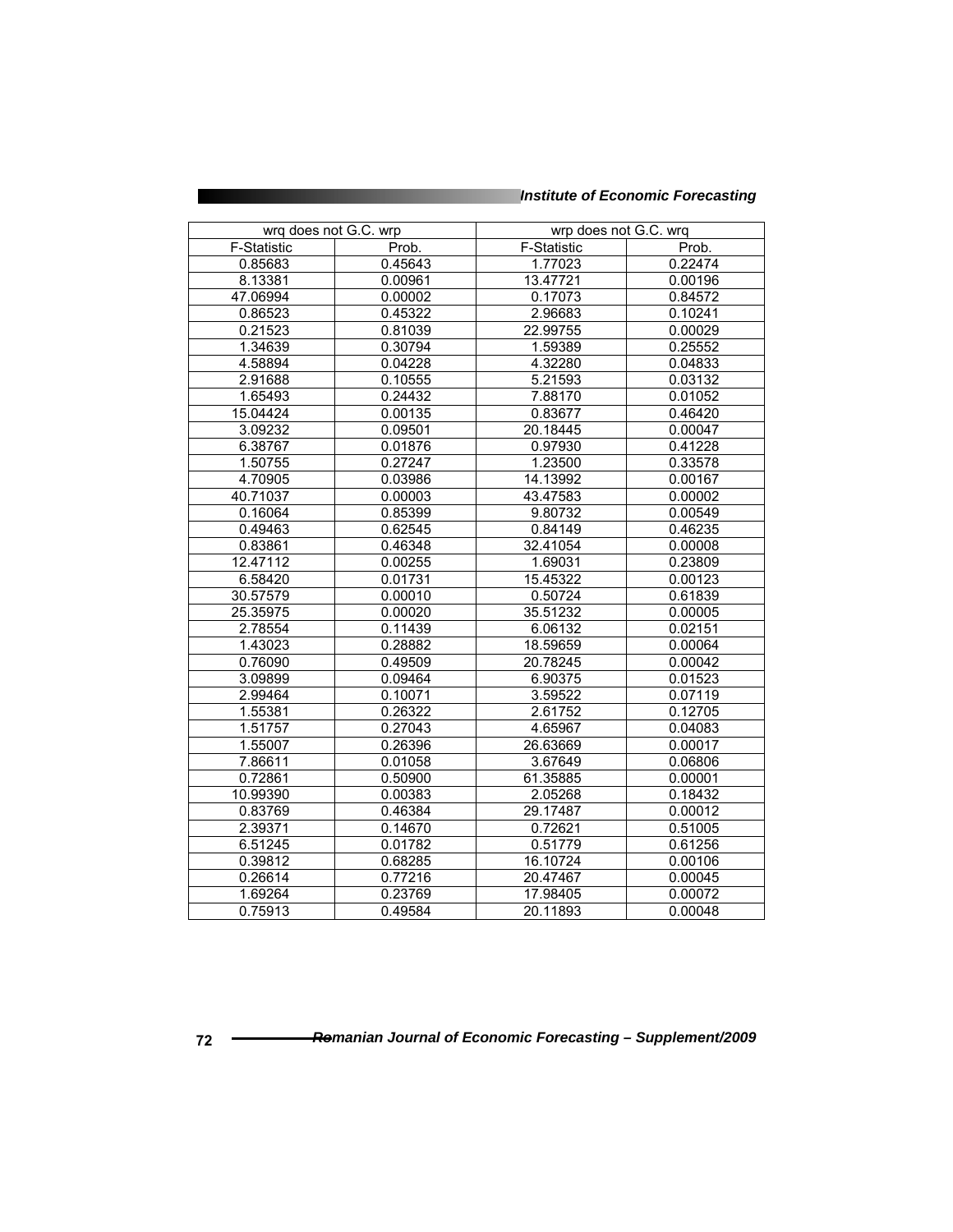*Measuring the Interaction of Structural Changes with Inflation* 

# **Appendix 6 - Direct (DOLS) and reverse (ROLS) OLS**

**6A. System SYS1a09 (DOLS): wrpi=c(i)+c(1i)\*wrqi** 

Estimation Method: Least Squares

Sample: 1990 2005

Included observations: 16

#### **Total system (balanced) observations 1344**

|                   | Coefficient | Std. Error | t-Statistic | Prob.   |
|-------------------|-------------|------------|-------------|---------|
| $\overline{c(1)}$ | 0.01965     | 0.02522    | 0.77905     | 0.43611 |
| c(101)            | 0.79674     | 0.20044    | 3.97493     | 0.00007 |
| $\overline{c(2)}$ | 0.00969     | 0.00564    | 1.71793     | 0.08607 |
| c(102)            | 0.69389     | 0.13675    | 5.07417     | 0.00000 |
| c(3)              | 0.00305     | 0.00066    | 4.60027     | 0.00000 |
| c(103)            | 0.50341     | 0.05599    | 8.99140     | 0.00000 |
| c(4)              | 0.00009     | 0.00042    | 0.20292     | 0.83923 |
| c(104)            | 1.00161     | 0.24867    | 4.02786     | 0.00006 |
| c(5)              | 0.00099     | 0.00072    | 1.38025     | 0.16777 |
| c(105)            | 0.71663     | 0.20979    | 3.41597     | 0.00066 |
| c(6)              | 0.01023     | 0.00681    | 1.50196     | 0.13338 |
| c(106)            | 0.32726     | 0.54857    | 0.59656     | 0.55091 |
| c(7)              | 0.00890     | 0.00415    | 2.14378     | 0.03226 |
| c(107)            | 0.55141     | 0.18250    | 3.02136     | 0.00257 |
| c(8)              | 0.00070     | 0.00079    | 0.89549     | 0.37071 |
| c(108)            | 0.77289     | 0.13503    | 5.72390     | 0.00000 |
| $\overline{c(9)}$ | 0.00072     | 0.00064    | 1.12758     | 0.25973 |
| c(109)            | 0.74510     | 0.23353    | 3.19063     | 0.00146 |
| c(10)             | 0.00173     | 0.00068    | 2.54887     | 0.01093 |
| c(110)            | 0.67974     | 0.11014    | 6.17166     | 0.00000 |
| c(11)             | 0.00080     | 0.00054    | 1.49158     | 0.13608 |
| c(111)            | 0.69462     | 0.12065    | 5.75738     | 0.00000 |
| c(12)             | 0.00025     | 0.00043    | 0.57464     | 0.56564 |
| c(112)            | 1.01569     | 0.14719    | 6.90072     | 0.00000 |
| c(13)             | 0.00163     | 0.00269    | 0.60445     | 0.54566 |
| c(113)            | 0.80691     | 0.22385    | 3.60464     | 0.00033 |
| c(14)             | 0.00845     | 0.00296    | 2.85386     | 0.00440 |
| c(114)            | 0.52073     | 0.14199    | 3.66741     | 0.00026 |
| c(15)             | 0.00146     | 0.00065    | 2.25519     | 0.02431 |
| c(115)            | 0.62692     | 0.16568    | 3.78382     | 0.00016 |
| c(16)             | 0.00169     | 0.00157    | 1.07561     | 0.28232 |
| c(116)            | 0.80474     | 0.08247    | 9.75824     | 0.00000 |
| c(17)             | 0.00955     | 0.00377    | 2.53392     | 0.01141 |
| c(117)            | 0.31429     | 0.23598    | 1.33186     | 0.18316 |
| c(18)             | 0.00048     | 0.00016    | 3.07383     | 0.00216 |
| c(118)            | 0.47300     | 0.14358    | 3.29428     | 0.00102 |
| c(19)             | $-0.00013$  | 0.00108    | $-0.12266$  | 0.90240 |
| c(119)            | 1.04206     | 0.17229    | 6.04825     | 0.00000 |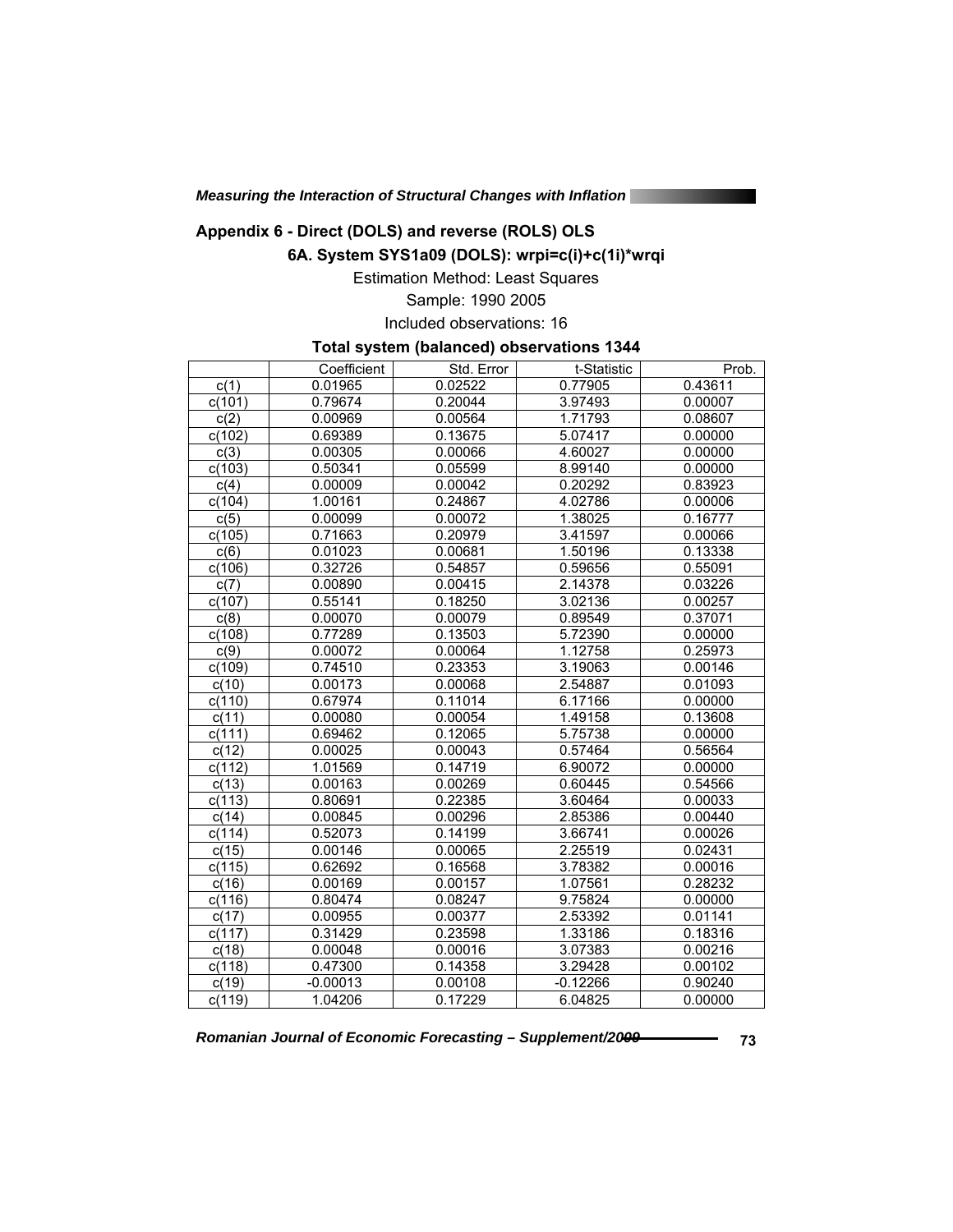|                    | Coefficient | Std. Error | t-Statistic | Prob.   |
|--------------------|-------------|------------|-------------|---------|
| c(20)              | 0.00909     | 0.00238    | 3.81674     | 0.00014 |
| c(120)             | 0.04567     | 0.23370    | 0.19543     | 0.84509 |
| c(520)             | 0.00331     | 0.00126    | 2.63799     | 0.00845 |
| c(21)              | 0.00102     | 0.00046    | 2.22633     | 0.02618 |
| c(121)             | 0.67235     | 0.11470    | 5.86201     | 0.00000 |
| c(521)             | 0.00791     | 0.00036    | 21.88149    | 0.00000 |
| c(22)              | 0.00049     | 0.00067    | 0.72526     | 0.46844 |
| c(122)             | 0.78821     | 0.14703    | 5.36100     | 0.00000 |
| c(23)              | 0.00032     | 0.00024    | 1.32030     | 0.18699 |
| c(123)             | 0.65664     | 0.13188    | 4.97891     | 0.00000 |
| c(24)              | 0.01224     | 0.00409    | 2.98983     | 0.00285 |
| c(124)             | 0.53396     | 0.15454    | 3.45511     | 0.00057 |
| c(25)              | 0.00037     | 0.00030    | 1.21098     | 0.22615 |
| c(125)             | 0.77710     | 0.26597    | 2.92172     | 0.00355 |
| c(26)              | 0.00037     | 0.00065    | 0.56594     | 0.57154 |
| c(126)             | 0.98497     | 0.32749    | 3.00764     | 0.00269 |
| c(27)              | 0.00015     | 0.00061    | 0.24874     | 0.80361 |
| c(127)             | 1.03850     | 0.16354    | 6.35012     | 0.00000 |
| c(28)              | 0.00059     | 0.00038    | 1.56064     | 0.11888 |
| c(128)             | 0.62163     | 0.21097    | 2.94659     | 0.00328 |
| c(29)              | 0.00041     | 0.00022    | 1.85159     | 0.06434 |
| c(129)             | 0.72543     | 0.08863    | 8.18457     | 0.00000 |
| c(30)              | 0.00010     | 0.00018    | 0.55901     | 0.57626 |
| c(130)             | 0.95756     | 0.13113    | 7.30230     | 0.00000 |
| c(31)              | 0.00046     | 0.00103    | 0.44505     | 0.65637 |
| c(131)             | 0.84882     | 0.31117    | 2.72779     | 0.00647 |
| c(32)              | $-0.00074$  | 0.00024    | $-3.05461$  | 0.00230 |
| c(132)             | 1.14682     | 0.04578    | 25.04932    | 0.00000 |
| c(33)              | 0.00148     | 0.00074    | 1.98856     | 0.04698 |
| c(133)             | 0.48103     | 0.25591    | 1.87968     | 0.06040 |
| c(34)              | 0.00063     | 0.00022    | 2.82480     | 0.00481 |
| c(134)             | 0.52765     | 0.15569    | 3.38914     | 0.00072 |
| c(35)              | 0.00013     | 0.00007    | 1.79867     | 0.07233 |
| c(135)             | 0.79445     | 0.13516    | 5.87792     | 0.00000 |
| $\overline{c(36)}$ | 0.00004     | 0.00013    | 0.31514     | 0.75271 |
| c(136)             | 0.97954     | 0.10195    | 9.60758     | 0.00000 |
| c(37)              | 0.00267     | 0.00061    | 4.36123     | 0.00001 |
| c(137)             | 0.22343     | 0.18675    | 1.19641     | 0.23178 |
| c(38)              | $-0.00050$  | 0.00052    | $-0.95525$  | 0.33965 |
| c(138)             | 1.30433     | 0.09763    | 13.35992    | 0.00000 |
| c(39)              | 0.00004     | 0.00006    | 0.55749     | 0.57730 |
| c(139)             | 0.94130     | 0.10835    | 8.68725     | 0.00000 |
| c(40)              | 0.00029     | 0.00025    | 1.14858     | 0.25096 |
| c(140)             | 0.80996     | 0.22808    | 3.55116     | 0.00040 |
| c(41)              | 0.00304     | 0.00077    | 3.93335     | 0.00009 |
| c(141)             | 0.37786     | 0.15699    | 2.40693     | 0.01624 |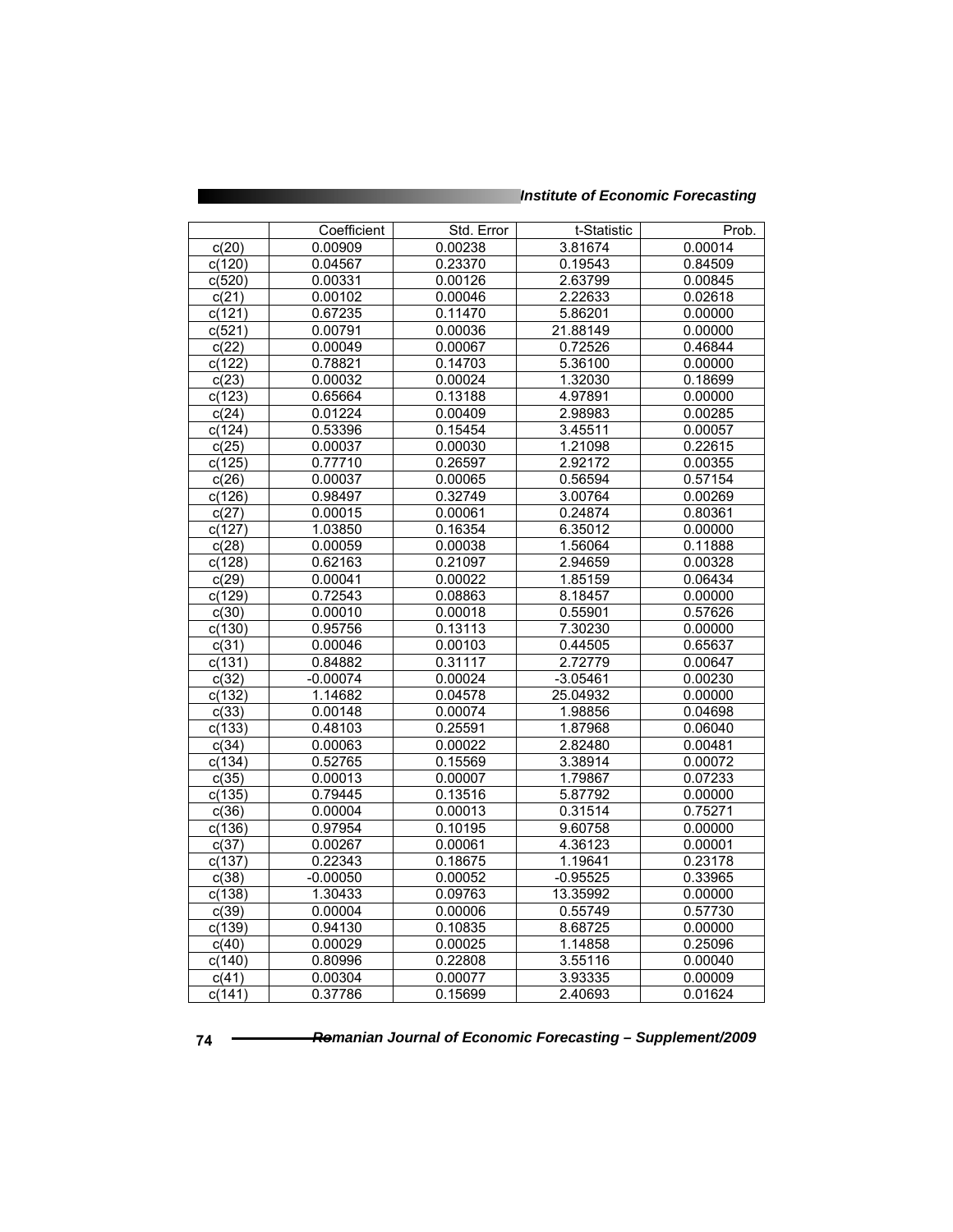| Measuring the Interaction of Structural Changes with Inflation |  |
|----------------------------------------------------------------|--|
|                                                                |  |

|                 | Coefficient        | Std. Error         | t-Statistic        | Prob.              |
|-----------------|--------------------|--------------------|--------------------|--------------------|
| c(42)           | 0.00106            | 0.00180            | 0.58917            | 0.55586            |
| c(142)          | 0.95314            | 0.21971            | 4.33810            | 0.00002            |
| c(43)           | 0.00040            | 0.00027            | 1.50345            | 0.13299            |
| c(143)          | 0.84046            | 0.07852            | 10.70321           | 0.00000            |
| C(44)           | $-0.00047$         | 0.00229            | $-0.20661$         | 0.83635            |
| c(144)          | 1.07116            | 0.16460            | 6.50756            | 0.00000            |
| c(45)           | 0.00109            | 0.00075            | 1.45432            | 0.14612            |
| c(145)          | 0.74591            | 0.19690            | 3.78819            | 0.00016            |
| c(46)           | 0.00052            | 0.00068            | 0.76604            | 0.44381            |
| c(146)          | 0.93833            | 0.12080            | 7.76739            | 0.00000            |
| c(47)           | 0.00082            | 0.00056            | 1.45294            | 0.14651            |
| c(147)          | 0.78808            | 0.15745            | 5.00533            | 0.00000            |
| C(48)           | 0.00029            | 0.00013            | 2.26257            | 0.02384            |
| c(148)          | 0.93084            | 0.05464            | 17.03660           | 0.00000            |
| c(49)           | 0.00180            | 0.00077            | 2.33371            | 0.01978            |
| c(149)          | 0.78118            | 0.07009            | 11.14480           | 0.00000            |
| c(50)           | 0.00137            | 0.00075            | 1.82787            | 0.06782            |
| c(150)          | 0.41424            | 0.34282            | 1.20831            | 0.22717            |
| c(51)           | $-0.00045$         | 0.00032            | $-1.39606$         | 0.16296            |
| c(151)          | 1.48652<br>0.00273 | 0.25557<br>0.00140 | 5.81649<br>1.95163 | 0.00000<br>0.05122 |
| c(52)<br>c(152) | 0.60331            | 0.17709            | 3.40674            | 0.00068            |
| c(53)           | 0.00041            | 0.00077            | 0.53416            | 0.59333            |
| c(153)          | 0.87046            | 0.14182            | 6.13794            | 0.00000            |
| c(54)           | $-0.00016$         | 0.00087            | $-0.18131$         | 0.85616            |
| c(154)          | 1.26587            | 0.18240            | 6.94002            | 0.00000            |
| c(55)           | 0.00376            | 0.00145            | 2.58982            | 0.00972            |
| c(155)          | 0.60581            | 0.13424            | 4.51275            | 0.00001            |
| c(56)           | 0.00061            | 0.00057            | 1.06284            | 0.28807            |
| c(156)          | 0.81760            | 0.21131            | 3.86921            | 0.00012            |
| c(57)           | $-0.00070$         | 0.00058            | $-1.20962$         | 0.22667            |
| c(157)          | 1.51773            | 0.25106            | 6.04523            | 0.00000            |
| c(58)           | $-0.00006$         | 0.00019            | $-0.30695$         | 0.75894            |
| c(158)          | 1.17176            | 0.17891            | 6.54944            | 0.00000            |
| c(59)           | 0.00013            | 0.00008            | 1.60446            | 0.10888            |
| c(159)          | 0.75368            | 0.07697            | 9.79236            | 0.00000            |
| c(60)           | 0.00447            | 0.00551            | 0.81112            | 0.41746            |
| c(160)          | 0.52450            | 0.55948            | 0.93748            | 0.34870            |
| c(61)           | 0.00115            | 0.00034            | 3.37729            | 0.00076            |
| c(161)          | 0.48131            | 0.11226            | 4.28760            | 0.00002            |
| c(62)           | 0.01913            | 0.00665            | 2.87600            | 0.00410            |
| c(162)          | 0.45416            | 0.19624            | 2.31427            | 0.02082            |
| c(63)           | $-0.00650$         | 0.01213            | $-0.53553$         | 0.59238            |
| c(163)          | 1.07498            | 0.19948            | 5.38892            | 0.00000            |
| C(64)           | 0.07617            | 0.02471            | 3.08221            | 0.00210            |
| c(164)          | 0.23131            | 0.24656            | 0.93812            | 0.34837            |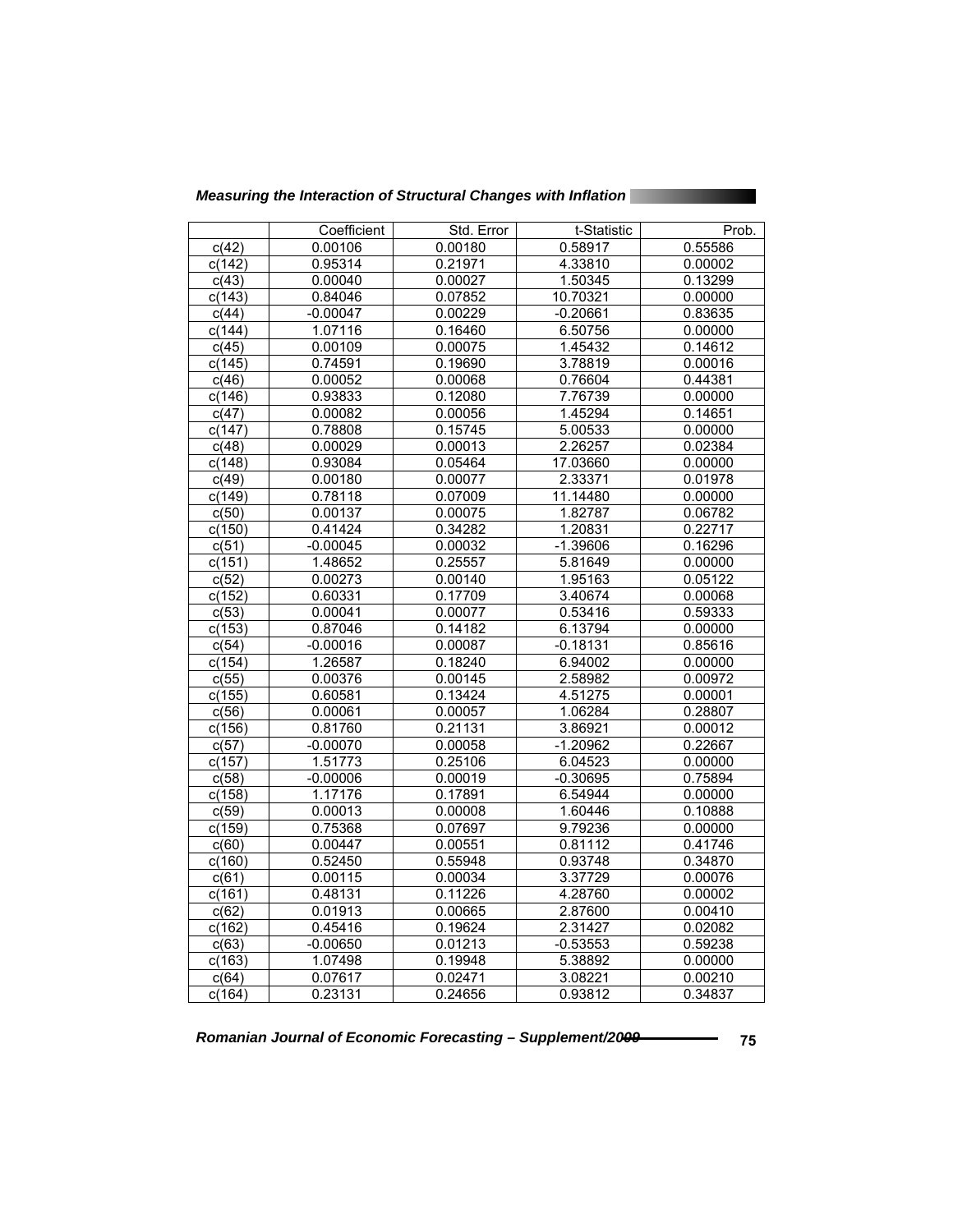|                    | Coefficient                     | Std. Error | t-Statistic | Prob.   |
|--------------------|---------------------------------|------------|-------------|---------|
| c(65)              | 0.00014                         | 0.00113    | 0.12175     | 0.90312 |
| c(165)             | 0.97370                         | 0.08884    | 10.96008    | 0.00000 |
| c(66)              | 0.00123                         | 0.00285    | 0.43084     | 0.66666 |
| c(166)             | 0.99311                         | 0.35058    | 2.83276     | 0.00469 |
| c(67)              | $-0.00197$                      | 0.00383    | $-0.51516$  | 0.60654 |
| c(167)             | 1.26717                         | 0.25828    | 4.90622     | 0.00000 |
| c(68)              | 0.01303                         | 0.00531    | 2.45545     | 0.01421 |
| c(168)             | 0.69757                         | 0.12502    | 5.57974     | 0.00000 |
| c(69)              | 0.00229                         | 0.00115    | 1.98247     | 0.04766 |
| c(169)             | 0.67079                         | 0.21213    | 3.16208     | 0.00161 |
| c(70)              | 0.00198                         | 0.00099    | 1.99947     | 0.04579 |
| c(170)             | 0.75349                         | 0.30639    | 2.45927     | 0.01407 |
| c(71)              | 0.00023                         | 0.00059    | 0.38651     | 0.69919 |
| c(171)             | 1.14985                         | 0.18778    | 6.12331     | 0.00000 |
| c(72)              | 0.00017                         | 0.00017    | 0.99753     | 0.31871 |
| c(172)             | 0.85663                         | 0.06743    | 12.70355    | 0.00000 |
| c(73)              | $-0.00056$                      | 0.00071    | $-0.78662$  | 0.43167 |
| c(173)             | 1.16088                         | 0.22950    | 5.05832     | 0.00000 |
| c(74)              | $-0.00016$                      | 0.00184    | $-0.08703$  | 0.93067 |
| c(174)             | 0.98758                         | 0.07276    | 13.57236    | 0.00000 |
| c(75)              | $-0.00387$                      | 0.00300    | $-1.29160$  | 0.19675 |
| c(175)             | 1.06626                         | 0.09097    | 11.72101    | 0.00000 |
| c(76)              | 0.00444                         | 0.00628    | 0.70773     | 0.47926 |
| c(176)             | 0.93102                         | 0.10533    | 8.83909     | 0.00000 |
| c(77)              | $-0.00007$                      | 0.00042    | $-0.16023$  | 0.87272 |
| c(177)             | 0.91220                         | 0.07181    | 12.70308    | 0.00000 |
| c(78)              | 0.00118                         | 0.00061    | 1.93046     | 0.05379 |
| c(178)             | 0.76619                         | 0.13057    | 5.86821     | 0.00000 |
| c(79)              | 0.00490                         | 0.00110    | 4.46227     | 0.00001 |
| c(179)             | 0.29994                         | 0.14033    | 2.13748     | 0.03276 |
| c(80)              | 0.00007                         | 0.00113    | 0.06037     | 0.95187 |
| c(180)             | 0.90987                         | 0.09965    | 9.13076     | 0.00000 |
| c(81)              | $-0.00863$                      | 0.01117    | $-0.77253$  | 0.43996 |
| c(181)             | 1.28995                         | 0.27972    | 4.61155     | 0.00000 |
| c(82)              | 0.01307                         | 0.00892    | 1.46538     | 0.14309 |
| c(182)             | 0.54478                         | 0.29935    | 1.81987     | 0.06903 |
| c(83)              | 0.00800                         | 0.00777    | 1.02947     | 0.30347 |
| c(183)             | 0.62797                         | 0.35653    | 1.76136     | 0.07844 |
| $\overline{c(84)}$ | 0.00138                         | 0.00229    | 0.60328     | 0.54644 |
| c(184)             | 0.92079                         | 0.10385    | 8.86615     | 0.00000 |
|                    | Determinant residual covariance |            | $\Omega$    | $23+2$  |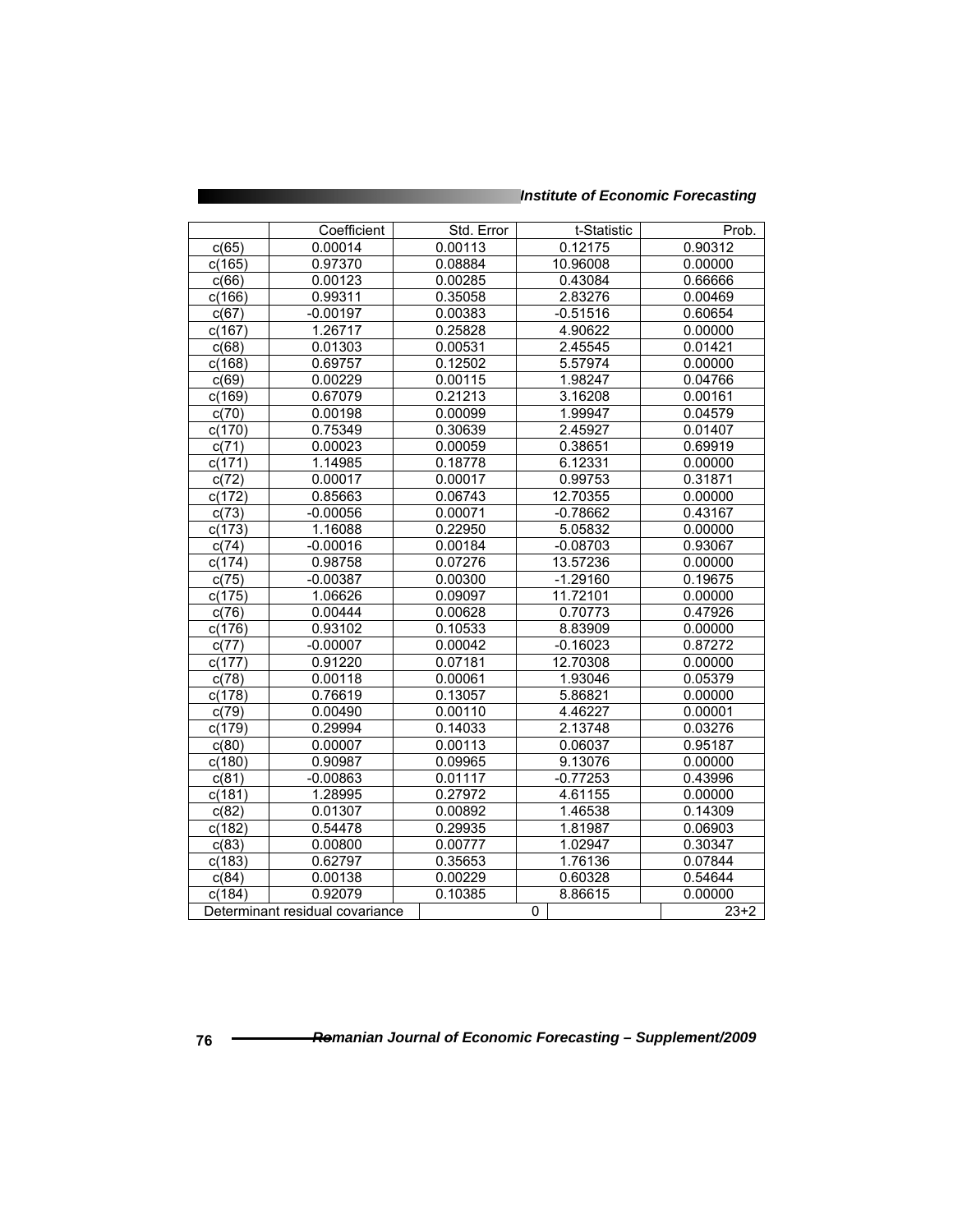*Measuring the Interaction of Structural Changes with Inflation* 

### **6B. System SYS1b09 (ROLS): wrqi=c(2i)+c(3i)\*wrpi**

Estimation Method: Least Squares

# Sample: 1990 2005

Included observations: 16

#### **Total system (balanced) observations 1344**

|                     | Coefficient | Std. Error | t-Statistic          | Prob.      |
|---------------------|-------------|------------|----------------------|------------|
| c(201)              | 0.04494     | 0.02025    | 2.21870              | 0.02670    |
| c(301)              | 0.66546     | 0.16741    | 3.97493              | 7.47E-05   |
| c(202)              | 0.00410     | 0.00711    | 0.57663              | 0.56430    |
| c(302)              | 0.93354     | 0.18398    | 5.07417              | 4.52E-07   |
| c(203)              | $-0.00384$  | 0.00163    | $-2.35645$           | 0.01861    |
| c(303)              | 1.69324     | 0.18832    | 8.99140              | $9.55E-19$ |
| c(204)              | 0.00072     | 0.00024    | 3.01436              | 0.00263    |
| c(304)              | 0.53593     | 0.13305    | 4.02786              | 5.99E-05   |
| c(205)              | 0.00121     | 0.00064    | 1.88923              | 0.05911    |
| c(305)              | 0.63434     | 0.18570    | 3.41597              | 0.00066    |
| c(206)              | 0.01073     | 0.00206    | $\overline{5.21210}$ | 2.20E-07   |
| c(306)              | 0.07575     | 0.12698    | 0.59656              | 0.55091    |
| c(207)              | 0.00712     | 0.00511    | 1.39508              | 0.16325    |
| c(307)              | 0.71578     | 0.23691    | 3.02136              | 0.00257    |
| c(208)              | 0.00098     | 0.00084    | 1.17735              | 0.23930    |
| c(308)              | 0.90649     | 0.15837    | 5.72390              | $1.32E-08$ |
| c(209)              | 0.00108     | 0.00050    | 2.15098              | 0.03168    |
| c(309)              | 0.56504     | 0.17709    | 3.19063              | 0.00146    |
| c(210)              | $-0.00024$  | 0.00103    | $-0.23648$           | 0.81311    |
| c(310)              | 1.07575     | 0.17430    | 6.17166              | 9.29E-10   |
| c(211)              | 0.00031     | 0.00069    | 0.45059              | 0.65237    |
| c(311)              | 1.01215     | 0.17580    | 5.75738              | 1.09E-08   |
| c(212)              | 0.00035     | 0.00037    | 0.94951              | 0.34256    |
| c(312)              | 0.76086     | 0.11026    | 6.90072              | 8.44E-12   |
| c(213)              | 0.00517     | 0.00189    | 2.73712              | 0.00629    |
| c(313)              | 0.59654     | 0.16549    | 3.60464              | 0.00033    |
| c(214)              | 0.00232     | 0.00496    | 0.46774              | 0.64006    |
| c(314)              | 0.94096     | 0.25657    | 3.66741              | 0.00026    |
| c(215)              | 0.00030     | 0.00085    | 0.35591              | 0.72197    |
| c(315)              | 0.80649     | 0.21314    | 3.78382              | 0.00016    |
| c(216)              | 0.00016     | 0.00190    | 0.08333              | 0.93360    |
| c(316)              | 1.08336     | 0.11102    | 9.75824              | $1.10E-21$ |
| c(217)              | 0.01047     | 0.00397    | 2.63510              | 0.00852    |
| c(317)              | 0.35781     | 0.26865    | 1.33186              | 0.18316    |
| c(218)              | 0.00014     | 0.00028    | 0.50076              | 0.61663    |
| c(318)              | 0.92319     | 0.28024    | 3.29428              | 0.00102    |
| c(219)              | 0.00176     | 0.00075    | 2.35709              | 0.01858    |
| c(319)              | 0.69403     | 0.11475    | 6.04825              | 1.97E-09   |
| $\overline{c(220)}$ | 0.00950     | 0.00315    | 3.01352              | 0.00264    |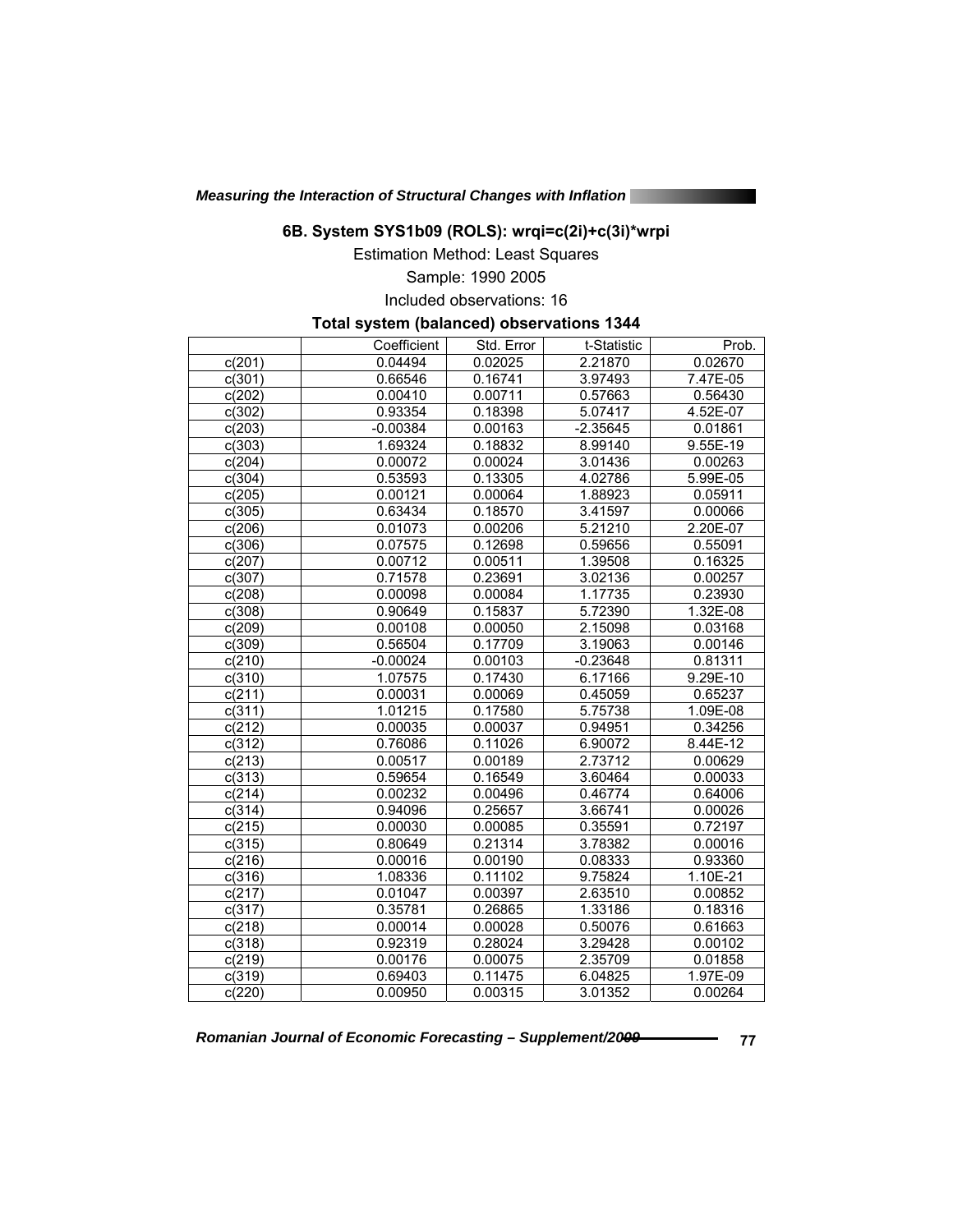|  |  | <b>Institute of Economic Forecasting</b> |
|--|--|------------------------------------------|
|--|--|------------------------------------------|

|                     | Coefficient        | Std. Error         | t-Statistic        | Prob.                 |
|---------------------|--------------------|--------------------|--------------------|-----------------------|
| c(320)              | 0.06414            | 0.32819            | 0.19543            | 0.84509               |
| c(620)              | $-0.00231$         | 0.00173            | $-1.33621$         | 0.18174               |
| c(221)              | $-0.00002$         | 0.00068            | $-0.03174$         | 0.97468               |
| c(321)              | 1.07908            | 0.18408            | 5.86201            | 5.94E-09              |
| c(621)              | $-0.00892$         | 0.00135            | $-6.60132$         | $6.16E-11$            |
| c(222)              | 0.00102            | 0.00066            | 1.54860            | 0.12175               |
| c(322)              | 0.85312            | 0.15913            | 5.36100            | 9.96E-08              |
| c(223)              | 0.00017            | 0.00031            | 0.53240            | 0.59455               |
| c(323)              | 0.97325            | 0.19547            | 4.97891            | 7.35E-07              |
| c(224)              | 0.00326            | 0.00660            | 0.49343            | 0.62180               |
| c(324)              | 0.86195            | 0.24947            | 3.45511            | 0.00057               |
| c(225)              | 0.00035            | 0.00024            | 1.47292            | 0.14104               |
| c(325)              | 0.48743            | 0.16683            | 2.92172            | 0.00355               |
| c(226)              | 0.00099            | 0.00033            | 3.03529            | 0.00246               |
| c(326)              | 0.39851            | 0.13250            | 3.00764            | 0.00269               |
| c(227)              | 0.00082            | 0.00046            | 1.80166            | 0.07186               |
| c(327)              | 0.71477            | 0.11256            | 6.35012            | 3.07E-10              |
| c(228)              | 0.00065            | 0.00037            | 1.76007            | 0.07866               |
| c(328)              | 0.61576            | 0.20898            | 2.94659            | 0.00328               |
| c(229)              | $-0.00014$         | 0.00031            | $-0.44889$         | 0.65359               |
| c(329)              | 1.14020            | 0.13931            | 8.18457            | 7.05E-16              |
| c(230)              | 0.00016            | 0.00016            | 0.98038            | 0.32710               |
| c(330)              | 0.82716            | 0.11327            | 7.30230            | 5.21E-13              |
| c(231)              | 0.00188            | 0.00051            | 3.65782            | 0.00027               |
| c(331)              | 0.40885            | 0.14988            | 2.72779            | 0.00647               |
| c(232)              | 0.00073            | 0.00018            | 3.97022            | 7.62E-05              |
| c(332)              | 0.85294            | 0.03405            | 25.04932           | 2.74E-111             |
| c(233)              | 0.00166            | 0.00065            | 2.56034            | 0.01058               |
| c(333)              | 0.41892            | 0.22287            | 1.87968            | 0.06040               |
| c(234)              | 0.00022            | 0.00035            | 0.61184            | 0.54076               |
| c(334)              | 0.85414            | 0.25202            | 3.38914            | 0.00072               |
| $\overline{c(235)}$ | 0.00003            | 0.00009            | 0.33712            | 0.73609               |
| c(335)              | 0.89576            | 0.15239            | 5.87792            | 5.41E-09              |
| c(236)              | 0.00012            | 0.00012            | 0.99433            | 0.32027               |
| c(336)              | 0.88644            | 0.09227            | 9.60758            | $4.33E - 21$          |
| c(237)              | 0.00183            | 0.00119            | 1.54104            | 0.12358<br>0.23178    |
| c(337)              | 0.41516            | 0.34700            | 1.19641            |                       |
| c(238)              | 0.00066            | 0.00036            | 1.86563            | 0.06234               |
| c(338)              | 0.71092            | 0.05321            | 13.35992           | 5.30E-38              |
| c(239)              | 0.00004<br>0.89612 | 0.00006<br>0.10315 | 0.61139<br>8.68725 | 0.54106<br>$1.23E-17$ |
| c(339)              |                    |                    | 1.96016            | 0.05021               |
| c(240)              | 0.00039<br>0.58509 | 0.00020<br>0.16476 | 3.55116            | 0.00040               |
| c(340)              |                    | 0.00158            |                    | 0.53726               |
| c(241)<br>c(341)    | 0.00098<br>0.77460 | 0.32182            | 0.61714<br>2.40693 | 0.01624               |
|                     | 0.00272            |                    | 2.17811            |                       |
| c(242)              |                    | 0.00125            |                    | 0.02960               |

t i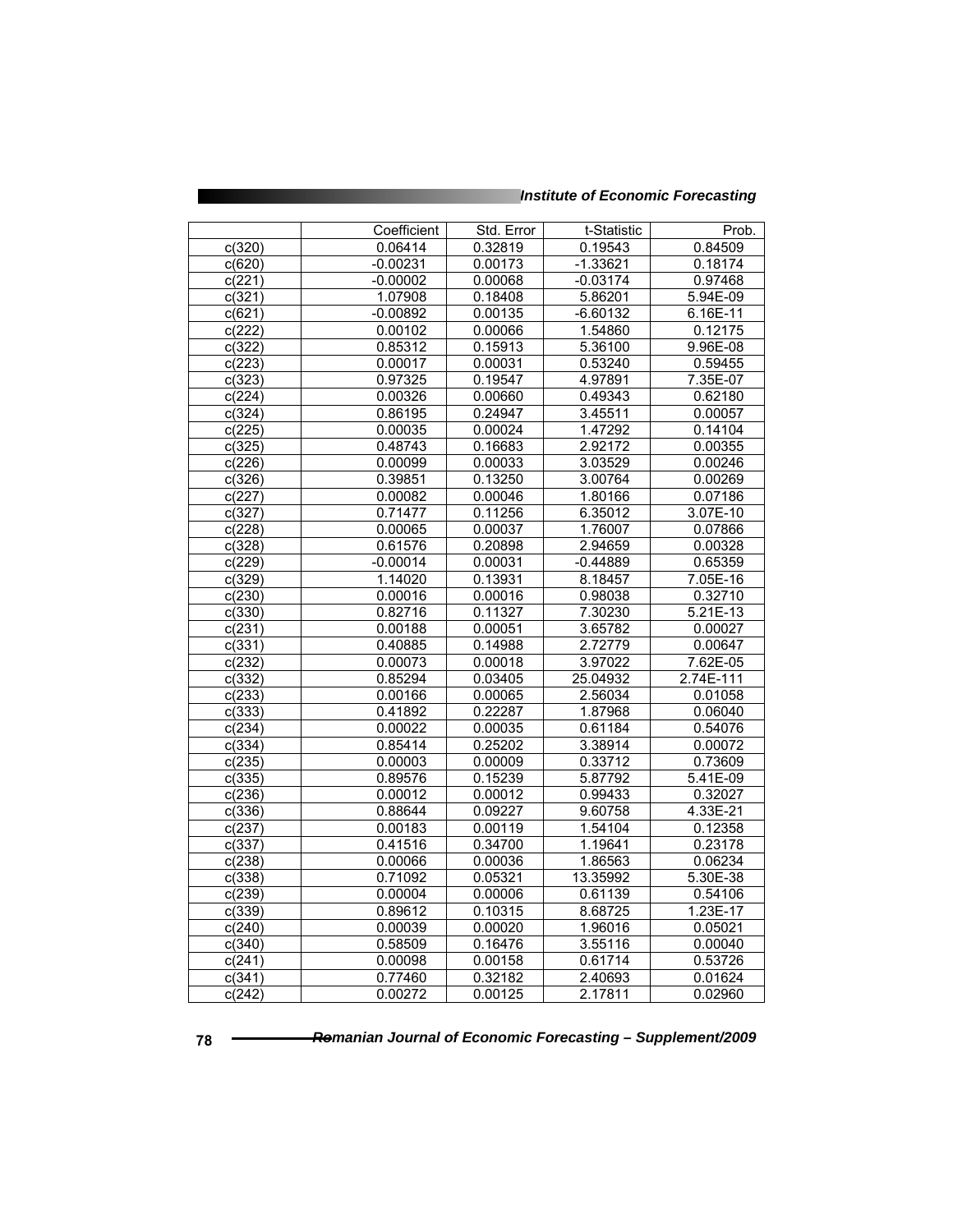*Measuring the Interaction of Structural Changes with Inflation* 

|                     | Coefficient | Std. Error | t-Statistic | Prob.      |
|---------------------|-------------|------------|-------------|------------|
| c(342)              | 0.60161     | 0.13868    | 4.33810     | 1.56E-05   |
| c(243)              | $-0.00014$  | 0.00032    | $-0.43768$  | 0.66170    |
| c(343)              | 1.06026     | 0.09906    | 10.70321    | 1.42E-25   |
| c(244)              | 0.00362     | 0.00158    | 2.28782     | 0.02233    |
| c(344)              | 0.70162     | 0.10782    | 6.50756     | 1.13E-10   |
| c(245)              | 0.00106     | 0.00071    | 1.49611     | 0.13489    |
| c(345)              | 0.67861     | 0.17914    | 3.78819     | 0.00016    |
| c(246)              | 0.00026     | 0.00067    | 0.38441     | 0.70074    |
| c(346)              | 0.86500     | 0.11136    | 7.76739     | 1.74E-14   |
| c(247)              | 0.00038     | 0.00060    | 0.62989     | 0.52889    |
| c(347)              | 0.81403     | 0.16263    | 5.00533     | 6.43E-07   |
| c(248)              | $-0.00022$  | 0.00015    | $-1.47779$  | 0.13973    |
| c(348)              | 1.02487     | 0.06016    | 17.03660    | 2.49E-58   |
| c(249)              | $-0.00116$  | 0.00106    | $-1.08998$  | 0.27595    |
| c(349)              | 1.15044     | 0.10323    | 11.14480    | 1.72E-27   |
| c(250)              | 0.00163     | 0.00044    | 3.71560     | 0.00021    |
| c(350)              | 0.22798     | 0.18868    | 1.20831     | 0.22717    |
| c(251)              | 0.00052     | 0.00014    | 3.84284     | 0.00013    |
| c(351)              | 0.47581     | 0.08180    | 5.81649     | 7.74E-09   |
| c(252)              | 0.00214     | 0.00166    | 1.28778     | 0.19808    |
| c(352)              | 0.75127     | 0.22052    | 3.40674     | 0.00068    |
| c(253)              | 0.00101     | 0.00071    | 1.41387     | 0.15766    |
| c(353)              | 0.83757     | 0.13646    | 6.13794     | 1.14E-09   |
| c(254)              | 0.00093     | 0.00055    | 1.67296     | 0.09460    |
| c(354)              | 0.61206     | 0.08819    | 6.94002     | 6.47E-12   |
| c(255)              | 0.00057     | 0.00224    | 0.25641     | 0.79768    |
| c(355)              | 0.97821     | 0.21677    | 4.51275     | 7.04E-06   |
| c(256)              | 0.00089     | 0.00047    | 1.90264     | 0.05733    |
| c(356)              | 0.63204     | 0.16335    | 3.86921     | 0.00012    |
| c(257)              | 0.00093     | 0.00023    | 4.05596     | 5.32E-05   |
| c(357)              | 0.47638     | 0.07880    | 6.04523     | $2.00E-09$ |
| c(258)              | 0.00026     | 0.00012    | 2.16696     | 0.03044    |
| c(358)              | 0.64342     | 0.09824    | 6.54944     | 8.62E-11   |
| c(259)              | $-0.00007$  | 0.00011    | $-0.62247$  | 0.53375    |
| c(359)              | 1.15778     | 0.11823    | 9.79236     | 8.09E-22   |
| c(260)              | 0.00873     | 0.00117    | 7.43775     | 1.97E-13   |
| c(360)              | 0.11262     | 0.12013    | 0.93748     | 0.34870    |
| c(261)              | $-0.00019$  | 0.00071    | $-0.26587$  | 0.79039    |
| c(361)              | 1.17946     | 0.27509    | 4.28760     | 1.95E-05   |
| c(262)              | 0.01131     | 0.00923    | 1.22490     | 0.22086    |
| c(362)              | 0.60926     | 0.26326    | 2.31427     | 0.02082    |
| c(263)              | 0.02375     | 0.00688    | 3.45106     | 0.00058    |
| c(363)              | 0.62766     | 0.11647    | 5.38892     | 8.56E-08   |
| c(264)              | 0.07248     | 0.02753    | 2.63268     | 0.00858    |
| $\overline{c}(364)$ | 0.25570     | 0.27256    | 0.93812     | 0.34837    |
| c(265)              | 0.00105     | 0.00106    | 0.98731     | 0.32369    |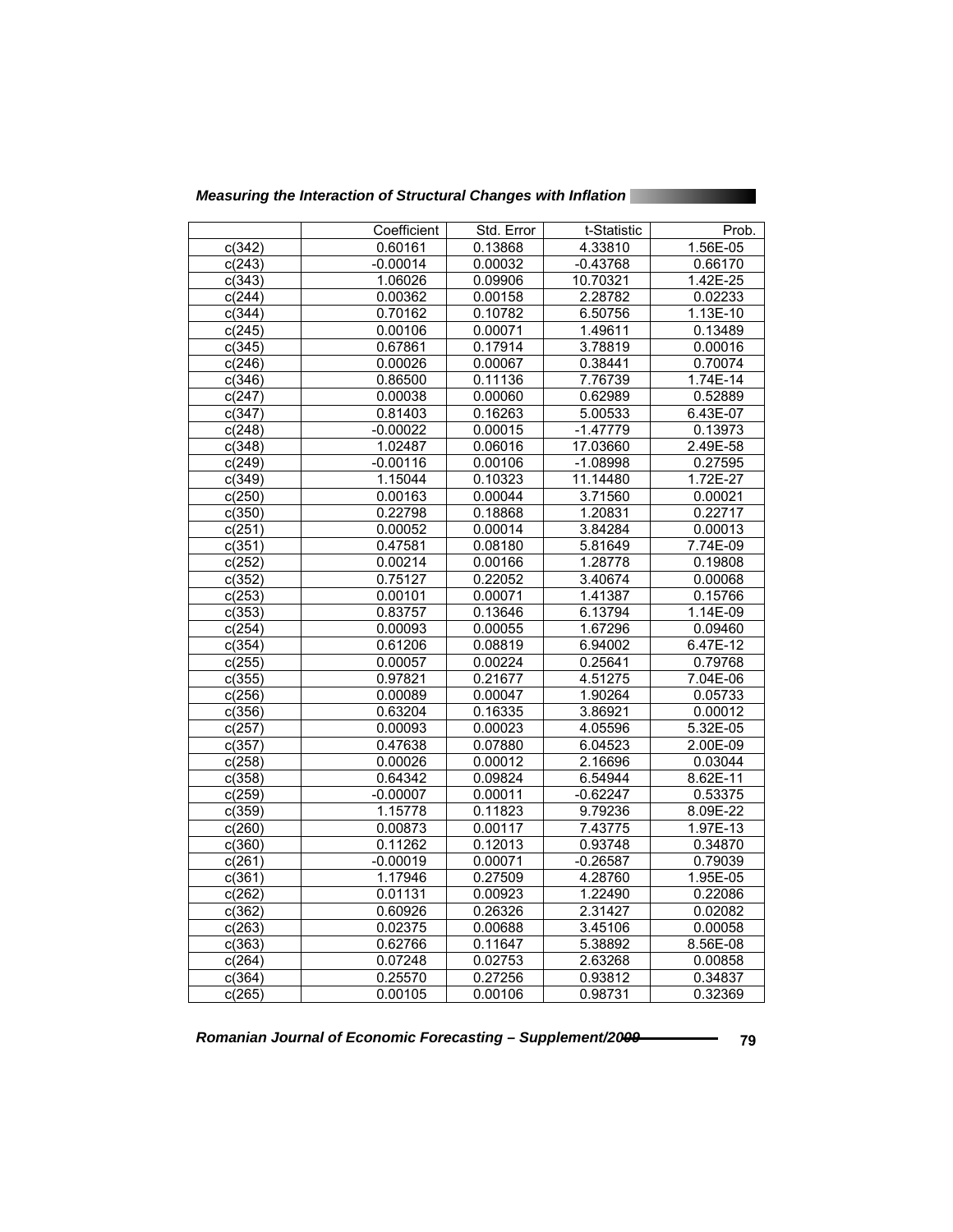| <b>Institute of Economic Forecasting</b> |
|------------------------------------------|
|------------------------------------------|

|        | Coefficient                     | Std. Error | t-Statistic | Prob.      |
|--------|---------------------------------|------------|-------------|------------|
| c(365) | 0.91981                         | 0.08392    | 10.96008    | 1.11E-26   |
| c(266) | 0.00437                         | 0.00130    | 3.36816     | 0.00078    |
| c(366) | 0.36687                         | 0.12951    | 2.83276     | 0.00469    |
| c(267) | 0.00634                         | 0.00174    | 3.65091     | 0.00027    |
| c(367) | 0.49896                         | 0.10170    | 4.90622     | 1.06E-06   |
| c(268) | 0.00009                         | 0.00756    | 0.01146     | 0.99085    |
| c(368) | 0.98887                         | 0.17722    | 5.57974     | 2.99E-08   |
| c(269) | 0.00154                         | 0.00119    | 1.30259     | 0.19297    |
| c(369) | 0.62112                         | 0.19643    | 3.16208     | 0.00161    |
| c(270) | 0.00117                         | 0.00076    | 1.54006     | 0.12382    |
| c(370) | 0.40037                         | 0.16280    | 2.45927     | 0.01407    |
| c(271) | 0.00066                         | 0.00040    | 1.63296     | 0.10275    |
| c(371) | 0.63324                         | 0.10341    | 6.12331     | 1.25E-09   |
| c(272) | $-7.04E-07$                     | 0.00020    | $-0.00354$  | 0.99718    |
| c(372) | 1.07418                         | 0.08456    | 12.70355    | 9.74E-35   |
| c(273) | 0.00137                         | 0.00035    | 3.97082     | 7.60E-05   |
| c(373) | 0.55677                         | 0.11007    | 5.05832     | 4.90E-07   |
| c(274) | 0.00173                         | 0.00173    | 0.99739     | 0.31878    |
| c(374) | 0.94105                         | 0.06934    | 13.57236    | 4.39E-39   |
| c(275) | 0.00615                         | 0.00230    | 2.67024     | 0.00768    |
| c(375) | 0.85112                         | 0.07262    | 11.72101    | 4.38E-30   |
| c(276) | 0.00340                         | 0.00625    | 0.54452     | 0.58618    |
| c(376) | 0.91087                         | 0.10305    | 8.83909     | 3.46E-18   |
| c(277) | 0.00044                         | 0.00043    | 1.02916     | 0.30362    |
| c(377) | 1.00873                         | 0.07941    | 12.70308    | 9.79E-35   |
| c(278) | 0.00016                         | 0.00075    | 0.20765     | 0.83554    |
| c(378) | 0.92791                         | 0.15813    | 5.86821     | 5.72E-09   |
| c(279) | 0.00168                         | 0.00279    | 0.60112     | 0.54788    |
| c(379) | 0.82031                         | 0.38378    | 2.13748     | 0.03276    |
| c(280) | 0.00132                         | 0.00109    | 1.21236     | 0.22562    |
| c(380) | 0.94104                         | 0.10306    | 9.13076     | 2.89E-19   |
| c(281) | 0.01950                         | 0.00447    | 4.35983     | 1.42E-05   |
| c(381) | 0.46748                         | 0.10137    | 4.61155     | 4.43E-06   |
| c(282) | 0.01928                         | 0.00571    | 3.37562     | 0.00076    |
| c(382) | 0.35117                         | 0.19296    | 1.81987     | 0.06903    |
| c(283) | 0.01535                         | 0.00361    | 4.25712     | 2.24E-05   |
| c(383) | 0.28887                         | 0.16400    | 1.76136     | 0.07844    |
| c(284) | 0.00186                         | 0.00226    | 0.82025     | 0.41224    |
| c(384) | 0.92185                         | 0.10397    | 8.86615     | $2.76E-18$ |
|        | Determinant residual covariance | 0          |             | $26 + 2$   |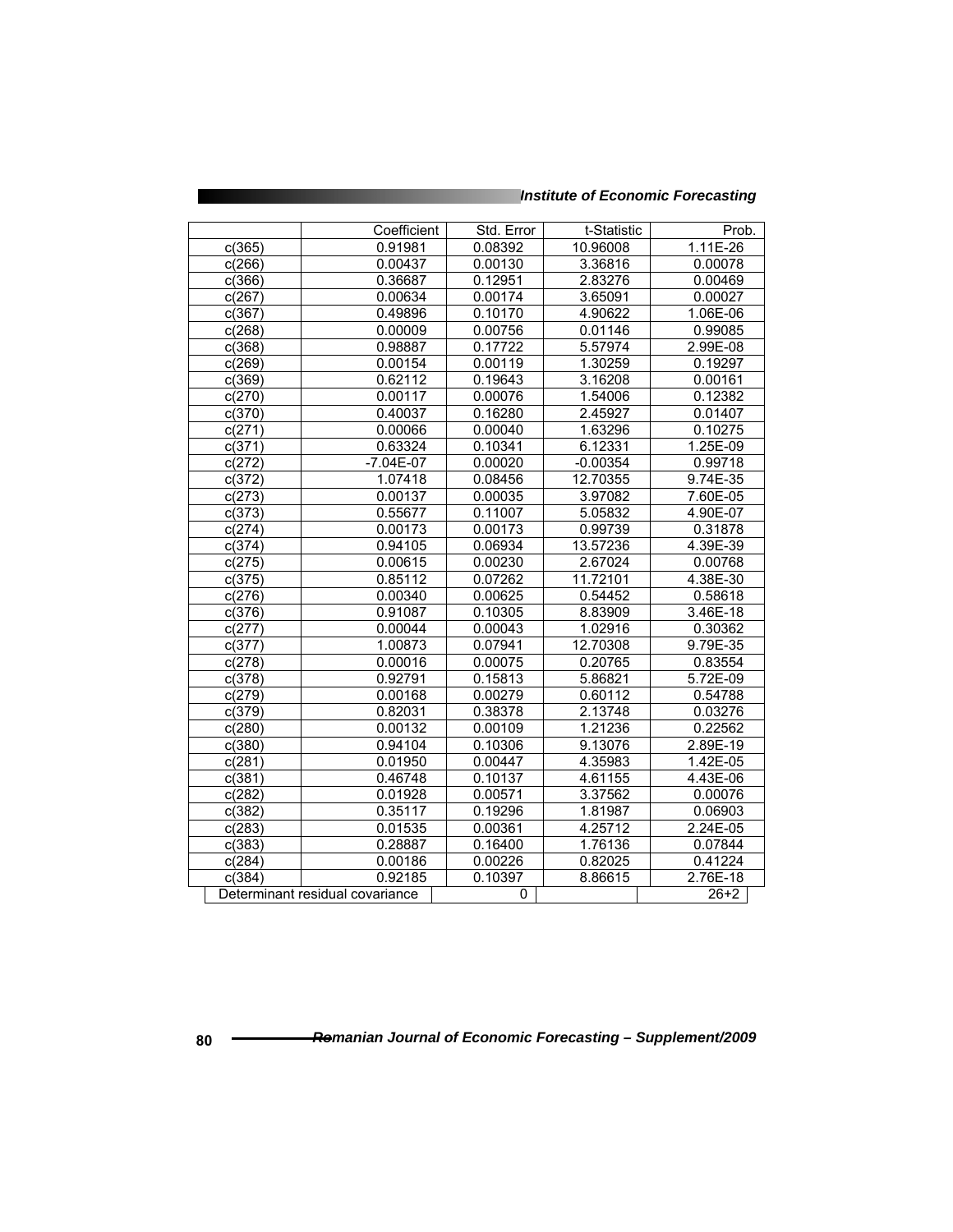*Measuring the Interaction of Structural Changes with Inflation* 

|                 | <b>DOLS</b>        | <b>ROLS</b> | <b>DROLS</b>              |                 | <b>DOLS</b> | <b>ROLS</b> | <b>DROLS</b>   |
|-----------------|--------------------|-------------|---------------------------|-----------------|-------------|-------------|----------------|
| Sector i        | $\overline{c(1i)}$ | c(3i)       | $\overline{c(1i)^*c(3i)}$ | Sector i        | c(1i)       | c(3i)       | $c(1i)^*c(3i)$ |
| 1               | 0.79674            | 0.66546     | 0.53020                   | 43              | 0.84046     | 1.06026     | 0.89110        |
| $\overline{2}$  | 0.69389            | 0.93354     | 0.64777                   | 44              | 1.07116     | 0.70162     | 0.75155        |
| $\overline{3}$  | 0.50341            | 1.69324     | 0.85239                   | 45              | 0.74591     | 0.67861     | 0.50618        |
| 4               | 1.00161            | 0.53593     | 0.53679                   | 46              | 0.93833     | 0.86500     | 0.81166        |
| $\overline{5}$  | 0.71663            | 0.63434     | 0.45459                   | 47              | 0.78808     | 0.81403     | 0.64152        |
| $\overline{6}$  | 0.32726            | 0.07575     | 0.02479                   | 48              | 0.93084     | 1.02487     | 0.95398        |
| $\overline{7}$  | 0.55141            | 0.71578     | 0.39469                   | 49              | 0.78118     | 1.15044     | 0.89870        |
| 8               | 0.77289            | 0.90649     | 0.70062                   | 50              | 0.41424     | 0.22798     | 0.09444        |
| $\overline{9}$  | 0.74510            | 0.56504     | 0.42101                   | $\overline{51}$ | 1.48652     | 0.47581     | 0.70731        |
| 10              | 0.67974            | 1.07575     | 0.73123                   | 52              | 0.60331     | 0.75127     | 0.45325        |
| 11              | 0.69462            | 1.01215     | 0.70306                   | 53              | 0.87046     | 0.83757     | 0.72907        |
| 12              | 1.01569            | 0.76086     | 0.77280                   | 54              | 1.26587     | 0.61206     | 0.77479        |
| 13              | 0.80691            | 0.59654     | 0.48135                   | 55              | 0.60581     | 0.97821     | 0.59261        |
| $\overline{14}$ | 0.52073            | 0.94096     | 0.48998                   | 56              | 0.81760     | 0.63204     | 0.51675        |
| 15              | 0.62692            | 0.80649     | 0.50560                   | 57              | 1.51773     | 0.47638     | 0.72302        |
| 16              | 0.80474            | 1.08336     | 0.87182                   | 58              | 1.17176     | 0.64342     | 0.75393        |
| 17              | 0.31429            | 0.35781     | 0.11246                   | $\overline{59}$ | 0.75368     | 1.15778     | 0.87260        |
| 18              | 0.47300            | 0.92319     | 0.43667                   | 60              | 0.52450     | 0.11262     | 0.05907        |
| 19              | 1.04206            | 0.69403     | 0.72322                   | 61              | 0.48131     | 1.17946     | 0.56768        |
| 20              | 0.04567            | 0.06414     | 0.00293                   | 62              | 0.45416     | 0.60926     | 0.27670        |
| 21              | 0.67235            | 1.07908     | 0.72553                   | 63              | 1.07498     | 0.62766     | 0.67472        |
| 22              | 0.78821            | 0.85312     | 0.67244                   | 64              | 0.23131     | 0.25570     | 0.05914        |
| 23              | 0.65664            | 0.97325     | 0.63908                   | 65              | 0.97370     | 0.91981     | 0.89562        |
| 24              | 0.53396            | 0.86195     | 0.46025                   | 66              | 0.99311     | 0.36687     | 0.36434        |
| 25              | 0.77710            | 0.48743     | 0.37878                   | 67              | 1.26717     | 0.49896     | 0.63227        |
| 26              | 0.98497            | 0.39851     | 0.39252                   | 68              | 0.69757     | 0.98887     | 0.68981        |
| $\overline{27}$ | 1.03850            | 0.71477     | 0.74229                   | 69              | 0.67079     | 0.62112     | 0.41664        |
| 28              | 0.62163            | 0.61576     | 0.38278                   | 70              | 0.75349     | 0.40037     | 0.30168        |
| 29              | 0.72543            | 1.14020     | 0.82713                   | 71              | 1.14985     | 0.63324     | 0.72813        |
| 30              | 0.95756            | 0.82716     | 0.79205                   | 72              | 0.85663     | 1.07418     | 0.92017        |
| 31              | 0.84882            | 0.40885     | 0.34704                   | 73              | 1.16088     | 0.55677     | 0.64634        |
| $\overline{32}$ | 1.14682            | 0.85294     | 0.97818                   | 74              | 0.98758     | 0.94105     | 0.92937        |
| 33              | 0.48103            | 0.41892     | 0.20151                   | 75              | 1.06626     | 0.85112     | 0.90752        |
| 34              | 0.52765            | 0.85414     | 0.45068                   | 76              | 0.93102     | 0.91087     | 0.84804        |
| 35              | 0.79445            | 0.89576     | 0.71164                   | 77              | 0.91220     | 1.00873     | 0.92017        |
| 36              | 0.97954            | 0.88644     | 0.86830                   | 78              | 0.76619     | 0.92791     | 0.71096        |
| $\overline{37}$ | 0.22343            | 0.41516     | 0.09276                   | 79              | 0.29994     | 0.82031     | 0.24605        |
| 38              | 1.30433            | 0.71092     | 0.92727                   | 80              | 0.90987     | 0.94104     | 0.85622        |
| 39              | 0.94130            | 0.89612     | 0.84352                   | 81              | 1.28995     | 0.46748     | 0.60302        |
| 40              | 0.80996            | 0.58509     | 0.47390                   | $\overline{82}$ | 0.54478     | 0.35117     | 0.19131        |
| 41              | 0.37786            | 0.77460     | 0.29269                   | 83              | 0.62797     | 0.28887     | 0.18140        |
| 42              | 0.95314            | 0.60161     | 0.57342                   | 84              | 0.92079     | 0.92185     | 0.84883        |

**6C. Product DROLS=DOLS\*ROLS**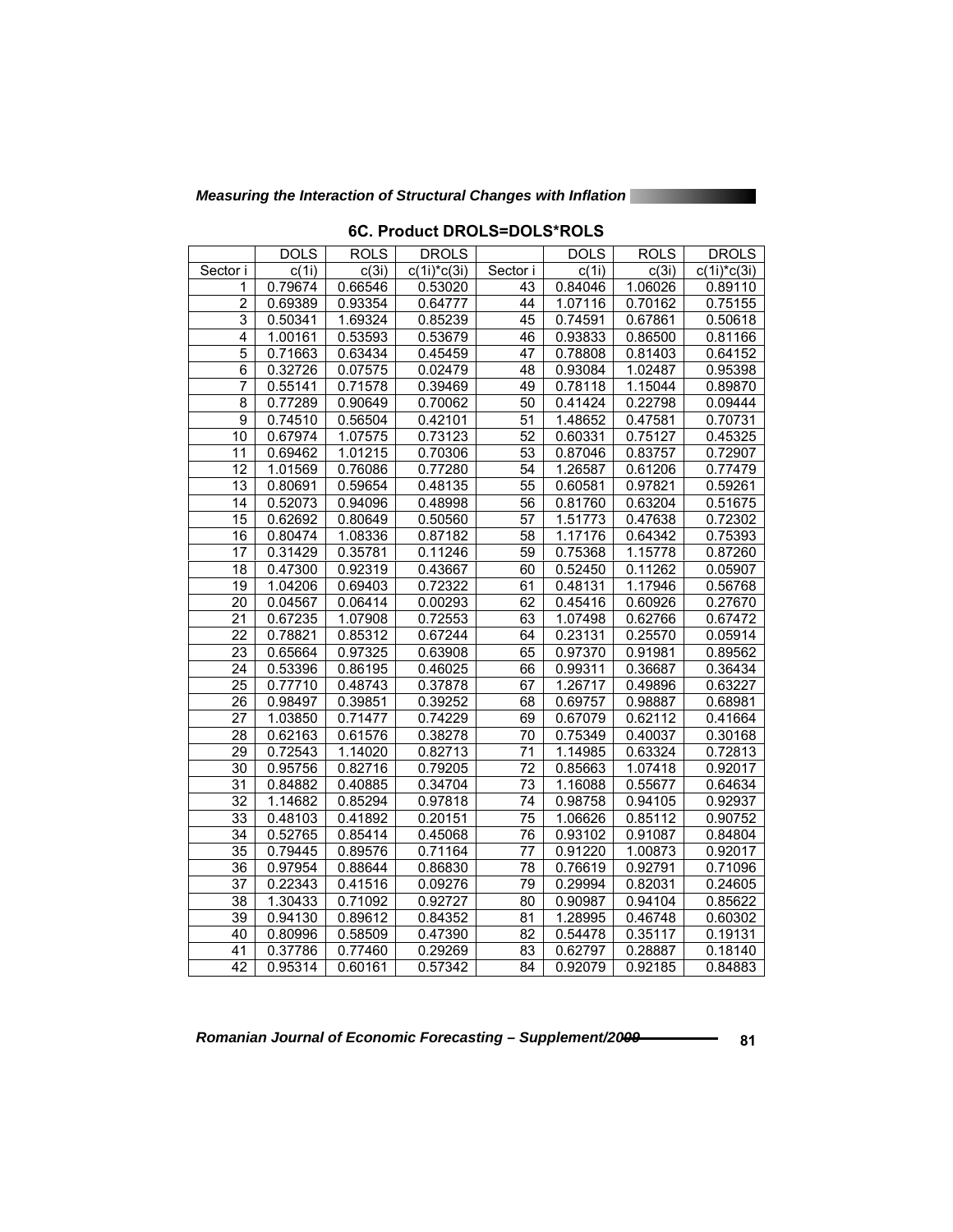# **Appendix7 - Orthogonal regression 7A. Econometric coefficients**

|                 | $wrp_i=a1(i)+b1(i)*wrq_i$ |          |            | $wrq_i=a2(i)+b2(i)*wrp_i$ |                |  |
|-----------------|---------------------------|----------|------------|---------------------------|----------------|--|
| ı               | a1                        | b1       | a2         | b <sub>2</sub>            | $b1* b2$       |  |
| 1               | $-0.02168$                | 1.13144  | 0.01916    | 0.88383                   | 1              |  |
| $\overline{2}$  | 0.00453                   | 0.83199  | $-0.00545$ | 1.20194                   | 1              |  |
| 3               | 0.00289                   | 0.52154  | $-0.00554$ | 1.91741                   | 1              |  |
| 4               | $-0.00078$                | 1.52379  | 0.00051    | 0.65626                   | 1              |  |
| 5               | $-0.00029$                | 1.09459  | 0.00026    | 0.91358                   | 1              |  |
| $\overline{6}$  | $-0.10678$                | 10.24298 | 0.01042    | 0.09763                   | 1              |  |
| $\overline{7}$  | 0.00306                   | 0.81322  | $-0.00376$ | 1.22969                   | 1              |  |
| 8               | $-0.00003$                | 0.90919  | 3.76E-05   | 1.09988                   | 1              |  |
| $\overline{9}$  | $-0.00054$                | 1.23644  | 0.00044    | 0.80877                   | $\overline{1}$ |  |
| 10              | 0.00122                   | 0.76523  | $-0.00159$ | 1.30679                   | $\overline{1}$ |  |
| 11              | 0.00040                   | 0.79936  | $-0.00051$ | 1.25100                   | 1              |  |
| $\overline{12}$ | $-0.00014$                | 1.17837  | 0.00012    | 0.84863                   | 1              |  |
| $\overline{13}$ | $-0.00353$                | 1.24210  | 0.00284    | 0.80509                   | 1              |  |
| $\overline{14}$ | 0.00566                   | 0.65924  | $-0.00858$ | 1.51689                   | $\overline{1}$ |  |
| 15              | 0.00083                   | 0.83807  | $-0.00099$ | 1.19322                   | 1              |  |
| $\overline{16}$ | 0.00094                   | 0.85289  | $-0.00111$ | 1.17248                   | 1              |  |
| 17              | 0.00156                   | 0.82504  | $-0.00189$ | 1.21207                   | $\overline{1}$ |  |
| 18              | 0.00034                   | 0.60957  | $-0.00056$ | 1.64051                   | 1              |  |
| $\overline{19}$ | $-0.00150$                | 1.26915  | 0.00118    | 0.78793                   | $\overline{1}$ |  |
| 20              | 0.01880                   | 0.15483  | 0.02075    | 6.45877                   | $\mathbf{1}$   |  |
| $\overline{21}$ | 0.04466                   | 0.75824  | 0.00424    | 1.31884                   | 1              |  |
| $\overline{22}$ | $-0.00023$                | 0.95290  | 0.00024    | 1.04943                   | 1              |  |
| 23              | 0.00015                   | 0.78252  | $-0.00020$ | 1.27793                   | $\overline{1}$ |  |
| 24              | 0.00786                   | 0.70527  | $-0.01114$ | 1.41789                   | 1              |  |
| $\overline{25}$ | $-0.00020$                | 1.45298  | 0.00014    | 0.68824                   | 1              |  |
| 26              | $-0.00152$                | 1.99528  | 0.00076    | 0.50118                   | $\mathbf{1}$   |  |
| $\overline{27}$ | $-0.00058$                | 1.24156  | 0.00047    | 0.80544                   | 1              |  |
| 28              | $-0.00004$                | 1.00770  | 4.3E-05    | 0.99236                   | 1              |  |
| 29              | 0.00030                   | 0.78022  | $-0.00039$ | 1.28169                   | 1              |  |
| $\overline{30}$ | $-0.00005$                | 1.08570  | 4.45E-05   | 0.92106                   | $\overline{1}$ |  |
| 31              | $-0.00261$                | 1.81787  | 0.00144    | 0.55009                   | 1              |  |
| $\overline{32}$ | $-0.00081$                | 1.16144  | 0.00069    | 0.86100                   | 1              |  |
| 33              | $-0.00048$                | 1.16593  | 0.00041    | 0.85769                   | 1              |  |
| $\overline{34}$ | 0.00039                   | 0.70137  | $-0.00056$ | 1.42579                   | 1              |  |
| 35              | 0.00006                   | 0.93135  | $-6.7E-05$ | 1.07371                   | 1              |  |
| $\overline{36}$ | $-0.00005$                | 1.05504  | 4.58E-05   | 0.94783                   | 1              |  |
| 37              | 0.00209                   | 0.40461  | $-0.00516$ | 2.47153                   | 1              |  |
| 38              | $-0.00078$                | 1.36992  | 0.00057    | 0.72997                   | 1              |  |
| 39              | 0.00000                   | 1.02714  | $2.7E-06$  | 0.97357                   | 1              |  |
| 40              | $-0.00019$                | 1.26502  | 0.00015    | 0.79050                   | $\overline{1}$ |  |
| 41              | 0.00232                   | 0.53028  | $-0.00437$ | 1.88578                   | $\mathbf 1$    |  |
| $\overline{42}$ | $-0.00209$                | 1.35244  | 0.00154    | 0.73941                   | 1              |  |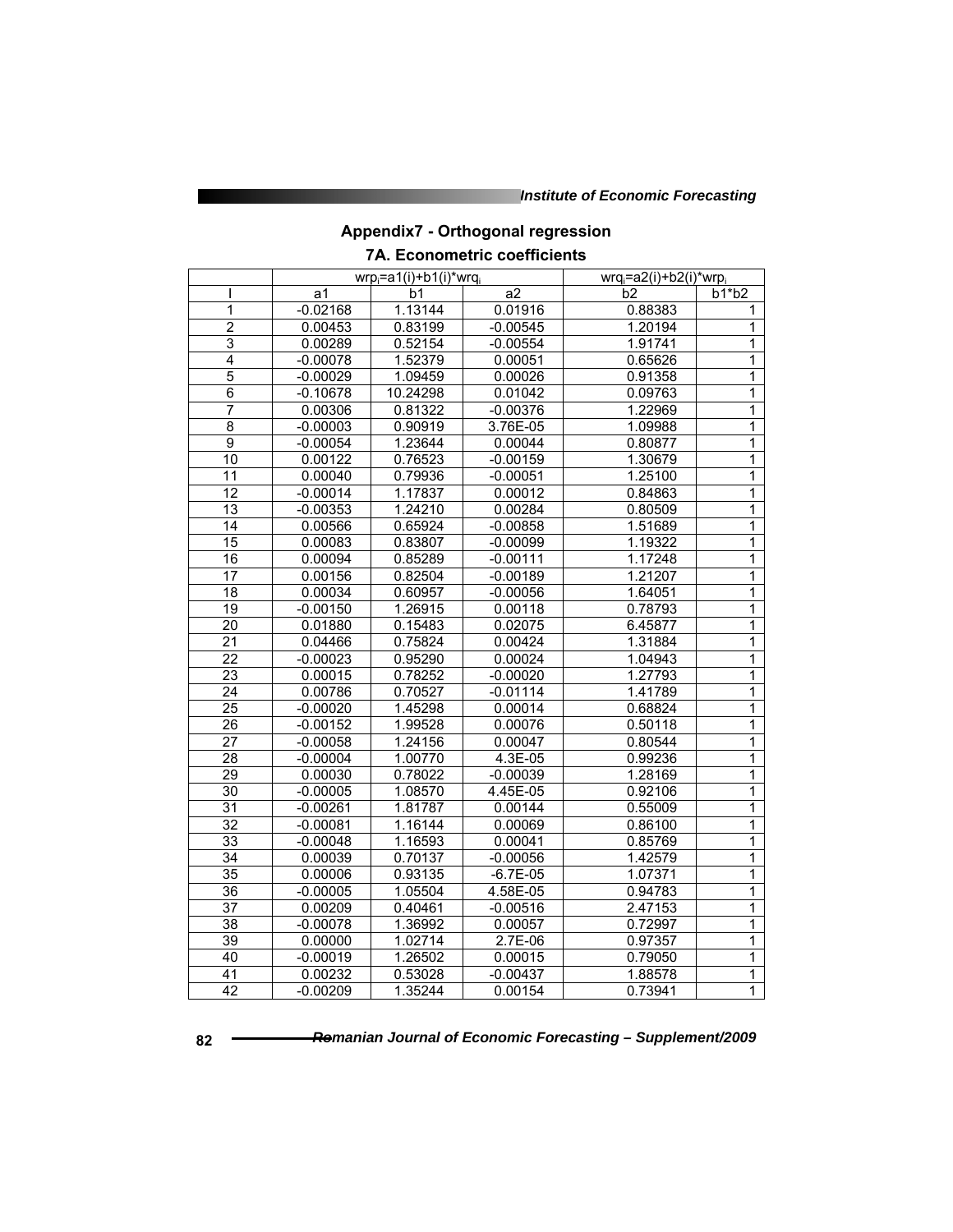| Measuring the Interaction of Structural Changes with Inflation |  |
|----------------------------------------------------------------|--|
|                                                                |  |

|                 | $wrp_i=a1(i)+b1(i)*wrq_i$ |         |            | wrq <sub>i</sub> =a2(i)+b2(i)*wrp <sub>i</sub> |                |  |
|-----------------|---------------------------|---------|------------|------------------------------------------------|----------------|--|
|                 | a1                        | b1      | a2         | b2                                             | b1*b2          |  |
| $\overline{43}$ | 0.00029                   | 0.88425 | $-0.00032$ | 1.13091                                        | 1              |  |
| 44              | $-0.00318$                | 1.27563 | 0.00249    | 0.78393                                        | 1              |  |
| 45              | $-0.00009$                | 1.06868 | 8.41E-05   | 0.93573                                        | 1              |  |
| 46              | 0.00012                   | 1.04619 | $-0.00011$ | 0.95585                                        | 1              |  |
| 47              | 0.00026                   | 0.97998 | $-0.00026$ | 1.02043                                        | 1              |  |
| 48              | 0.00026                   | 0.95193 | $-0.00027$ | 1.05050                                        | 1              |  |
| 49              | 0.00149                   | 0.81544 | $-0.00183$ | 1.22633                                        | 1              |  |
| $\overline{50}$ | $-0.00287$                | 2.39059 | 0.00120    | 0.41831                                        | 1              |  |
| $\overline{51}$ | $-0.00093$                | 1.94349 | 0.00048    | 0.51454                                        | 1              |  |
| $\overline{52}$ | 0.00084                   | 0.85001 | $-0.00098$ | 1.17645                                        | 1              |  |
| 53              | $-0.00035$                | 1.02281 | 0.00034    | 0.97770                                        | 1              |  |
| 54              | $-0.00105$                | 1.50729 | 0.00069    | 0.66344                                        | $\mathbf{1}$   |  |
| $\overline{55}$ | 0.00242                   | 0.73400 | $-0.00330$ | 1.36240                                        | 1              |  |
| $\overline{56}$ | $-0.00039$                | 1.19553 | 0.00032    | 0.83645                                        | $\overline{1}$ |  |
| 57              | $-0.00164$                | 1.95246 | 0.00084    | 0.51217                                        | 1              |  |
| $\overline{58}$ | $-0.00028$                | 1.41000 | 0.00020    | 0.70922                                        | 1              |  |
| 59              | 0.00010                   | 0.79491 | $-0.00013$ | 1.25800                                        | $\overline{1}$ |  |
| 60              | $-0.06018$                | 7.11350 | 0.00846    | 0.14058                                        | 1              |  |
| 61              | 0.00094                   | 0.55902 | $-0.00168$ | 1.78884                                        | 1              |  |
| 62              | 0.00947                   | 0.75827 | $-0.01249$ | 1.31879                                        | 1              |  |
| 63              | $-0.02525$                | 1.38498 | 0.01823    | 0.72203                                        | 1              |  |
| 64              | 0.01914                   | 0.81482 | $-0.02349$ | 1.22726                                        | 1              |  |
| 65              | $-0.00050$                | 1.03054 | 0.00049    | 0.97037                                        | 1              |  |
| 66              | $-0.00775$                | 2.17794 | 0.00356    | 0.45915                                        | 1              |  |
| 67              | $-0.00940$                | 1.77758 | 0.00529    | 0.56256                                        | 1              |  |
| 68              | 0.00829                   | 0.81091 | $-0.01023$ | 1.23319                                        | 1              |  |
| 69              | 0.00030                   | 1.06138 | $-0.00028$ | 0.94217                                        | 1              |  |
| 70              | $-0.00080$                | 1.74393 | 0.00046    | 0.57342                                        | 1              |  |
| $\overline{71}$ | $-0.00056$                | 1.41582 | 0.00039    | 0.70631                                        | 1              |  |
| 72              | 0.00010                   | 0.88875 | $-0.00011$ | 1.12518                                        | $\overline{1}$ |  |
| $\overline{73}$ | $-0.00179$                | 1.57114 | 0.00114    | 0.63648                                        | 1              |  |
| $\overline{74}$ | $-0.00100$                | 1.02535 | 0.00098    | 0.97528                                        | 1              |  |
| $\overline{75}$ | $-0.00570$                | 1.12553 | 0.00507    | 0.88847                                        | 1              |  |
| 76              | 0.00047                   | 1.01195 | $-0.00047$ | 0.98819                                        | 1              |  |
| $\overline{77}$ | $-0.00024$                | 0.94892 | 0.00025    | 1.05383                                        | 1              |  |
| 78              | 0.00063                   | 0.89271 | $-0.00071$ | 1.12018                                        | 1              |  |
| 79              | 0.00416                   | 0.39795 | $-0.01045$ | 2.51286                                        | 1              |  |
| 80              | $-0.00063$                | 0.98196 | 0.00064    | 1.01837                                        | 1              |  |
| 81              | $-0.03210$                | 1.89236 | 0.01696    | 0.52844                                        | 1              |  |
| 82              | $-0.01886$                | 1.62677 | 0.01159    | 0.61472                                        | 1              |  |
| 83              | $-0.02816$                | 2.30350 | 0.01222    | 0.43412                                        | 1              |  |
| 84              | $-0.00025$                | 0.99938 | 0.00025    | 1.00062                                        | 1              |  |

Romanian Journal of Economic Forecasting – Supplement/20<del>09 **8** 1999</del> 83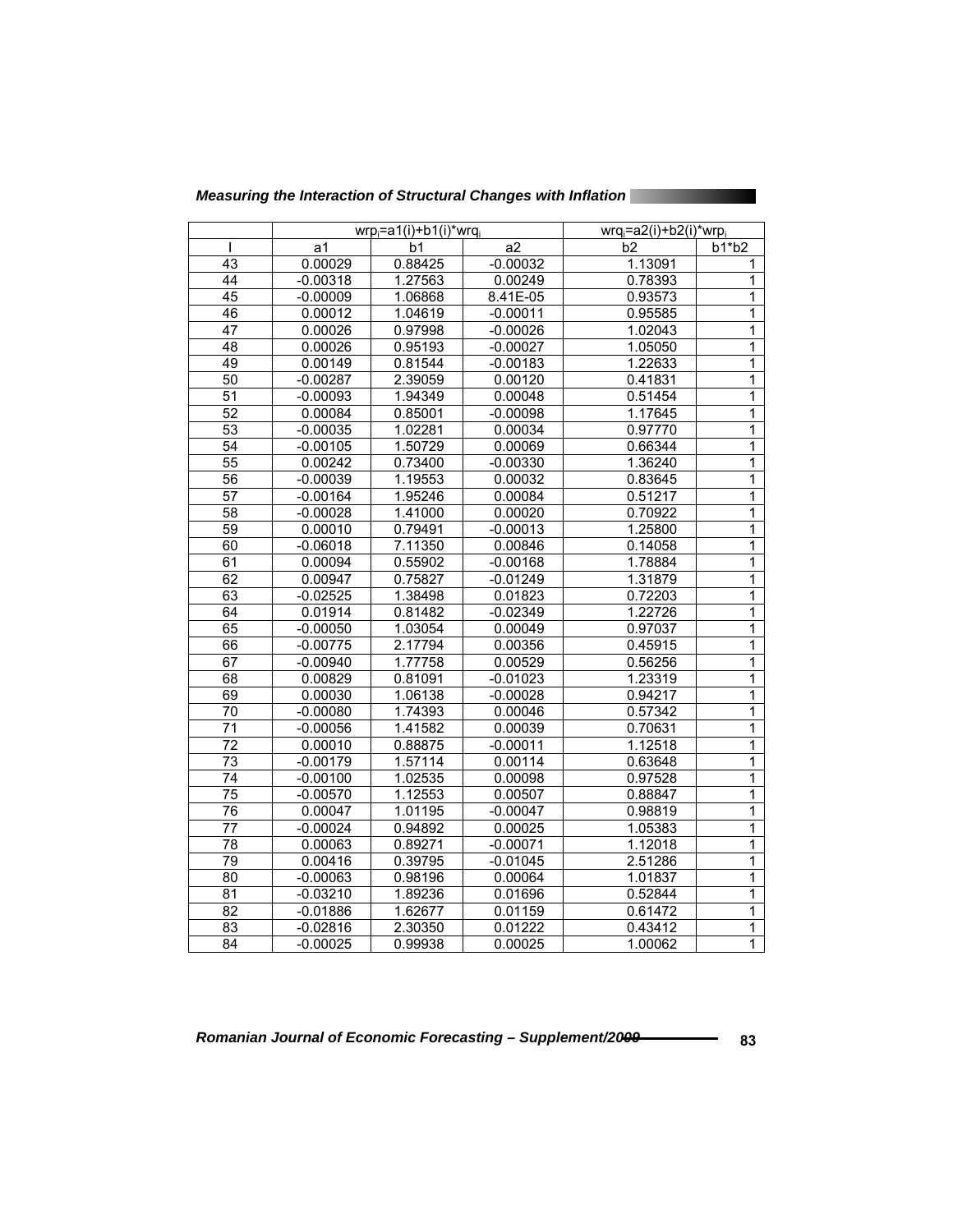| Sector                  | 1990       | 1991                                                                    | 1992 | 1993                                                 | 1994                              | 1995             | 1996                                                          | 1997             |
|-------------------------|------------|-------------------------------------------------------------------------|------|------------------------------------------------------|-----------------------------------|------------------|---------------------------------------------------------------|------------------|
| 1                       |            | 1.676258 0.988675 0.791076 1.061385 0.954209 0.904077                   |      |                                                      |                                   |                  |                                                               | 0.97127 1.223339 |
| $\overline{\mathbf{c}}$ | 0.772111   | 0.665175                                                                |      | 0.98898 0.894703 0.826234 1.004444                   |                                   |                  |                                                               | 0.77505 0.960391 |
| 3                       |            | 0.87109 0.491218 0.725347                                               |      |                                                      |                                   |                  | 0.79179 0.692116 0.743229 0.798974 0.854178                   |                  |
| $\overline{4}$          |            | 0.923306 0.816522 0.955442 0.865998 0.989531 1.062714 1.080354 0.938393 |      |                                                      |                                   |                  |                                                               |                  |
| $\overline{5}$          | 0.896326   |                                                                         |      |                                                      |                                   |                  | 0.76145 1.004808 0.804725 0.912458 0.927463 0.975289 1.214783 |                  |
| $\overline{6}$          | $-0.38128$ |                                                                         |      | 3.61787 2.339638 3.853448 3.186101 2.784628          |                                   |                  | $-2.57786$                                                    | $-23.9316$       |
| 7                       |            | 1.009306 0.829049 0.894299 0.859132                                     |      |                                                      |                                   |                  | 0.93029 1.028112 1.051405 1.046735                            |                  |
| $\overline{8}$          |            | 0.848138 0.762742                                                       |      | 1.80303 0.869857                                     |                                   |                  | 0.83242 1.025213 1.056939 1.188935                            |                  |
| 9                       |            | 1.449089 0.971903 1.000062 0.932584 0.687935 1.188457 1.430742 1.059366 |      |                                                      |                                   |                  |                                                               |                  |
| 10                      |            | 0.890484 1.056781 0.887918 0.979802 0.989414 0.917911 1.046513          |      |                                                      |                                   |                  |                                                               | 1.17773          |
| 11                      |            | 1.989935 1.226477 1.509567                                              |      |                                                      | 1.27279 0.761207 0.99338 1.297789 |                  |                                                               | 0.91914          |
| 12                      |            | 1.262874 1.217234 0.834946 0.956116 0.975621 0.609281 1.159843 1.149536 |      |                                                      |                                   |                  |                                                               |                  |
| 13                      |            | 0.816745 0.885348 0.831869 0.758777 0.871659 0.858792 1.381802 1.016266 |      |                                                      |                                   |                  |                                                               |                  |
| 14                      | 0.842265   |                                                                         |      |                                                      |                                   |                  | 0.94447 0.976136 0.929103 0.942494 1.066444 1.045416 0.979372 |                  |
| 15                      |            | 1.367263 0.444067 0.860966 1.005998 0.923426                            |      |                                                      |                                   |                  | 0.97522 1.199036 1.374657                                     |                  |
| 16                      |            | 0.698502 0.844691 0.642506 0.828103 0.834854 0.872581 1.076213 1.004083 |      |                                                      |                                   |                  |                                                               |                  |
| 17                      | 0.641827   |                                                                         |      | 0.89486 0.929442 0.737678                            |                                   |                  | 1.15477 0.906143 1.030299 1.106989                            |                  |
| 18                      |            | 0.879308 0.726196 0.823473 0.750669 0.884833 0.843296 0.930553 1.097912 |      |                                                      |                                   |                  |                                                               |                  |
| $\overline{19}$         |            | 0.769267 0.977882 0.919436                                              |      |                                                      | 0.83436 0.761854 0.923952         |                  | 1.22222                                                       | 1.00675          |
| 20                      |            | 0.692395 0.984487 0.994843 1.007825 1.050712 0.922026 1.149105 0.881275 |      |                                                      |                                   |                  |                                                               |                  |
| 21                      | 0.964217   |                                                                         |      | 0.59468 0.814307 0.912249 1.032798 1.163246 1.266401 |                                   |                  |                                                               | 1.04472          |
| 22                      |            | 0.714132 0.795275 1.104823 0.709415 0.994106 0.814907 1.133687 1.016948 |      |                                                      |                                   |                  |                                                               |                  |
| 23                      |            | 0.92985 0.684384                                                        |      | 0.86839 1.318275 0.679202                            |                                   |                  | 0.74161 1.120176 1.005779                                     |                  |
| $\overline{24}$         |            | 0.821429 1.164465                                                       |      | 0.9022 1.004225 0.953161 0.901948 0.984918           |                                   |                  |                                                               | 1.07109          |
| $\overline{25}$         |            | 0.101731 2.368834                                                       |      | 1.68281 1.382101                                     |                                   | 1.12851 1.358031 |                                                               | 1.05375 0.645327 |
| $\overline{26}$         |            | 1.066274 1.311883 1.396191 0.962328 0.625759                            |      |                                                      |                                   |                  | 1.25965 0.732116 0.787595                                     |                  |
| 27                      |            | 0.476298 1.009647 1.165793 1.019176 0.954821 0.967108                   |      |                                                      |                                   |                  |                                                               | 1.04949 0.982534 |
| 28                      |            | 1.041724 0.908226 0.941996 0.919678 0.789574 0.797363 0.822102 1.082078 |      |                                                      |                                   |                  |                                                               |                  |
| 29                      |            | 0.86845 0.712746 0.672283 0.809565 0.799383 0.881344 0.829567 0.902862  |      |                                                      |                                   |                  |                                                               |                  |
| $\overline{30}$         |            | 0.885956 0.961673 1.003024 0.823387 0.875896 1.036849 1.109927 0.979081 |      |                                                      |                                   |                  |                                                               |                  |
| 31                      |            | 13.909 0.705794 1.035483 1.283049 0.924958 1.112613                     |      |                                                      |                                   |                  | 1.29825                                                       | 0.89891          |
| 32                      |            | 0.874243 0.825452 0.692299                                              |      |                                                      |                                   |                  | 0.87997 0.742224 0.816125 0.873856 0.917728                   |                  |
| 33                      | 0.696428   |                                                                         |      |                                                      |                                   |                  | 1.01992 1.065329 0.684085 0.830303 1.200474 1.113105 1.132291 |                  |
| $\overline{34}$         |            | 0.5723710.9114721.0681321.1170530.9842791.0380191.4187810.887132        |      |                                                      |                                   |                  |                                                               |                  |
| 35                      |            | 0.551383 1.064055 0.962633 1.041822 1.064481 1.247957 1.060936 1.094488 |      |                                                      |                                   |                  |                                                               |                  |
| 36                      |            | 0.480843 0.855717 1.625474                                              |      |                                                      | 1.33097 1.109435                  |                  | 1.16977 0.958818                                              | 0.94518          |
| $\overline{37}$         |            | 1.09922 1.081418 0.966862 0.859028 0.902963 0.988709 1.015055           |      |                                                      |                                   |                  |                                                               | 1.11692          |
| 38                      |            | 1.028428 0.963709 1.008094                                              |      |                                                      |                                   |                  | 0.89692 0.831616 0.737018 0.894719                            | 1.047762         |
| $\overline{39}$         |            | 1.357031 0.808162 0.952562 0.886191 0.905866 0.546904                   |      |                                                      |                                   |                  |                                                               | 0.47603 0.827892 |
| 40                      |            | 0.589088 0.702045 0.958462 1.708942 0.939512 1.043674 1.126721          |      |                                                      |                                   |                  |                                                               | 1.050451         |
| 41                      |            | 1.061579 0.881071 0.980194 0.965824 1.007911 0.810314                   |      |                                                      |                                   |                  |                                                               | 1.12165 0.969223 |
| 42                      |            | 0.552733 1.385216 0.683574 0.981281 1.041703 1.084794 1.131618 1.314239 |      |                                                      |                                   |                  |                                                               |                  |
| 43                      |            | 0.749243 0.827176 0.701175 0.636591 0.956361 0.978055 0.879382 1.089557 |      |                                                      |                                   |                  |                                                               |                  |
| 44                      |            | 0.761526 0.925999 0.850896 0.821369 0.922095 0.950871 1.043308 1.198021 |      |                                                      |                                   |                  |                                                               |                  |
| 45                      |            | 0.843806 0.880258 0.834186 0.703635 0.890813 1.07918 1.072606 1.112482  |      |                                                      |                                   |                  |                                                               |                  |

### **7B. Price indices under zero aggregate inflation (πit)**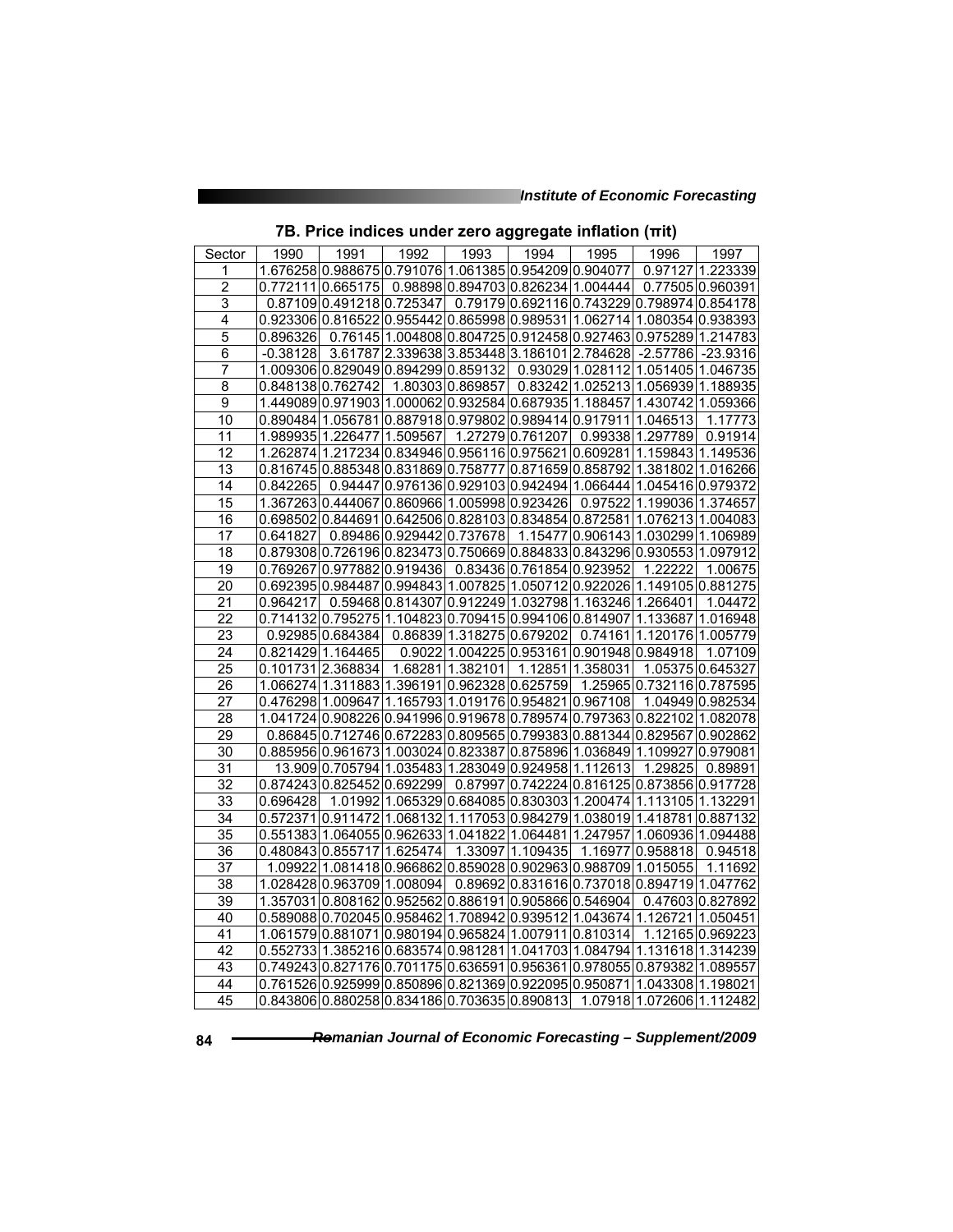*Measuring the Interaction of Structural Changes with Inflation* 

| Sector          | 1990     | 1991                                                                    | 1992             | 1993                      | 1994     | 1995                                                  | 1996                      | 1997             |
|-----------------|----------|-------------------------------------------------------------------------|------------------|---------------------------|----------|-------------------------------------------------------|---------------------------|------------------|
| 46              |          | 0.8031630.8608940.5940040.8986030.9820190.9114680.571995                |                  |                           |          |                                                       |                           | 1.211509         |
| 47              |          | 1.573565 0.564151 0.825965 0.959089 0.960794 0.952988 0.936914 0.807983 |                  |                           |          |                                                       |                           |                  |
| 48              |          | 0.761997 0.667225 0.757209 0.793069 0.901408 0.871827 0.854679 1.342409 |                  |                           |          |                                                       |                           |                  |
| 49              | 0.77491  |                                                                         |                  |                           |          | 0.66178 0.869778 0.650788 0.912932 0.918511 0.902901  |                           | 1.052309         |
| 50              | 1.151917 | 0.957027 0.953509 0.205985 0.092944 1.128769 1.448912 1.364134          |                  |                           |          |                                                       |                           |                  |
| 51              |          | 0.856163 1.045143 0.365885 0.736987 0.305254 0.460691 1.275396          |                  |                           |          |                                                       |                           | 1.185873         |
| 52              |          | 0.7406910.67123610.72050310.75018811.42168411.10773811.014057           |                  |                           |          |                                                       |                           | 1.118674         |
| $\overline{53}$ |          | 0.63824 0.871202 0.539595 1.064791 1.177814 0.893511 0.988501           |                  |                           |          |                                                       |                           | 1.192125         |
| 54              |          | 1.072706 0.548808 0.850602 1.038908 0.966866 1.140547 0.647284          |                  |                           |          |                                                       |                           | 1.172547         |
| 55              |          | 0.818542 1.331829 0.784413 0.909972 0.928335 0.962764 1.157262          |                  |                           |          |                                                       |                           | 1.070463         |
| 56              |          | 0.83462610.757174                                                       |                  |                           |          | 1.346493 0.526598 0.820289 1.184854 1.048016          |                           | 1.186994         |
| 57              |          | 0.68356911.20840610.97692711.45505510.82734810.56970111.924979          |                  |                           |          |                                                       |                           | 1.254839         |
| 58              |          | 0.6961611.21785110.49240311.16063810.952357                             |                  |                           |          |                                                       | 0.5910810.76343910.987186 |                  |
| 59              |          | 1.001617 0.684428 0.573311 0.469081                                     |                  |                           |          | 1.189167 0.612013 0.957593 0.913818                   |                           |                  |
| 60              |          | 0.38614410.52107310.819051                                              |                  |                           |          | -0.17424 1.638929 1.575673 0.909551                   |                           | 0.844681         |
| 61              |          | 0.715533 0.693805                                                       |                  | 0.60066 0.795509 1.295157 |          | 0.838195 0.773817                                     |                           | 1.207113         |
| 62              |          | 1.050238 3.571377 0.976097 1.160231 0.972664 0.915413 0.901002 1.132785 |                  |                           |          |                                                       |                           |                  |
| 63              |          | 0.879542 0.731267 0.784631 1.074018                                     |                  |                           |          | 1.16162 0.982153 1.003243 0.910971                    |                           |                  |
| 64              |          | 1.080405 0.941369 0.863965 0.849841 0.976542                            |                  |                           |          |                                                       | 1.142921.07753311.090583  |                  |
| 65              |          | 0.907304 0.620506 0.866184 0.772087 0.763547                            |                  |                           |          | 1.88147                                               |                           | 1.57205 1.044236 |
| 66              | 1.779996 | 0.7422                                                                  |                  | 1.595532 1.001422         | 0.893477 |                                                       | 1.078261 0.986475         | 0.464825         |
| 67              |          | 0.922654 0.898867 1.156169 0.999751 1.042704 0.974554 0.929126 1.063658 |                  |                           |          |                                                       |                           |                  |
| 68              |          | 0.771633 0.989412                                                       | 1.043724         |                           |          | 1.048265 0.840339 0.915597                            | 1.106694                  | 1.093963         |
| 69              |          | 0.930666 1.057285 0.902429 1.037726 1.104936 1.103472 0.985924 1.127918 |                  |                           |          |                                                       |                           |                  |
| 70              |          | 0.631818 0.650296 0.894125 0.795565 2.128612                            |                  |                           |          | 1.603317 1.426091                                     |                           | 1.168118         |
| 71              | 0.712367 | 0.885437                                                                |                  |                           |          | 1.84990311.00489511.46870911.19808510.78308811.159828 |                           |                  |
| 72              | ***      |                                                                         | 1.0739410.486531 |                           |          | 1.38346 0.931603 0.992905 1.022255 0.909707           |                           |                  |
| $\overline{73}$ |          | 0.211872 1.817828 0.936784 0.755497 1.138958 0.844513 1.296319 1.158387 |                  |                           |          |                                                       |                           |                  |
| 74              |          | 0.64299511.21633510.982757                                              |                  | 1.047927                  | 0.896707 | 10.90871511.25468611.132634                           |                           |                  |
| 75              |          | 0.958146 0.953873                                                       | 1.35317          |                           |          | 0.934884 0.940792 0.924792 0.840256 0.826381          |                           |                  |
| 76              | 0.982471 | l1.109626l2.470415l1.007019l1.084266l1.009557l1.025377                  |                  |                           |          |                                                       |                           | 1.232391         |
| 77              |          | 0.770558 1.048326 0.788571 0.664303                                     |                  |                           |          | 0.73923 0.728544 1.379445 0.838019                    |                           |                  |
| 78              |          | 0.683769 1.000133 0.829041                                              |                  | 0.711138 0.975127         |          | 1.046758 0.992927                                     |                           | 1.043978         |
| 79              |          | 0.731346 0.728751 0.955425 0.732208 0.913894 1.008502 1.082732          |                  |                           |          |                                                       |                           | 1.050271         |
| 80              |          | 0.46269811.85469210.52716411.60333910.813453                            |                  |                           |          |                                                       | 0.9913811.187722          | 0.879993         |
| 81              |          | 0.908332 0.790538 1.165349 0.842278                                     |                  |                           |          | 0.93753 0.868876 0.893058 1.069817                    |                           |                  |
| 82              |          | 0.85749611.301507                                                       | 1.001281         | 0.851547                  |          | 0.780859 0.832923 1.048662 0.964622                   |                           |                  |
| 83              |          | 1.24508611.114983                                                       | 1.129647         |                           |          | 0.861604 0.855188 0.761176 0.965508 0.871042          |                           |                  |
| 84              |          | 0.994357 0.759093                                                       |                  |                           |          | 0.84611 0.859838 1.030442 1.019793 1.236874 1.118431  |                           |                  |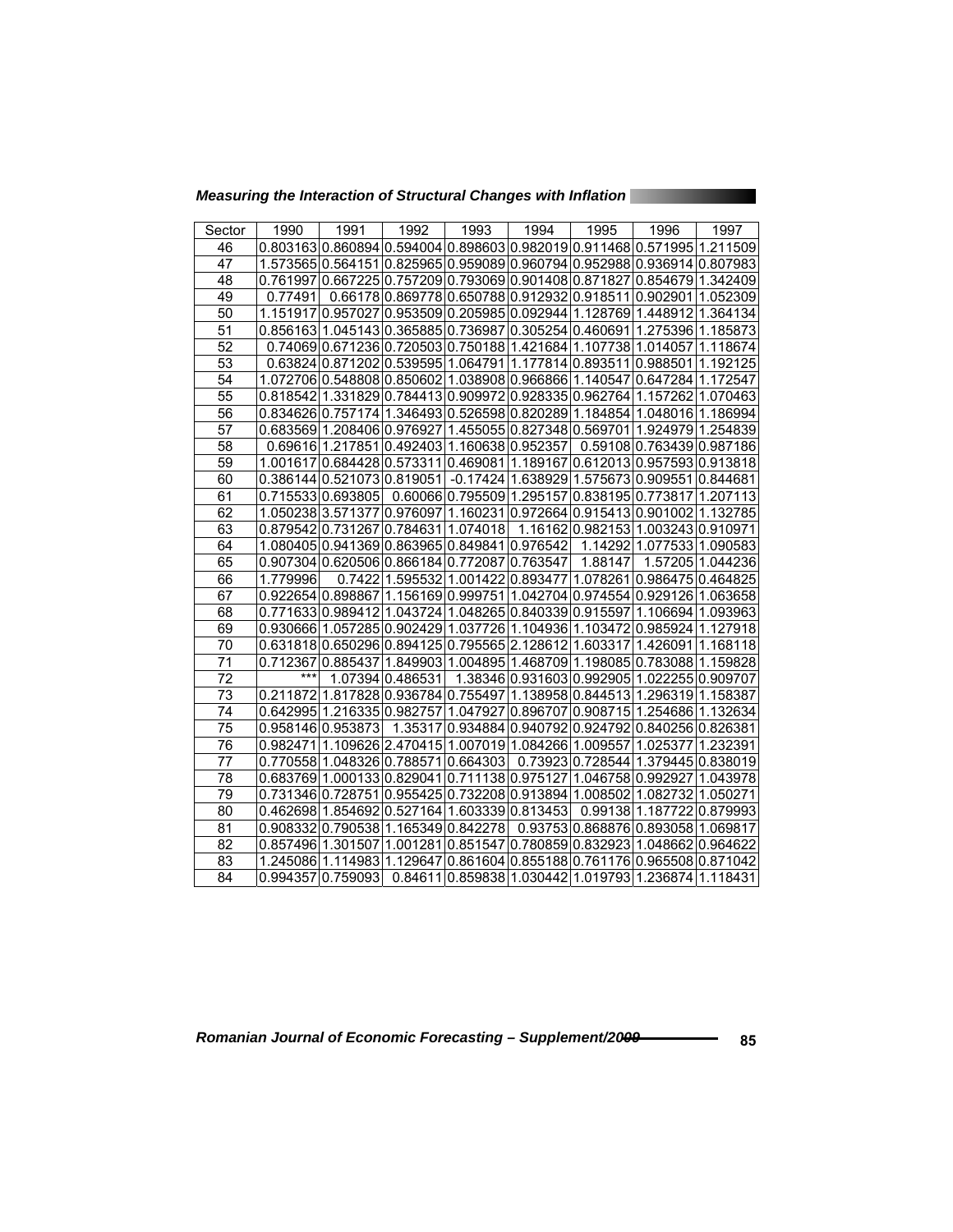| Sector          | 1998     | 1999                                                                       | 2000 | 2001             | 2002                               | 2003                                                          | 2004                      | 2005       |
|-----------------|----------|----------------------------------------------------------------------------|------|------------------|------------------------------------|---------------------------------------------------------------|---------------------------|------------|
| 1               | 0.911176 |                                                                            |      |                  | 1.05984 0.656934 1.150205 0.774048 |                                                               | 0.91125 1.094911          | 0.68079    |
| $\overline{2}$  | 1.192737 | 0.864288 0.964161                                                          |      |                  |                                    | 0.96914 0.990978 0.915261 0.998284                            |                           | 0.95676    |
| 3               |          | 0.981397 1.256538 0.977234 1.577605 1.380044 1.330991 1.179916             |      |                  |                                    |                                                               |                           | 1.33127    |
| 4               |          | 0.972316 1.301512 1.118457 0.892963 1.003246                               |      |                  |                                    |                                                               | 0.80746 1.122276 0.615543 |            |
| 5               |          | 1.1191310.9561191.1325740.9255451.0526561.033931                           |      |                  |                                    |                                                               | 0.85214                   | 1.023569   |
| $\overline{6}$  |          | -5.65424 1.200588 1.186788 2.260318 1.393544 1.998487 0.283288             |      |                  |                                    |                                                               |                           | $-0.36813$ |
| $\overline{7}$  | 1.057963 |                                                                            |      |                  |                                    | 1.120280.9720490.9484650.8731160.9240741.0101080.880663       |                           |            |
| 8               |          | 0.92339 0.691042 0.934833 0.812693 0.869285 1.060306 1.146288 0.849264     |      |                  |                                    |                                                               |                           |            |
| 9               |          | 1.052179 0.991474 1.020338 0.834464 1.076994 0.770199 0.979275 0.850902    |      |                  |                                    |                                                               |                           |            |
| 10              |          | 0.915344 0.844626 0.960717                                                 |      |                  |                                    | 1.1582 1.005976 0.931068 0.962064 0.961105                    |                           |            |
| 11              |          | 0.917402 1.021347 1.414776 0.775205 1.074341                               |      |                  |                                    |                                                               | 1.25103 0.845584 0.725241 |            |
| 12              | 1.229666 | 0.72387                                                                    |      | 1.21333 0.277392 |                                    | 0.97182 1.041687 0.789074 0.832833                            |                           |            |
| 13              |          | 0.9215 0.921517 1.186185 0.910801 0.954339 0.889901 0.836233 0.871141      |      |                  |                                    |                                                               |                           |            |
| 14              |          | 0.877189 0.686956 1.070795 1.170611 0.907354 1.150705 0.873589 0.984414    |      |                  |                                    |                                                               |                           |            |
| 15              |          | 1.024955 0.522274 1.270955                                                 |      |                  |                                    | 1.20334 1.269226 1.406567 1.295341 1.467627                   |                           |            |
| 16              |          | 0.991179 0.975314 0.976524 0.844761 0.980046 0.94163 0.941735 0.871423     |      |                  |                                    |                                                               |                           |            |
| 17              |          | 0.93953 1.031852 1.069213 0.910735 0.920182 0.882649 0.884053 0.845413     |      |                  |                                    |                                                               |                           |            |
| 18              |          | 0.957554 0.872598 1.032623 1.277805 1.030195 0.999636 1.026068             |      |                  |                                    |                                                               |                           | 1.04139    |
| $\overline{19}$ |          | 1.067588 0.998481                                                          |      |                  |                                    | 1.17985 0.839841 0.990705 0.975694 0.929554 0.880521          |                           |            |
| 20              |          | 1.017147 1.206267 1.039698 0.907386 0.965636 0.903669 1.009264 0.857465    |      |                  |                                    |                                                               |                           |            |
| 21              |          | 1.284579 1.278758 1.192696 1.012733 1.161768 0.93191 0.989496 1.053898     |      |                  |                                    |                                                               |                           |            |
| 22              |          | 0.965258 1.193049 0.929846 0.973792 0.945601 0.880125 0.951773             |      |                  |                                    |                                                               |                           | 0.93295    |
| 23              |          | 0.99936 $ 0.595317 1.241364 0.982694 1.165891 1.206791 1.288053 0.518518$  |      |                  |                                    |                                                               |                           |            |
| 24              | 1.040127 |                                                                            |      |                  |                                    | 0.8708 1.012892 0.824104 1.097405 0.964852 1.078499 1.174789  |                           |            |
| 25              |          | 0.962063 0.614489 0.697816 0.336044 0.081561 0.256158 0.379567 0.136896    |      |                  |                                    |                                                               |                           |            |
| 26              | 0.977298 |                                                                            |      |                  |                                    | 1.28656 1.137669 1.055788 0.997222 0.823338 0.651495 0.917408 |                           |            |
| 27              |          | 1.19761 1.178318 1.042801 0.972874 1.111477 1.031069 0.994438 1.053767     |      |                  |                                    |                                                               |                           |            |
| $\overline{28}$ |          | 1.054413 0.924339 0.826555 0.829705 1.116445 0.985557 1.003073 0.913169    |      |                  |                                    |                                                               |                           |            |
| 29              |          | 1.074234 0.969206 1.003748 1.189757 1.134269 1.096339 1.289922 1.228828    |      |                  |                                    |                                                               |                           |            |
| 30              |          | 0.971195 0.982374 0.902231 0.903779 1.036003 0.830252 0.877926             |      |                  |                                    |                                                               |                           | 0.92406    |
| 31              |          | 1.106811 0.749775 0.236328 0.491696 0.572003 0.983112 0.776807 0.649255    |      |                  |                                    |                                                               |                           |            |
| 32              |          | 0.945873 0.989092 1.186739 1.029383 1.025778 1.047116 1.056698             |      |                  |                                    |                                                               |                           | 1.04764    |
| 33              | 1.074991 |                                                                            |      |                  |                                    | 0.92239 0.986685 0.884048 1.053957 0.829905 0.971518 0.835313 |                           |            |
| 34              |          | 1.006711 0.931333 0.894413 0.88209 0.974918 0.980014 1.033976 0.947171     |      |                  |                                    |                                                               |                           |            |
| 35              |          | 1.175029 1.307556 1.314464 0.899452 0.791085 1.041067 1.078937 0.853697    |      |                  |                                    |                                                               |                           |            |
| 36              |          | 1.145246 0.958349 1.005579 1.106696 0.824043 0.886706 1.025749 0.982787    |      |                  |                                    |                                                               |                           |            |
| 37              |          | 1.100451.002157                                                            |      |                  |                                    | 0.98169 0.902743 1.045733 0.92428 1.229978 1.061112           |                           |            |
| 38              |          | 1.127061 1.051445 0.892835 0.831291 1.057076 1.010806 1.135982 1.025668    |      |                  |                                    |                                                               |                           |            |
| $\overline{39}$ | 1.139208 |                                                                            |      |                  |                                    | 1.14916 1.498625 0.961072 1.048089 1.004214 1.145778 1.520732 |                           |            |
| 40              |          | 1.23791 0.844743 0.927323 0.994215 0.971619 0.991624 1.054905 0.865163     |      |                  |                                    |                                                               |                           |            |
| 41              |          | 0.942585 $ 0.801383 1.209616 0.954471 1.149901 0.999289 1.439276 0.961487$ |      |                  |                                    |                                                               |                           |            |
| 42              |          | 1.20315 0.692104 1.318251 1.054545 0.922812 0.760471 0.796881 0.807901     |      |                  |                                    |                                                               |                           |            |
| 43              |          | 0.879098 0.857028 1.231055 1.021591 1.263819 0.875644 1.189459 1.377763    |      |                  |                                    |                                                               |                           |            |
| 44              |          | 1.111269 1.043501                                                          |      |                  |                                    | 0.94095 0.960766 0.973694 0.739512 1.023698 1.036756          |                           |            |
| 45              |          | 1.122312 1.001778 1.505469 0.949889 0.906498 0.941884 0.927904 0.906755    |      |                  |                                    |                                                               |                           |            |
|                 |          |                                                                            |      |                  |                                    |                                                               |                           |            |

**7B. Price indices under zero aggregate inflation (πit) - continuation**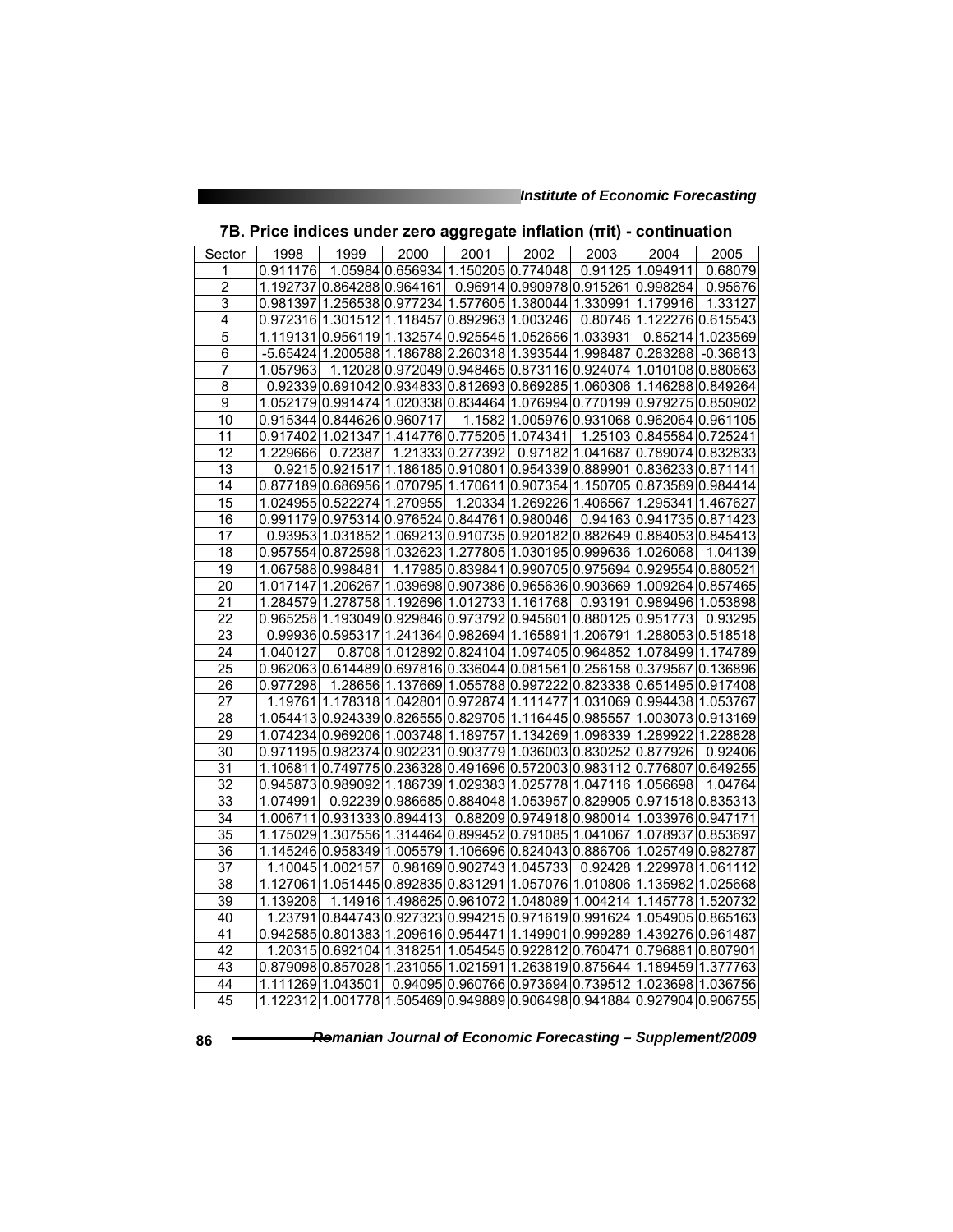*Measuring the Interaction of Structural Changes with Inflation* 

| Sector          | 1998              | 1999                                                          | 2000               | 2001                                | 2002              | 2003                                                  | 2004              | 2005             |
|-----------------|-------------------|---------------------------------------------------------------|--------------------|-------------------------------------|-------------------|-------------------------------------------------------|-------------------|------------------|
| 46              |                   | 0.675013 1.225031                                             | 1.646577           | 0.914617                            | 1.068639          | 1.134265 1.423992                                     |                   | 1.245586         |
| 47              |                   | 1.200179 0.870062 0.985724                                    |                    |                                     |                   | 0.99996 1.348418 0.728749 1.295114                    |                   | 1.077545         |
| 48              | 1.375352          |                                                               |                    | 0.8540311.21533411.087544           |                   | 1.2646011.1433651.203366                              |                   | 1.297221         |
| 49              | 1.073851          |                                                               |                    | 1.07668410.97375411.088874          |                   | 1.004296 1.106986                                     | 1.07547           | 1.032464         |
| 50              |                   | 1.11492 0.772666 1.515629 0.615206 0.909584                   |                    |                                     |                   | 1.152159                                              | 1.266071          | 1.317567         |
| 51              |                   | 1.41393 1.006402 0.512002 0.182373 0.227826 0.887101 1.044022 |                    |                                     |                   |                                                       |                   | 1.000335         |
| 52              |                   | 1.03267610.939706                                             | 0.94697            | 0.917719                            |                   | 1.019643 0.925326 0.944977                            |                   | 1.241758         |
| 53              | 1.06207           | 0.870241                                                      | 0.893709           | 0.837758                            |                   | 0.854743 0.848953 0.9577                              |                   | 0.785101         |
| 54              |                   | 1.07137310.938619                                             | 1.477713           | 0.860159                            | 1.127077          | 1.141557                                              | 1.031726          | 0.97748          |
| $\overline{55}$ |                   | 1.019013 0.992521                                             | 0.977423           | 0.997656                            |                   | 1.013628 0.948954 1.033975                            |                   | 0.984192         |
| 56              | 0.969801          | 1.106882                                                      | 1.219444           |                                     | 1.05599 0.979665  | 0.779381                                              | 0.980785          | 1.122707         |
| 57              | 1.195521          | 1.068314                                                      |                    | 1.008624 0.693287                   | 0.732914          | 0.747487                                              | 0.905282          | 0.707309         |
| 58              |                   | 1.0475511.001463                                              | 0.735148 1.249491  |                                     | 0.860302          | 1.333308 1.121821                                     |                   | 1.200213         |
| 59              |                   | 1.244429 1.454619                                             | 1.360796           |                                     | 1.5808 0.830801   | 1.655015 1.993145                                     |                   | 1.709782         |
| 60              |                   | 0.45806810.437147                                             |                    | 0.583896 1.321644 1.625565 1.660989 |                   |                                                       | 1.1957            | 0.980197         |
| 61              | 1.118702          | 1.031164                                                      | 1.132452           | 1.253871                            |                   | 0.973962 0.945554 0.970023                            |                   | 0.958656         |
| 62              |                   | 1.166945 1.022116 0.850055 0.824815                           |                    |                                     |                   | 1.101039 0.943995                                     |                   | 0.9781611.018626 |
| 63              |                   | 1.006665 0.945786 0.974146 0.934726 0.990287                  |                    |                                     |                   | 1.000941                                              | 1.01684           | 1.069958         |
| 64              | 1.187617          |                                                               |                    | 1.00919 0.951082 0.899967           | 0.996595          | 1.077871                                              | 1.063943          | 1.076011         |
| 65              |                   | 0.99190511.06516510.85922510.90041910.922772                  |                    |                                     |                   | 0.964667                                              | 1.026194          | 1.064648         |
| 66              |                   | 0.379126 0.721401 0.832941                                    |                    | 1.011028                            | 1.33525           | 0.923665 0.828205                                     |                   | 0.804235         |
| 67              | 1.06595811.162857 |                                                               | 1.392356           | 0.89147                             |                   | 0.910194 1.011259 0.780779                            |                   | 0.806753         |
| 68              |                   | 0.98692811.049242                                             | 1.001466           | 1.029186                            | 1.114402          | 1.058325 0.883551                                     |                   | 1.041658         |
| 69              |                   | 1.0365311.132233                                              | 1.174753           | 1.069371                            | 0.988674 0.955945 |                                                       | 0.92795           | 1.262259         |
| 70              | 1.060429 0.912827 |                                                               |                    |                                     |                   | 1.35128611.32205811.13814810.57583510.64485210.742026 |                   |                  |
| 71              | .3523931          | .219283<br>1                                                  | 0.972542           | 0.989611                            | 1.061901          | 1.100561                                              | 0.685804          | 1.202633         |
| 72              |                   | 1.08112311.136069                                             | l1.196995l0.822911 |                                     |                   | 1.03183 0.966213 0.962339                             |                   | 0.912501         |
| $\overline{73}$ | 1.234892          | 1.242923 0.811655 0.973099                                    |                    |                                     | 0.88093           | 0.69657                                               | 0.845993          | 0.922008         |
| 74              |                   | 1.112433 1.026613                                             |                    | 1.044316 0.915079                   | 1.009602          | 1.020897                                              | 1.027494          | 0.947556         |
| 75              | 0.953937          | 0.876848 0.817245 1.012611                                    |                    |                                     | 0.891979          | l0.766388l1.066558l0.871954                           |                   |                  |
| 76              | 1.135612          | 1.055632                                                      |                    |                                     |                   | 1.058295 0.918738 1.088663 0.958822 1.010311          |                   | 1.053437         |
| 77              | 0.914877          | 1.263751                                                      |                    |                                     |                   | 1.188895 1.546866 0.957085 0.841062 0.850791          |                   | 0.907086         |
| 78              |                   | 1.12269 0.912642                                              |                    | 0.997622 0.840803                   |                   | 1.070366 1.090332 1.074506                            |                   | 1.182375         |
| 79              |                   | 1.056413 0.957919 0.724398 0.960827                           |                    |                                     | 1.148555          |                                                       | 1.12176 1.145689  | 1.044347         |
| 80              | 0.979411          |                                                               |                    | 1.115256 0.769345 1.819065 0.816114 |                   |                                                       | 1.0305 0.911607   | 1.008153         |
| 81              | 0.869211          | 0.970765                                                      |                    | 1.33678 0.898922                    |                   | 1.155588 1.130598 1.050434                            |                   | 1.416243         |
| 82              | 0.905668          | 1.085726                                                      | 1.083791           | 0.859312                            |                   | 0.97098510.9347931                                    | 1.077853          | 1.068774         |
| 83              | 1.099343          | 0.76778                                                       | 1.191235           | 0.506405                            | 1.08411           | 0.777095 1.197019                                     |                   | 1.276428         |
| 84              | 1.134004          | 1.009458                                                      |                    |                                     |                   | 1.124362 0.887756 1.072855 0.928757                   | 0.972846 0.986566 |                  |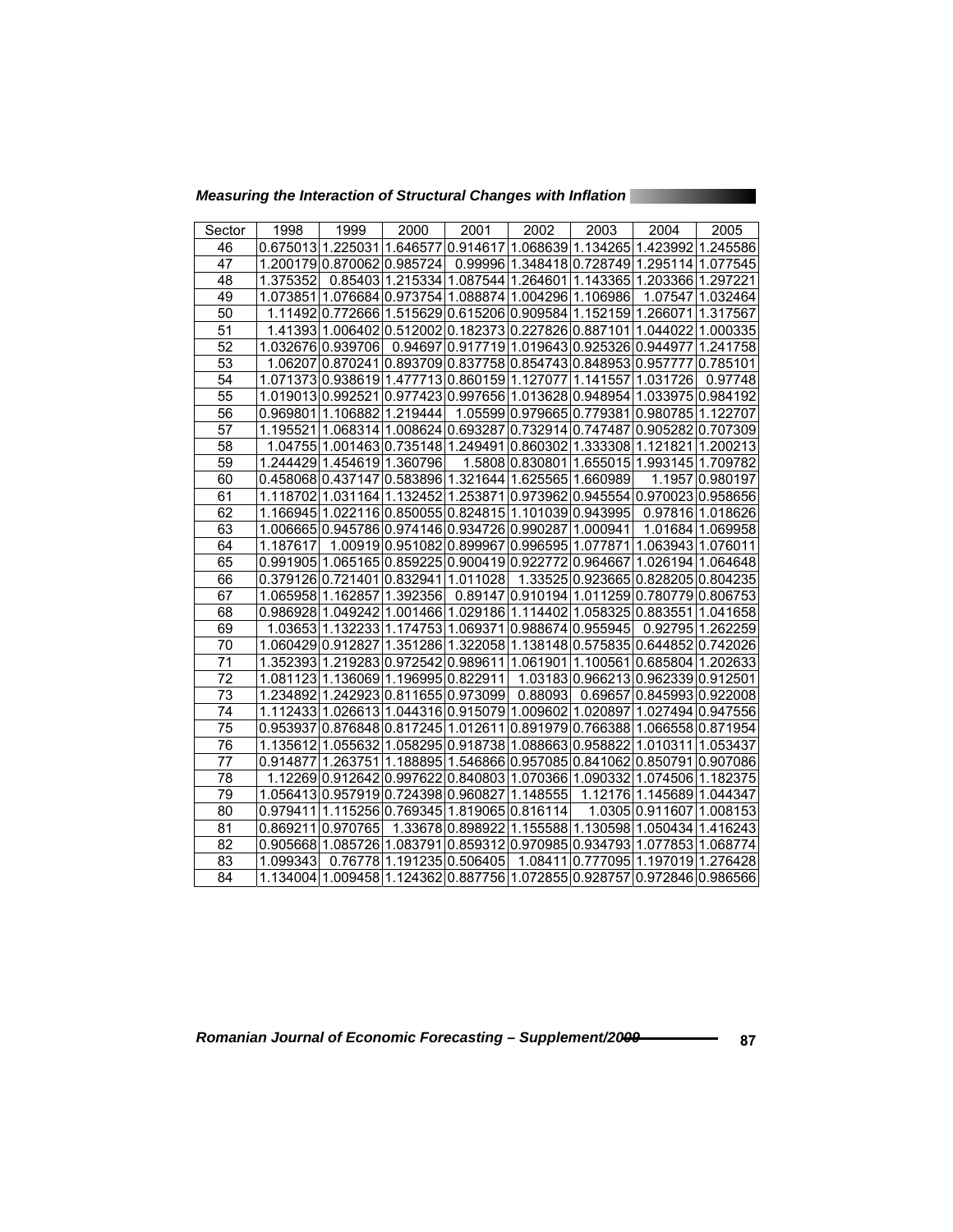|                 |          |                                                                         |         |                           |                           |                                         | -11                                                           |                                                                         |
|-----------------|----------|-------------------------------------------------------------------------|---------|---------------------------|---------------------------|-----------------------------------------|---------------------------------------------------------------|-------------------------------------------------------------------------|
| Sector          | 1990     | 1991                                                                    | 1992    | 1993                      | 1994                      | 1995                                    | 1996                                                          | 1997                                                                    |
| 1               |          | 0.166083 0.133496 0.138458 0.151655 0.160129 0.130099 0.141936 0.201998 |         |                           |                           |                                         |                                                               |                                                                         |
| $\overline{2}$  |          | 0.0694 0.067623 0.030857 0.046058 0.035443 0.043812 0.037942 0.038062   |         |                           |                           |                                         |                                                               |                                                                         |
| $\overline{3}$  |          |                                                                         |         |                           |                           |                                         |                                                               | 0.026513 0.023255 0.013276 0.010887 0.013987 0.007728 0.006892 0.006196 |
| $\overline{4}$  |          | 0.002178 0.001942 0.002134 0.001453 0.001641 0.002057                   |         |                           |                           |                                         |                                                               | 0.00195 0.001463                                                        |
| 5               | 0.004272 |                                                                         |         |                           |                           |                                         | 0.00375 0.003567 0.002552 0.002487 0.002752 0.002781 0.004037 |                                                                         |
| 6               |          | 0.00742 0.061099 0.034642 0.067279 0.050846 0.041429 0.007823 0.002348  |         |                           |                           |                                         |                                                               |                                                                         |
| 7               | 0.020429 |                                                                         |         |                           |                           |                                         | 0.01697 0.020808 0.014754 0.019569 0.020166 0.022453 0.021969 |                                                                         |
| 8               |          | 0.002502 0.002549 0.006755 0.003591 0.004297 0.008225                   |         |                           |                           |                                         |                                                               | 0.00897 0.011619                                                        |
| $\overline{9}$  |          | 0.002072 0.001586                                                       |         |                           |                           | 0.001810.0023370.0019590.0047030.006532 |                                                               | 0.00396                                                                 |
| 10              |          | 0.003485 0.004132 0.003734 0.005319 0.005951 0.006155 0.006825 0.009409 |         |                           |                           |                                         |                                                               |                                                                         |
| 11              |          | 0.001415 0.000789 0.001207                                              |         |                           |                           |                                         | 0.0015 0.001337 0.002997 0.005162 0.003841                    |                                                                         |
| 12              |          | 0.005778 0.006467 0.003806 0.004335 0.005221 0.002216 0.002414          |         |                           |                           |                                         |                                                               | 0.00254                                                                 |
| $\overline{13}$ |          | 0.013713 0.014822 0.011396 0.010926 0.012263 0.009615 0.019076 0.013695 |         |                           |                           |                                         |                                                               |                                                                         |
| 14              |          | 0.013049 0.020123                                                       |         |                           |                           |                                         | 0.0173 0.013873 0.017964 0.025344 0.030933 0.030908           |                                                                         |
| 15              |          | 0.015285 0.005807 0.004304 0.003231 0.001802 0.002239 0.002265 0.003594 |         |                           |                           |                                         |                                                               |                                                                         |
| 16              |          | 0.033358 0.043739 0.024186 0.017631                                     |         |                           |                           |                                         | 0.01585 0.011775 0.014987 0.013358                            |                                                                         |
| $\overline{17}$ |          | 0.016148 0.021491 0.011939 0.008365 0.015398 0.016188 0.019513 0.021801 |         |                           |                           |                                         |                                                               |                                                                         |
| $\overline{18}$ |          | 0.001467 0.001868 0.001146 0.000895 0.000887 0.001013 0.001083 0.001364 |         |                           |                           |                                         |                                                               |                                                                         |
| 19              |          | 0.008596 0.009952 0.007613 0.006043                                     |         |                           |                           |                                         | 0.00503 0.004983 0.007021 0.005005                            |                                                                         |
| 20              |          | 0.006551 0.008577 0.010029 0.007622 0.009281 0.008845 0.014677 0.011389 |         |                           |                           |                                         |                                                               |                                                                         |
| 21              | 0.004302 |                                                                         |         | 0.00256 0.005352 0.003694 |                           |                                         | 0.00289 0.004022 0.005352 0.003666                            |                                                                         |
| 22              |          | 0.002966 0.004004 0.003132 0.001727 0.002409                            |         |                           |                           |                                         | 0.00228 0.004321 0.005843                                     |                                                                         |
| $\overline{23}$ |          | 0.000954 0.000783 0.001532 0.005242 0.003902 0.002719 0.001597 0.002004 |         |                           |                           |                                         |                                                               |                                                                         |
| $\overline{24}$ |          | 0.00877 0.020694 0.031517                                               |         |                           | 0.03583 0.034811 0.028472 |                                         |                                                               | 0.02692 0.029434                                                        |
| 25              |          | 0.000328 0.002176 0.003525 0.002894 0.002049 0.002918 0.001573 0.000794 |         |                           |                           |                                         |                                                               |                                                                         |
| 26              |          | 0.002157 0.003033 0.005391 0.002619 0.001536 0.003521 0.001718 0.001318 |         |                           |                           |                                         |                                                               |                                                                         |
| 27              |          | 0.001478 0.002057 0.004702                                              |         |                           |                           |                                         | 0.00507 0.004776 0.004842 0.004914 0.003789                   |                                                                         |
| 28              |          | 0.00312 0.002827 0.002277 0.002666 0.001272 0.001808 0.001667 0.001798  |         |                           |                           |                                         |                                                               |                                                                         |
| 29              |          | 0.004793 0.005773                                                       | 0.00272 |                           |                           | 0.003130.0022270.001678                 |                                                               | 0.00156 0.001377                                                        |
| 30              |          | 0.001230.0013780.0028260.0022490.0013950.0016260.0018740.001322         |         |                           |                           |                                         |                                                               |                                                                         |
| 31              |          | 0.052201 0.003002 0.004347 0.006663 0.004223 0.004299 0.005349 0.003236 |         |                           |                           |                                         |                                                               |                                                                         |
| 32              |          | 0.009465 0.009546 0.006324 0.005155 0.003434 0.002381 0.002662 0.002564 |         |                           |                           |                                         |                                                               |                                                                         |
| 33              |          | 0.00276 0.003805 0.003589 0.002234                                      |         |                           |                           |                                         | 0.00238 0.003732 0.003508 0.003691                            |                                                                         |
| 34              |          | 0.000954 0.001059 0.000951 0.000904 0.001011 0.001544 0.003202          |         |                           |                           |                                         |                                                               | 0.00193                                                                 |
| $\overline{35}$ |          | 0.000176 0.000288 0.000339 0.000307 0.000356 0.000547 0.000479 0.000554 |         |                           |                           |                                         |                                                               |                                                                         |
| 36              |          | 0.000221 0.000313 0.000928 0.001164 0.001434 0.002359                   |         |                           |                           |                                         |                                                               | 0.001760.001588                                                         |
| 37              |          | 0.002533 0.002066 0.003372 0.004096 0.003434 0.003702 0.003543 0.003886 |         |                           |                           |                                         |                                                               |                                                                         |
| $\overline{38}$ |          | 0.010688 0.008971 0.010902                                              |         |                           |                           |                                         | 0.00847 0.004661 0.002493 0.002375 0.002511                   |                                                                         |

| 7C. Price indices under downward price rigidity (prit) |
|--------------------------------------------------------|
|--------------------------------------------------------|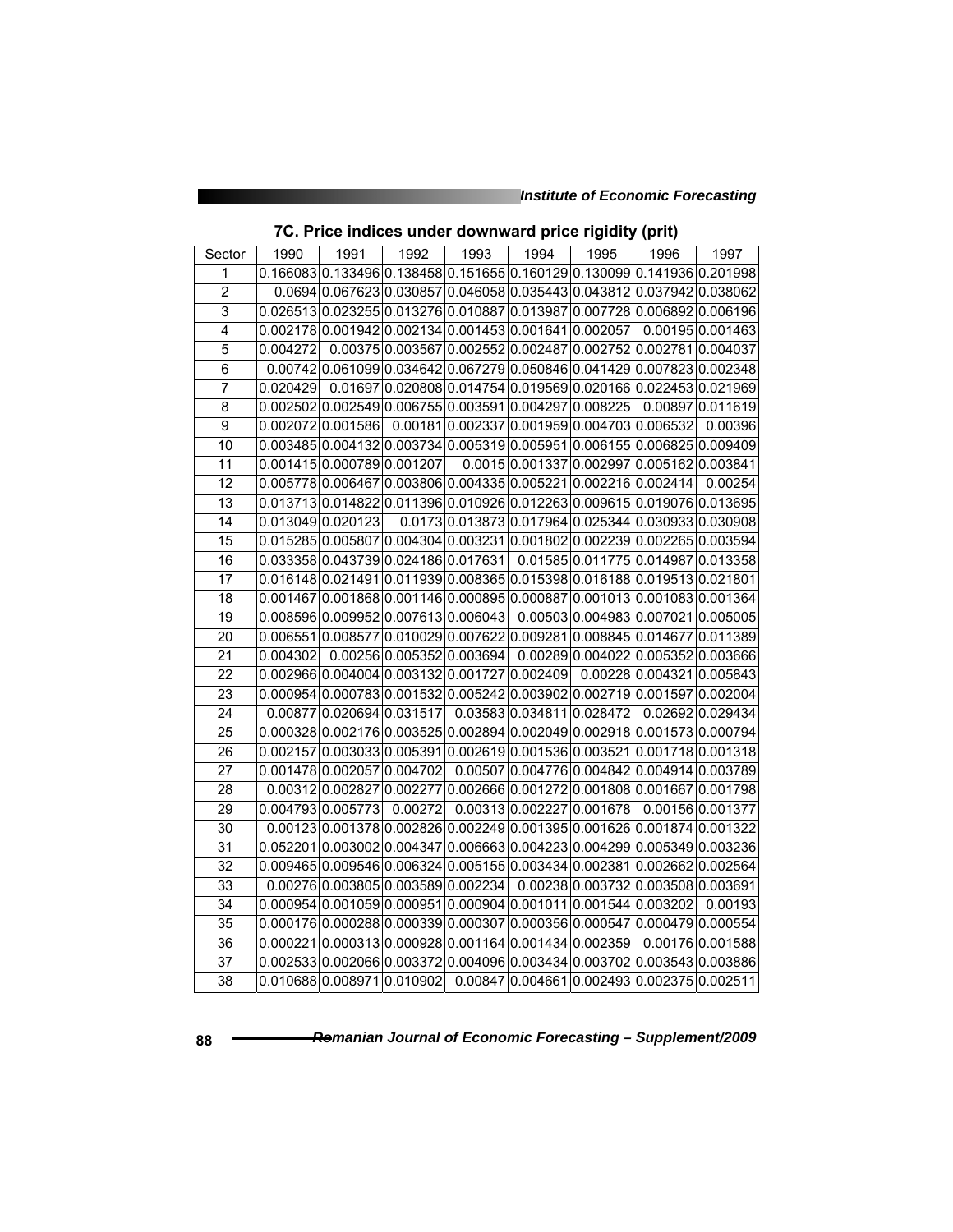*Measuring the Interaction of Structural Changes with Inflation* 

| Sector          | 1990     | 1991                                                                     | 1992 | 1993                       | 1994 | 1995                                          | 1996                                                          | 1997             |
|-----------------|----------|--------------------------------------------------------------------------|------|----------------------------|------|-----------------------------------------------|---------------------------------------------------------------|------------------|
| 39              | 0.00157  |                                                                          |      | 0.001032 0.000963 0.000863 |      |                                               | 0.00101 0.000402 0.000204 0.000144                            |                  |
| 40              | 0.000865 |                                                                          |      |                            |      |                                               | 0.000860.0008890.0026660.0015490.0014180.0013740.001229       |                  |
| $\overline{41}$ |          | 0.004389 0.002749 0.003867 0.004208 0.005551 0.005296 0.008523 0.006518  |      |                            |      |                                               |                                                               |                  |
| 42              |          | 0.006465 0.014198 0.010443 0.008867 0.008693 0.011381 0.011328 0.014037  |      |                            |      |                                               |                                                               |                  |
| 43              |          | 0.006513 0.007517 0.004152 0.002643 0.002348 0.002942 0.002557 0.003088  |      |                            |      |                                               |                                                               |                  |
| 44              |          | 0.020421 0.022231 0.015277 0.011931                                      |      |                            |      |                                               | 0.01169 0.012941 0.012315 0.017392                            |                  |
| 45              |          | 0.005230.0060830.0040430.0028130.0030170.0041620.003628                  |      |                            |      |                                               |                                                               | 0.00474          |
| 46              | 0.011717 |                                                                          |      |                            |      |                                               | 0.01398 0.004948 0.005297 0.005017 0.003996 0.001857 0.001998 |                  |
| 47              |          | 0.013305 0.005311 0.004757 0.004418                                      |      |                            |      |                                               | 0.00391 0.003842 0.003134 0.002344                            |                  |
| 48              | 0.005568 |                                                                          |      |                            |      | 0.00452 0.002342 0.001532 0.001612 0.001219   |                                                               | 0.00084 0.001282 |
| 49              |          | 0.022102 0.021286 0.013344 0.008254                                      |      |                            |      | 0.007790.0093190.008098                       |                                                               | 0.00898          |
| 50              |          | 0.002824 0.002264 0.002552 0.001478 0.001253 0.002385 0.003756 0.003855  |      |                            |      |                                               |                                                               |                  |
| 51              |          | 0.00259 0.002689 0.000712 0.000622 0.000576 0.000481 0.001093 0.001247   |      |                            |      |                                               |                                                               |                  |
| $\overline{52}$ |          | 0.009195 0.009164 0.005702 0.003009 0.009531 0.008906 0.008419 0.010131  |      |                            |      |                                               |                                                               |                  |
| 53              |          | 0.007923 0.008618 0.003929 0.004153 0.007621 0.005806                    |      |                            |      |                                               |                                                               | 0.00604 0.008684 |
| 54              |          | 0.01549 0.006236 0.005056 0.004215 0.003263 0.00459 0.002345 0.002707    |      |                            |      |                                               |                                                               |                  |
| $\overline{55}$ |          | 0.006401 0.014803 0.009493 0.009115 0.007659 0.009092 0.013193 0.013768  |      |                            |      |                                               |                                                               |                  |
| 56              |          | 0.003634 0.003495                                                        |      |                            |      | $0.00461 0.001941 0.001616 0.002822 0.002463$ |                                                               | 0.00309          |
| $\overline{57}$ |          | 0.0031620.0039590.002842                                                 |      |                            |      | 0.00497 0.002324 0.001077                     |                                                               | 0.0039 0.002488  |
| 58              |          | $0.001784 0.002634 0.000935 0.001108 0.00107 0.00036 0.000408 0.000472$  |      |                            |      |                                               |                                                               |                  |
| 59              |          | $0.00283 0.002422 0.001509 0.000505 0.001015 0.000397 0.000336 0.000253$ |      |                            |      |                                               |                                                               |                  |
| 60              |          | 0.007732 0.009199 0.009612                                               |      |                            |      |                                               | 0.00826 0.017677 0.017152 0.009621 0.009453                   |                  |
| 61              |          | 0.004698 0.006661                                                        |      |                            |      |                                               | $0.00293 0.001269 0.002518 0.002183 0.001865 0.003153$        |                  |
| 62              |          | 0.010585 0.066788 0.034388 0.077003 0.042063                             |      |                            |      |                                               | 0.03823 0.033677 0.025103                                     |                  |
| 63              |          | 0.054597 0.052067 0.047135 0.060695                                      |      |                            |      |                                               | 0.07597 0.066591 0.067295 0.059092                            |                  |
| 64              |          | 0.059201 0.043603                                                        |      |                            |      |                                               | 0.11975 0.105873 0.086376 0.089857 0.100845 0.102348          |                  |
| 65              |          | 0.003418 0.002821 0.003108 0.003933 0.003665                             |      |                            |      |                                               | 0.01623 0.026886                                              | 0.01767          |
| 66              |          | 0.01837 0.007085 0.026011                                                |      | 0.01141                    |      |                                               | 0.00926 0.008402 0.006253 0.004805                            |                  |
| 67              |          | 0.015018 0.015067 0.023869                                               |      |                            |      |                                               | 0.01952 0.017322 0.013502 0.011438 0.013204                   |                  |
| 68              |          | 0.022899 0.028396 0.033671 0.046902 0.053822 0.038027 0.043711 0.048641  |      |                            |      |                                               |                                                               |                  |
| 69              |          | 0.001948 0.002904 0.002711                                               |      |                            |      |                                               | 0.00286 0.007087 0.006693 0.005477 0.006298                   |                  |
| 70              |          | 0.002424 0.001632 0.002812 0.002154 0.012305 0.009685 0.006773 0.005329  |      |                            |      |                                               |                                                               |                  |
| $\overline{71}$ |          | 0.0010330.001334                                                         |      |                            |      |                                               | 0.004890.0026490.0055110.0067170.0032330.003529               |                  |
| 72              |          | 00.0021960.000908                                                        |      |                            |      |                                               | 0.00119 0.001378 0.001916 0.002223 0.002049                   |                  |
| $\overline{73}$ |          | 0.001151 0.005601 0.002691 0.002248 0.003175 0.002299 0.004239 0.003836  |      |                            |      |                                               |                                                               |                  |
| 74              |          | 0.005956 0.013179 0.009649 0.008977 0.011067 0.009641 0.019232 0.021026  |      |                            |      |                                               |                                                               |                  |
| 75              |          | 0.026326 0.032391 0.056867 0.050619 0.050925 0.043499 0.043056 0.025999  |      |                            |      |                                               |                                                               |                  |
| 76              |          | 0.012014 0.014363 0.049813 0.014893 0.016962 0.014873 0.016041 0.020246  |      |                            |      |                                               |                                                               |                  |
| 77              |          | 0.001923 0.002987 0.001771 0.001374 0.001945 0.001166 0.003211 0.002148  |      |                            |      |                                               |                                                               |                  |
| $\overline{78}$ |          | 0.006435 0.008314 0.006216 0.003522 0.004072 0.004947 0.005014 0.004858  |      |                            |      |                                               |                                                               |                  |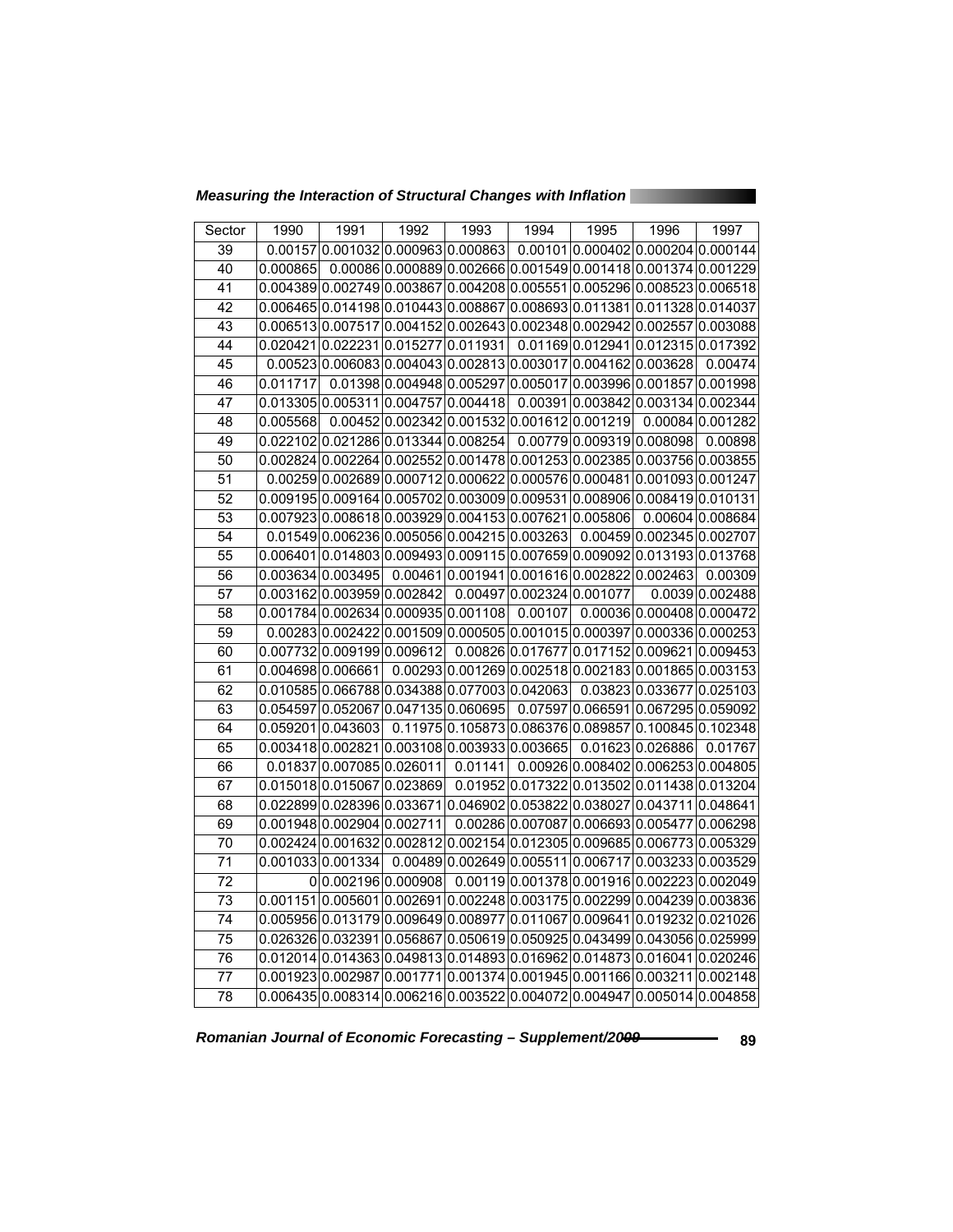| Sector     | 1990                                  | 1991 | 1992    | 1993                     | 1994            | 1995 | 1996                      | 1997                                                          |
|------------|---------------------------------------|------|---------|--------------------------|-----------------|------|---------------------------|---------------------------------------------------------------|
| 79         |                                       |      |         |                          |                 |      |                           |                                                               |
| 80         | 0.00098510.005729                     |      | 0.00255 |                          | 0.0064 0.005922 |      | 0.00634 0.009981 0.007804 |                                                               |
| 81         |                                       |      |         |                          |                 |      |                           |                                                               |
| 82         | 0.02269610.0473911                    |      |         |                          |                 |      |                           | 0.0316810.02583210.02435410.02121110.02993110.026066          |
| 83         | 10.029749                             |      |         | 0.02674 0.028496 0.02033 |                 |      |                           | 0.01949 0.014821 0.01998 0.019225                             |
| 84         | l0.016154l0.012656l0.014209l0.009478l |      |         |                          | 0.01132         |      |                           | 0.01331 0.021199 0.020772                                     |
| <b>PRt</b> | 1.047548                              |      |         |                          |                 |      |                           | 1.1326811.11481711.08554911.07109711.00245711.06518811.084355 |

**<sup>7</sup>C. Price indices under downward price rigidity (prit) – continuation** 

| Sector         | 1998     | 1999                                                                          | 2000 | 2001                                                          | $\overline{2002}$ | 2003 | 2004                      | 2005                                                                |
|----------------|----------|-------------------------------------------------------------------------------|------|---------------------------------------------------------------|-------------------|------|---------------------------|---------------------------------------------------------------------|
| 1              |          | 0.13314 0.123803 0.086575 0.135286 0.095511 0.091214 0.126508 0.085428        |      |                                                               |                   |      |                           |                                                                     |
| $\overline{2}$ |          | 0.050111 0.036889 0.024352 0.022034 0.026934 0.023038 0.018369 0.013907       |      |                                                               |                   |      |                           |                                                                     |
| 3              |          | 0.004867 0.005354                                                             |      | 0.0031510.00472910.00446710.00479610.00400610.004061          |                   |      |                           |                                                                     |
| 4              | 0.0012   |                                                                               |      | 0.00211 0.002072 0.001574 0.001547 0.001241 0.001708 0.001058 |                   |      |                           |                                                                     |
| 5              |          | 0.003454 0.002935 0.003879 0.003158 0.003678 0.003824 0.003417 0.003865       |      |                                                               |                   |      |                           |                                                                     |
| 6              |          | 0.006982 0.013618 0.013904 0.030126 0.017068 0.026396 0.009745 0.009359       |      |                                                               |                   |      |                           |                                                                     |
| $\overline{7}$ |          | $0.02238 0.028134 0.024935 0.030853 0.030933 0.025251 0.021897 0.018574$      |      |                                                               |                   |      |                           |                                                                     |
| 8              |          | 0.00893 0.005397 0.005075 0.004035 0.004241 0.004719 0.006229 0.004674        |      |                                                               |                   |      |                           |                                                                     |
| 9              |          | $0.00392 0.002922 0.002554 0.002205 0.002738 0.002009 0.001774 0.001605$      |      |                                                               |                   |      |                           |                                                                     |
| 10             |          | $0.008619 0.005744 0.005069 0.007391 0.006566 0.006745 0.006227 0.005864$     |      |                                                               |                   |      |                           |                                                                     |
| 11             |          | $0.003706 0.003336 0.006958 0.005295 0.006547 0.010625 0.006134 0.005546$     |      |                                                               |                   |      |                           |                                                                     |
| 12             |          | $0.003082 0.001095 0.001435 0.000426 0.000519 0.000578 0.000445 0.000447$     |      |                                                               |                   |      |                           |                                                                     |
| 13             |          | 0.01237 0.009874 0.012813 0.010523 0.011509 0.010112 0.007978 0.008429        |      |                                                               |                   |      |                           |                                                                     |
| 14             |          | 0.029957 0.014166 0.015167 0.022416 0.018063 0.023774 0.015639                |      |                                                               |                   |      |                           | 0.01833                                                             |
| 15             | 0.004768 |                                                                               |      | 0.00168 0.003027 0.002105 0.001725 0.001739 0.001354 0.000982 |                   |      |                           |                                                                     |
| 16             |          | 0.009154 $ 0.007872 0.007424 0.007743 0.008786 0.008388 0.007474 0.006754$    |      |                                                               |                   |      |                           |                                                                     |
| 17             |          | 0.016692 0.015019 0.016216 0.014168 0.015321 0.014587                         |      |                                                               |                   |      |                           | 0.01241 0.012401                                                    |
| 18             |          | 0.001264 0.000772 0.000759 0.001085 0.000871 0.000795                         |      |                                                               |                   |      |                           | 0.0006910.000704                                                    |
| 19             |          | $0.00526 0.004488 0.005919 0.004191 0.005596 0.005713 0.005224 0.004885$      |      |                                                               |                   |      |                           |                                                                     |
| 20             |          | 0.010062l0.012157l0.010082l0.009153l0.010213l0.010463l0.011226l0.010627       |      |                                                               |                   |      |                           |                                                                     |
| 21             |          | $0.00361 0.004393 0.004467 0.004232 0.005631 0.00474 0.003904 0.003897$       |      |                                                               |                   |      |                           |                                                                     |
| 22             |          | $0.004682 0.006456 0.005596 0.005421 0.005504 0.005222 0.005097 0.005096$     |      |                                                               |                   |      |                           |                                                                     |
| 23             |          | $0.00083910.00038810.00046910.00037410.00042110.00042410.00042116.47E-051$    |      |                                                               |                   |      |                           |                                                                     |
| 24             |          | 0.033917 0.027377 0.025723 0.021564 0.024131 0.024202  0.01976 0.019951       |      |                                                               |                   |      |                           |                                                                     |
| 25             |          | 0.000388 0.000271 0.000271 0.000197 0.000152 0.000165 0.000169                |      |                                                               |                   |      |                           | 0.00015                                                             |
| 26             | 0.00136  |                                                                               |      |                                                               |                   |      |                           | $0.00205 0.001915 0.001753 0.001593 0.001371 $ 0.00107 $ 0.001228 $ |
| 27             |          | 0.00420910.00451410.00338410.00330610.0039911                                 |      |                                                               |                   |      | 0.00357 0.002823 0.003134 |                                                                     |
| 28             |          | $0.001635 0.001345 0.001076 $ $0.00088 0.001068 $ $0.00093 0.000869 0.000763$ |      |                                                               |                   |      |                           |                                                                     |
| 29             |          | 0.00145110.0008941                                                            |      | 0.0007800.0009710.000838                                      |                   |      |                           | 0.00072 0.000686 0.000486                                           |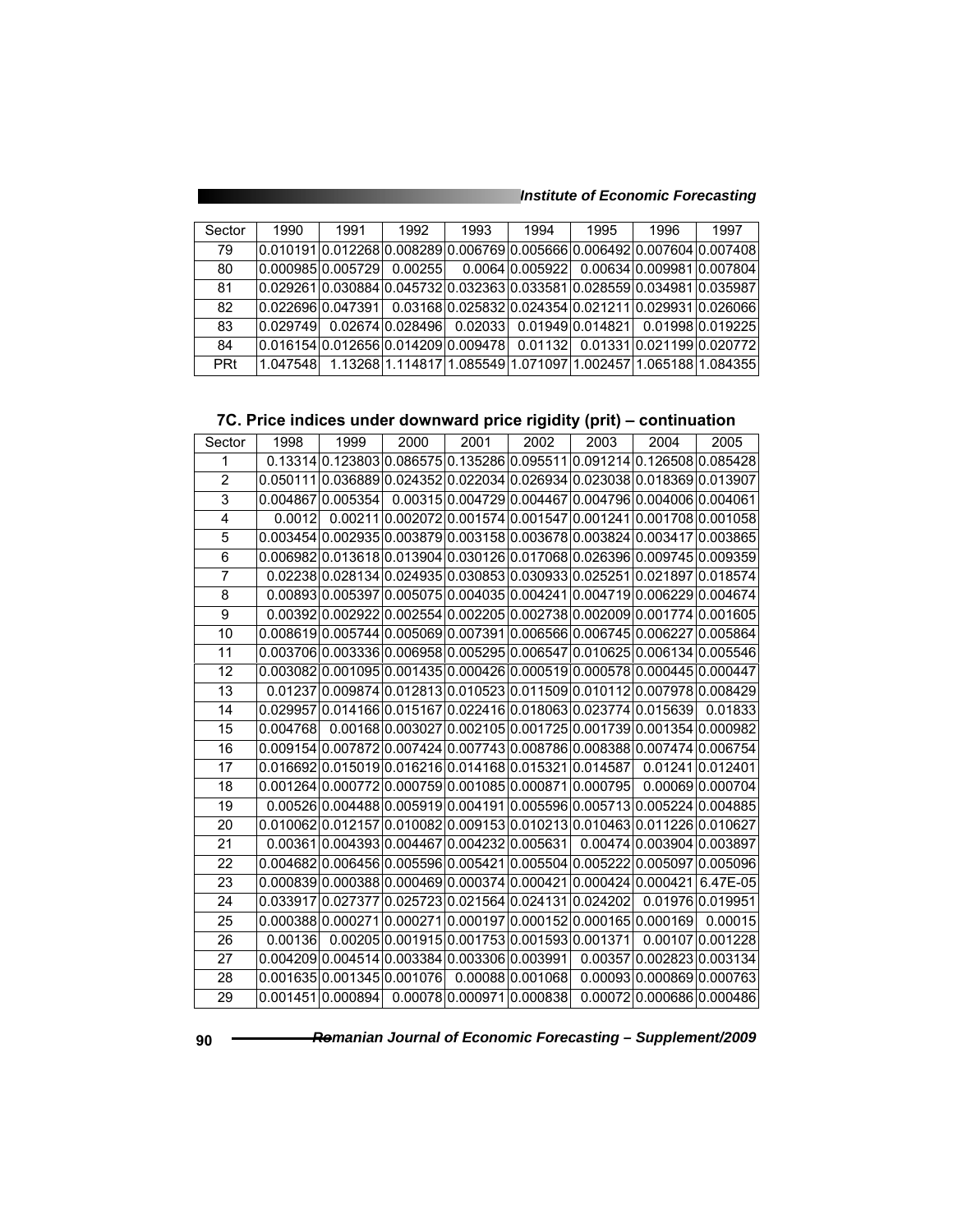*Measuring the Interaction of Structural Changes with Inflation* 

| Sector          | 1998     | 1999                                                                      | 2000 | 2001                               | 2002 | 2003 | 2004                                                            | 2005            |
|-----------------|----------|---------------------------------------------------------------------------|------|------------------------------------|------|------|-----------------------------------------------------------------|-----------------|
| 30              |          | 0.000952 0.000784 0.000606 0.000489 0.000541 0.000396 0.000308 0.000304   |      |                                    |      |      |                                                                 |                 |
| 31              |          | 0.003504 0.002404 0.001704 0.001834 0.002047 0.002654 0.002324 0.002219   |      |                                    |      |      |                                                                 |                 |
| $\overline{32}$ |          | 0.002575 0.002722 0.003674 0.004104 0.004369 0.005145 0.005279 0.005732   |      |                                    |      |      |                                                                 |                 |
| $\overline{33}$ |          | 0.003918 0.002745 0.002797 0.002289 0.002917 0.002209 0.002069 0.001865   |      |                                    |      |      |                                                                 |                 |
| 34              |          | 0.00198 0.001699 0.001654                                                 |      |                                    |      |      | 0.00131 0.001322 0.001196 0.001124                              | 0.00093         |
| $\overline{35}$ |          | 0.000586 0.000777 0.001035 0.000791 0.000665 0.000701 0.000745 0.000549   |      |                                    |      |      |                                                                 |                 |
| $\overline{36}$ |          | 0.00187 0.001461 0.001285 0.001522                                        |      |                                    |      |      | 0.00127 0.001072 0.000999 0.001065                              |                 |
| $\overline{37}$ |          | 0.003946 0.003642 0.003434                                                |      |                                    |      |      | 0.00306 0.003573 0.002883 0.003462 0.003035                     |                 |
| 38              |          | 0.002396 0.002273 0.001777 0.001604                                       |      |                                    |      |      | 0.00216 0.002219 0.002586 0.002477                              |                 |
| 39              |          | $0.00012 0.000125 0.000235 0.000164 0.000184 0.000166 0.000204 0.000408$  |      |                                    |      |      |                                                                 |                 |
| 40              |          | 0.001914 0.001009                                                         |      |                                    |      |      | $0.00083 0.000815 0.000798 0.00072 0.000764 0.000614$           |                 |
| 41              |          | $0.007018 0.003685 0.004864 0.003887 0.005074 0.002887 0.004956 0.004199$ |      |                                    |      |      |                                                                 |                 |
| 42              |          | 0.0114530.0050540.0085520.0077750.0067030.0050070.0037670.003952          |      |                                    |      |      |                                                                 |                 |
| 43              |          | 0.001805 0.001002 0.001247 0.001029 0.001677 0.000882 0.000864 0.001153   |      |                                    |      |      |                                                                 |                 |
| 44              |          | 0.0134530.0114280.0097110.009889  0.010520.0086490.0114770.012654         |      |                                    |      |      |                                                                 |                 |
| 45              |          | 0.003744 0.002919 0.005213 0.003382 0.003481 0.003027 0.002226 0.002352   |      |                                    |      |      |                                                                 |                 |
| 46              | 0.000888 |                                                                           |      |                                    |      |      | $0.00102 0.001847 0.001032 0.001233 0.001333 0.001963 0.001522$ |                 |
| 47              |          | 0.002353 0.001714 0.001352 0.001231 0.002071 0.000885 0.000974 0.000709   |      |                                    |      |      |                                                                 |                 |
| 48              |          | 0.001237 0.000925                                                         |      |                                    |      |      | $0.00115 0.000972 0.001409 0.001361 0.001367$                   | 0.00179         |
| 49              |          | 0.0071690.0061750.0052520.0053630.005307 0.00527                          |      |                                    |      |      |                                                                 | 0.0045 0.003756 |
| 50              |          | 0.002297 0.001639                                                         |      |                                    |      |      | 0.00339 0.001651 0.001858 0.002524 0.002959                     | 0.00332         |
| 51              |          | $0.001949 0.001073 0.000718 0.000524 0.000537 0.000724 0.000918 0.000958$ |      |                                    |      |      |                                                                 |                 |
| 52              |          | 0.008275 0.006086 0.006285 0.006134 0.008163 0.008184 0.006966 0.012799   |      |                                    |      |      |                                                                 |                 |
| $\overline{53}$ |          | 0.00519 0.004082 0.003868 0.003201                                        |      |                                    |      |      | 0.00292 0.002637 0.002673 0.002417                              |                 |
| $\overline{54}$ |          | 0.002065 0.001652 0.003249 0.001891 0.002543 0.002868 0.002331 0.002156   |      |                                    |      |      |                                                                 |                 |
| $\overline{55}$ |          | 0.010574 0.008226                                                         |      |                                    |      |      | 0.00669 0.007856 0.010304 0.01179 0.014746 0.017891             |                 |
| 56              | 0.002586 |                                                                           |      | 0.00242 0.003104 0.003011 0.002765 |      |      | 0.00225 0.002134 0.002816                                       |                 |
| 57              |          | 0.00222 0.002033 0.001981 0.001439 0.001469 0.001441 0.001652 0.001424    |      |                                    |      |      |                                                                 |                 |
| 58              |          | 0.000618 0.000628 0.000559 0.000839 0.000679 0.001202 0.001019 0.001276   |      |                                    |      |      |                                                                 |                 |
| 59              |          | 0.000267 0.000304 0.000272 0.000362 0.000117 0.000163 0.000191 0.000194   |      |                                    |      |      |                                                                 |                 |
| 60              |          | 0.008997 0.008329 0.009121 0.014018 0.017678 0.018258 0.012255 0.009691   |      |                                    |      |      |                                                                 |                 |
| 61              |          | 0.002369 0.002084 0.002287 0.002931 0.002299 0.002201 0.002156 0.002023   |      |                                    |      |      |                                                                 |                 |
| 62              | 0.034471 | $[0.026808]0.034126]0.026838[0.034419]0.033397]0.027937]0.026401$         |      |                                    |      |      |                                                                 |                 |
| 63              |          | 0.05747 0.052438 0.058256 0.053114 0.060187                               |      |                                    |      |      | 0.06539 0.067043                                                | 0.07653         |
| 64              |          | 0.131522 0.124629 0.124311 0.101648 0.099303 0.112486 0.107127 0.124295   |      |                                    |      |      |                                                                 |                 |
| 65              |          | 0.018402 0.020961 0.017664 0.013445 0.012904 0.012218 0.011994 0.013513   |      |                                    |      |      |                                                                 |                 |
| 66              |          | 0.004245 0.004716 0.005535 0.007383 0.009841 0.006625 0.005485 0.005223   |      |                                    |      |      |                                                                 |                 |
| 67              |          | 0.013714 0.016552 0.023546                                                |      |                                    |      |      | 0.01359 0.013895 0.013528 0.010008                              | 0.00955         |
| 68              |          | 0.039625 0.043237 0.041798 0.041475 0.048651 0.054457 0.043472 0.052837   |      |                                    |      |      |                                                                 |                 |
| 69              |          | 0.009204 0.007254 0.007253 0.007633 0.007021                              |      |                                    |      |      | 0.00484 0.003136 0.004352                                       |                 |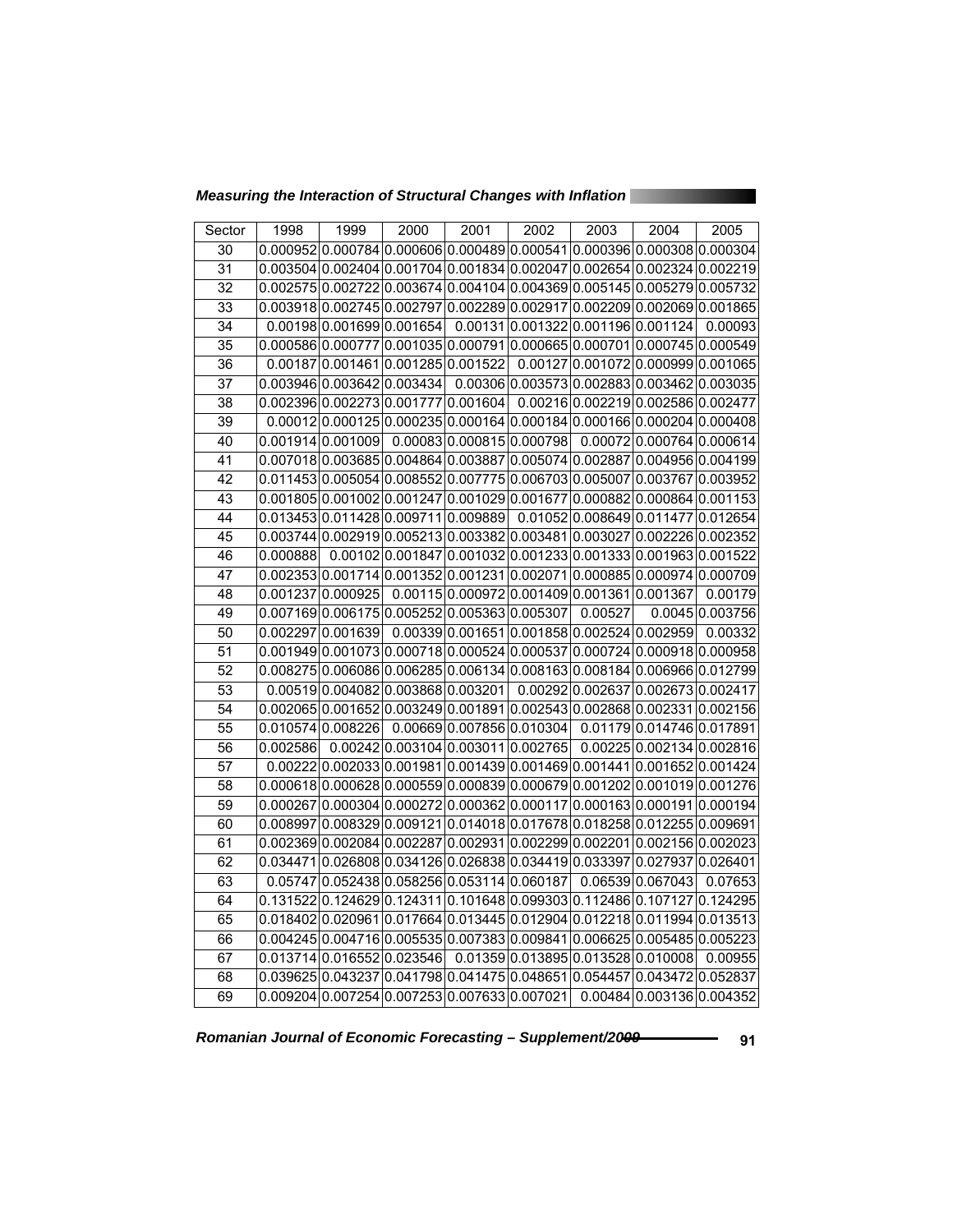*Institute of Economic Forecasting*

| Sector     | 1998      | 1999 | 2000 | 2001                                 | 2002 | 2003 | 2004                                                                               | 2005                                                           |
|------------|-----------|------|------|--------------------------------------|------|------|------------------------------------------------------------------------------------|----------------------------------------------------------------|
| 70         |           |      |      |                                      |      |      | 0.00312210.00177610.00324610.00361610.00189210.00099810.00070810.000759            |                                                                |
| 71         | 0.0040561 |      |      |                                      |      |      | 0.004810.00409210.00327910.00305510.00291110.0016471                               | 0.00236                                                        |
| 72         |           |      |      |                                      |      |      | 0.001986I0.002963I0.004186I0.003111I0.003557I0.003364I0.003401I0.003467            |                                                                |
| 73         |           |      |      |                                      |      |      | 0.00455710.00624610.00396410.00343610.00290410.00251910.00208710.002325            |                                                                |
| 74         | 0.023487  |      |      |                                      |      |      | 0.0305910.04010910.03443710.03857910.03507910.03474310.031568                      |                                                                |
| 75         |           |      |      |                                      |      |      | 0.019791l0.018398l0.019406l0.021526l0.022232l0.022151l0.026306l0.023742            |                                                                |
| 76         |           |      |      |                                      |      |      | 0.08745410.08568210.09400110.07749510.09430910.08320510.07791510.086551            |                                                                |
| 77         |           |      |      |                                      |      |      | 0.00192910.00373310.00535110.01552710.01133310.01007610.00770310.007737            |                                                                |
| 78         |           |      |      |                                      |      |      | 0.00492410.00379910.00379510.00248510.00255610.00261510.00263610.003122            |                                                                |
| 79         |           |      |      |                                      |      |      | 0.00761310.00854110.00812510.00595810.00624510.00659610.00735810.007023            |                                                                |
| 80         |           |      |      |                                      |      |      | 0.00648310.01170210.00971510.03292510.01769710.0192641            0.0147610.017663 |                                                                |
| 81         |           |      |      |                                      |      |      | 0.02951910.03562510.05855210.03815510.04782910.04825510.06010610.086976            |                                                                |
| 82         |           |      |      |                                      |      |      | 0.023187l0.033617l0.037095l0.027508l0.029062l0.028614l0.036826l0.039305l           |                                                                |
| 83         |           |      |      |                                      |      |      | 0.02130410.01843210.02838410.01611510.02193910.01906410.03084810.035927            |                                                                |
| 84         |           |      |      | 0.02236410.02401310.03822510.0284471 |      |      | 0.03116l0.026007l0.026018l0.027673                                                 |                                                                |
| <b>PRt</b> | 1.082723  |      |      |                                      |      |      |                                                                                    | 1.02368l1.065524l1.032737l1.045383l1.033914l1.014476l1.049419l |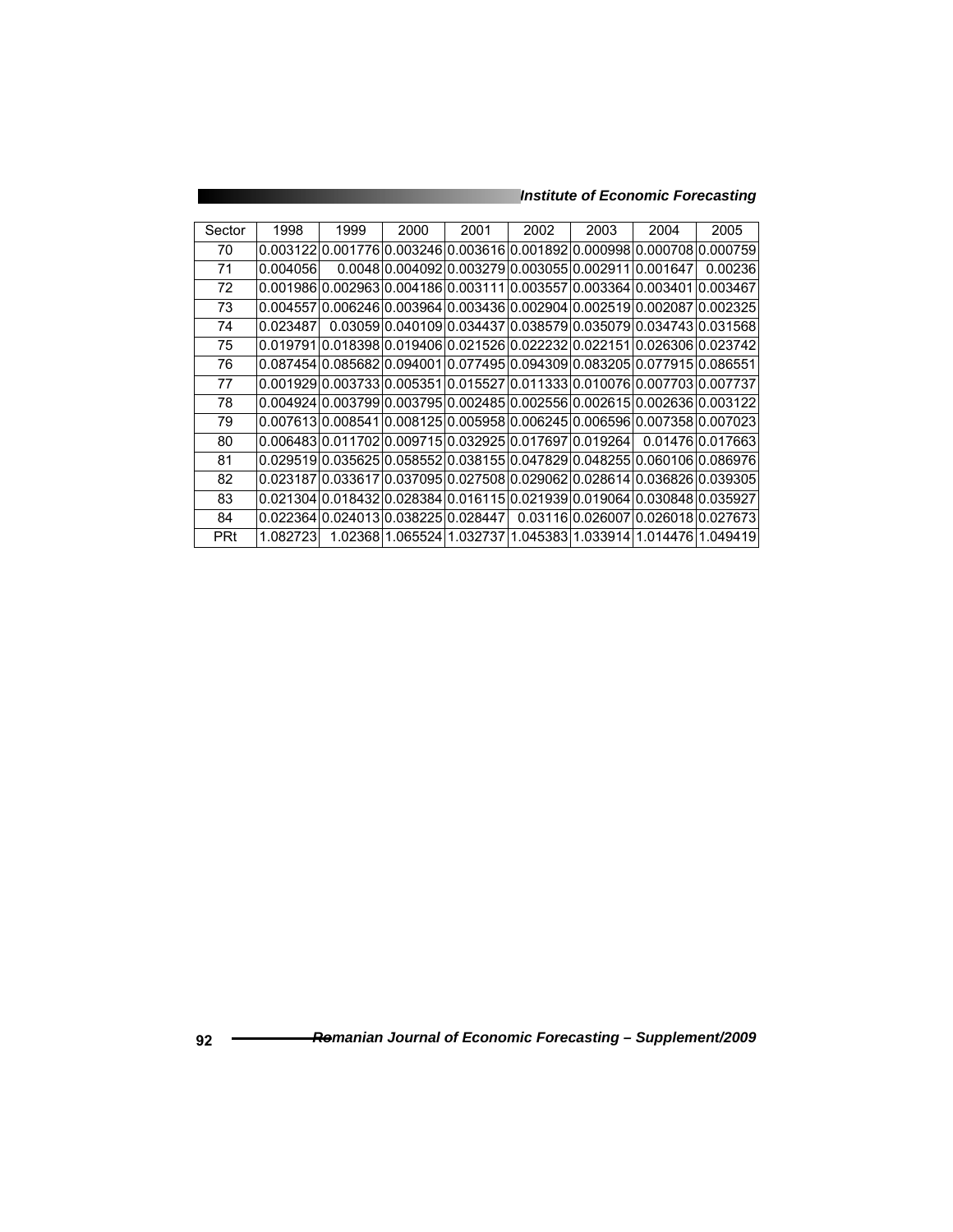*Measuring the Interaction of Structural Changes with Inflation* 

| Sector          | 1990     | 1991                                | 1992 | 1993 | 1994                                                                      | 1995             | 1996 | 1997                                                             |
|-----------------|----------|-------------------------------------|------|------|---------------------------------------------------------------------------|------------------|------|------------------------------------------------------------------|
| 1               |          | 0.088537 0.120807 0.139701          |      |      | 0.136480.1533390.140171                                                   |                  |      | 0.14504 0.178697                                                 |
| $\overline{2}$  |          |                                     |      |      | 0.073817 0.080773 0.026903 0.044838 0.038532 0.04215 0.048439             |                  |      | 0.04211                                                          |
| $\overline{3}$  |          |                                     |      |      | 0.02569 0.040468 0.015195 0.012582 0.019532 0.01017 0.009437 0.008309     |                  |      |                                                                  |
| $\overline{4}$  |          |                                     |      |      | 0.002116 0.001886 0.001957 0.001461 0.001587 0.001893 0.001838 0.001551   |                  |      |                                                                  |
| 5               |          |                                     |      |      | 0.0041720.0038570.0031920.0027480.0024290.0028860.0028450.003609          |                  |      |                                                                  |
| $\overline{6}$  |          |                                     |      |      | 0.012823 0.016171 0.014329 0.017095 0.015692 0.014745 0.011396 0.010765   |                  |      |                                                                  |
| 7               |          |                                     |      |      | $0.016128 0.015865 0.018198 0.015064 0.018525 0.018915 0.02199$           |                  |      | 0.02329                                                          |
| $\overline{8}$  |          |                                     |      |      | 0.002566 0.002622 0.003342 0.003606 0.004584 0.007784                     |                  |      | 0.0087 0.010678                                                  |
| 9               |          | 0.001299 0.001459                   |      |      | 0.00166 0.002238 0.002402 0.003852                                        |                  |      | 0.00467 0.004045                                                 |
| 10              | 0.003187 |                                     |      |      | 0.0033 0.003203 0.004961 0.005588 0.006457 0.006727                       |                  |      | 0.00888                                                          |
| 11              |          |                                     |      |      | 0.0005510.0005160.0006570.0010910.0016450.0029120.0040910.004261          |                  |      |                                                                  |
| $\overline{12}$ |          |                                     |      |      | 0.003987 0.004736 0.003648 0.004117 0.004976 0.003491 0.002131 0.002404   |                  |      |                                                                  |
| $\overline{13}$ |          |                                     |      |      | 0.014935 0.013493 0.011061 0.012149 0.012447 0.010946 0.014082 0.014466   |                  |      |                                                                  |
| 14              |          | 0.012317 0.016937 0.014481          |      |      | 0.01271 0.016686 0.022797 0.030555 0.034581                               |                  |      |                                                                  |
| 15              |          |                                     |      |      | 0.009574 0.011024 0.003925 0.002994 0.001697 0.002198 0.001961 0.002949   |                  |      |                                                                  |
| 16              |          |                                     |      |      | 0.039542 0.040563 0.030359 0.018658 0.016943 0.013058 0.014306 0.014644   |                  |      |                                                                  |
| 17              |          |                                     |      |      | 0.0209540.0188960.0104320.0102540.0126010.0172740.0194660.021703          |                  |      |                                                                  |
| $\overline{18}$ |          |                                     |      |      | $0.001375 0.002064 0.001096 0.001133 0.000893 0.001149 $                  |                  |      | 0.00114 0.001409                                                 |
| 19              |          | 0.009401 0.008979 0.006913 0.006271 |      |      |                                                                           | 0.00567 0.005267 |      | 0.00586 0.005324                                                 |
| 20              |          |                                     |      |      | 0.006703 0.001743 0.003165 0.004429 0.005856 0.007722 0.014438 0.020652   |                  |      |                                                                  |
| 21              |          | 0.003667 0.003879 0.005225          |      |      | $0.00347 0.002589 0.003308 0.004373 0.003981$                             |                  |      |                                                                  |
| 22              |          | 0.003454 0.003955 0.002552          |      |      | $0.00207 0.002305 0.002721 0.003902 0.006258$                             |                  |      |                                                                  |
| 23              |          | 0.000865 0.000927 0.001395          |      |      | 0.00376 0.005166 0.003552 0.001467 0.002196                               |                  |      |                                                                  |
| $\overline{24}$ |          |                                     |      |      | 0.007798 0.014562 0.026871 0.033255 0.032598 0.030289 0.027882 0.031074   |                  |      |                                                                  |
| 25              |          |                                     |      |      | 0.001871 0.000832 0.001882 0.001993 0.001735 0.002088 0.001527 0.001161   |                  |      |                                                                  |
| 26              | 0.001857 |                                     |      |      | $0.00214 0.003524 0.002523 0.001861 0.002734 0.002019 0.001473$           |                  |      |                                                                  |
| 27              |          |                                     |      |      | 0.002373 0.001864 0.003645 0.004741 0.004569 0.004871 0.004789 0.004098   |                  |      |                                                                  |
| 28              |          |                                     |      |      | 0.002605 0.002518 0.002034 0.002535 0.001426 0.002201 0.001945 0.001812   |                  |      |                                                                  |
| $\overline{29}$ |          |                                     |      |      | $0.00474 0.006397 0.003308 0.003408 0.00252 0.001836 0.001873 0.001583$   |                  |      |                                                                  |
| 30              | 0.001211 |                                     |      |      | 0.00123 0.002515 0.002383 0.001415 0.001523 0.00173 0.001441              |                  |      |                                                                  |
| 31              |          |                                     |      |      | 0.003448 0.003177 0.003897 0.004999 0.004114 0.003791 0.004188 0.003454   |                  |      |                                                                  |
| 32              |          |                                     |      |      | 0.00949 0.009111 0.007194 0.005122 0.003974 0.002851 0.002862 0.002748    |                  |      |                                                                  |
| 33              |          |                                     |      |      | 0.003295 0.003016 0.003047 0.002739 0.002518 0.003028 0.003221 0.003525   |                  |      |                                                                  |
| $\overline{34}$ |          |                                     |      |      | 0.001484 0.000879 0.000732 0.000738 0.000936 0.001427 0.002328 0.002269   |                  |      |                                                                  |
| $\overline{35}$ |          |                                     |      |      | 0.000279 0.000233 0.000295 0.000276 0.000315 0.000423 0.000464 0.000559   |                  |      |                                                                  |
| 36              |          |                                     |      |      | $0.000362 0.000291 0.000514 0.000832 0.001233 0.001957 0.001803 0.001732$ |                  |      |                                                                  |
| 37              |          |                                     |      |      | $0.00132 0.001126 0.002443 0.004252 0.003298 0.003478 0.003709 0.004283$  |                  |      |                                                                  |
| $\overline{38}$ |          |                                     |      |      |                                                                           |                  |      | 0.0090970.0080390.0096980.0082640.0049420.0032570.0025120.002566 |

### **7D. GVA indices under downward output rigidity (qrit)**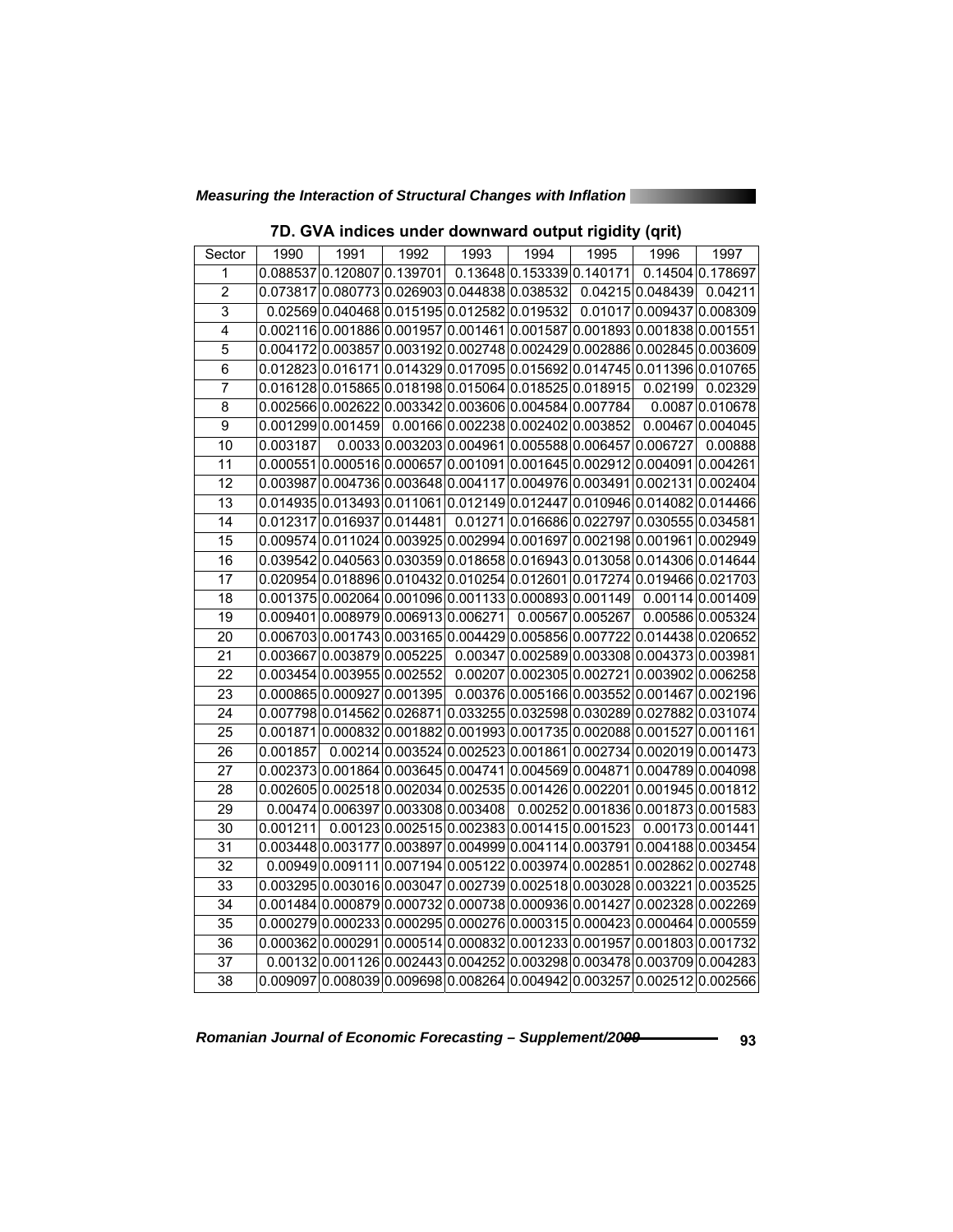| Sector          | 1990     | 1991                                                                      | 1992             | 1993 | 1994                             | 1995    | 1996                                                          | 1997             |
|-----------------|----------|---------------------------------------------------------------------------|------------------|------|----------------------------------|---------|---------------------------------------------------------------|------------------|
| 39              |          | 0.001005 0.001002 0.000859 0.000851 0.000991                              |                  |      |                                  | 0.00071 |                                                               | 0.00041 0.000174 |
| 40              |          | 0.001194 0.000943 0.000808 0.001487 0.001482 0.001322 0.001246 0.001265   |                  |      |                                  |         |                                                               |                  |
| 41              |          | 0.003012 0.001971 0.002969 0.003764 0.005032 0.006209 0.007902 0.007531   |                  |      |                                  |         |                                                               |                  |
| 42              |          | 0.009344 0.009283                                                         |                  |      |                                  |         | 0.01195 0.008488 0.008017 0.010224 0.010225 0.011531          |                  |
| 43              |          | 0.0071720.0071160.0047780.003747                                          |                  |      |                                  |         | 0.00222 0.002909 0.002829 0.003128                            |                  |
| 44              | 0.022497 | 0.020041 0.014502                                                         |                  |      |                                  |         | 0.01253 0.011356 0.013277 0.012039 0.015636                   |                  |
| 45              |          | 0.005392 0.005433 0.003878 0.003472                                       |                  |      |                                  |         | 0.00301 0.003744 0.003466 0.004649                            |                  |
| 46              |          | 0.012426 0.012736 0.006697 0.005146                                       |                  |      |                                  |         | 0.00477 0.004249 0.003203 0.001813                            |                  |
| 47              |          | 0.007305 0.007492 0.004595 0.004175 0.003709 0.003903 0.003226            |                  |      |                                  |         |                                                               | 0.00299          |
| 48              |          | 0.006026 0.005365 0.002488 0.001714 0.001585 0.001349                     |                  |      |                                  |         |                                                               | 0.00098 0.001069 |
| 49              |          | 0.023405 0.025586 0.012115 0.011705 0.007535 0.009787 0.008754 0.009498   |                  |      |                                  |         |                                                               |                  |
| 50              |          | 0.002286 0.002145 0.002405                                                |                  |      |                                  |         | 0.00238 0.001719 0.002086 0.002628 0.002977                   |                  |
| 51              |          | 0.00269 0.002341 0.000986 0.000648 0.000758                               |                  |      |                                  |         | 0.0007 0.000866 0.001104                                      |                  |
| 52              |          | 0.010203 0.010882 0.006434 0.003665 0.006334                              |                  |      |                                  |         | 0.00777 0.008537                                              | 0.00999          |
| 53              |          | 0.010266 0.007798 0.005655 0.003716 0.006175 0.006313 0.006184            |                  |      |                                  |         |                                                               | 0.00793          |
| 54              | 0.012627 |                                                                           |                  |      |                                  |         | 0.00862 0.004793 0.003883 0.003139 0.003925 0.003149 0.002459 |                  |
| 55              | 0.006353 | 0.0095150.0097360.008618                                                  |                  |      |                                  |         | 0.00719 0.009063 0.011772 0.014365                            |                  |
| 56              |          | 0.003822 0.003611 0.003086 0.003007 0.001724                              |                  |      |                                  |         | 0.00232 0.002402 0.002815                                     |                  |
| 57              |          | 0.00384 0.003006 0.002624 0.003282 0.002434 0.001552 0.002056 0.002089    |                  |      |                                  |         |                                                               |                  |
| 58              |          | 0.002129 0.001945 0.001395 0.000915 0.001028 0.000534 0.000464 0.000498   |                  |      |                                  |         |                                                               |                  |
| 59              |          | $0.002436 0.002796 0.002155 0.001052 0.000806 0.000658 0.000348 0.000292$ |                  |      |                                  |         |                                                               |                  |
| 60              |          | 0.010209 0.009573 0.009585 0.009467 0.010673 0.010813 0.009688 0.009645   |                  |      |                                  |         |                                                               |                  |
| 61              |          | 0.005352 0.007756 0.004454 0.001558 0.001769 0.002477 0.002728 0.003011   |                  |      |                                  |         |                                                               |                  |
| 62              | 0.007101 | 0.015239 0.029282                                                         |                  |      |                                  |         | 0.062287 0.039435 0.040139 0.036831 0.025384                  |                  |
| 63              |          | 0.05629 0.054548 0.047676                                                 |                  |      |                                  |         | 0.054530.0631280.0663180.0683130.063445                       |                  |
| 64              |          | 0.044468 0.036158 0.109031 0.109476 0.081084 0.075566 0.096549 0.104762   |                  |      |                                  |         |                                                               |                  |
| 65              |          | $0.003335 0.003439 0.002906 0.004385 0.004186 0.008383 0.017522$          |                  |      |                                  |         |                                                               | 0.01845          |
| 66              |          | $0.009428 0.007288 0.014915 0.010988 0.009229 0.007665 0.006321 0.006262$ |                  |      |                                  |         |                                                               |                  |
| 67              | 0.014827 | $0.013982 0.018972 0.018783 0.016068 0.013598 0.011659 0.013076$          |                  |      |                                  |         |                                                               |                  |
| 68              |          | 0.023345 0.024109 0.027633 0.041897 0.057505 0.039984 0.040754 0.049551   |                  |      |                                  |         |                                                               |                  |
| 69              | 0.00178  |                                                                           |                  |      |                                  |         | 0.00241 0.002385 0.002599 0.006092 0.005875 0.005622 0.006129 |                  |
| $\overline{70}$ |          | 0.003146 0.001875 0.002563                                                |                  |      |                                  |         | 0.00232 0.005524 0.005873 0.004858 0.004943                   |                  |
| 71              | 0.001221 |                                                                           | 0.00123 0.002398 |      | 0.00252 0.003591                 |         | 0.00545 0.003884 0.003289                                     |                  |
| $\overline{72}$ |          | $-1.4E - 05000180600001562$                                               |                  |      |                                  |         | 0.000810.0013090.0018680.0022330.002283                       |                  |
| 73              |          | $0.001994 0.002866 0.002522 0.002421 0.002708 0.002675 0.003324 0.003513$ |                  |      |                                  |         |                                                               |                  |
| $\overline{74}$ |          | 0.007623 0.009741 0.008705 0.008174 0.010976 0.010321 0.015691            |                  |      |                                  |         |                                                               | 0.0202           |
| $\overline{75}$ |          | 0.024519 0.029359                                                         |                  |      |                                  |         | 0.038 0.048261 0.048716 0.045781 0.048584 0.030599            |                  |
| 76              |          | 0.010553 0.011456 0.017917                                                |                  |      | 0.014 0.014868 0.014278 0.016052 |         |                                                               | 0.018            |
| 77              |          | 0.002098 0.002561 0.001792 0.001728 0.002288 0.001539                     |                  |      |                                  |         |                                                               | 0.0023810.002533 |
| 78              |          | 0.007792 0.007312 0.005968 0.004488 0.003842 0.004564 0.005158 0.005152   |                  |      |                                  |         |                                                               |                  |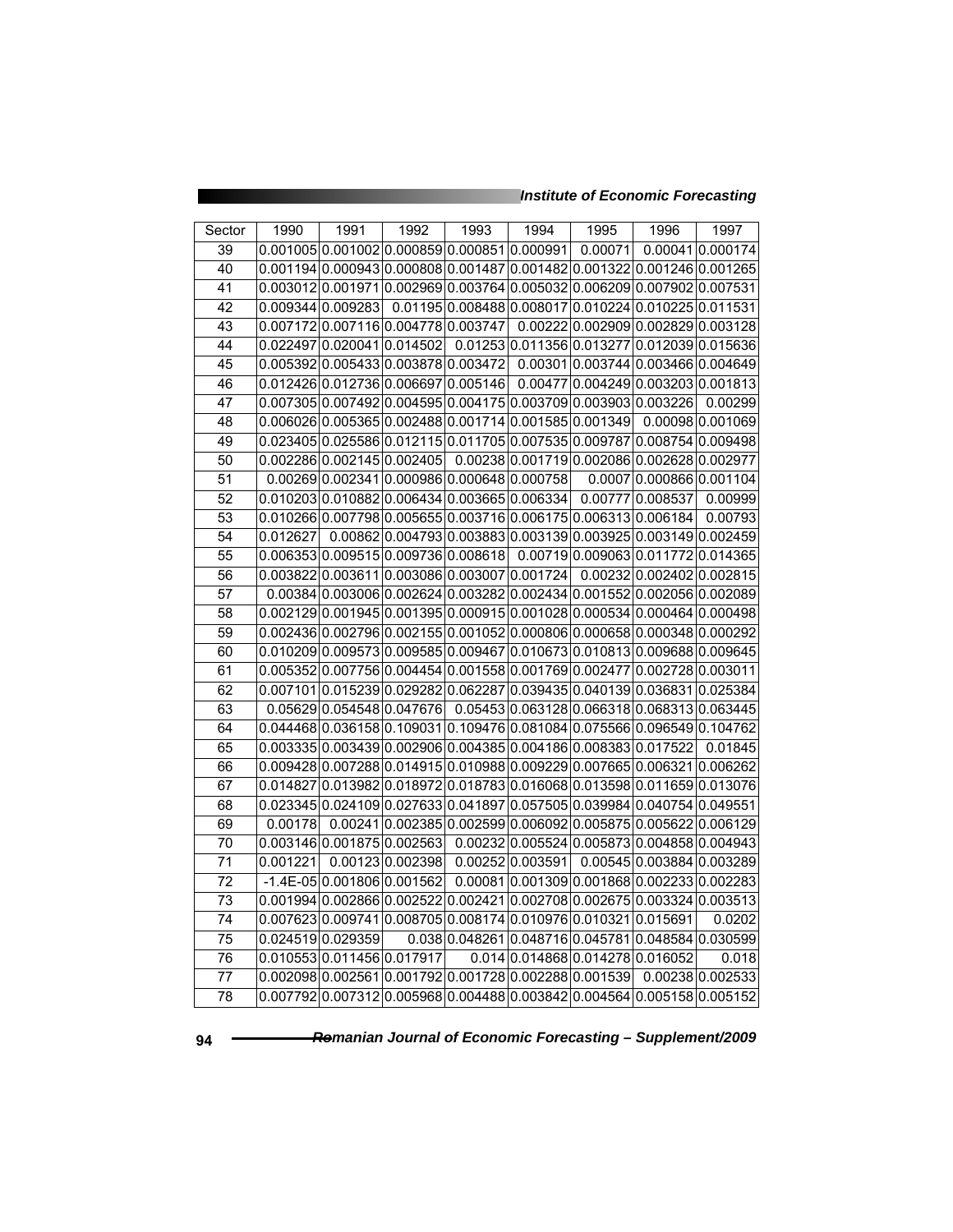| Measuring the Interaction of Structural Changes with Inflation |  |  |
|----------------------------------------------------------------|--|--|
|                                                                |  |  |
|                                                                |  |  |
|                                                                |  |  |

| Sector | 1990                                                                     | 1991 | 1992 | 1993 | 1994 | 1995 | 1996                                                                      | 1997                                                                          |
|--------|--------------------------------------------------------------------------|------|------|------|------|------|---------------------------------------------------------------------------|-------------------------------------------------------------------------------|
| 79     | l0.010778l0.014017l0.006248l0.010092l0.005221l0.005932l0.007465l0.008681 |      |      |      |      |      |                                                                           |                                                                               |
| 80     | 0.001467 0.002817 0.003536 0.003818 0.00641 0.006223                     |      |      |      |      |      |                                                                           | 0.008610.008847                                                               |
| 81     |                                                                          |      |      |      |      |      |                                                                           | 0.03519                                                                       |
| 82     |                                                                          |      |      |      |      |      |                                                                           | $[0.024506]0.033658]0.029457]0.026199]0.026115$ 0.02505 $[0.028971]0.027413]$ |
| 83     |                                                                          |      |      |      |      |      |                                                                           |                                                                               |
| 84     |                                                                          |      |      |      |      |      |                                                                           | l0.014136l0.013078l0.013437l0.009625l0.010469l0.012669l0.017566l0.020278l     |
| QRt    |                                                                          |      |      |      |      |      | l1.041333l1.105581l1.067555l1.052096l1.036869l1.002954l1.027643l1.018644l |                                                                               |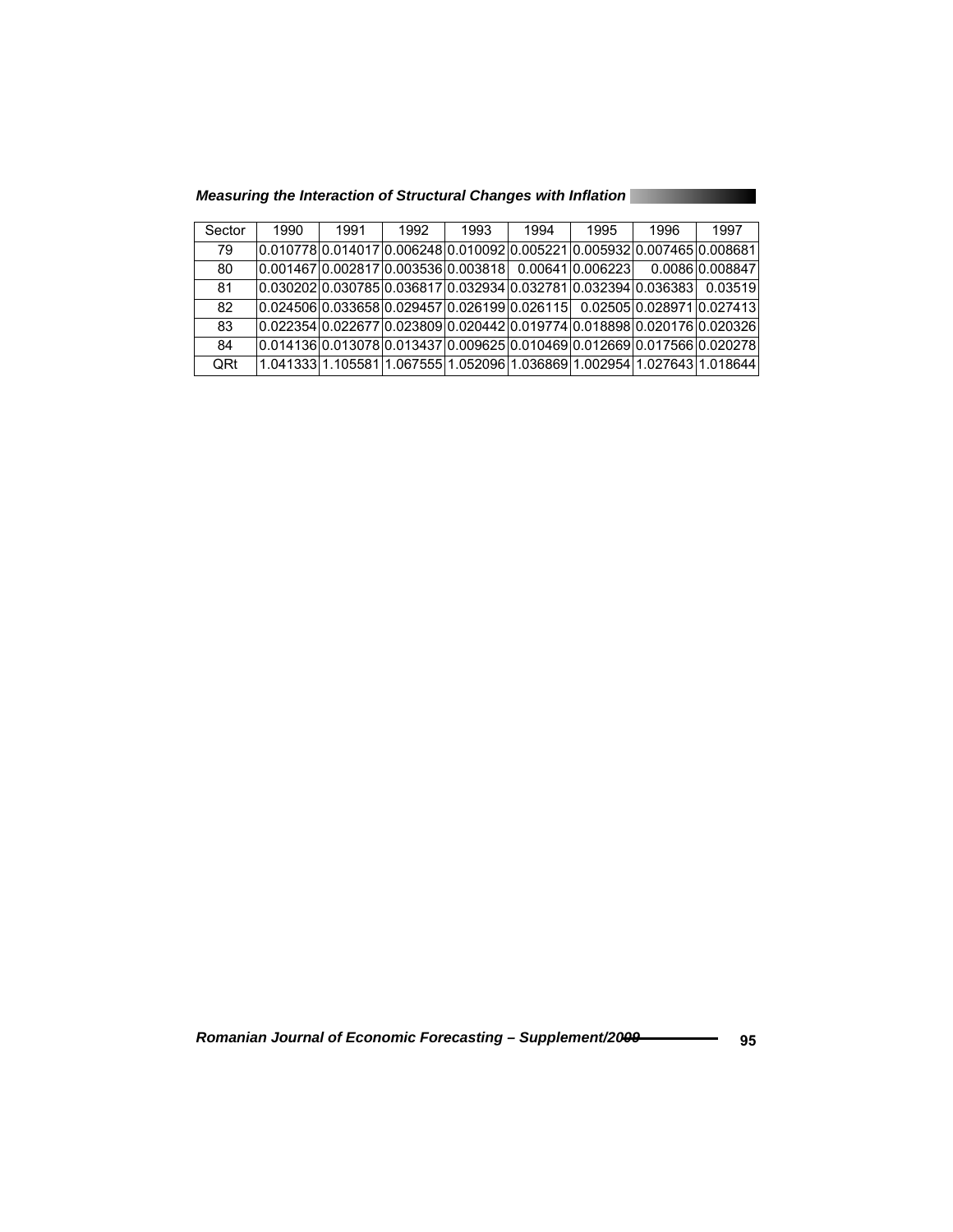| Sector          | 1998     | 1999                                                                          | 2000 | 2001                                    | 2002 | 2003 | 2004                                                           | 2005                                                                    |
|-----------------|----------|-------------------------------------------------------------------------------|------|-----------------------------------------|------|------|----------------------------------------------------------------|-------------------------------------------------------------------------|
| 1               |          | 0.141296 0.117844 0.113929 0.113121 0.113641 0.094899 0.116272 0.111521       |      |                                         |      |      |                                                                |                                                                         |
| $\overline{2}$  |          | 0.044726 0.04245 0.023875 0.021448 0.026976 0.023943 0.018581 0.014077        |      |                                         |      |      |                                                                |                                                                         |
| 3               |          | 0.0054620.0043640.0030110.0026080.0032480.0034410.0034630.002854              |      |                                         |      |      |                                                                |                                                                         |
| $\overline{4}$  |          | 0.001239 0.001633 0.001831 0.001646 0.001543 0.001389 0.001529 0.001388       |      |                                         |      |      |                                                                |                                                                         |
| 5               | 0.003247 |                                                                               |      |                                         |      |      | 0.0031 0.003375 0.003242 0.003498 0.003637 0.003967 0.003695   |                                                                         |
| 6               |          | 0.011019 0.011353 0.011695 0.013195 0.012251 0.013158 0.011395                |      |                                         |      |      |                                                                | 0.01138                                                                 |
| 7               |          | 0.022578 0.025418 0.024476 0.030871 0.034301 0.025944 0.02187                 |      |                                         |      |      |                                                                | 0.01959                                                                 |
| 8               |          | $0.00944 0.007698 0.005014 0.004585 0.004669 0.004372 0.005475 0.005124$      |      |                                         |      |      |                                                                |                                                                         |
| 9               |          | 0.003914 0.002974                                                             |      |                                         |      |      | 0.00247 0.002427 0.002545 0.002392 0.001822 0.001747           |                                                                         |
| 10              |          | $0.0093 0.006844 0.004963 0.006017 0.006537 0.006863 0.006534 0.005925$       |      |                                         |      |      |                                                                |                                                                         |
| 11              |          | 0.003977 0.003306 0.004832 0.006368 0.006103 0.008333 0.007239                |      |                                         |      |      |                                                                | 0.00722                                                                 |
| 12              |          | 0.0026430.0014620.0011650.001177 0.000520.0005470.0005430.000494              |      |                                         |      |      |                                                                |                                                                         |
| $\overline{13}$ |          | 0.012937 0.010744 0.010675 0.010891 0.011541 0.010697 0.009252 0.009014       |      |                                         |      |      |                                                                |                                                                         |
| 14              |          | 0.034315 0.023196                                                             |      |                                         |      |      | 0.0138 0.017882 0.019546 0.02014 0.018059 0.017997             |                                                                         |
| 15              |          | 0.004974 $ 0.003918 0.002327 0.001624 0.001362 0.001196 0.001061 0.000631$    |      |                                         |      |      |                                                                |                                                                         |
| 16              |          | 0.0097410.0081690.0072880.0084930.0087990.0084840.0080050.007214              |      |                                         |      |      |                                                                |                                                                         |
| 17              |          | 0.017754 0.014729 0.014893 0.014402 0.016026 0.015781 0.013981 0.013711       |      |                                         |      |      |                                                                |                                                                         |
| $\overline{18}$ | 0.001368 |                                                                               |      |                                         |      |      | $0.0009 0.000714 0.000785 0.000847 0.000771 0.000681 0.000648$ |                                                                         |
| $\overline{19}$ | 0.005141 |                                                                               |      |                                         |      |      | 0.004530.0049550.0045790.0056010.0057720.005653                | 0.00518                                                                 |
| 20              |          | $0.01349 0.010746 0.008696 0.00694 0.010299 0.011984 0.011611 0.012292$       |      |                                         |      |      |                                                                |                                                                         |
| 21              |          | 0.00306 0.003488                                                              |      |                                         |      |      | 0.00366 0.003916 0.004855 0.004813 0.003987 0.003578           |                                                                         |
| 22              |          | 0.004935 0.005466 0.005559 0.005324 0.005572 0.005626 0.005394 0.005337       |      |                                         |      |      |                                                                |                                                                         |
| 23              |          | 0.000899 $ 0.000749 0.000368 0.000354 0.000362 0.000341 0.000331 $ 0.00025    |      |                                         |      |      |                                                                |                                                                         |
| 24              |          | 0.035109 0.031592 0.024811 0.024696 0.022033 0.024337 0.018545 0.016339       |      |                                         |      |      |                                                                |                                                                         |
| 25              |          | 0.000403 0.000367 0.000313 0.000321 0.000274 0.000245 0.000248 0.000263       |      |                                         |      |      |                                                                |                                                                         |
| 26              |          | 0.001394 $ 0.001602 0.001669 $ 0.00162 $ 0.001594 0.001492 0.001337 0.001302$ |      |                                         |      |      |                                                                |                                                                         |
| 27              |          | 0.003688 0.003866 0.003201 0.003264 0.003595 0.003409 0.002856 0.002917       |      |                                         |      |      |                                                                |                                                                         |
| 28              | 0.001637 | 0.0014680.0011970.0009790.0009570.0009270.0008720.000799                      |      |                                         |      |      |                                                                |                                                                         |
| $\overline{29}$ |          | $0.001451 0.000936 0.000758 0.000761 0.00074 0.000638 0.000538 0.000378$      |      |                                         |      |      |                                                                |                                                                         |
| 30              |          | 0.001004 0.000806 0.000619 0.000502 0.000522 0.000448 0.000348 0.000319       |      |                                         |      |      |                                                                |                                                                         |
| 31              | 0.003265 |                                                                               |      |                                         |      |      | $0.00285 0.002479 0.002364 0.002458 0.002677 0.00274 0.002695$ |                                                                         |
| 32              |          | 0.002682 0.002774 0.003057 0.003837 0.004264 0.004839 0.005028 0.005362       |      |                                         |      |      |                                                                |                                                                         |
| 33              |          | 0.003829 0.002991 0.002759 0.002403 0.002771 0.002484 0.002143 0.002062       |      |                                         |      |      |                                                                |                                                                         |
| $\overline{34}$ | 0.002111 |                                                                               |      | 0.001850.001726 0.001360.0013240.001189 |      |      |                                                                | 0.0011 0.000947                                                         |
| $\overline{35}$ |          | $0.000531 0.000601 0.000774 0.000809 0.000819 0.00066 0.000696$               |      |                                         |      |      |                                                                | 0.0006                                                                  |
| 36              | 0.001723 |                                                                               |      |                                         |      |      | 0.00154 0.001258 0.001314 0.001469 0.001146 0.000981           | 0.00106                                                                 |
| 37              |          | 0.004086 0.003727 0.003297 0.002901 0.003428 0.002942 0.002875 0.002677       |      |                                         |      |      |                                                                |                                                                         |
| 38              |          |                                                                               |      |                                         |      |      |                                                                | 0.002215 0.002179 0.001818 0.001762 0.002045 0.002166  0.00229 0.002373 |

| 7D. GVA indices under downward output rigidity (qrit) - continuation |  |
|----------------------------------------------------------------------|--|
|----------------------------------------------------------------------|--|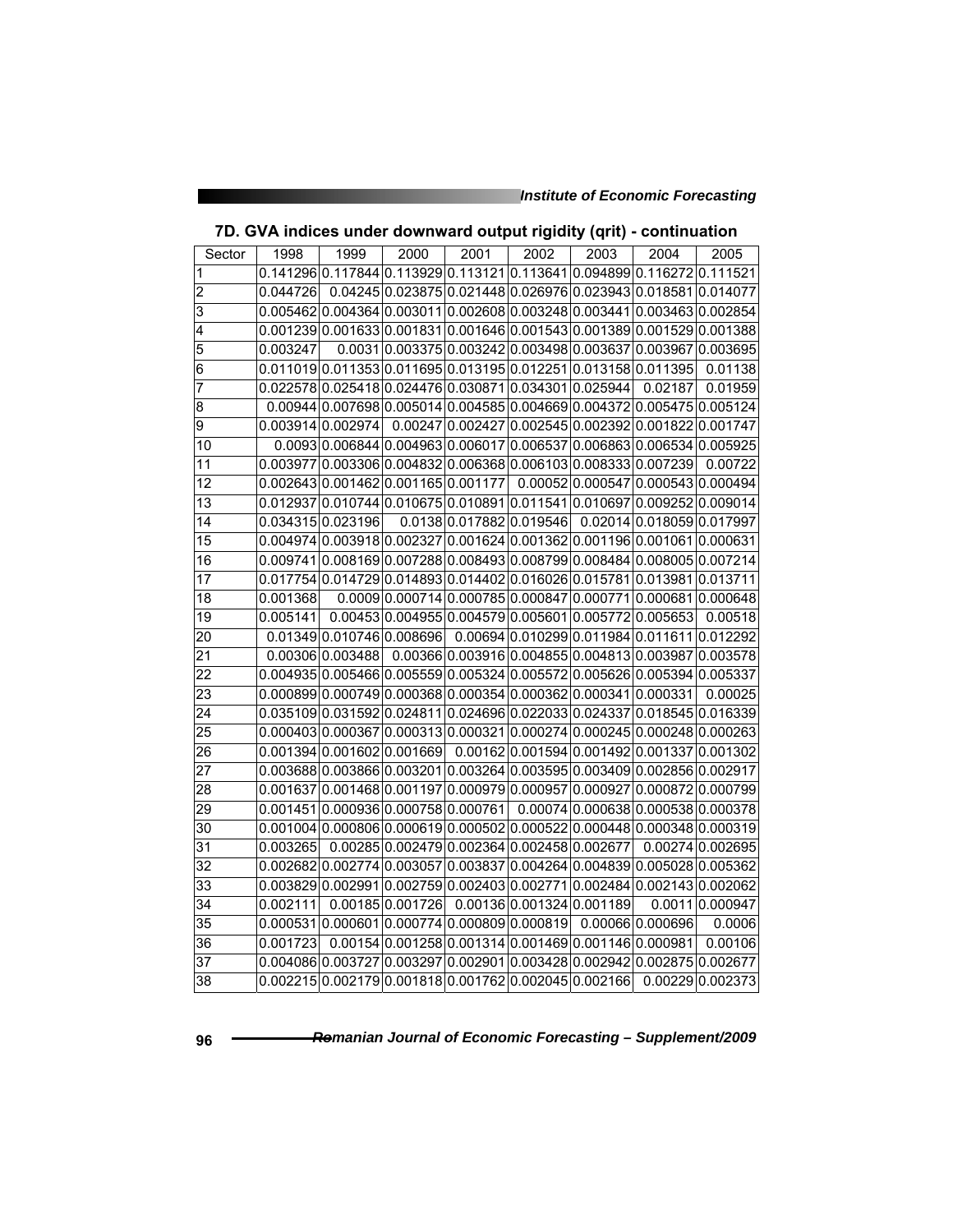*Measuring the Interaction of Structural Changes with Inflation* 

| Sector          | 1998     | 1999                                                                              | 2000 | 2001    | 2002                                           | 2003 | 2004                                                            | 2005             |
|-----------------|----------|-----------------------------------------------------------------------------------|------|---------|------------------------------------------------|------|-----------------------------------------------------------------|------------------|
| 39              | 0.000111 |                                                                                   |      |         |                                                |      | $0.00011 0.000154 0.000163 0.000176 0.000162 0.000179 0.000262$ |                  |
| 40              |          | 0.001626 0.001166 0.000827 0.000789 0.000799 0.000716 0.000729                    |      |         |                                                |      |                                                                 | 0.00066          |
| $\overline{41}$ |          | 0.007669 0.005155 0.003887 0.003687 0.004424 0.00276 0.003503 0.004167            |      |         |                                                |      |                                                                 |                  |
| $\overline{42}$ |          | 0.009975 0.006714 0.006408 0.007106 0.006899 0.00593 0.004492 0.004437            |      |         |                                                |      |                                                                 |                  |
| 43              |          | 0.00204 0.001175 0.000992 0.000947 0.001329 0.000973 0.000735 0.000811            |      |         |                                                |      |                                                                 |                  |
| 44              |          | 0.012655 0.011041 0.009595 0.009937 0.010531                                      |      |         |                                                |      | 0.0105 0.011277 0.011983                                        |                  |
| 45              |          | 0.003522 0.002943 0.003409 0.003402 0.003674 0.003071 0.002417 0.002462           |      |         |                                                |      |                                                                 |                  |
| 46              |          | 0.001334 0.000843 0.001102 0.001051 0.001156 0.001152 0.00139 0.001191            |      |         |                                                |      |                                                                 |                  |
| 47              |          | 0.002087 0.001958 0.001326 0.001163 0.001538 0.001223 0.000759 0.000637           |      |         |                                                |      |                                                                 |                  |
| 48              |          | 0.00096600.0010880.000927 0.000840.0011160.0011640.0011460.001342                 |      |         |                                                |      |                                                                 |                  |
| 49              |          | 0.007162 0.005815 0.005139 0.004616 0.005294 0.004643 0.004229 0.003512           |      |         |                                                |      |                                                                 |                  |
| 50              |          | 0.00211 0.001874                                                                  |      |         |                                                |      | 0.002220.0019990.0018930.0021730.0023460.002489                 |                  |
| $\overline{51}$ |          | $0.00143 0.001072 0.000909 0.000865 0.00072 0.000757 0.000883 0.000947$           |      |         |                                                |      |                                                                 |                  |
| $\overline{52}$ |          | 0.008527 0.006556 0.006169 0.006228 0.008018 0.008397 0.007435 0.010048           |      |         |                                                |      |                                                                 |                  |
| 53              |          | 0.005146 0.004613 0.003985                     0.00352 0.003231 0.002922 0.002809 |      |         |                                                |      |                                                                 | 0.00283          |
| 54              |          | 0.001998 0.001771 0.002174 0.00203 0.002258 0.002421 0.002271 0.002171            |      |         |                                                |      |                                                                 |                  |
| 55              | 0.011158 | 0.00841                                                                           |      |         |                                                |      | 0.006530.0073640.0101830.0118930.0143950.017686                 |                  |
| 56              |          | 0.002715 0.002206                                                                 |      |         |                                                |      | $0.00251 0.002736 0.002769 0.002684 0.00219 0.002458$           |                  |
| $\overline{57}$ |          | 0.001915 0.001914 0.001946 0.001713 0.001662 0.001637 0.001827 0.001682           |      |         |                                                |      |                                                                 |                  |
| 58              |          | $0.000613 0.000632 0.000652 0.00065 0.000734 0.000889 0.000914 0.001043$          |      |         |                                                |      |                                                                 |                  |
| 59              |          | 0.000234 0.000213 0.000195 0.000213 0.000155 9.47E-05 9.77E-05 0.000108           |      |         |                                                |      |                                                                 |                  |
| 60              |          | 0.009604 0.009575 0.009506 0.010508 0.010878 0.010947 0.010263 0.009854           |      |         |                                                |      |                                                                 |                  |
| 61              | 0.002335 |                                                                                   |      |         |                                                |      | 0.00206 0.001961 0.002154 0.002304 0.002202 0.002253 0.002023   |                  |
| 62              |          | 0.031942 0.026637 0.038153 0.026875 0.031318 0.033634 0.028872 0.025038           |      |         |                                                |      |                                                                 |                  |
| 63              |          | 0.05931 0.055836 0.057616 0.055059 0.060243 0.064491 0.066294 0.070305            |      |         |                                                |      |                                                                 |                  |
| 64              |          | 0.118416 0.125045 0.121947 0.103386 0.099466 0.102085 0.101629 0.112331           |      |         |                                                |      |                                                                 |                  |
| 65              |          | 0.019426 0.019881 0.018949 0.013819 0.013376 0.012395 0.011773 0.012413           |      |         |                                                |      |                                                                 |                  |
| 66              |          | 0.005327 0.005502                                                                 |      |         |                                                |      | 0.00575 0.007131 0.007375 0.006826 0.00626 0.005758             |                  |
| 67              |          | 0.013299 0.014328 0.016725 0.014259 0.014345 0.013233 0.011909                    |      |         |                                                |      |                                                                 | 0.01061          |
| 68              | 0.042475 |                                                                                   |      |         | $0.04175 0.040905 0.037991 0.043728 0.050358 $ |      |                                                                 | 0.04908 0.049328 |
| 69              |          | $0.009404 0.006477 0.006071 0.006799 0.00703 0.004901 0.003407 0.003362$          |      |         |                                                |      |                                                                 |                  |
| 70              |          | 0.003086 0.001933 0.002371 0.002631 0.001664 0.001373 0.000908 0.000874           |      |         |                                                |      |                                                                 |                  |
| $\overline{71}$ |          | 0.003148 0.003974 0.004033                                                        |      | 0.00318 |                                                |      | 0.002880.0026050.0022620.001926                                 |                  |
| 72              |          | 0.001949 0.002637                                                                 |      |         |                                                |      | 0.00344 0.003498 0.003452 0.003408 0.003561 0.003624            |                  |
| 73              |          | 0.003836 0.005066 0.004353 0.003422 0.003058 0.003069 0.002375 0.002459           |      |         |                                                |      |                                                                 |                  |
| 74              |          | 0.022264 0.030101 0.037808 0.035262 0.038262 0.033767 0.034061 0.032574           |      |         |                                                |      |                                                                 |                  |
| $\overline{75}$ |          | 0.020632 0.020497                                                                 |      |         |                                                |      | 0.02127 0.020518 0.023499 0.026439 0.024813 0.025366            |                  |
| 76              |          | 0.081439 0.082028 0.087395 0.07923 0.086744 0.084342 0.077707 0.080268            |      |         |                                                |      |                                                                 |                  |
| 77              |          | $0.002042 0.002982 0.004433 $ $0.00959 0.011348 0.011357 0.008977$                |      |         |                                                |      |                                                                 | 0.0081           |
| $\overline{78}$ |          | 0.004677 0.004153 0.003723 0.002749 0.002392 0.002343 0.002477 0.002564           |      |         |                                                |      |                                                                 |                  |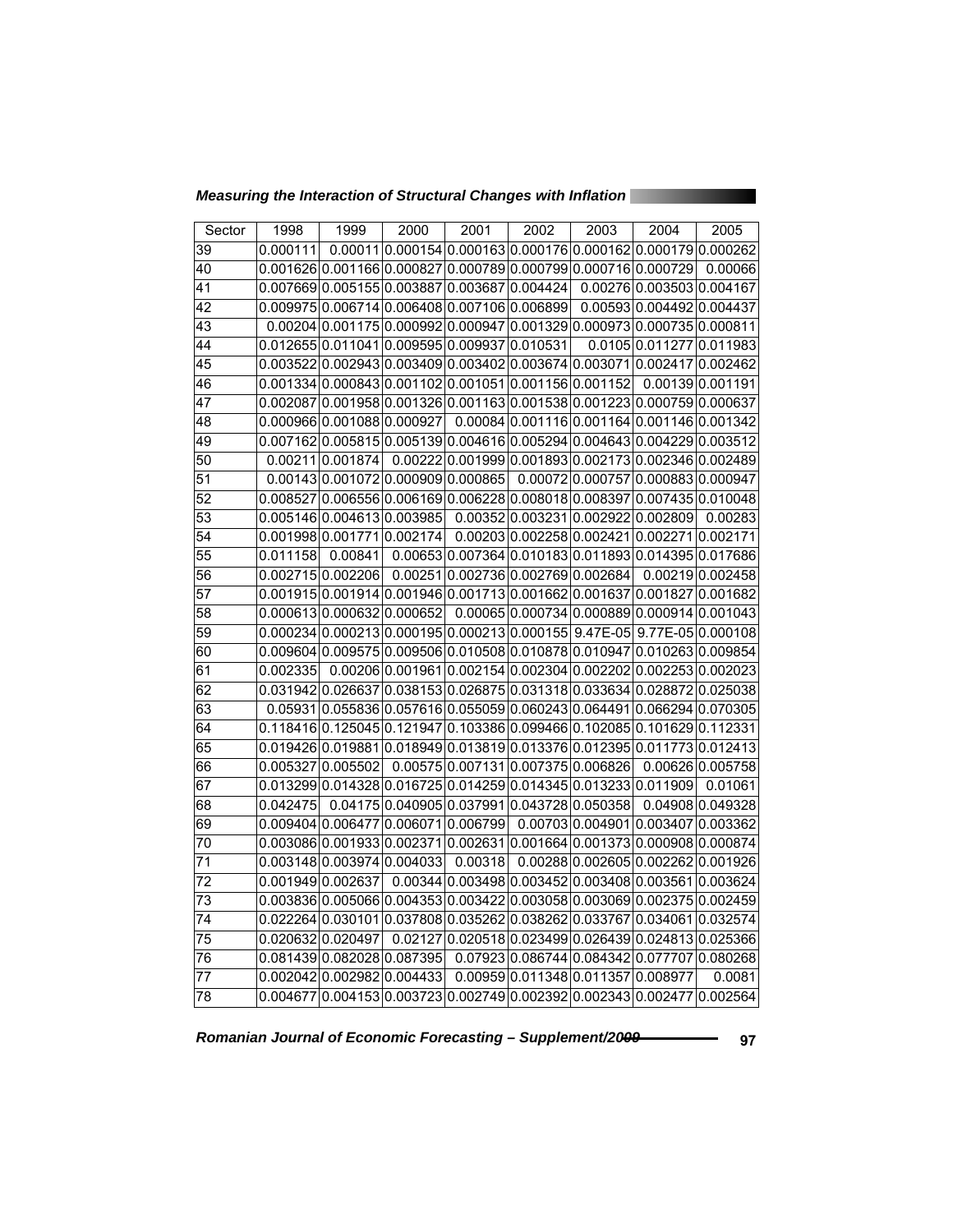| Sector          | 1998     | 1999                                                                          | 2000    | 2001                                                 | 2002 | 2003                       | 2004 | 2005                                                                    |
|-----------------|----------|-------------------------------------------------------------------------------|---------|------------------------------------------------------|------|----------------------------|------|-------------------------------------------------------------------------|
| 179             | 0.008216 | 0.00912                                                                       | 0.01323 |                                                      |      | 0.0054410.00545810.0055891 |      | 0.0065510.006331                                                        |
| 80              |          | l0.006817l0.010596l0.011534l0.017302l     0.02066l0.018373l0.016309l0.017134  |         |                                                      |      |                            |      |                                                                         |
| 81              |          | l0.031067l0.036906l0.043371l0.039913l0.041422l0.042224l0.057524l0.060395l     |         |                                                      |      |                            |      |                                                                         |
| 82              |          | l0.024092l0.031167l0.033865l     0.02954l0.029085l0.029258l0.034337l0.036199l |         |                                                      |      |                            |      |                                                                         |
| $\overline{83}$ |          | l0.019788l0.021366l0.023641l0.020815l0.020247l0.021051l0.025873l0.027782      |         |                                                      |      |                            |      |                                                                         |
| 84              |          |                                                                               |         |                                                      |      |                            |      | 0.020834 0.024036 0.033457 0.029618 0.029082 0.026604 0.026945 0.027413 |
| <b>QRt</b>      | 1.010636 |                                                                               |         | 1.02221 1.047815 1.015396 1.031424 1.020286 1.006222 |      |                            |      | 1.03229                                                                 |